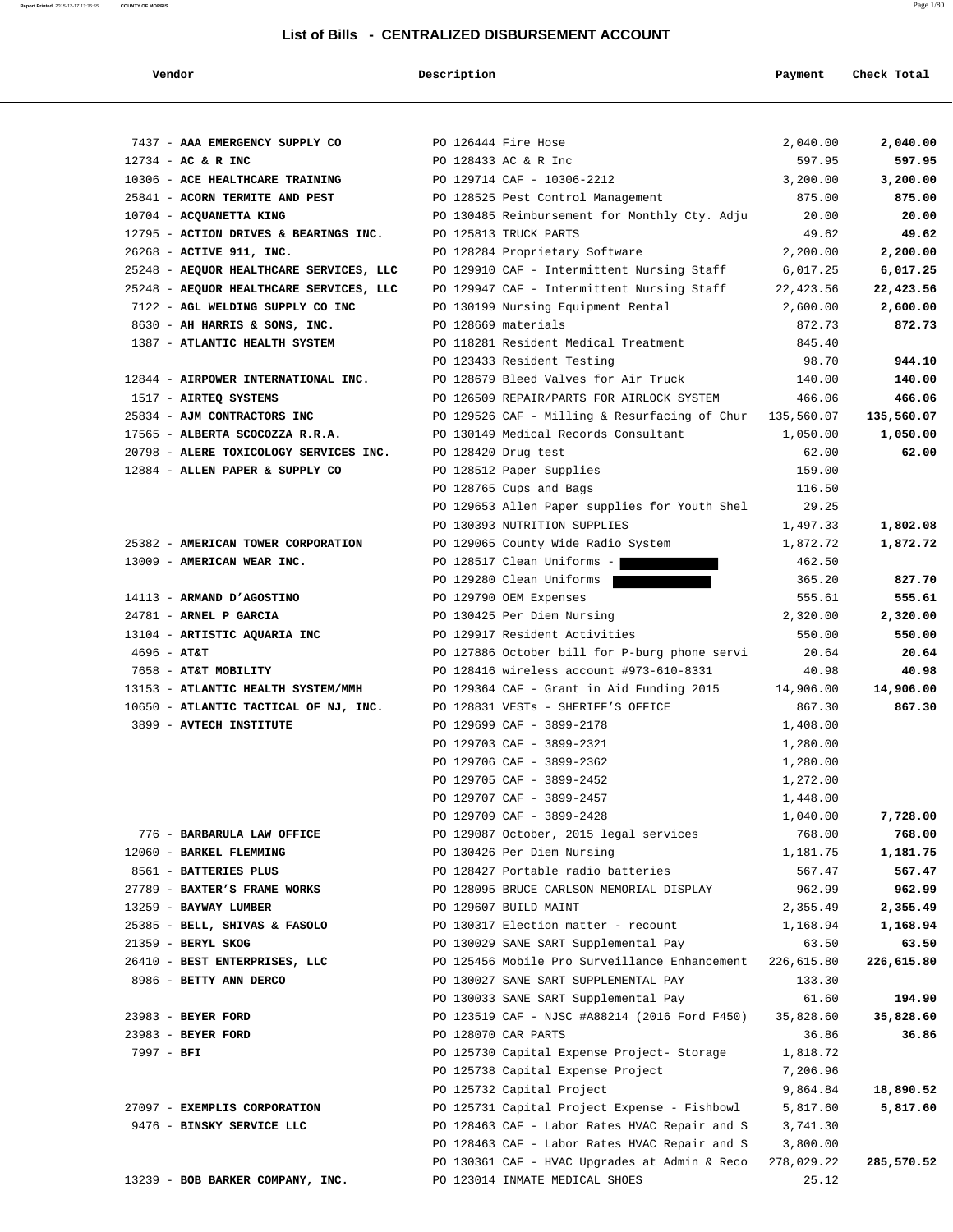### **Report Printed** 2015-12-17 13:35:55 **COUNTY OF MORRIS** Page 2/80

| Vendor                                                                                    | Description        |                                                                                    | Payment              | Check Total        |
|-------------------------------------------------------------------------------------------|--------------------|------------------------------------------------------------------------------------|----------------------|--------------------|
|                                                                                           |                    |                                                                                    |                      |                    |
|                                                                                           |                    | PO 122637 Clothing for JDC                                                         | 48.99                |                    |
|                                                                                           |                    | PO 122640 Vinyl gloves and property bags                                           | 702.26               |                    |
|                                                                                           |                    | PO 122641 Vinyl Gloves                                                             | 333.50               |                    |
|                                                                                           |                    | PO 123351 Medical supplies                                                         | 209.06               |                    |
|                                                                                           |                    | PO 125228 INMATE MEDICAL SHOES                                                     | 25.12                |                    |
|                                                                                           |                    | PO 126242 INMATE MEDICAL SHOES                                                     | 50.24                |                    |
|                                                                                           |                    | PO 129866 Vinyl Gloves                                                             | 896.09               | 2,290.38           |
| 13239 - BOB BARKER COMPANY, INC.                                                          |                    | PO 129867 Personal hygiene, clothing and/or c                                      | 1,368.17             |                    |
|                                                                                           | PO 129868 Clothing |                                                                                    | 342.26               | 1,710.43           |
| 2485 - BOROUGH OF BUTLER                                                                  |                    | PO 129110 Electric (Butler)                                                        | 585.75               | 585.75             |
| 13560 - BOROUGH OF BUTLER                                                                 |                    | PO 129216 Boro of Butler Electric Dept.                                            | 238.02               | 238.02             |
| 27569 - BOSCH SECURITY SYSTEMS, INC.                                                      |                    | PO 125537 SECURITY SYSTEM POWER SUPPLY                                             | 654.58               | 654.58             |
| 21703 - BOSWELL ENGINEERING INC                                                           |                    | PO 129336 CAF - Engineering Design Services f                                      | 3,034.00             | 3,034.00           |
| 21703 - BOSWELL ENGINEERING INC                                                           |                    | PO 129338 CAF - Engineering Design and Survey                                      | 5,556.40             | 5,556.40           |
| 27481 - BRAD SCHMITT                                                                      |                    | PO 129773 travel reimbursement                                                     | 32.61                | 32.61              |
| 27517 - BRANFORD HALL CAREER INSTITUTE                                                    |                    | PO 129722 CAF - 27517-2027                                                         | 3,200.00             | 3,200.00           |
| 5645 - BRIAN HAMILTON                                                                     |                    | PO 129819 State Voter Regi. System Committee                                       | 51.34                | 51.34              |
| $14424$ - BRUCE DUNN                                                                      |                    | PO 129929 REIMBURSEMENT - Training / SHERIFF                                       | 205.55               | 205.55             |
| 12626 - BRUSHSTROKES                                                                      |                    | PO 129906 Resident Activities                                                      | 135.00               | 135.00             |
| 27908 - BUSINESS AUTOMATION TECHNOLOGIES, I PO 128693 Centrex/POTS Local Telephone Servic |                    |                                                                                    | 5,643.66             | 5,643.66           |
| 8451 - CABLEVISION                                                                        |                    | PO 128315 Cable Service - Public Safety Compl                                      | 927.66               | 927.66             |
| 8451 - CABLEVISION                                                                        |                    | PO 128316 Cable Service - PSTA                                                     | 301.65               | 301.65             |
| 13856 - CABLEVISION                                                                       |                    | PO 128839 Hanover Garage Optimum/Cablevision                                       | 193.31               | 193.31             |
| 8451 - CABLEVISION                                                                        |                    | PO 129789 Cable Service                                                            | 225.45               | 225.45             |
| 13591 - CABLEVISION                                                                       |                    | PO 130154 Morris View & Youth Shelter Televis                                      | 3,666.30             | 3,666.30           |
| 27428 - CALICO INDUSTRIES, INC.                                                           |                    | PO 128370 CAF - Can Liners                                                         | 61.76                |                    |
|                                                                                           |                    | PO 129164 CAF - Can Liners                                                         | 4,217.00             |                    |
|                                                                                           |                    | PO 129492 NUTRITION SUPPLY EXPENSE                                                 | 617.60               | 4,896.36           |
| 5218 - CAREER TRACK<br>20688 - CARLIN APPRAISAL SERVICE                                   | PO 119285 TRAINING |                                                                                    | 249.00               | 249.00<br>5,500.00 |
| 9273 - CARMAGNOLA & RITARDI LLC                                                           |                    | PO 129387 CAF #125752 - Appraisal Services                                         | 5,500.00             |                    |
|                                                                                           |                    | PO 129425 Correa v. MCPO - legal services ren<br>PO 130479 Legal services rendered | 2,832.23             | 10,858.65          |
| 25474 - CARRELLE L CALIXTE                                                                |                    | PO 130427 Per Diem Nursing                                                         | 8,026.42<br>1,660.25 | 1,660.25           |
| 25462 - CASTLE PRINTING                                                                   |                    | PO 128625 OEM Expenses                                                             | 143.53               | 143.53             |
| 26398 - CATHERINE GOMES-ALSTON                                                            |                    | PO 130484 Reimbursement for Monthly Cty. Adju                                      | 20.00                | 20.00              |
| 1065 - CATHY BURD                                                                         |                    | PO 103237 Reimbursement - Cathy Burd                                               | 188.22               | 188.22             |
| 10296 - CCG MARKETING SOLUTIONS                                                           |                    | PO 128813 CAF - Poll Book Production Services                                      | 6,309.00             |                    |
|                                                                                           |                    | PO 128817 CAF - Printing of Addresses and Mai                                      | 30,547.12            | 36,856.12          |
| 4598 - CDW GOVERNMENT LLC                                                                 |                    | PO 127041 PLEASE ORDER AS PER QUOTE #GNGT254                                       | 2,916.33             | 2,916.33           |
| 18831 - CENTRAL JERSEY TITLE CO. INC.                                                     |                    | PO 129086 Services Rendered - Parks-Chester T                                      | 3,044.00             | 3,044.00           |
| 20487 - CENTURYLINK                                                                       |                    | PO 128206 Telephone Tichester                                                      | 1,785.33             | 1,785.33           |
| 20487 - CENTURYLINK                                                                       |                    | PO 129546 Telephone T1 Chester                                                     | 1,785.33             | 1,785.33           |
| 24625 - CFCS - HOPE HOUSE                                                                 |                    | PO 129443 CAF - Grant in Aid Funding 2015                                          | 2,561.00             | 2,561.00           |
| 24625 - CFCS - HOPE HOUSE                                                                 |                    | PO 129455 2015 Funding through the Older Amer                                      | 4,191.00             | 4,191.00           |
| 24625 - CFCS - HOPE HOUSE                                                                 |                    | PO 129457 Grant in Aid Funding 2015                                                | 2,078.00             | 2,078.00           |
| 24625 - CFCS - HOPE HOUSE                                                                 |                    | PO 129458 2015 Funding through the Peer Group                                      | 6,371.00             | 6,371.00           |
| 24625 - CFCS - HOPE HOUSE                                                                 |                    | PO 129459 2015 Funding through the Older Amer                                      | 1,792.00             | 1,792.00           |
| 24625 - CFCS - HOPE HOUSE                                                                 |                    | PO 129460 Grant in Aid Funding 2015                                                | 1,564.00             | 1,564.00           |
| 5273 - CHEROKEE GLASS INC                                                                 |                    | PO 126687 BUILD MAINT                                                              | 2,160.00             | 2,160.00           |
| 13788 - CHERRY WEBER & ASSOC. PC                                                          |                    | PO 129335 old Ref# CF09000630000                                                   | 4,834.75             |                    |
|                                                                                           |                    | PO 129542 Design Svcs. for Erosion Flanders N                                      | 4,133.70             | 8,968.45           |
| 28266 - CHERYL LYNN                                                                       |                    | PO 129872 General expenses                                                         | 12.76                | 12.76              |
| 1682 - CHRISTINE MARION                                                                   |                    | PO 130051 Employee Reimbursement                                                   | 203.50               |                    |
|                                                                                           |                    | PO 130051 Employee Reimbursement                                                   | 8.90                 | 212.40             |
| 26531 - CLARKE MOSQUITO CONTROL                                                           |                    | PO 126266 Insecticide                                                              | 4,320.00             | 4,320.00           |
| 25571 - CLEARY GIACOBBE ALFIERI &                                                         |                    | PO 129091 Legal services -Morris County Labor                                      | 1,764.00             | 1,764.00           |
| 25571 - CLEARY GIACOBBE ALFIERI &                                                         |                    | PO 129393 Various legal services rendered                                          | 15,481.00            | 15,481.00          |
| 25571 - CLEARY GIACOBBE ALFIERI &                                                         |                    | PO 129395 Open Space legal services rendered                                       | 2,170.00             | 2,170.00           |
| 25571 - CLEARY GIACOBBE ALFIERI &                                                         |                    | PO 130243 Morris County Labor                                                      | 1,956.00             | 1,956.00           |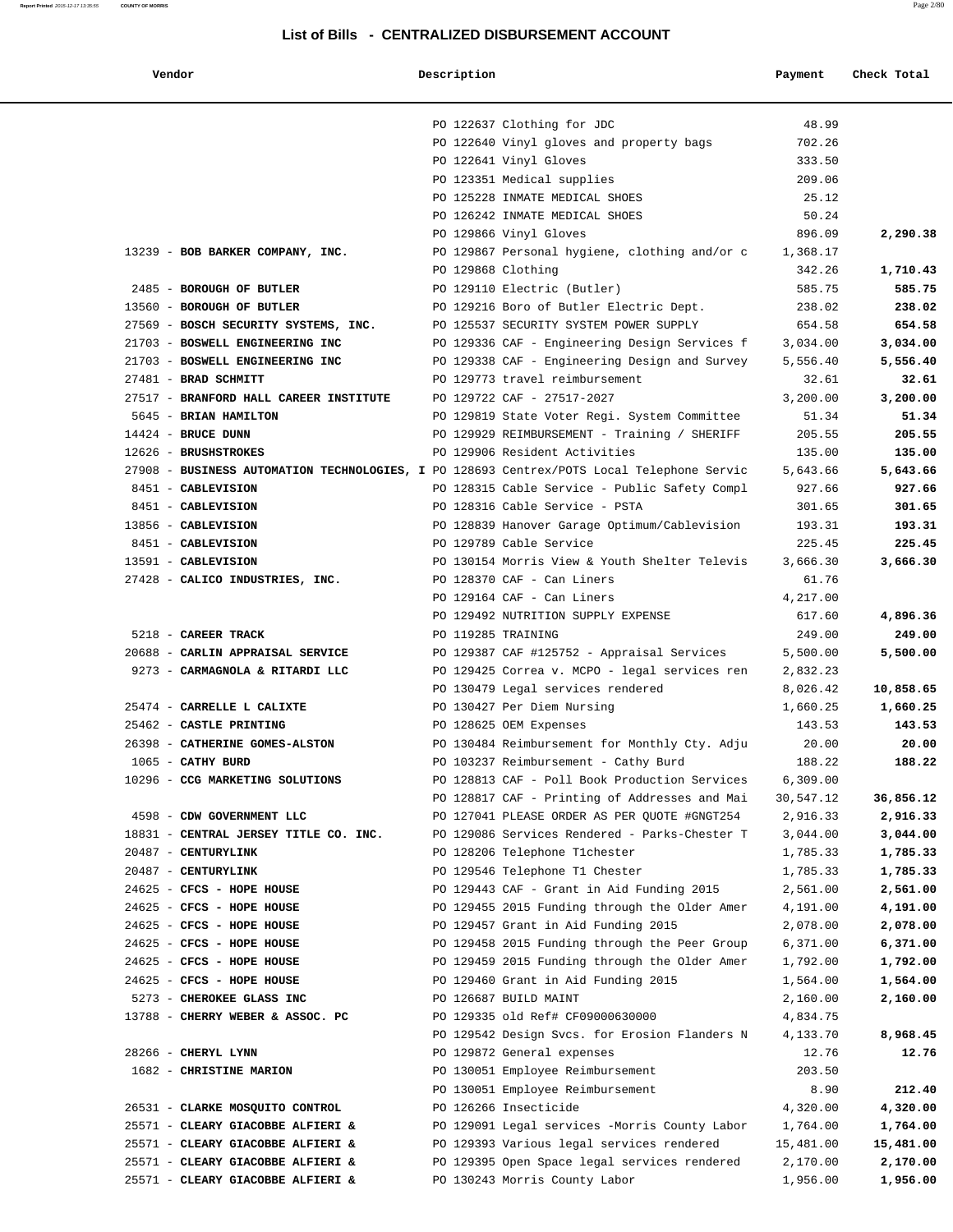|  | Vendor |  |  |
|--|--------|--|--|
|  |        |  |  |

| Vendor                                 | Description        |                                                                 | Payment           | Check Total     |
|----------------------------------------|--------------------|-----------------------------------------------------------------|-------------------|-----------------|
| 25571 - CLEARY GIACOBBE ALFIERI &      |                    | PO 130318 Legal services rendered                               | 15,924.90         | 15,924.90       |
| 25571 - CLEARY GIACOBBE ALFIERI &      |                    | PO 130319 Open Space/General legal services                     | 310.84            | 310.84          |
| 24252 - COFFEE LOVERS COFFEE SERVICE   |                    | PO 128881 Tea/Coffee                                            | 49.80             | 49.80           |
| $12043$ - COMCAST                      |                    | PO 128849 Long Valley Garage High Speed Inter                   | 119.53            | 119.53          |
| 13917 - COMMUNITY HOPE INC.            |                    | PO 129658 Community Hope Morris Hope Shelter                    | 5,104.00          | 5,104.00        |
| 9486 - COMPLETE SECURITY SYSTEMS, INC. |                    | PO 128465 CAF - CCTV System and PSD Dispatch                    | 45,980.00         |                 |
|                                        |                    | PO 128754 CAF - CCTV System and PSD Dispatch                    | 49,960.00         | 95,940.00       |
| 13937 - COMPUTER CABLE & CONNECTOR CO  |                    | PO 128673 Ethernet Cables for Budget meeting                    | 20.58             | 20.58           |
| 25489 - CONCRETE CONSTRUCTION CORP.    |                    | PO 129108 CAF - Intersection Improvements to                    | 24,012.49         |                 |
|                                        |                    | PO 129108 CAF - Intersection Improvements to                    | 292,623.87        | 316,636.36      |
| 25489 - CONCRETE CONSTRUCTION CORP.    |                    | PO 129521 CAF - Intersection Improvements to                    | 88,764.54         | 88,764.54       |
| 13972 - CONSOLIDATED ENVIRONMENTAL INC |                    | PO 129414 Laundry/Kitchen Exhaust & Ceiling C                   | 7,470.00          | 7,470.00        |
| 27936 - CONTINENTAL TRADING &          |                    | PO 129186 BLDG MAINT/                                           | 1,740.18          | 1,740.18        |
| 26101 - COOPER ELECTRIC SUPPLY CO.     |                    | PO 128212 ELECTRICAL SUPPLIES                                   | 1,311.00          | 1,311.00        |
| 26101 - COOPER ELECTRIC SUPPLY CO.     |                    | PO 128438 CAF - Electrical Supplies                             | 92.70             | 92.70           |
| 26101 - COOPER ELECTRIC SUPPLY CO.     |                    | PO 128439 LED LIGHTING                                          | 2,476.77          | 2,476.77        |
| 26101 - COOPER ELECTRIC SUPPLY CO.     |                    | PO 128464 CAF - Electrical Supplies                             | 2,033.49          | 2,033.49        |
| 26101 - COOPER ELECTRIC SUPPLY CO.     |                    | PO 128524 Electrical Repair Supplies for B&G                    | 2,372.60          | 2,372.60        |
| 26101 - COOPER ELECTRIC SUPPLY CO.     |                    | PO 128541 Buildings and Grounds Maintenance S                   | 335.05            | 335.05          |
| 26101 - COOPER ELECTRIC SUPPLY CO.     |                    | PO 128749 LED LIGHTS                                            | 6,434.17          | 6,434.17        |
| 26101 - COOPER ELECTRIC SUPPLY CO.     |                    | PO 128750 CAF - Electrical Supplies                             | 247.32            | 247.32          |
| 14643 - CORNERSTONE FAMILY             |                    | PO 129894 CAF - Social Work Services                            | 23,000.00         | 23,000.00       |
| 14644 - CORNERSTONE FAMILY PROGRAMS    | PO 130387 No Caf # |                                                                 | 4,087.00          |                 |
|                                        | PO 129389 No Caf # |                                                                 | 380.00            |                 |
|                                        |                    | PO 129496 Operation of Adult Day Care                           | 12,374.78         |                 |
|                                        |                    | PO 130351 CAF - 2015 Chapter 51 CH51-1516 Now                   | 7,700.00          | 24,541.78       |
| 14027 - COUNTY COLLEGE OF MORRIS       |                    | PO 130205 Expenditures in Connection with maj                   | 47,533.75         | 47,533.75       |
| 14031 - COUNTY CONCRETE CORP.          | PO 128670 concrete |                                                                 | 413.00            | 413.00          |
| 14031 - COUNTY CONCRETE CORP.          |                    | PO 128983 Yellow Mason Sand                                     | 257.36            | 257.36          |
| 13 - COUNTY OF MORRIS                  |                    | PO 129771 3rd Qtr. Fringe Benefits                              | 148, 187.93       | 148,187.93      |
| 13 - COUNTY OF MORRIS                  |                    | PO 130017 VOCA SUPPLEMENTAL GRANT POSTAGE REI                   | 6,195.00          | 6,195.00        |
| 8 - COUNTY OF MORRIS                   |                    | PO 130359 MEDICAL & DENTAL COSTS 3RD OTR 2015                   | 35,814.95         | 35,814.95       |
| 13 - COUNTY OF MORRIS                  |                    | PO 130403 ALL OF DECEMBER 2015 METERED MAIL                     | 722.19            | 722.19          |
| 13 - COUNTY OF MORRIS                  |                    | PO 130420 TRANSFER FUNDS FOR DEDICATED WEIGHT                   | 74,395.38         | 74,395.38       |
| 13 - COUNTY OF MORRIS                  |                    | PO 130421 TRANSFER FUNDS FOR DEDICATED MOTOR                    | 245,985.13        | 245,985.13      |
| 13 - COUNTY OF MORRIS                  |                    | PO 130424 ALL OF DECEMBER 2015 METERED MAIL                     | 17,401.86         | 17,401.86       |
| 14041 - COUNTY WELDING SUPPLY CO       |                    | PO 128635 Cylinder Refills                                      | 56.98             |                 |
| $24293$ - CRAIG GOSS                   |                    | PO 128666 welding materials                                     | 1,128.35<br>19.99 | 1,185.33        |
| 25373 - CREATING WITH CLAY LLC         |                    | PO 129128 C Goss-Reimbursement<br>PO 130150 Resident Activities | 200.00            | 19.99<br>200.00 |
| 28221 - CRISIS INTERVENTION            |                    | PO 128170 Education, School, Training                           | 6,237.00          | 6,237.00        |
| 24594 - CTL LLC                        |                    | PO 128903 Licenses for software training clas                   | 6,700.00          | 6,700.00        |
| 8370 - CUMMINS POWER SYSTEMS LLC       |                    | PO 128071 TRUCK PARTS                                           | 184.25            | 184.25          |
| 24317 - CURTIS JAMES                   |                    | PO 129112 Education, School, Training                           | 265.00            | 265.00          |
| 12683 - D. C. EXPRESS INC              |                    | PO 128418 delivery of the bags to the Municip                   | 320.00            | 320.00          |
| 12523 - D&B AUTO SUPPLY                |                    | PO 129048 AUTO PARTS                                            | 3,266.21          | 3,266.21        |
| 11783 - D.R. JOHNSON & ASSOCIATES, LLC |                    | PO 129342 CAF - as-needed on site engineering                   | 1,396.84          | 1,396.84        |
| 14123 - DAILY RECORD                   |                    | PO 115357 Newspaper subscription                                | 14.12             | 14.12           |
| 15499 - DAILY RECORD                   |                    | PO 127297 display legal ad for the mail in ba                   | 2,578.94          | 2,578.94        |
| 14123 - DAILY RECORD                   |                    | PO 129785 ADVERTISEMENT<br>- SEE NOTE                           | 188.80            | 188.80          |
| 14123 - DAILY RECORD                   |                    | PO 130377 ADVERTISEMENT                                         | 147.00            | 147.00          |
| 14123 - DAILY RECORD                   |                    | PO 130450 ADVERTISEMENT                                         | 74.60             | 74.60           |
| 27177 - DAMACINA L. OKE                |                    | PO 130428 Per Diem Nursing                                      | 1,118.82          | 1,118.82        |
| 11155 - DANILO LAPID                   |                    | PO 130429 Per Diem Nursing                                      | 1,772.30          | 1,772.30        |
| 28267 - DAVID GETFIC                   |                    | PO 129871 Travel expenses                                       | 114.62            | 114.62          |
| 25386 - DAVID JEAN-LOUIS               |                    | PO 130430 Per Diem Nursing                                      | 2,363.50          | 2,363.50        |
| 28166 - DAVID SHEFF                    |                    | PO 129534 Countywide Prevention Forum on 11/4                   | 7,000.00          | 7,000.00        |
| 11569 - DEBORAH J MERZ                 |                    | PO 130357 reimbursement while attending COANJ                   | 101.55            | 101.55          |
| 14202 - DECOTIIS, FITZPATRICK &        |                    | PO 129358 Greystone Psychiatric Hospital lega                   | 990.20            |                 |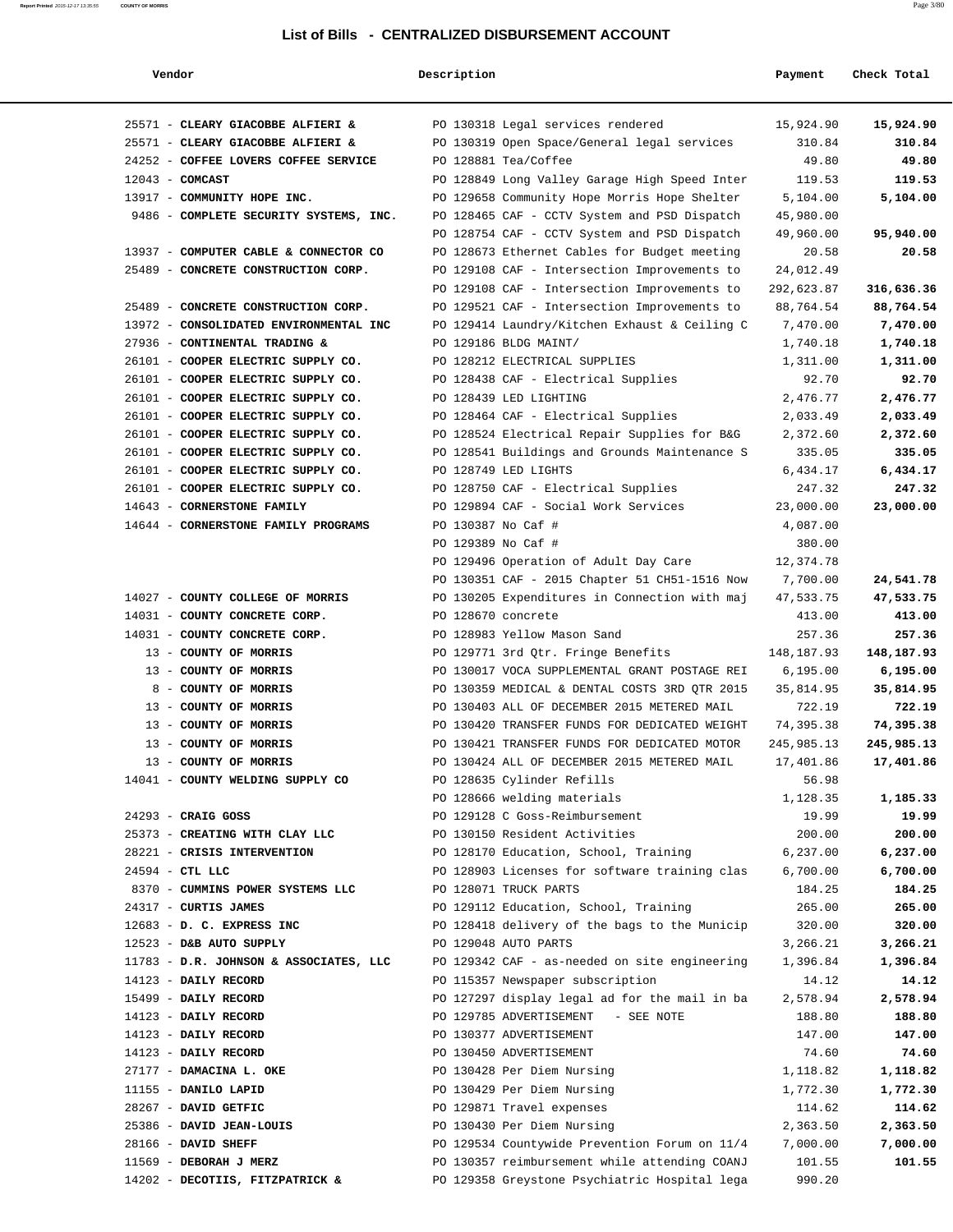| Vendor                                   | Description        |                                                                         | Payment   | Check Total |
|------------------------------------------|--------------------|-------------------------------------------------------------------------|-----------|-------------|
|                                          |                    |                                                                         |           |             |
|                                          |                    | PO 130400 Greystone Psychiatric Hospital - le                           | 1,242.00  | 2,232.20    |
| 21922 - DEIRDRE'S HOUSE                  |                    | PO 128472 Meeting Expense                                               | 675.00    | 675.00      |
| 14228 - DELL MARKETING L.P.              |                    | PO 125168 Capital Project - PPW/MSC Rugged La                           | 7,891.40  |             |
|                                          |                    | PO 126615 Personnel Mobile Kronos Connectivit                           | 1,941.13  |             |
|                                          |                    | PO 126801 Prosecutor's Office - State Cash Ba                           | 2,417.39  |             |
|                                          |                    | PO 126857 Dell Laptop Battery Replacement - T                           | 35.99     |             |
|                                          |                    | PO 127192 Prosecutor's Office - State Cash Ba                           | 83,749.32 | 96,035.23   |
| 14236 - DELLA PELLO CONTRACTING CO INC   |                    | PO 129495 CAF - Milling and Resurfacing of Ch 1,019,220.31 1,019,220.31 |           |             |
| $21638$ - DENNIS GRAU                    |                    | PO 129905 Resident Activities                                           | 150.00    | 150.00      |
| 14267 - DENVILLE LINE PAINTING INC       |                    | PO 128840 Main Street Flanders Emergency Stri                           | 681.97    | 681.97      |
| 12290 - DIANE KETCHUM                    |                    | PO 130278 Expense form from the NSLOM Confere                           | 175.28    | 175.28      |
| 26686 - DIEGNAN & BROPHY, LLC.           |                    | PO 129098 Adult Protective Services - legal s                           | 2,904.00  |             |
|                                          |                    | PO 130321 Legal services rendered APS, OTA, MV                          | 2,435.80  | 5,339.80    |
| 24349 - DIRECT ENERGY BUSINESS MARKETING |                    | PO 129588 GAS - HESS - SUPPLY - 1316                                    | 9,580.09  | 9,580.09    |
| 8735 - DIRECT TV INC                     |                    | PO 129539 DirecTV - MCC                                                 | 63.99     | 63.99       |
| 4806 - DIVISION OF CRIMINAL JUSTICE      | PO 128386 Training |                                                                         | 200.00    | 200.00      |
| 24659 - DOROTHY DIFABIO                  |                    | PO 130028 SANE SART Supplemental Pay                                    | 105.40    | 105.40      |
| 3966 - DOUGLAS LAIRD JR.                 |                    | PO 129930 REIMBURSEMENT - Training                                      | 24.06     | 24.06       |
| 14379 - DOVER BRAKE & CLUTCH CO INC      |                    | PO 128072 TRUCK PARTS                                                   | 144.93    | 144.93      |
| 20478 - DRUGSCAN INC                     |                    | PO 128289 Investigative Expense                                         | 235.00    | 235.00      |
| 14426 - DUNPHEY & ASSOCIATES SUPPLY CO   | PO 129206 HVAC     |                                                                         | 679.25    | 679.25      |
| $14438$ - E.A. MORSE & CO. INC.          |                    | PO 128713 JANITORIAL SUPPLIES                                           | 775.50    | 775.50      |
| 27492 - EASTMAN MICROGRAPHICS, INC.      |                    | PO 126829 processing of film ticket 1074                                | 488.81    |             |
|                                          |                    | PO 128756 processing og film                                            | 45.73     | 534.54      |
| 18985 - EBSCO INFORMATION SERVICES       |                    | PO 127544 Confirm Renewal 11 titles                                     | 1,661.56  | 1,661.56    |
| 12467 - EDITHA MARQUEZ                   |                    | PO 130431 Per Diem Nursing                                              | 1,498.50  | 1,498.50    |
| 21799 - EDWARD SHAPLEY                   |                    | PO 129870 Reimbursement                                                 | 30.68     | 30.68       |
| 26117 - EDWARDS LEARNING CENTER          |                    | PO 129708 CAF - Edwards-JR/JS-16-WFNJ (perfor                           | 1,359.00  | 1,359.00    |
|                                          |                    |                                                                         |           |             |
| 14491 - EL PRIMER PASO, LTD.             |                    | PO 129392 CAF - Grant in Aid Funding 2015                               | 7,362.00  |             |
|                                          |                    | PO 130391 CAF - Grant in Aid Funding 2015                               | 7,362.00  | 14,724.00   |
| 336 - ELECTION GRAPHICS, INC.            |                    | PO 128812 CAF - Ballot Design & Printing and                            | 43,242.00 |             |
|                                          |                    | PO 128811 CAF - Ballot Design & Printing and                            | 15,709.00 |             |
|                                          |                    | PO 128823 General Election 11/3/15 3rd Part P                           | 3,980.75  |             |
|                                          |                    | PO 129030 Machine Faces Various Student Elect                           | 2,400.00  | 65,331.75   |
| 27141 - ELLEN M. NOLL                    |                    | PO 130432 Per Diem Nursing                                              | 464.00    | 464.00      |
| 11345 - EMBROIDME                        |                    | PO 109308 OEM Gear                                                      | 1,210.00  |             |
|                                          |                    | PO 109339 Admin Expenses                                                | 224.00    |             |
|                                          |                    | PO 110015 Fire Marshal Expenses                                         | 168.00    | 1,602.00    |
| 17157 - EMERALD PROFESSIONAL             |                    | PO 129896 CAF - HGP1111                                                 | 16,033.43 |             |
|                                          |                    | PO 129897 CAF - Adult briefs and gloves                                 | 14,518.11 | 30,551.54   |
| 20265 - EVELYN TOLENTINO                 |                    | PO 130433 Per Diem Nursing                                              | 1,221.00  | 1,221.00    |
| 26716 - EXECUTIVE POOL SERVICES          |                    | PO 129159 GROUND MAINT                                                  | 4,640.00  | 4,640.00    |
| 14604 - EXTEL COMMUNICATIONS             |                    | PO 128349 Network Wiring                                                | 8,588.00  | 8,588.00    |
| 7836 - FAIL SAFE TESTING INC.            |                    | PO 128634 Annual Fire Hose Testing                                      | 929.25    | 929.25      |
| 20423 - FASTER URGENT CARE               |                    | PO 128654 CAF - Comprehensive Medical Service                           | 178.32    | 178.32      |
| 20423 - FASTER URGENT CARE               |                    | PO 128970 CAF - Comprehensive Medical Service                           | 9,999.00  | 9,999.00    |
| $5088$ - FBI/LEEDA                       |                    | PO 110089 Membership                                                    | 50.00     | 50.00       |
| 14668 - FEDEX                            |                    | PO 128214 Express Mail                                                  | 120.88    |             |
|                                          |                    | PO 128398 Express Ship                                                  | 214.45    |             |
|                                          |                    | PO 128875 Express Shipment                                              | 48.02     |             |
|                                          | PO 128701 Postage  |                                                                         | 24.89     |             |
|                                          |                    | PO 128870 Express Mail                                                  | 77.35     |             |
|                                          | PO 129493 Shipping |                                                                         | 14.49     |             |
|                                          | PO 129879 Shipping |                                                                         | 32.21     | 532.29      |
| 9388 - FF1 PROFESSIONAL SAFETY SERVICES  |                    | PO 127722 Uniforms, Accessories                                         | 1,760.64  | 1,760.64    |
| 9388 - FF1 PROFESSIONAL SAFETY SERVICES  |                    | PO 129120 Uniform, Accessories                                          | 386.17    | 386.17      |
| 8538 - FINCH FUEL OIL COMPANY, INC.      |                    | PO 127280 Fuel for Emergency Generators at Mo                           | 285.39    | 285.39      |
| 27803 - FINE WALL CORPORATION            |                    | PO 130385 CAF - Phase III Renovations at the                            | 65,978.50 | 65,978.50   |
| 747 - FISHER HEALTHCARE                  |                    | PO 128006 Morgue Supplies                                               | 346.20    | 346.20      |
|                                          |                    |                                                                         |           |             |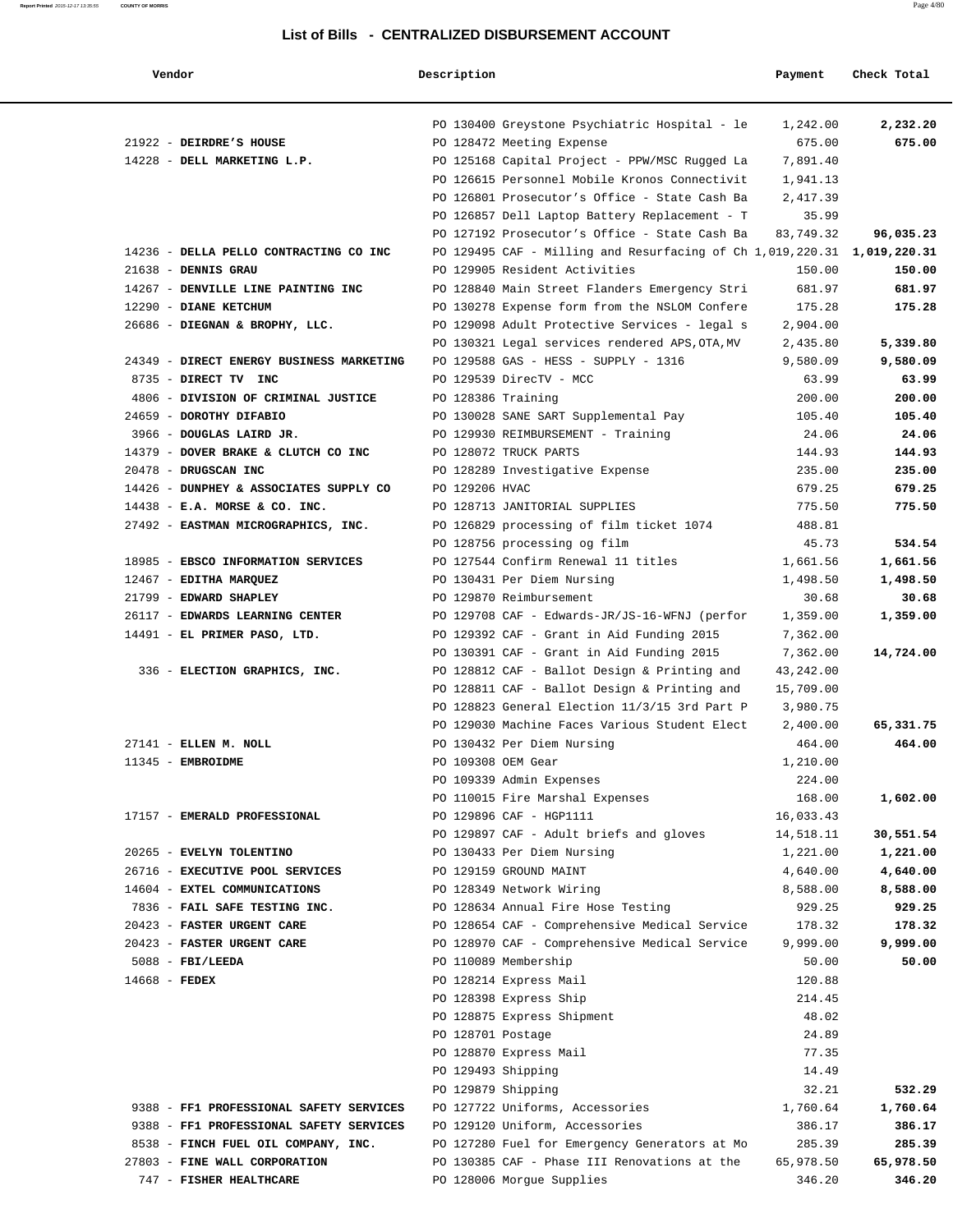| Vendor                                 | Description    |                                               | Payment   | Check Total |
|----------------------------------------|----------------|-----------------------------------------------|-----------|-------------|
|                                        |                |                                               |           |             |
| 13313 - FORTIS INSTITUTE               |                | PO 129474 CAF - 13313-1725                    | 800.00    |             |
|                                        |                | PO 129475 CAF - 13313-1772                    | 429.76    |             |
|                                        |                | PO 129729 CAF - 13313-2304                    | 849.20    |             |
|                                        |                | PO 129730 CAF - 13313-2419                    | 660.00    | 2,738.96    |
| 14772 - FOWLER EQUIP CO INC.           |                | PO 128708 DRYER PARTS/REPAIRS                 | 387.17    | 387.17      |
| 14786 - FRED PRYOR SEMINARS            |                | PO 128492 Training - (5) Civilians/Legal Serv | 445.00    | 445.00      |
| 14787 - FREEDOM HOUSE INC.             |                | PO 129422 CAF - Grant in Aid Funding 2015 GIA | 1,004.00  | 1,004.00    |
| 27628 - FRENKEL BENEFITS, LLC          |                | PO 130489 CAF - Admin & Consulting Services f | 10,416.67 | 10,416.67   |
| 28238 - FRIENDLY CARE MEDICAL          |                | PO 129904 Resident Medical Transport          | 284.00    | 284.00      |
| 21893 - G & L TRANSCRIPTION OF NJ      |                | PO 130490 COURT ORDER FOR TRANSCRIPTS, SECK V | 604.15    | 604.15      |
| 25482 - GARDEN STATE VETERINARY        |                | PO 128487 Medical - K9                        | 2,473.25  | 2,473.25    |
| 25482 - GARDEN STATE VETERINARY        |                | PO 128493 Medical - MITJO/K9                  | 3,392.02  | 3,392.02    |
| 26644 - GARICK ENTERPRISES, INC.       |                | PO 122680 MCC Repair                          | 957.30    | 957.30      |
| 28127 - GASTROENTEROLOGY ASSOCIATES    |                | PO 129453 CAF - OJT-16M-01-DW                 | 4,995.00  | 4,995.00    |
| 19081 - GATES FLAG & BANNER, CO. INC.  |                | PO 129197 OTHER OPER                          | 492.50    | 492.50      |
| 14726 - GEN-EL SAFETY & INDUSTRIAL     |                | PO 128279 Clean Water Equipment               | 199.50    |             |
|                                        | PO 128515 Rags |                                               | 150.00    | 349.50      |
| 14887 - GENERAL PLUMBING SUPPLY INC.   |                | PO 128543 Buildings & Grounds Maintenance Sup | 493.88    |             |
|                                        |                | PO 128440 CAF - Plumbing Supplies             | 2,350.84  | 2,844.72    |
| 10824 - GEORGE COPPOLA                 |                | PO 129817 Reimbursement of Miles from Focus G | 60.64     | 60.64       |
| 21818 - GET WELL HOUSE CALL P.C        |                | PO 130161 AGING APS EXPENSE                   | 400.00    | 400.00      |
| 14916 - GILL ASSOCIATES IDENTIFICATION |                | PO 128490 PLEASE ORDER - CARD HOLDERS/D. Acke | 369.00    |             |
|                                        |                | PO 128414 polaroid ymckt 3-0100-1 ribbon for  | 987.50    | 1,356.50    |
| $11521$ - GPC, INC.                    |                | PO 128742 CAF - Labor Rates Painting and rela | 41,652.00 | 41,652.00   |
| $14983$ - GRAINGER                     |                | PO 123391 evap cooling shade                  | 210.60    |             |
|                                        |                | PO 127683 MAINTENANCE SUPPLIES                | 30.22     |             |
|                                        |                | PO 127782 MAINTENANCE SUPPLIES - TARPS        | 170.74    |             |
|                                        |                | PO 128542 Batteries for Administration        | 80.28     |             |
|                                        |                | PO 128544 Safety & Security Supplies          | 3,818.53  | 4,310.37    |
| $14984$ - GRAINGER                     |                | PO 127805 SHOP SUPPLIES                       | 32.98     |             |
|                                        |                | PO 128997 Equipment / Tools                   | 1,652.37  |             |
|                                        |                | PO 128996 Tools and Associated                | 3,190.61  |             |
|                                        |                | PO 129592 BLDG MAINT/ SM TOOLS/ SAFETY GEAR/  | 2,826.83  |             |
|                                        |                | PO 129618 BLDG MAINT/ HVAC/ SM TOOLS          | 4,102.51  | 11,805.30   |
| $24884$ - GRAINGER                     |                | PO 128510 Misc. Supplies                      | 314.27    | 314.27      |
| $24884$ - GRAINGER                     |                | PO 128661 Miscellaneous Supplies              | 885.87    | 885.87      |
| $24884$ - GRAINGER                     |                | PO 129450 NUTRITION SUPPLIES                  | 16.88     | 16.88       |
| $14984$ - GRAINGER                     |                | PO 129621 SMALL TOOLS/ ELECTRICAL/ HVAC       | 2,493.25  |             |
|                                        |                | PO 129614 OTHER OPER/ BUILD MAINT/ WINTER GEA | 688.80    |             |
|                                        | PO 129611 HVAC |                                               | 1,239.28  | 4,421.33    |
| 19122 - GRASS ROOTS TURF PRODUCTS INC  |                | PO 129205 GROUND MAINT                        | 171.00    | 171.00      |
| $15026$ - GSETA                        |                | PO 128519 registration fee for staff training | 300.00    | 300.00      |
| 9668 - HANOVER POWER SPORTS            |                | PO 128764 Repair Carbeurator for Yamaha       | 244.43    | 244.43      |
| 18190 - HANOVER TOWNSHIP               |                | PO 128448 ELEVATOR INSPECTION                 | 368.00    | 368.00      |
| 9728 - HARRIET VALLECER RN             |                | PO 130434 Per Diem Nursing                    | 1,480.00  | 1,480.00    |
| 25522 - HARRY L. SCHWARZ & CO.         |                | PO 129085 Professional Services - MC PT Open  | 405.00    | 405.00      |
| 25522 - HARRY L. SCHWARZ & CO.         |                | PO 130226 Changebridge Rd-Rt 202 intersection | 3,680.00  | 3,680.00    |
| 25522 - HARRY L. SCHWARZ & CO.         |                | PO 130227 Schooley's Mountain Road, Washingto | 3,150.00  | 3,150.00    |
| 8685 - HENRY SCHEIN INC                |                | PO 128712 CAF - Medical and OTC Supplies      | 62.17     | 62.17       |
| 1330 - HERTRICH FLEET SERVICES INC     |                | PO 127166 CAF - NJSC#A83011 - 2016 Jeep Patri | 17,093.00 | 17,093.00   |
| 11538 - HEWLETT-PACKARD COMPANY        |                | PO 125124 SANE SART GRANT EQUIPMENT           | 7,674.54  |             |
|                                        |                | PO 126856 John Bonanni - Color Laserjet - Tic | 199.00    |             |
|                                        |                | PO 126935 OFFICE PRINTER                      | 199.00    |             |
|                                        |                | PO 128391 VOCA Printer                        | 523.00    | 8,595.54    |
| 7953 - HILDALE PARK PRESBYTERIAN CHRC  |                | PO 128814 2015 General Election Polling Place | 50.00     | 50.00       |
| 15241 - HORIZON BLUE CROSS BLUE SHIELD |                | PO 128897 Dental coverage for 12/15           | 4,533.77  | 4,533.77    |
| 15241 - HORIZON BLUE CROSS BLUE SHIELD |                | PO 130114 December 2015 Freeholder List - Mos | 32,653.03 | 32,653.03   |
| 15241 - HORIZON BLUE CROSS BLUE SHIELD |                | PO 130115 December 2015 Mosquito Dental       | 727.47    | 727.47      |
| 15241 - HORIZON BLUE CROSS BLUE SHIELD |                | PO 130116 December 2015 Freeholder List Mosqu | 20,636.37 | 20,636.37   |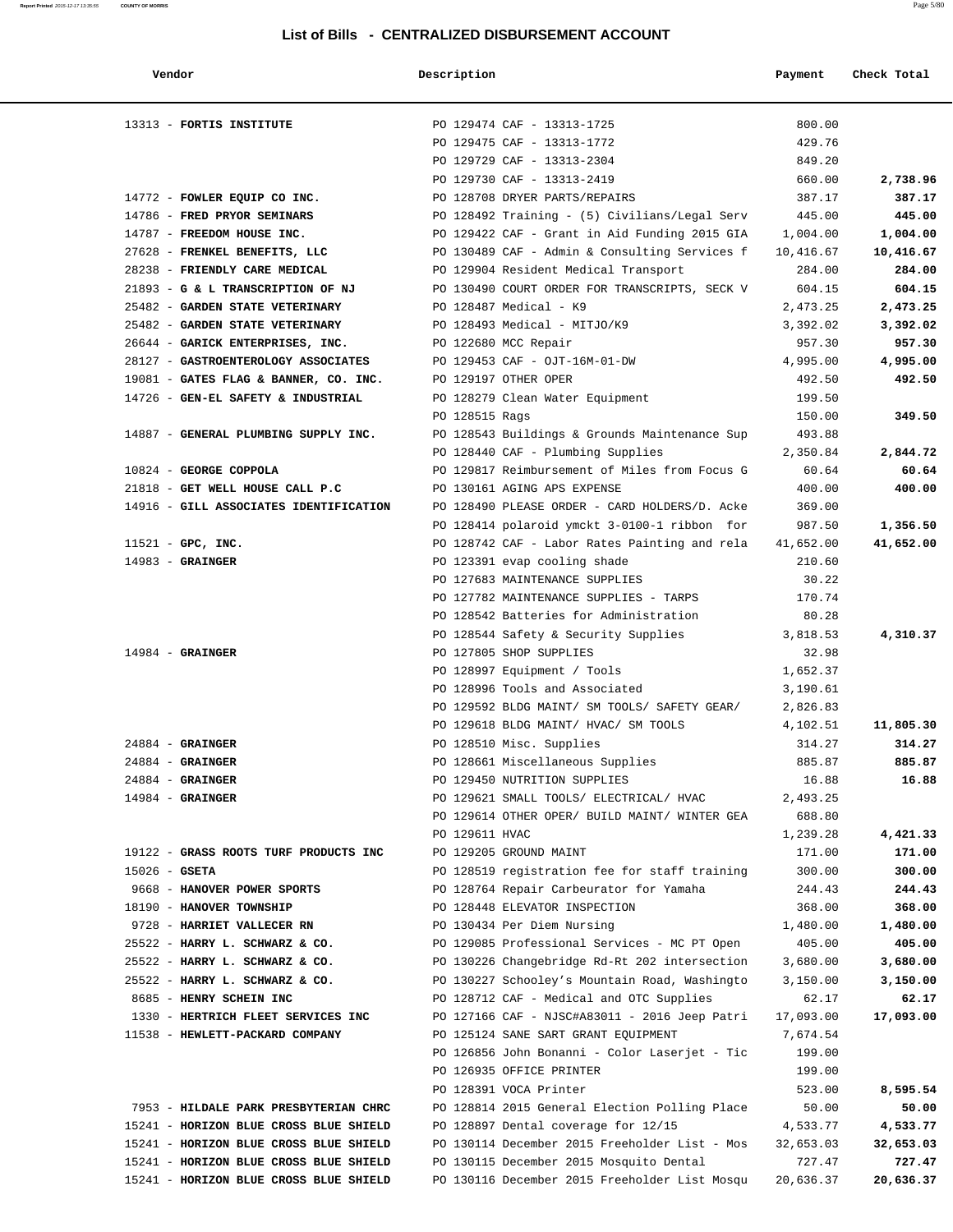| Vendor                                                                   | Description     |                                                                      | Payment                | Check Total            |
|--------------------------------------------------------------------------|-----------------|----------------------------------------------------------------------|------------------------|------------------------|
| 15241 - HORIZON BLUE CROSS BLUE SHIELD                                   |                 | PO 130235 December 2015 Freehold List Medical 1,426,800.32           |                        | 1,426,800.32           |
| 15241 - HORIZON BLUE CROSS BLUE SHIELD                                   |                 | PO 130236 December 2015 Main County Dental                           | 40,144.51              | 40,144.51              |
| 15241 - HORIZON BLUE CROSS BLUE SHIELD                                   |                 | PO 130237 December 2015 PBA 151 Sheriff's Off                        | 172,774.69             | 172,774.69             |
| 15241 - HORIZON BLUE CROSS BLUE SHIELD                                   |                 | PO 130238 December 2015 Freeholder List Medic                        | 946,136.90             | 946,136.90             |
| 15241 - HORIZON BLUE CROSS BLUE SHIELD                                   |                 | PO 130239 December 2015 PBA 151 Sheriffs Offi                        | 356,090.07             | 356,090.07             |
| 26660 - ILIFF-RUGGIERO FUNERAL HOME INC.                                 |                 | PO 129543 Remove and transport human remains                         | 900.00                 | 900.00                 |
| 10767 - ILLIENE CHARLES, RN                                              |                 | PO 130435 Per Diem Nursing                                           | 3,274.50               | 3,274.50               |
| 4592 - INFORMATION & TECHNOLOGY                                          |                 | PO 129710 CAF - 4592-2182                                            | 60.00                  |                        |
|                                                                          |                 | PO 129713 CAF - 4592-2171                                            | 90.00                  |                        |
|                                                                          |                 | PO 129715 CAF - 4592-2272                                            | 1,110.00               | 1,260.00               |
| 12041 - INGLESINO, WEBSTER,                                              |                 | PO 130233 Morris View - legal services                               | 180.10                 | 180.10                 |
| 12041 - INGLESINO, WEBSTER,                                              |                 | PO 130401 Morris View Nursing Home - legal se                        | 73.10                  | 73.10                  |
| 9684 - INSTANT PRINTING INC<br>20385 - INSTITUTE FOR BRAIN POTENTIAL     |                 | PO 128417 labels for the Veterans<br>PO 130151 Conference Expense    | 425.00<br>158.00       | 425.00<br>158.00       |
| 4859 - INSTITUTE FOR FORENSIC PSYCHOLOGY                                 |                 | PO 128702 Evaluation                                                 | 975.00                 | 975.00                 |
| 1763 - INSTITUTE OF TRANSPORATION                                        |                 | PO 128887 2016 Annual Membership Dues                                | 280.00                 | 280.00                 |
| 28012 - INTELLIGENT SOLUTIONS                                            |                 | PO 126516 PLEASE ORDER - Uniform Tracking Sof                        | 4,314.33               | 4,314.33               |
| 6100 - INTER CITY TIRE                                                   | PO 127803 TIRES |                                                                      | 6,084.45               | 6,084.45               |
| 20792 - IPC HOSPITALIST PHYSICIANS NJ                                    |                 | PO 129895 CAF - Oversee All Aspects of Medica                        | 2,250.00               | 2,250.00               |
| 10483 - IZENBERG APPRAISAL ASSOCIATES                                    |                 | PO 129426 Sussex Tpk. Imp. Project Appraisal                         | 360.00                 | 360.00                 |
| 27920 - J.K. ELECTRIC, INC.                                              |                 | PO 128547 Install Power Line to Back Door Blo                        | 1,400.00               | 1,400.00               |
| 27446 - JAIME SHANAPHY                                                   |                 | PO 130031 SANE SART Supplemental Pay                                 | 194.30                 | 194.30                 |
| $28244$ - JAMES ATOCHE                                                   |                 | PO 129467 Investigation Travel/ Meal Reimburs                        | 40.00                  | 40.00                  |
| 28273 - JAMES JORGENSEN                                                  |                 | PO 130355 REIMBURSEMENT                                              | 810.44                 | 810.44                 |
| 16035 - JAMES W. MASTRIANI                                               |                 | PO 128402 Arbitration                                                | 2,440.00               | 2,440.00               |
| 27384 - JASON DUCCINI                                                    |                 | PO 129746 travel expenses                                            | 114.08                 | 114.08                 |
| 960 - JERSEY CENTRAL POWER & LIGHT                                       | PO 128837 JCP&L |                                                                      | 54.37                  | 54.37                  |
| 960 - JERSEY CENTRAL POWER & LIGHT                                       | PO 128848 JCP&L |                                                                      | 38.37                  | 38.37                  |
| 960 - JERSEY CENTRAL POWER & LIGHT                                       |                 | PO 129126 Utility - Electric JCPL                                    | 2,829.47               | 2,829.47               |
| 960 - JERSEY CENTRAL POWER & LIGHT                                       |                 | PO 129547 Utility - Electric JCPL                                    | 1,213.46               | 1,213.46               |
| 960 - JERSEY CENTRAL POWER & LIGHT<br>960 - JERSEY CENTRAL POWER & LIGHT |                 | PO 129583 ELECTRIC - COMM CENTER<br>PO 129584 ELECTRIC - CAC COMPLEX | 14,876.77<br>10,088.64 | 14,876.77<br>10,088.64 |
| 960 - JERSEY CENTRAL POWER & LIGHT                                       | PO 129955 JCP&L |                                                                      | 17.86                  | 17.86                  |
| 960 - JERSEY CENTRAL POWER & LIGHT                                       | PO 129956 JCP&L |                                                                      | 32.11                  | 32.11                  |
| 960 - JERSEY CENTRAL POWER & LIGHT                                       | PO 129957 JCP&L |                                                                      | 537.09                 | 537.09                 |
| 960 - JERSEY CENTRAL POWER & LIGHT                                       | PO 129958 JCP&L |                                                                      | 63.68                  | 63.68                  |
| 960 - JERSEY CENTRAL POWER & LIGHT                                       | PO 129959 JCP&L |                                                                      | 17.62                  | 17.62                  |
| 960 - JERSEY CENTRAL POWER & LIGHT                                       | PO 129960 JCP&L |                                                                      | 28.62                  | 28.62                  |
| 960 - JERSEY CENTRAL POWER & LIGHT                                       | PO 129961 JCP&L |                                                                      | 328.61                 | 328.61                 |
| 960 - JERSEY CENTRAL POWER & LIGHT                                       | PO 129966 JCP&L |                                                                      | 627.25                 | 627.25                 |
| 960 - JERSEY CENTRAL POWER & LIGHT                                       | PO 129988 JCP&L |                                                                      | 53.43                  | 53.43                  |
| 960 - JERSEY CENTRAL POWER & LIGHT                                       |                 | PO 130167 ELECTRIC - 0537                                            | 72,956.16              | 72,956.16              |
| 960 - JERSEY CENTRAL POWER & LIGHT                                       |                 | PO 130169 ELECTRIC - MASTER ACCOUNT                                  | 40,064.24              | 40,064.24              |
| 960 - JERSEY CENTRAL POWER & LIGHT                                       |                 | PO 130170 ELECTRIC - 0538                                            | 3,399.70               | 3,399.70               |
| 1622 - JERSEY TRACTOR TRAILER                                            |                 | PO 129473 CAF - 1622-2503                                            | 3,200.00               |                        |
|                                                                          |                 | PO 129666 CAF - 1622-2471                                            | 3,200.00               |                        |
|                                                                          |                 | PO 129731 CAF - 1622-2515<br>PO 129733 CAF - 1622-2571               | 3,200.00<br>2,133.60   | 11,733.60              |
| 15508 - JML MEDICAL INC.                                                 |                 | PO 129946 CAF - Various Medical Supplies                             | 22,889.08              | 22,889.08              |
| 15521 - JOHNSON TRUCK ACCESSORIES INC                                    |                 | PO 128987 truck parts                                                | 618.00                 | 618.00                 |
| 2998 - JOHNSTON COMMUNICATIONS                                           |                 | PO 128222 Maintenance                                                | 600.00                 | 600.00                 |
| 2695 - JOHNSTONE SUPPLY                                                  | PO 130141 HVAC  |                                                                      | 2,125.70               | 2,125.70               |
| 7432 - JUNE WITTY                                                        |                 | PO 130030 SANE SART Supplemental Pay                                 | 292.40                 | 292.40                 |
| 15653 - K S ENGINEERS PC                                                 |                 | PO 129341 CAF - Superstructure Replacement of                        | 11,424.00              | 11,424.00              |
| 9212 - KEAN UNIVERSITY                                                   |                 | PO 129346 2015 Juvenile Firesetter Interventi                        | 100.00                 | 100.00                 |
| 15565 - KELLER & KIRKPATRICK                                             |                 | PO 129337 CAF - Engineering Consultants for V                        | 19,857.50              |                        |
|                                                                          |                 | PO 129524 CAF - Design and Survey Services fo                        | 512.00                 | 20,369.50              |
| 15574 - KENVIL POWER EQUIPMENT, INC.                                     |                 | PO 127636 Parts, tools                                               | 133.28                 |                        |
|                                                                          | PO 127639 parts |                                                                      | 37.79                  |                        |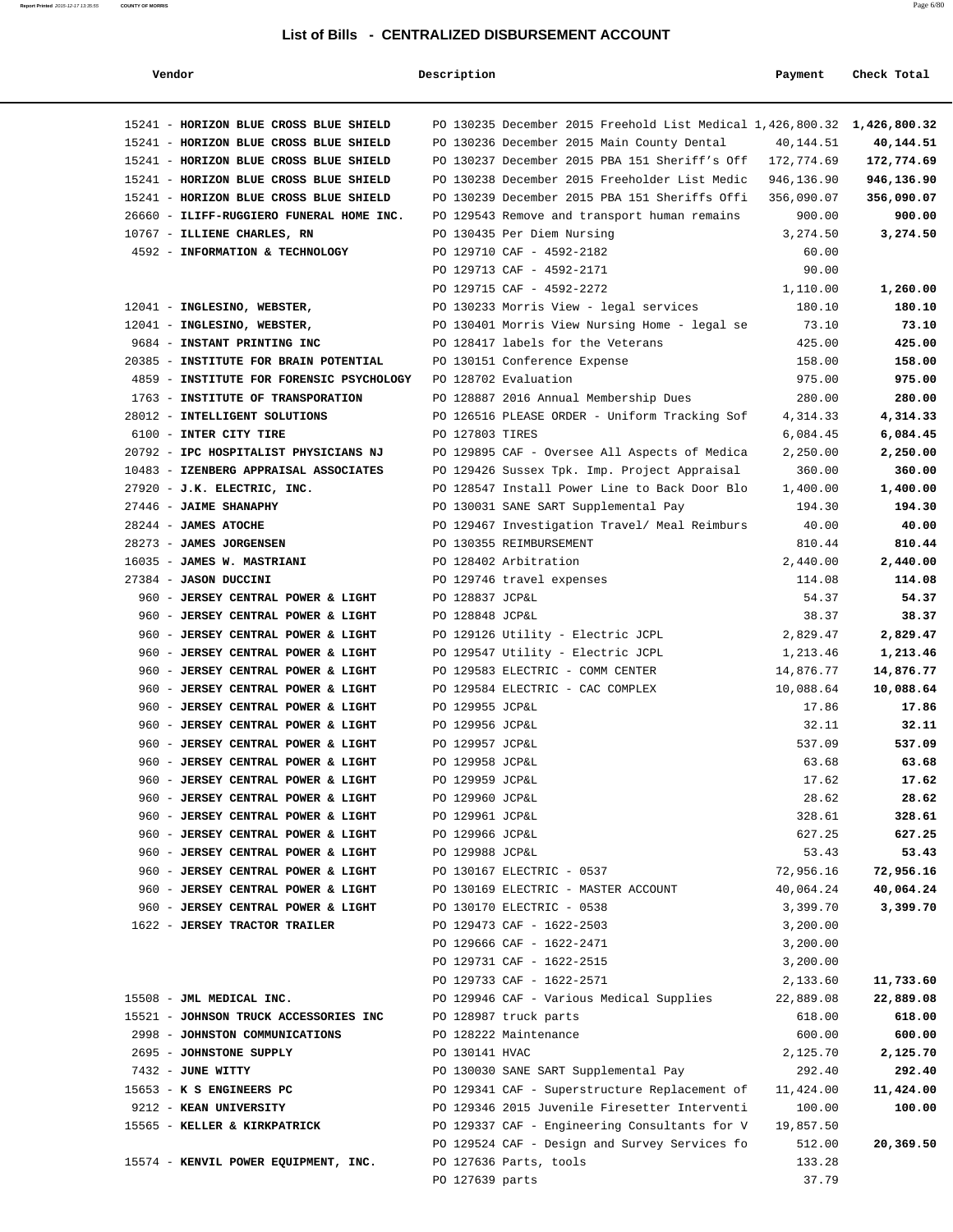| Vendor                                                             | Description        |                                                                                      | Payment            | Check Total        |
|--------------------------------------------------------------------|--------------------|--------------------------------------------------------------------------------------|--------------------|--------------------|
|                                                                    |                    |                                                                                      |                    |                    |
|                                                                    | PO 128667 parts    |                                                                                      | 19.96              | 191.03             |
| 26559 - KERRY KUBER                                                |                    | PO 130152 Resident Activities                                                        | 300.00             | 300.00             |
| 10144 - KEYBOARD CONSULTANTS INC                                   |                    | PO 126479 Order : SMART Interactive whiteboar                                        | 9,336.20           | 9,336.20           |
| 15587 - KEYSTONE PUBLIC SAFETY INC.                                |                    | PO 126071 Proprietary software                                                       | 16,250.00          | 16,250.00          |
| 4807 - KIM ROGGENKAMP                                              |                    | PO 129669 2015 League of Municipalities Conve                                        | 847.37             | 847.37             |
| 28252 - KIMBERLY M COTTEN                                          |                    | PO 129915 Employee Reimbursement                                                     | 30.00              | 30.00              |
| 15607 - KINNELON MUNICIPAL ALLIANCE                                |                    | PO 129648 CAF - 2016 Municipal Aliance Funds                                         | 3,348.80           | 3,348.80           |
| 2201 - KIRKUS MEDIA, LLC                                           |                    | PO 122558 Renewal Annual Subscription                                                | 199.00             | 199.00             |
| 10430 - KLEIZA ENTERPRISES INC                                     | PO 129208 PLUMBING |                                                                                      | 150.00             | 150.00             |
| 11406 - KONKUS CORPORATION                                         |                    | PO 129519 CAF - Replacement of CB#1400-696                                           | 54,768.45          | 54,768.45          |
| 11406 - KONKUS CORPORATION                                         |                    | PO 129520 CAF - Replacement of Bridge #1400-1                                        | 98,503.32          | 98,503.32          |
| 15657 - KURT'S LOCKSMITH SERVICE, LLC                              |                    | PO 128545 Lock & Key Installation/Repair                                             | 288.20             | 288.20             |
| 992 - LABEL TAPE SYSTEMS                                           |                    | PO 128546 Fabric Tape for Labeling Resident C                                        | 730.20             | 730.20             |
| $12568$ - LAGAMS LOVE                                              |                    | PO 130153 Resident Activities                                                        | 200.00             | 200.00             |
| 15682 - LANDMARK 1 APPRAISAL, LLC                                  |                    | PO 129468 CAF - Appraisal Services - Hidden P                                        | 4,150.00           | 4,150.00           |
| 12726 - LANGUAGE LINE SERVICES                                     |                    | PO 128290 LANGUAGE TRANSLATION SERVICE                                               | 533.80             | 533.80             |
| 15688 - LANIGAN ASSOCIATES INC                                     |                    | PO 128371 Investigative Expense                                                      | 2,145.30           | 2,145.30           |
| 5932 - LARRY PETERS                                                |                    | PO 128653 OEM Expenses                                                               | 53.75              | 53.75              |
| 25486 - LASZLO CSENGETO                                            |                    | PO 130111 Mileage reimb. for 11/15                                                   | 24.15              | 24.15              |
| 25383 - LAW OFFICE OF ROBERT J. GREENBAUM                          |                    | PO 129088 October, 2015 legal services                                               | 2,520.00           | 2,520.00           |
| 25383 - LAW OFFICE OF ROBERT J. GREENBAUM                          |                    | PO 130249 Various legal services-November, 20                                        | 3,300.00           | 3,300.00           |
| 15717 - LAWYERS DIARY AND MANUAL LLC                               |                    | PO 124757 2016 lawyers diary and manual                                              | 714.00             | 714.00             |
| 15716 - LAWYERS DIARY AND MANUAL, LLC                              |                    | PO 130398 Office of County Counsel - 2016 Di                                         | 408.00             | 408.00             |
| 857 - LEVITT'S LLC                                                 |                    | PO 128511 Shovels & Tines                                                            | 146.40             | 146.40             |
| 5855 - LEXIS NEXIS                                                 |                    | PO 127560 On-Line Service for MC Library - Se                                        | 174.00             | 174.00             |
| 27497 - LINDA J. BARTH                                             |                    | PO 112196 2015 Re-Grant Program                                                      | 400.00             | 400.00             |
| 15816 - LONGFELLOWS SANDWICH DELI                                  |                    | PO 129469 Refreshments for HP 11-18-15 Mtg.                                          | 109.90             | 109.90             |
| 15816 - LONGFELLOWS SANDWICH DELI                                  |                    | PO 130221 Refreshments for Monthly YSAC meeti                                        | 200.00             | 200.00             |
| 15816 - LONGFELLOWS SANDWICH DELI                                  |                    | PO 130409 Dinner Meeting 12/9/15                                                     | 170.82             | 170.82             |
| 8307 - LOREEN RAFISURA                                             |                    | PO 130436 Per Diem Nursing                                                           | 1,182.15           | 1,182.15           |
| 21100 - LOUISE R. MACCHIA                                          |                    | PO 130437 Per Diem Nursing                                                           | 2,978.50           | 2,978.50           |
| 53 - LOVEYS PIZZA & GRILL                                          | PO 126524 Meals    |                                                                                      | 448.50             |                    |
|                                                                    |                    | PO 129203 MEAL RECEIPTS                                                              | 590.00             | 1,038.50           |
| 26155 - LS ENGINEERING ASSOCIATES CORP.                            |                    | PO 129603 RUTH DAVIS DRIVE RESIDING<br>PO 129605 MORRIS COUNTY HANDICAP LIFT REPLACE | 1,000.00           | 1,000.00           |
| 26155 - LS ENGINEERING ASSOCIATES CORP.                            |                    |                                                                                      | 2,250.00           | 2,250.00           |
| 666 - LUCY CANNIZZO                                                |                    | PO 130378 AGING MILEAGE EXPENSE                                                      | 36.85              | 36.85              |
| 8601 - M.A.I.N., INC.                                              |                    | PO 130411 CAF - Privatization of the Office o $403,617.00$                           |                    | 403,617.00         |
| 15885 - M.C. CHAMBER OF COMMERCE                                   | PO 128395 Meeting  |                                                                                      | 45.00              | 45.00              |
| 15919 - M.C. PROSECUTOR'S EMERGENT<br>7568 - MADUKWE IMO IBOKO, RN |                    | PO 130042 Reimburse Confidential Fund<br>PO 130438 Per Diem Nursing                  | 5,587.50           | 5,587.50           |
| 27924 - MAJOR AUTOMOTIVE INSTALLATIONS                             |                    | PO 128972 County Radio System Equipment                                              | 2,368.00<br>776.00 | 2,368.00<br>776.00 |
| 4528 - MALICK AND SCHERER PC                                       |                    | PO 129340 old Ref# CF08000825000                                                     | 1,510.44           | 1,510.44           |
| 25472 - MALL CHEVROLET INC.                                        |                    | PO 115587 CAF - Purchase of 2015 Chevrolet Ex                                        | 58,826.96          | 58,826.96          |
| 3210 - MANPOWER                                                    |                    | PO 128936 temporary staffing                                                         | 1,758.08           | 1,758.08           |
| 25080 - MARIA CARMELITA OBLINA                                     |                    | PO 130439 Per Diem Nursing                                                           | 485.75             | 485.75             |
| 4388 - MARIA ROSARIO                                               |                    | PO 129646 AGING MILEAGE REIMBURSEMENT                                                | 18.90              | 18.90              |
| 9781 - MARIDO SERVICES INC.                                        |                    | PO 128614 Filters for Buildings & Grounds-Mor                                        | 793.76             | 793.76             |
| $11023$ - MARTHA YAGHI                                             |                    | PO 130440 Per Diem Nursing                                                           | 1,191.40           | 1,191.40           |
| 4132 - MAYO MEDICAL LABORATORIES                                   |                    | PO 129545 Consultant                                                                 | 62.41              | 62.41              |
| 16065 - MC VOCATIONAL SCHOOL DISTRICT                              |                    | PO 130415 Maser Consulting (Fox Hill Rd)                                             | 783,335.65         | 783,335.65         |
| 16065 - MC VOCATIONAL SCHOOL DISTRICT                              |                    | PO 130415 Maser Consulting (Fox Hill Rd)                                             | 200,549.87         | 200,549.87         |
| 16065 - MC VOCATIONAL SCHOOL DISTRICT                              |                    | PO 130415 Maser Consulting (Fox Hill Rd)                                             | 50,722.89          | 50,722.89          |
| 25792 - MCGRATH MUNICIPAL EQUIPMENT, LLC                           |                    | PO 128104 TRUCK PARTS                                                                | 362.00             | 362.00             |
| 14264 - MCMANIMON, SCOTLAND & BAUMANN LLC                          |                    | PO 130404 PROFESSIONAL SERVICES IN CONNECTION                                        | 300.00             | 300.00             |
| 12460 - MEDIA SUPPLY, INC.                                         |                    | PO 128696 Investigative Expense                                                      | 1,740.00           | 1,740.00           |
| 20839 - MEDLINE INDUSTRIES INC                                     |                    | PO 129329 Adult Briefs                                                               | 4,353.60           | 4,353.60           |
| 20839 - MEDLINE INDUSTRIES INC                                     |                    | PO 130071 Nursing Supplies                                                           | 1,234.52           | 1,234.52           |
| 8443 - MELOJANE CELESTINO                                          |                    | PO 130441 Per Diem Nursing                                                           | 1,181.41           | 1,181.41           |
| 27879 - METRO PET SUPPLY INC.                                      |                    | PO 128486 Dog Food - K9                                                              | 1,099.80           | 1,099.80           |
|                                                                    |                    |                                                                                      |                    |                    |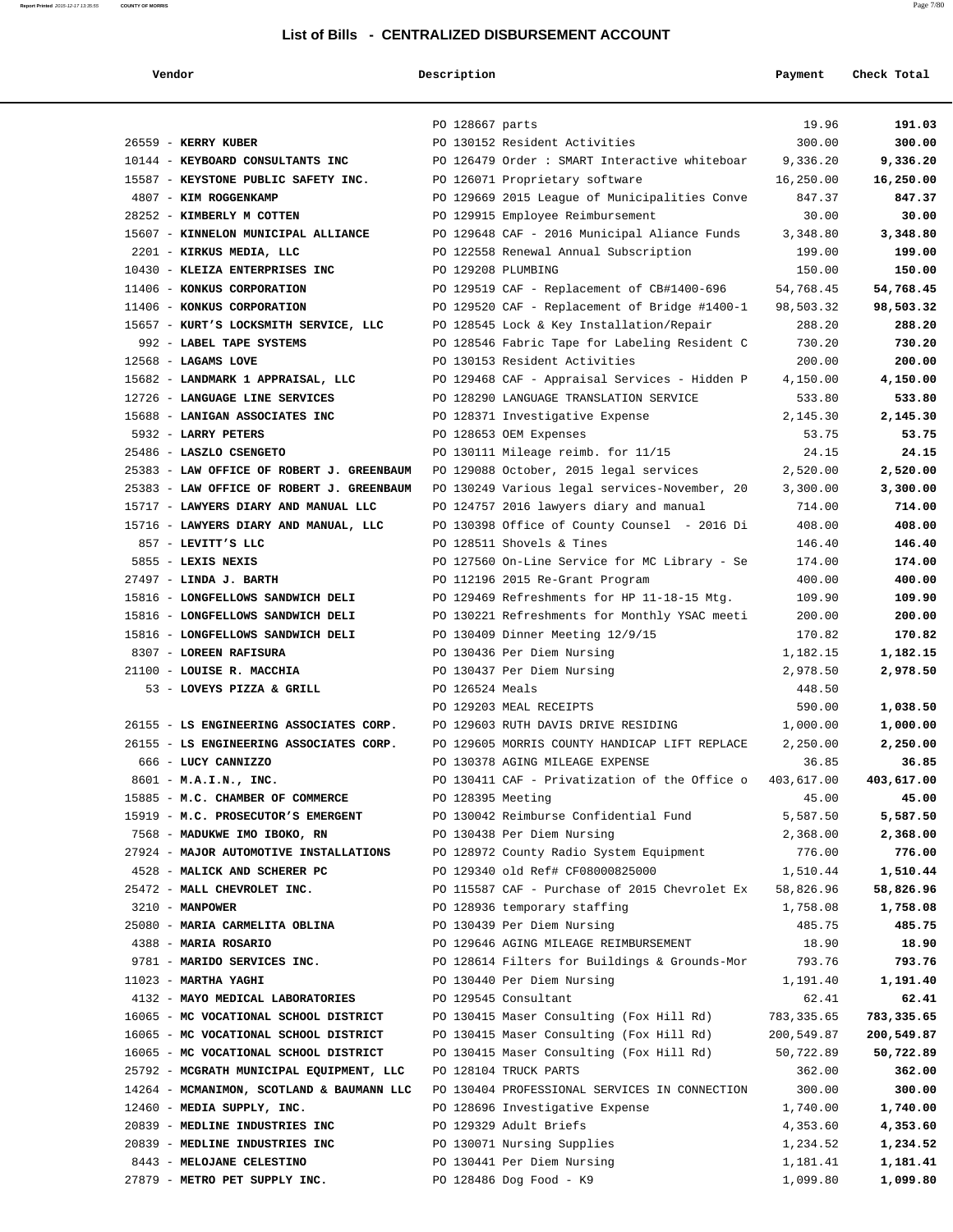| endor |
|-------|
|-------|

| List of Bills - CENTRALIZED DISBURSEMENT ACCOUNT<br>Vendor<br>Description<br>Payment<br>Check Total |                                      |                                               |            |            |  |
|-----------------------------------------------------------------------------------------------------|--------------------------------------|-----------------------------------------------|------------|------------|--|
|                                                                                                     |                                      |                                               |            |            |  |
|                                                                                                     | 2834 - MICHAEL DIFAZIO               | PO 129672 2015 NJ League of Municipalities Co | 871.68     | 871.68     |  |
|                                                                                                     | 24951 - MICHELLE CAPILI              | PO 130442 Per Diem Nursing                    | 2,960.00   | 2,960.00   |  |
|                                                                                                     | 12592 - MICHELLE TIMMONS             | PO 129498 Training                            | 50.00      | 50.00      |  |
|                                                                                                     | 16207 - MILLER & CHITTY CO INC       | PO 128096 PARTS FOR BOILER                    | 221.39     | 221.39     |  |
|                                                                                                     | 16223 - MINUTEMAN PRESS              | PO 128387 Victim Witness Brochures            | 3,673.00   | 3,673.00   |  |
|                                                                                                     | 25428 - MIRLENE ESTRIPLET            | PO 130443 Per Diem Nursing                    | 2,691.75   | 2,691.75   |  |
|                                                                                                     | 28224 - MONTGOMERY MCCRACKEN         | PO 129092 Negotiation of Agreement re: oversi | 2,640.00   | 2,640.00   |  |
|                                                                                                     | 24348 - MOONLIGHT DESIGNS            | PO 129903 Resident Activities                 | 495.00     | 495.00     |  |
|                                                                                                     | 16273 - MOORE MEDICAL LLC            | PO 128482 Medical Supplies - M. Saparito/PSD  | 5.88       | 5.88       |  |
|                                                                                                     | 20755 - MORPHOTRAK INC               | PO 124752 CAF - NJSC #A81520 (Automated Finge | 39,702.03  | 39,702.03  |  |
|                                                                                                     | 13106 - MORRIS ARTS                  | PO 130412 CAF - Freeholder Special Projects   | 5,062.50   | 5,062.50   |  |
|                                                                                                     | 16288 - MORRIS COUNTY FARMS INC      | PO 129902 Resident Activities                 | 240.50     | 240.50     |  |
|                                                                                                     | 16289 - MORRIS COUNTY INSURANCE FUND | PO 130405 2014 Insurance Fund Deductibles     | 99,702.27  | 99,702.27  |  |
|                                                                                                     | 12819 - MORRIS COUNTY M.U.A          | PO 128633 Tipping Fees                        | 788.13     | 788.13     |  |
|                                                                                                     | 19483 - MORRIS COUNTY MUNICIPAL      | PO 128460 CAF - Solid Waste Collection Servic | 7,183.02   | 7,183.02   |  |
|                                                                                                     | 19483 - MORRIS COUNTY MUNICIPAL      | PO 128522 CAF - Solid Waste Collection        | 6,448.42   | 6,448.42   |  |
|                                                                                                     | 19483 - MORRIS COUNTY MUNICIPAL      | PO 129204 REFUSE REMOVAL                      | 251.37     | 251.37     |  |
|                                                                                                     | 19483 - MORRIS COUNTY MUNICIPAL      | PO 129437 Legal Costs Girlakda Farms & Vallev | 3,836.11   | 3,836.11   |  |
|                                                                                                     | 12676 - MORRIS COUNTY TOURISM BUREAU | PO 130160 CAF - Freeholder Special Projects   | 46,500.00  | 46,500.00  |  |
|                                                                                                     | 5091 - MORRIS PLAINS POSTMASTER      | PO 130491 Annual Processing Fee               | 2,256.00   | 2,256.00   |  |
|                                                                                                     | 16316 - MORRISTOWN AUTO BODY INC     | PO 128076 VEHICLE TOW                         | 823.50     | 823.50     |  |
|                                                                                                     | 16321 - MORRISTOWN LUMBER &          | PO 128276 Supplies - CIS/SHERIFFS OFFICE      | 39.96      | 39.96      |  |
|                                                                                                     | 16323 - MORRISTOWN MEDICAL CENTER    | PO 129794 CAF - TB Clinics Services           | 10,000.00  | 10,000.00  |  |
|                                                                                                     | 16334 - MORRISTOWN MEMORIAL HOSPITAL | PO 130353 CAF - 2015 Chapter 51 CH51-1521 Sep | 8,295.00   | 8,295.00   |  |
|                                                                                                     | 16340 - MORRISTOWN PARKING AUTHORITY | PO 129482 PARKING MAINTENANCE FEE             | 5,340.00   |            |  |
|                                                                                                     |                                      | PO 129582 PARKING MAINTENANCE FEE             | 5,340.00   | 10,680.00  |  |
|                                                                                                     | 16342 - POSTMASTER                   | PO 128710 DEPOSIT TO BE MADE IN "RETURNED SAM | 5,000.00   | 5,000.00   |  |
|                                                                                                     | 21791 - MOTOROLA SOLUTIONS INC       | PO 126239 CAF - NJSC#A83909 - Dispatch Consol | 746,950.30 | 746,950.30 |  |
|                                                                                                     | 19501 - MSC INDUSTRIAL SUPPLY CO.    | PO 127791 SHOP SUPPLIES                       | 497.26     | 497.26     |  |
|                                                                                                     | 27651 - MUNICIPAL CLERKS ASSO. OF MC | PO 128979 membership Dues                     | 50.00      |            |  |
|                                                                                                     |                                      | PO 128980 Holiday Party                       | 30.00      | 80.00      |  |
|                                                                                                     | 19523 - N.J. NATURAL GAS COMPANY     | PO 130166 NATURAL GAS - WHARTON BRIDGE GEN    | 31.43      |            |  |
|                                                                                                     |                                      | PO 130165 NATURAL GAS - WHARTON BRIDGES       | 1,221.97   |            |  |
|                                                                                                     |                                      | PO 130219 NATURAL GAS - DOVER PROBATION       | 125.06     | 1,378.46   |  |
|                                                                                                     | 21122 - NATIONAL FUEL OIL INC.       | PO 130453 CAF - Purchase of fuel              | 4,406.27   |            |  |
|                                                                                                     |                                      | PO 130453 CAF - Purchase of fuel              | 21,369.24  | 25,775.51  |  |
|                                                                                                     |                                      |                                               |            |            |  |

PO 129421 CAF - 2015 Chapter 51 CH51-1522 DET 4,692.00

 16552 - **NEWBRIDGE SERVICES INC** PO 129711 CAF - NEWSER-15M-WIA 1,028.00 PO 129720 CAF - NEWSER-15M-WIA 1,028.00 PO 129719 CAF - NEWSER-15M-WIA 3,132.00 PO 129726 CAF - NEWSER-16M-WIA 3,650.00 PO 129718 CAF - NEWSER-16M-WIA 3,650.00 PO 129717 CAF - NEWSER-16M-WIA 3,650.00 PO 129716 CAF - NEWSER-16M-WIA 164.00

26357 - **NORTHEAST COMMUNICATIONS, INC.** PO 129191 UNIT 15-48, CONNECTOR, MOUNT, ANTEN 71.00 **71.00**

24261 - **NEW JERSEY ASSOCIATION OF COUNTIES** PO 130413 NJAC Bail Reform meeting 375.00 **375.00**

PO 129423 CAF - Grant in Aid Funding 2015 GIA 3,150.00 **7,842.00**

16641 - **NEW JERSEY LEAGUE OF** PO 127913 Advertisement for Assitant Buyer/Bu 110.00 **110.00**

PO 130301 CAF - NEWSER-16M-WIA 3,505.00 19,807.00 16672 - **DIVISION OF STATE POLICE** PO 128319 Radation Detection Equipment Mainte 1,390.00 **1,390.00** 16678 - **NJ TRANSIT** PO 129345 Bus Pass Order 1,710.00 **1,710.00** 20296 - **NJBIZ** PO 126119 Subscription for NJBIZ 64.95 **64.95** 8963 - **NJDOL** PO 129772 Reimbursement of excess cash on han 95,078.00 **95,078.00** 8349 - **NMS** PO 128225 Investigative Expense 1,072.00 **1,072.00** 10662 - **NMS LABS** PO 128321 Toxicological Testing Services 3,535.00 **3,535.00**

|  | 16533 - NEW HOPE FOUNDATION INC.  |
|--|-----------------------------------|
|  | 24261 - NEW JERSEY ASSOCIATION OF |
|  | 16641 - NEW JERSEY LEAGUE OF      |
|  | 16552 - NEWBRIDGE SERVICES INC    |
|  |                                   |
|  |                                   |
|  |                                   |

| $166/2$ - DIVISION OF STATE POLICE     | PO 128319 Radation Detection Equipment Mainte | 1,390.00  | 1,390.00  |
|----------------------------------------|-----------------------------------------------|-----------|-----------|
| $16678$ - NJ TRANSIT                   | PO 129345 Bus Pass Order                      | 1,710.00  | 1,710.00  |
| $20296$ - NJBIZ                        | PO 126119 Subscription for NJBIZ              | 64.95     | 64.95     |
| 8963 - NJDOL                           | PO 129772 Reimbursement of excess cash on han | 95,078.00 | 95,078.00 |
| $8349 - NMS$                           | PO 128225 Investigative Expense               | 1,072.00  | 1,072.00  |
| $10662 - NMS$ LABS                     | PO 128321 Toxicological Testing Services      | 3,535.00  | 3,535.00  |
| 1533 - NORMENT SECURITY GROUP, INC.    | PO 127042 Door DPS Project                    | 9,862.00  | 9,862.00  |
| 2244 - NORTHAMPTON COMMUNITY COLLEGE   | $PO$ 129701 CAF - 2244-2431                   | 3,200.00  | 3,200.00  |
| 26357 - NORTHEAST COMMUNICATIONS, INC. | PO 128325 Fire Marshal Vehicle Radio Repair   | 630.00    | 630.00    |
| 26357 - NORTHEAST COMMUNICATIONS, INC. | PO 128596 Testing/Repair of Safety & Security | 1,183.90  | 1,183.90  |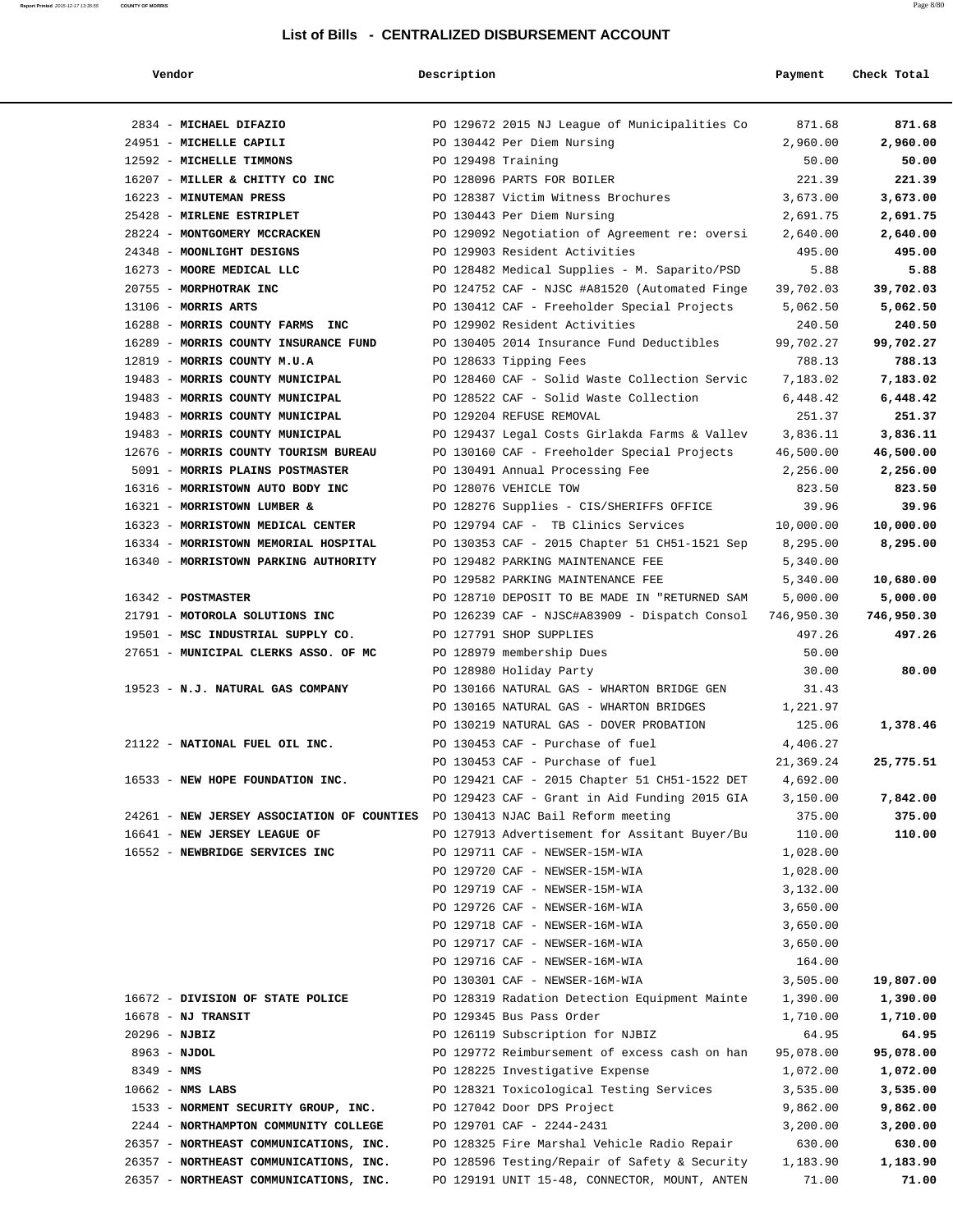| Vendor                                 | Description        |                                               | Payment   | Check Total |
|----------------------------------------|--------------------|-----------------------------------------------|-----------|-------------|
| 16738 - NORTHEASTERN HARDWARE CO INC   | PO 128843 Blades   |                                               | 81.54     |             |
|                                        | PO 128838 Shovels  |                                               | 142.50    | 224.04      |
| 5000 - NORTHERN NJ CHAPTER NIGP        |                    | PO 130316 OUARTERLY MEETING & PROFESSIONAL ED | 22.00     | 22.00       |
| 26726 - OFFICE CONCEPTS GROUP, INC.    |                    | PO 127552 Received Order                      | 1,380.92  | 1,380.92    |
| 26726 - OFFICE CONCEPTS GROUP, INC.    |                    |                                               | 51.19     | 51.19       |
|                                        |                    | PO 128211 Office Concepts                     |           |             |
| 26726 - OFFICE CONCEPTS GROUP, INC.    |                    | PO 128422 Office Supplies                     | 133.63    | 133.63      |
| 26726 - OFFICE CONCEPTS GROUP, INC.    |                    | PO 128514 Office Supplies                     | 260.57    | 260.57      |
| 26726 - OFFICE CONCEPTS GROUP, INC.    | PO 128674 supplies |                                               | 392.92    | 392.92      |
| 26726 - OFFICE CONCEPTS GROUP, INC.    |                    | PO 128686 Supplies Invoice                    | 119.03    | 119.03      |
| 26726 - OFFICE CONCEPTS GROUP, INC.    |                    | PO 128873 Office Supplies                     | 579.15    | 579.15      |
| 26726 - OFFICE CONCEPTS GROUP, INC.    |                    | PO 129277 Miscellaneous Office Supplies       | 237.99    | 237.99      |
| 26726 - OFFICE CONCEPTS GROUP, INC.    |                    | PO 129278 Misc. Office Supplies               | 281.75    | 281.75      |
| 26726 - OFFICE CONCEPTS GROUP, INC.    |                    | PO 129279 Miscellaneous Office Supplies       | 228.30    | 228.30      |
| 26726 - OFFICE CONCEPTS GROUP, INC.    |                    | PO 129660 Office Supplies 2015 Dept. of Human | 56.72     | 56.72       |
| 26726 - OFFICE CONCEPTS GROUP, INC.    |                    | PO 130410 Various Office supplies             | 588.30    | 588.30      |
| 4654 - OFFICE TEAM                     |                    | PO 128623 T. Gould w/e 10/30/15               | 875.00    | 875.00      |
| 4654 - OFFICE TEAM                     |                    | PO 128962 T. Gould 11/15 Pkg & w/e 11/6/15    | 775.00    | 775.00      |
| 4654 - OFFICE TEAM                     |                    | PO 129287 T. Gould w/e 11/13/15               | 700.00    | 700.00      |
| 21567 - OFS/FOF SALES CORP             |                    | PO 125733 Capital Expense Project - MCPO      | 3,849.21  | 3,849.21    |
| 8687 - ON TIME TRANSPORT INC.          |                    | PO 129417 Resident Safety                     | 2,314.00  | 2,314.00    |
| 16887 - PAPER MART INC                 |                    | PO 128415 paper for the office                | 780.65    |             |
|                                        |                    | PO 128664 Office Supplies                     | 1,234.00  | 2,014.65    |
| 16899 - PARK UNION LUMBER COMPANY LLC  | PO 127038 supplies |                                               | 117.84    |             |
|                                        | PO 128120 supplies |                                               | 299.57    |             |
|                                        |                    | PO 128985 (12) 2x4x8                          | 55.86     | 473.27      |
| 16918 - PASSAIC COUNTY POLICE ACADEMY  |                    | PO 128697 ACADEMY FEES                        | 600.00    | 600.00      |
| 9101 - PATRICIA MARSH                  |                    |                                               | 749.42    | 749.42      |
|                                        |                    | PO 129670 NJ League of Municipalities Convent |           |             |
| 2748 - PATRICIA STEWART                |                    | PO 130044 VOCA GRANT                          | 1,000.00  | 1,000.00    |
| 25411 - PATRICIA W. GIBBONS            |                    | PO 129385 CAF - Services under the Nutrition  | 476.49    | 476.49      |
| 25411 - PATRICIA W. GIBBONS            |                    | PO 130185 NUTRITION EXPENSE                   | 538.68    | 538.68      |
| 7569 - PELICAN SPORT CENTER INC        |                    | PO 128594 Winterizing Supplies for Outdoor Wa | 30.00     | 30.00       |
| 17005 - PHARMA CARE INC                |                    | PO 129945 CAF - Pharmaceutical Consulting Ser | 4,039.46  | 4,039.46    |
| 17019 - PHILLIPSBURG SCHOOL BASED      |                    | PO 129725 CAF - PHILS-15Y-WIA                 | 2,479.00  |             |
|                                        |                    | PO 129727 CAF - PHILS-15Y-WIA                 | 1,065.00  |             |
|                                        |                    | PO 129728 CAF - PHILS-15Y-WIA                 | 852.00    |             |
|                                        |                    | PO 129723 CAF - PHILS-14Y-WIA                 | 633.00    |             |
|                                        |                    | PO 130304 CAF - PHILS-16Y-WIA                 | 7,851.00  | 12,880.00   |
| 17066 - PLAINSMAN AUTO SUPPLY          |                    | PO 128513 Miscellaneous Supplies              | 166.92    |             |
|                                        |                    | PO 128768 Supplies for 2006 Dodge Dakota & 20 | 123.71    | 290.63      |
| 17066 - PLAINSMAN AUTO SUPPLY          |                    | PO 129143 Misc. Supplies                      | 40.50     |             |
|                                        |                    | PO 129276 Misc. Supplies                      | 139.12    | 179.62      |
| 17117 - POWER PLACE INC                |                    | PO 128981 Snow Blowers                        | 3,646.40  | 3,646.40    |
| 26363 - PRAXAIR DISTRIBUTION           |                    | PO 129900 Resident Oxygen                     | 13,124.91 | 13,124.91   |
| 25535 - PRECIOUS GEMS MUSIC, LLC       |                    | PO 129943 Resident Activities                 | 125.00    | 125.00      |
| 9194 - PTS DATA CENTER SOLUTIONS INC   |                    | PO 126488 HEALTH MANAGEMENT CENTRALIZED UPS - | 59,236.08 | 59,236.08   |
| 17189 - PSE&G CO                       |                    | PO 129899 Gas Usage                           | 11,977.84 |             |
|                                        |                    | PO 129898 Gas Usage                           | 1,248.84  |             |
|                                        |                    | PO 130163 GAS - PSE & G - MOSQUITO            | 405.96    | 13,632.64   |
| $264$ - R & J CONTROL, INC.            |                    | PO 128449 CAF - Generator Repair Services     | 3,465.00  |             |
|                                        |                    | PO 128451 CAF - Generator Repair Services     | 295.00    | 3,760.00    |
| 264 - R & J CONTROL, INC.              |                    | PO 128451 CAF - Generator Repair Services     | 6,508.34  | 6,508.34    |
| $264$ - R & J CONTROL, INC.            |                    | PO 128461 CAF - Generator Repair Services     | 3,465.00  |             |
|                                        |                    | PO 128740 CAF - Generator Repair Services     | 295.00    |             |
|                                        |                    | PO 128748 CAF - Generator Repair Services     | 540.00    |             |
|                                        |                    |                                               |           |             |
|                                        |                    | PO 129000 Generator Trailer Service           | 435.76    |             |
|                                        |                    | PO 129133 Generator Trailer Service           | 619.82    | 5,355.58    |
| 12473 - R.D. SALES DOOR & HARDWARE LLC |                    | PO 129192 RE: COUNTY LIBRARY/ 10-08-15        | 770.00    | 770.00      |
| $17692$ - R.P. SMITH & SON, INC.       |                    | PO 127660 Masonry Hanover/Wharton Garage      | 800.00    |             |
|                                        | PO 129601 MASON    |                                               | 635.85    |             |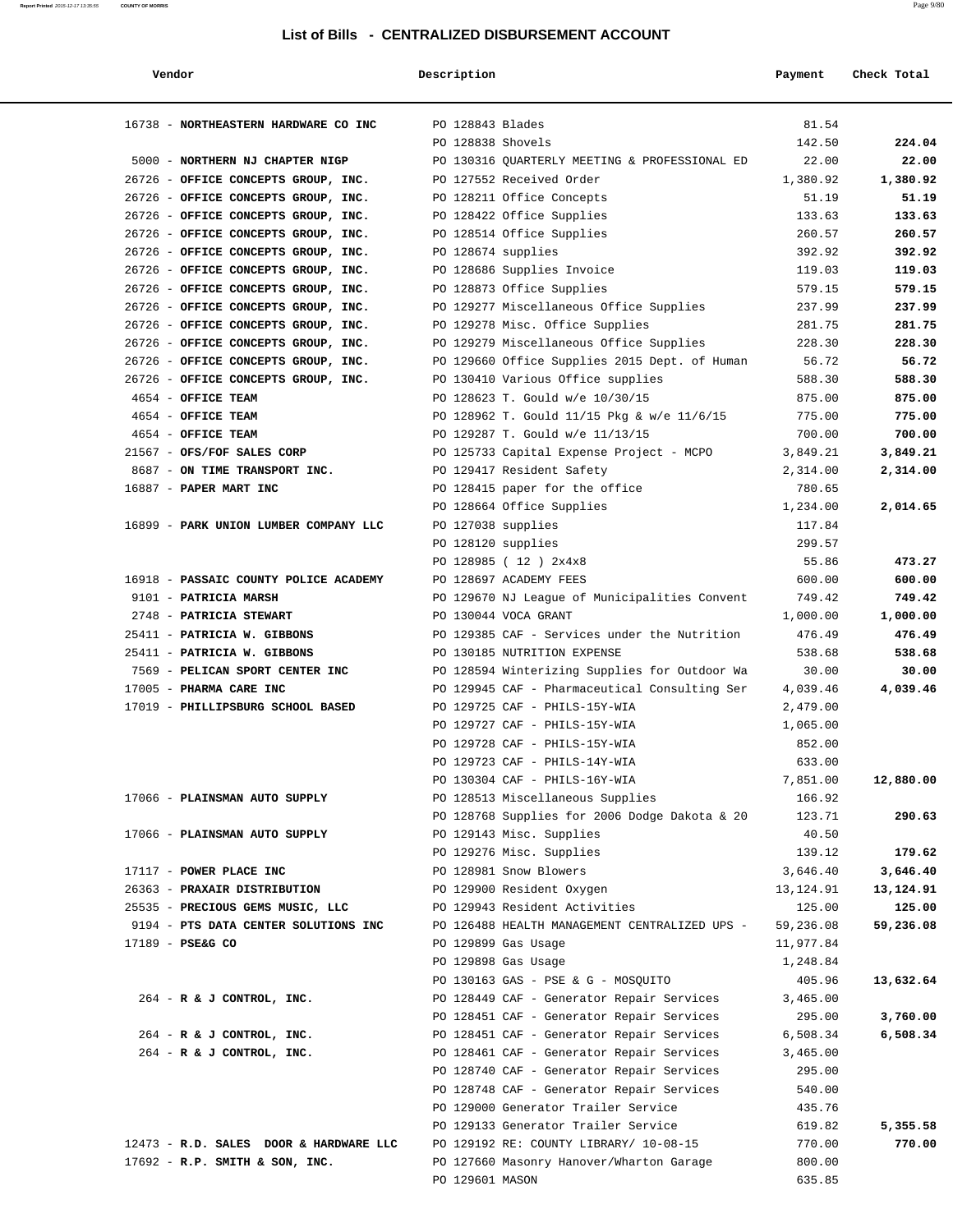|  | Vendor                             |
|--|------------------------------------|
|  |                                    |
|  | 27294 - RANDOLPH TWP. POLICE DEPT. |
|  | $5594$ - RAY CHANG                 |
|  | 274 - READY REFRESH                |
|  | 810 - READY REFRESH                |
|  | 810 - READY REFRESH                |
|  | 810 - READY REFRESH                |
|  | 274 - READY REFRESH                |
|  | 274 - READY REFRESH                |
|  | 274 - READY REFRESH                |
|  | 274 - READY REFRESH                |
|  | 274 - READY REFRESH                |
|  | 274 - READY REFRESH                |
|  | 274 - READY REFRESH                |
|  | 274 - READY REFRESH                |
|  | 810 - READY REFRESH                |
|  | 810 - READY REFRESH                |

| 274 - READY REFRESH            |
|--------------------------------|
| 274 - READY REFRESH            |
| 810 - READY REFRESH            |
| 12128 - READY SUPPLY           |
|                                |
|                                |
| 28263 - REDWOODS GRILL AND BAI |
| 8485 - RELIANCE LABEL SOLUTIO  |
| 7422 - RENE AXELROD            |
| 27881 - RESOLUTIONS            |
| 25564 - RFS COMMERCIAL, INC.   |
| 25564 - RFS COMMERCIAL, INC.   |
| 25564 - RFS COMMERCIAL, INC.   |
| 25564 - RFS COMMERCIAL, INC.   |
| 25564 - RFS COMMERCIAL, INC.   |
| 12034 - RICCIARDI BROTHERS OF  |
|                                |

|  |  | 21738 - RICOH AMERICAS CORP |                                   |
|--|--|-----------------------------|-----------------------------------|
|  |  | 21738 - RICOH AMERICAS CORP |                                   |
|  |  |                             | 17325 - RICOH AMERICAS CORPORATIO |

| Vendor                                                        | Description                        |                                               | Payment              | Check Total |
|---------------------------------------------------------------|------------------------------------|-----------------------------------------------|----------------------|-------------|
|                                                               |                                    |                                               |                      |             |
|                                                               | PO 129600 MASON                    |                                               | 913.20               | 2,349.05    |
| 27294 - RANDOLPH TWP. POLICE DEPT.                            |                                    | PO 128270 DWI Grant - Randolph Check Point    | 1,000.00             | 1,000.00    |
| 5594 - RAY CHANG                                              |                                    | PO 130045 Reimbursement - HP Meetings         | 22.05                | 22.05       |
| 274 - READY REFRESH                                           |                                    | PO 128366 5 GALLON NESTLE PURE LIFE DRINKING  | 6.97                 | 6.97        |
| 810 - READY REFRESH                                           |                                    | PO 128845 Bottle Water Montville Garage       | 15.94                | 15.94       |
| 810 - READY REFRESH                                           |                                    | PO 128846 Hanover Garage Bottle Water         | 32.78                | 32.78       |
| 810 - READY REFRESH                                           |                                    | PO 128847 Bottle Water                        | 46.83                | 46.83       |
| 274 - READY REFRESH                                           |                                    | PO 128937 drinking water for ETS              | 121.28               | 121.28      |
| 274 - READY REFRESH                                           |                                    | PO 129021 Water 10/15/15-11/14/15             | 18.93                | 18.93       |
| 274 - READY REFRESH                                           |                                    | PO 129039 WATER FOR SURROGATE'S COURT         | 22.22                | 22.22       |
| 274 - READY REFRESH                                           |                                    | PO 129072 WATER COOLER RENTAL/COFFEE SERVICE  | 313.87               | 313.87      |
| 274 - READY REFRESH                                           |                                    | PO 129090 9/15 & 10/15 Bottled Water Delivery | 6.95                 | 6.95        |
| 274 - READY REFRESH                                           |                                    | PO 129142 Spring Water - Acct #8450007060     | 152.30               | 152.30      |
| 274 - READY REFRESH                                           |                                    | PO 129146 Water Youth Shelter Nov. 2015       | 45.84                | 45.84       |
| 274 - READY REFRESH                                           |                                    | PO 129187 WATER FOR BUILDINGS & GROUNDS / CO  | 251.99               | 251.99      |
| 810 - READY REFRESH                                           |                                    | PO 129274 bottled water for the office        | 67.76                | 67.76       |
| 810 - READY REFRESH                                           |                                    | PO 129288 Treasurer Water & Cooler            | 33.69                | 33.69       |
| 810 - READY REFRESH                                           |                                    | PO 129499 Office Water                        | 328.22               | 328.22      |
| 274 - READY REFRESH                                           | PO 129537 Water                    |                                               | 20.82                | 20.82       |
| 274 - READY REFRESH                                           |                                    | PO 130110 Water for Morris Township - 10/15/1 | 320.94               | 320.94      |
| 810 - READY REFRESH                                           |                                    | PO 130158 DRINKING WATER                      | 29.79                | 29.79       |
| 12128 - READY SUPPLY                                          |                                    | PO 128084 Adult Briefs                        | 3,700.00             |             |
|                                                               |                                    | PO 129942 Adult Briefs & Laundry General Stor | 648.00               |             |
|                                                               |                                    | PO 129941 Nursing Supplies (old invoice)      | 879.20               | 5,227.20    |
| 28263 - REDWOODS GRILL AND BAR                                |                                    | PO 129901 Employee Recognition                | 1,706.00             | 1,706.00    |
| 8485 - RELIANCE LABEL SOLUTIONS                               |                                    | PO 126083 Confirm Single Library Labels       | 646.40               | 646.40      |
| 7422 - RENE AXELROD                                           |                                    | PO 130049 MCPB Meeting Refreshments           | 27.35                | 27.35       |
| 27881 - RESOLUTIONS                                           |                                    | PO 128405 team development program            | 1,317.00             | 1,317.00    |
| 25564 - RFS COMMERCIAL, INC.                                  |                                    | PO 129199 CAF - NJSC#A81751 - Flooring Replac | 131,549.88           | 131,549.88  |
| 25564 - RFS COMMERCIAL, INC.                                  |                                    | PO 129202 CARPET REPLACEMENT                  | 7,895.00             | 7,895.00    |
| 25564 - RFS COMMERCIAL, INC.                                  |                                    | PO 129597 CAF - NJSC#A81751 - Flooring Replac | 20,931.40            | 20,931.40   |
| 25564 - RFS COMMERCIAL, INC.                                  |                                    | PO 129877 CAF - NJSC#A81751 - Flooring Replac | 7,900.00             | 7,900.00    |
| 25564 - RFS COMMERCIAL, INC.<br>12034 - RICCIARDI BROTHERS OF |                                    | PO 130176 REPLACE CARPET                      | 9,488.00             | 9,488.00    |
|                                                               | PO 129590 PAINT<br>PO 129591 PAINT |                                               | 1,750.56<br>1,878.76 |             |
|                                                               | PO 129619 PAINT                    |                                               | 1,384.97             |             |
|                                                               | PO 129622 PAINT                    |                                               |                      | 6,507.53    |
| 21738 - RICOH AMERICAS CORP                                   |                                    | PO 129193 OFFICE MACHINE RENTAL               | 1,493.24<br>746.39   | 746.39      |
| 21738 - RICOH AMERICAS CORP                                   |                                    | PO 129451 Ricoh Copiers                       | 1,452.77             | 1,452.77    |
| 17325 - RICOH AMERICAS CORPORATION                            |                                    | PO 128112 Color copies                        | 810.39               |             |
|                                                               |                                    | PO 128118 Ricoh Contract T2075                | 5.39                 |             |
|                                                               |                                    | PO 129027 copier lease                        | 690.99               | 1,506.77    |
| 19765 - RICOH AMERICAS CORPORATION                            |                                    | PO 128820 Ricoh Contract 13199 Inv. 13199-07  | 225.52               |             |
|                                                               |                                    | PO 128995 Copier Lease                        | 483.83               |             |
|                                                               |                                    | PO 128992 Copier Lease                        | 681.46               |             |
|                                                               |                                    | PO 128991 Copier Lease                        | 1,016.21             |             |
|                                                               |                                    | PO 129144 copiers lease                       | 589.96               |             |
|                                                               |                                    | PO 129036 Quarterly Copier Lease              | 692.04               |             |
|                                                               |                                    | PO 129783 COMBBW MODEL: BW CONTRACT TYPE CC-C | 15,185.39            |             |
|                                                               |                                    | PO 130279 model mpc3003S ID#6795              | 2,159.57             | 21,033.98   |
| 19765 - RICOH AMERICAS CORPORATION                            |                                    | PO 130379 RENTAL AGREEMENT "RICOH" MODEL: MPC | 25.41                |             |
|                                                               |                                    | PO 130381 AGING OFFICE EQUIPMENT              | 1,539.86             |             |
|                                                               |                                    | PO 130418 Treasurer's Copier 4th Quarter 2015 | 764.32               | 2,329.59    |
| 19765 - RICOH AMERICAS CORPORATION                            |                                    | PO 130395 RICOH MPC3503R COPIER               | 1,030.43             |             |
|                                                               |                                    | PO 128795 Color Copy Charge                   | 121.31               |             |
|                                                               |                                    | PO 128863 Machine Rental                      | 9,816.15             |             |
|                                                               |                                    | PO 129398 Ricoh MPC5503SP                     | 1,137.42             |             |
|                                                               |                                    | PO 129399 Ricoh MPC5503SP                     | 1,137.42             |             |
|                                                               |                                    | PO 129400 Ricoh MP301SPF                      | 197.23               |             |
|                                                               |                                    |                                               |                      |             |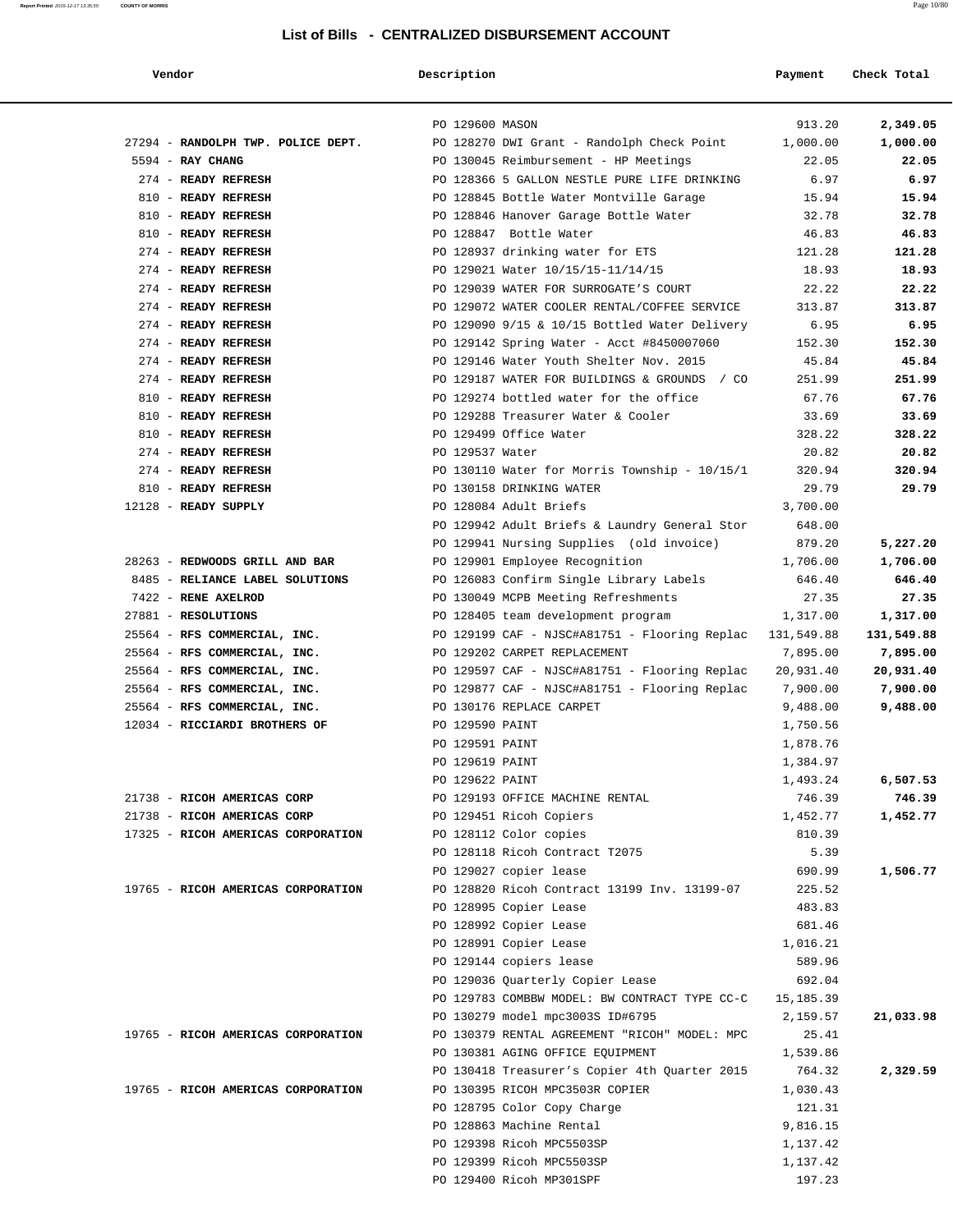|  | Vendor | Description | Payment<br>Check Total |
|--|--------|-------------|------------------------|
|--|--------|-------------|------------------------|

|                                       |                 | PO 128690 Office Machine Rental - copier                 | 658.75     |            |
|---------------------------------------|-----------------|----------------------------------------------------------|------------|------------|
|                                       |                 | PO 128819 Ricoh Contract 14613 Inv. 14613-04             | 224.85     | 14,323.56  |
| 17334 - RIO'S ENGRAVING               |                 | PO 129275 rubber stamps for the cancellation             | 428.00     | 428.00     |
| 7952 - RIOS' ENGRAVING                |                 | PO 128491 Brass Plate                                    | 29.00      |            |
|                                       |                 | PO 129570 Freeholder Name Tags                           | 58.00      | 87.00      |
| 28226 - RIVERVIEW PAVING, INC.        |                 | PO 128436 Milling Schooley's Mountain Road, W            | 15,322.00  | 15,322.00  |
| 20142 - ROBOTECH CAD SOLUTIONS        |                 | PO 130288 CAF - 20142-2599                               | 1,600.00   | 1,600.00   |
| $27972$ - ROGER JINKS                 |                 | PO 130284 REIMBURSEMENT                                  | 55.08      |            |
|                                       |                 | PO 130285 REIMBURSEMENT                                  | 55.05      | 110.13     |
| 20990 - RON-JON CONSTRUCTION CORP.    |                 | PO 122810 CAF - Dam Rehabilitation                       | 23,750.00  | 23,750.00  |
| 7805 - ROSE DUMAPIT                   |                 | PO 130444 Per Diem Nursing                               | 878.75     | 878.75     |
| 24397 - ROSEMARY BATANE COBCOBO       |                 | PO 130445 Per Diem Nursing                               | 1,184.00   | 1,184.00   |
| 17417 - ROXBURY TWP POLICE DEPT       |                 | PO 128665 DWI Reimbursement                              | 1,250.00   | 1,250.00   |
| 9938 - RUTGERS CENTER FOR CONTINUING  |                 | PO 129033 CAF - 9938-2297                                | 2,156.00   |            |
|                                       |                 | PO 130306 CAF - 9938-2608                                | 1,819.00   | 3,975.00   |
| 27044 - RUTGERS, THE STATE UNIVERSITY |                 | PO 129664 CAF - 27044-2588                               | 3,200.00   |            |
|                                       |                 | PO 129665 CAF - 27044-2600                               | 3,200.00   |            |
|                                       |                 | PO 129712 CAF - 27044-2603                               | 3,200.00   | 9,600.00   |
| 16869 - RUTH PACE                     |                 | PO 128964 historic site marker painting/maint            | 200.00     | 200.00     |
| $17461 - S$ & S WORLDWIDE, INC.       |                 | PO 126908 Resident Activity Supplies                     | 309.60     |            |
|                                       |                 | PO 127276 Resident Activity Supplies                     | 141.88     | 451.48     |
| 26340 - SANDRA HOYER                  |                 | PO 130032 SANE SART Supplemental Pay                     | 71.60      | 71.60      |
| 27872 - SARAH DYDYNSKI                |                 | PO 129774 travel reimbursement                           | 49.70      | 49.70      |
| 705 - SCOTT DIGIRALOMO                |                 | PO 128973 Big City Emergency Managers' Meetin            | 677.19     | 677.19     |
| 24284 - SELECT REHABILITATION INC.    |                 | PO 129920 CAF - Physical, Occupational and Sp 152,660.16 |            | 152,660.16 |
| 26179 - SERVICE ASSOCIATES II, INC.   |                 | PO 129594 OTHER OUTSIDE                                  | 652.90     | 652.90     |
| 28253 - SHARON FORBES                 |                 | PO 130197 Employee Reimbursement                         | 30.00      | 30.00      |
| 17621 - SHEAFFER SUPPLY, INC.         | PO 128988 parts |                                                          | 75.01      | 75.01      |
| 27853 - SHELLEY REINER                |                 | PO 130446 Per Diem Nursing                               | 1,373.15   | 1,373.15   |
| 17726 - SHI INTERNATIONAL CORP        |                 | PO 127220 Emergency Communication link Cyber             | 60,287.81  | 60,287.81  |
| 20879 - SIGN-A-RAMA LEDGEWOOD         |                 | PO 127779 Accent Table Runner                            | 223.00     | 223.00     |
| $28037 - SMARTSIGN$                   |                 | PO 128368 exit sign                                      | 358.76     | 358.76     |
| 6981 - SODEXO INC & AFFILIATES        |                 | PO 129076 PT - Flood Mitigation Committee din            | 66.00      | 66.00      |
| 6981 - SODEXO INC & AFFILIATES        |                 | PO 129449 NUTRITION CATERING                             | 123.20     | 123.20     |
| 6981 - SODEXO INC & AFFILIATES        |                 | PO 129656 Human Services Meeting Refreshments            | 52.20      | 52.20      |
| 6981 - SODEXO INC & AFFILIATES        |                 | PO 129659 Breakfast Catering for 11/13/15 DRC            | 126.75     | 126.75     |
| 6981 - SODEXO INC & AFFILIATES        |                 | PO 129661 Catering for MHSAAB Meeting on 11/1            | 173.00     | 173.00     |
| 6981 - SODEXO INC & AFFILIATES        |                 | PO 129859 CAF - Dietary Services for Various             | 5,397.35   | 5,397.35   |
| 6981 - SODEXO INC & AFFILIATES        |                 | PO 129889 CAF - Laundry Services at Morris Vi 87,855.50  |            | 87,855.50  |
| 6981 - SODEXO INC & AFFILIATES        |                 | PO 129890 CAF - Dietary Services for Various             | 278,463.28 | 278,463.28 |
| 6981 - SODEXO INC & AFFILIATES        |                 | PO 130191 NUTRITION MEALS                                | 176,733.45 | 176,733.45 |
| 17755 - SOUTHEAST MORRIS COUNTY       |                 | PO 129617 WATER - MONTHLY                                | 8,020.39   | 8,020.39   |
| 17755 - SOUTHEAST MORRIS COUNTY       |                 | PO 129893 Water Usage                                    | 6,164.49   | 6,164.49   |
| 17766 - SPECIALIZED PHOTOGRAPHIC      |                 | PO 128695 Veteran's Cermony                              | 166.50     | 166.50     |
| 17772 - SPEEDWELL ELECTRIC MOTORS     |                 | PO 129188 CAF - Labor Rates for On-Site Elect            | 322.00     |            |
|                                       |                 | PO 129188 CAF - Labor Rates for On-Site Elect            | 441.00     | 763.00     |
| 5031 - SPRINT NEXTEL                  |                 | PO 128901 Jack Patten's cell phone service               | 167.74     | 167.74     |
| 4611 - STAPLES ADVANTAGE              |                 | PO 127105 Office Supplies                                | 313.91     | 313.91     |
| 4611 - STAPLES ADVANTAGE              |                 | PO 127499 ASSORTED OFFICE SUPPLIES                       | 127.61     | 127.61     |
| 4611 - STAPLES ADVANTAGE              |                 | PO 127604 Office Supplies                                | 247.73     | 247.73     |
| 4611 - STAPLES ADVANTAGE              |                 | PO 127610 Office Supplies                                | 33.00      | 33.00      |
| 4611 - STAPLES ADVANTAGE              |                 | PO 127621 OFFICE SUPPLIES - SHERIFF'S OFFICE             | 1,254.74   | 1,254.74   |
| 4611 - STAPLES ADVANTAGE              |                 | PO 127726 Office supplies                                | 39.23      | 39.23      |
| 4611 - STAPLES ADVANTAGE              |                 | PO 127777 Equipment                                      | 1,094.36   | 1,094.36   |
| 4611 - STAPLES ADVANTAGE              |                 | PO 127793 Office supplies                                | 865.34     | 865.34     |
| 4611 - STAPLES ADVANTAGE              |                 | PO 127802 mis office supplies                            | 445.64     | 445.64     |
| 4611 - STAPLES ADVANTAGE              |                 | PO 127883 Office Supplies                                | 688.04     | 688.04     |
| 4611 - STAPLES ADVANTAGE              |                 | PO 127897 SUPPLIES FOR SURROGATE'S OFFCIE                | 1,390.52   | 1,390.52   |
| 4611 - STAPLES ADVANTAGE              |                 | PO 127900 Various Office Supplies                        | 161.32     | 161.32     |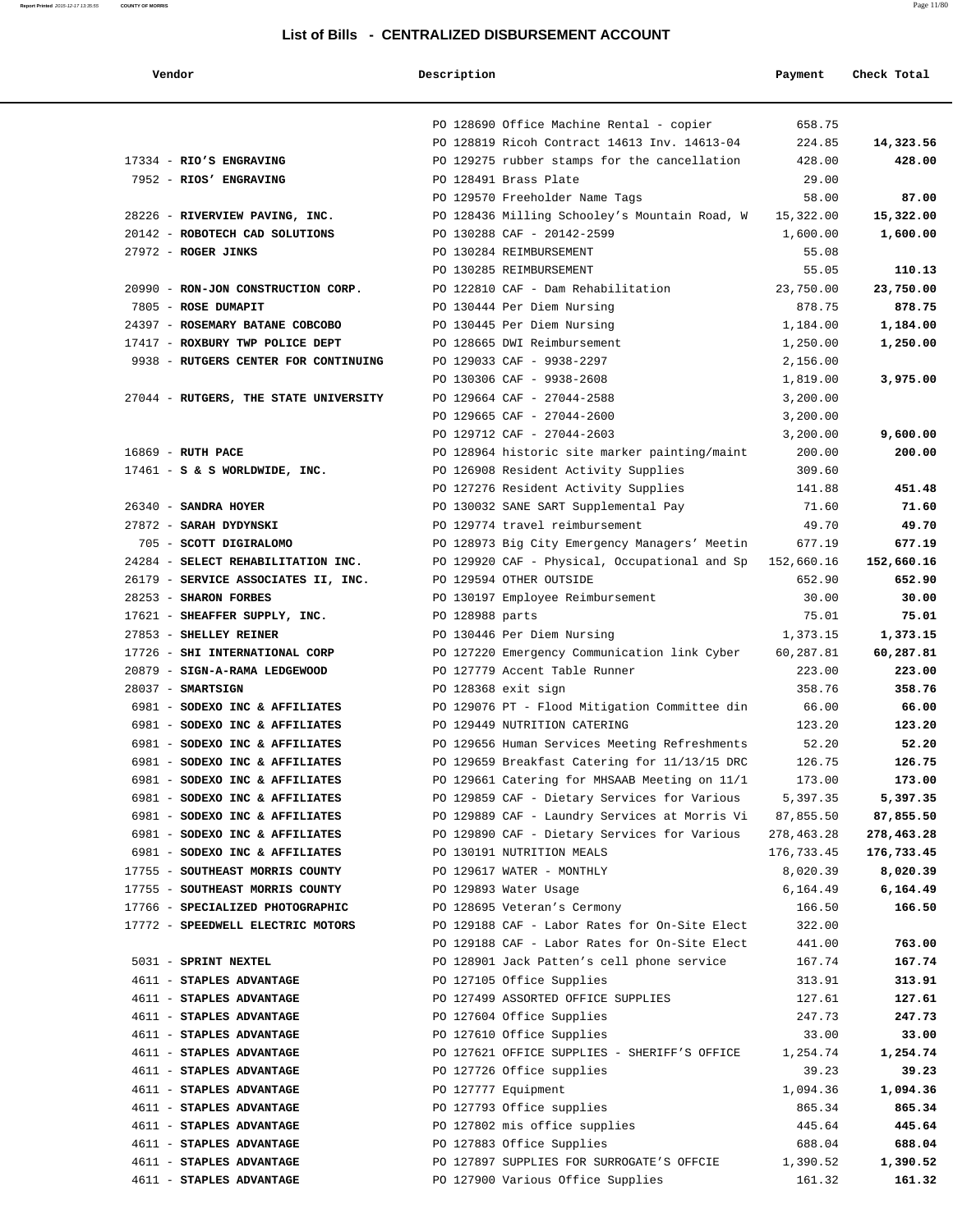| Vendor                                  | Description       |                                                                               | Payment              | Check Total |
|-----------------------------------------|-------------------|-------------------------------------------------------------------------------|----------------------|-------------|
| 4611 - STAPLES ADVANTAGE                |                   | PO 128217 Office Supplies                                                     | 36.76                | 36.76       |
| 4611 - STAPLES ADVANTAGE                |                   | PO 128374 Office Supply                                                       | 164.38               | 164.38      |
| $19919$ - STAR LEDGER                   |                   | PO 124139 Legal notice                                                        | 88.35                | 88.35       |
| $19919$ - STAR LEDGER                   |                   | PO 129891 Newspapers for Coffee Shop                                          | 54.75                | 54.75       |
| 5021 - AEROFUND FINANCIAL INC.          |                   | PO 129721 CAF - Agreement STATSHUT-15M-JARC                                   | 3,407.46             |             |
|                                         |                   | PO 129019 CAF - Agreement STATSHUT-15M-JARC                                   | 3,742.20             |             |
|                                         |                   | PO 129778 CAF - Agreement STATSHUT-15M-JARC                                   | 3,077.45             |             |
|                                         |                   | PO 130272 CAF - Agreement STATSHUT-15M-JARC                                   | 4,076.56             | 14,303.67   |
| 4298 - STERICYCLE INC.                  |                   | PO 129293 Medical Waste Disposal at Morris Vi                                 | 835.39               |             |
|                                         |                   | PO 129321 Solid Medical Waste Removal                                         | 835.39               |             |
|                                         |                   | PO 129892 Medical Waste Removal                                               | 1,208.75             | 2,879.53    |
| 19192 - STEVEN B. HODES, DVM PA         |                   | PO 128488 Medical - K9                                                        | 1,883.40             | 1,883.40    |
| 19934 - STRAUB AUDIO/VIDEO SYSTEMS LLC  |                   | PO 129198 OTHER OUTSIDE                                                       | 470.00               | 470.00      |
| 9513 - STRONGWEAR GARMENT CORP          |                   | PO 128447 CAF - Uniforms                                                      | 4,025.50             | 4,025.50    |
| 8621 - SUBURBAN PROPANE -2347           |                   | PO 128857 Propane Delivery                                                    | 992.61               |             |
|                                         |                   | PO 128859 Propane Delivery                                                    | 629.83               | 1,622.44    |
| 6979 - SUNRAYS WINDOW TINTING           |                   | PO 127583 AUTO PARTS                                                          | 210.00               | 210.00      |
| 25400 - SUZIE COLLIN                    |                   | PO 130447 Per Diem Nursing                                                    | 2,411.66             | 2,411.66    |
| 18067 - T J'S SPORTWIDE TROPHY          |                   | PO 128079 PLAQUE AND ENGRAVING                                                | 50.30                | 50.30       |
| 26030 - TABB INC.                       |                   | PO 128651 Background Check                                                    | 38.00                | 38.00       |
| 21073 - TECHNOFORCE LLC                 |                   | PO 130311 monitoring visits                                                   | 7,026.97             | 7,026.97    |
| 17990 - TELESEARCH INC                  |                   | PO 127774 temporary staffing                                                  | 3,715.60             |             |
|                                         |                   | PO 127775 temporary staffing                                                  | 979.77               |             |
|                                         |                   | PO 127699 temporary staffing                                                  | 2,431.70             |             |
|                                         |                   | PO 128934 temporary staffing                                                  | 2,400.45             |             |
|                                         |                   | PO 128939 temporary staffing                                                  | 10,607.25            |             |
|                                         |                   | PO 128902 temporary staffing<br>PO 129270 Temporary help in the Election Offi | 3,744.82<br>4,092.00 |             |
|                                         |                   | PO 129752 temporary staffing                                                  | 3,878.80             | 31,850.39   |
| 17990 - TELESEARCH INC                  |                   | PO 129755 temporary staffing                                                  | 4,336.15             |             |
|                                         |                   | PO 130276 tempory services weekend 11/29/15 i                                 | 473.00               |             |
|                                         |                   | PO 130397 temporary help in the election dept                                 | 914.00               | 5,723.15    |
| 26677 - TEODORA O. DELEON               |                   | PO 130448 Per Diem Nursing                                                    | 592.00               | 592.00      |
| 27034 - TERESA OMWENGA                  |                   | PO 130449 Per Diem Nursing                                                    | 2,070.52             | 2,070.52    |
| 21214 - TEW FUNERAL SERVICES INC.       |                   | PO 129544 Remove and transport human remains                                  | 1,415.00             | 1,415.00    |
| 28049 - THE GUNLOCKE COMPANY LLC        |                   | PO 124816 NJSC# A81715 - OFFICE FURNITURE                                     | 5,645.28             | 5,645.28    |
| 20797 - THE MUSIAL GROUP PA             |                   | PO 129339 CAF - Final Design and Constr Docs                                  | 2,750.00             | 2,750.00    |
| 19739 - THE RBA GROUP INC.              |                   | PO 129522 CAF - Design Improvements to the In                                 | 19,800.00            |             |
|                                         |                   | PO 130369 old Ref# CF09001500000                                              | 46,638.21            | 66,438.21   |
| 5711 - THE TAB GROUP                    |                   | PO 128761 CAF - Records Storage                                               | 14.40                | 14.40       |
| 18437 - THOMSON REUTERS                 |                   | PO 126889 West - Monthly Date Base Charges                                    | 238.00               |             |
|                                         |                   | PO 127221 Data Base - NJ Essentials Library/S                                 | 238.00               |             |
|                                         |                   | PO 128088 County Counsel Subscription Septemb                                 | 566.02               |             |
|                                         |                   | PO 128478 Subscription NJ Rules of Court Stat                                 | 133.50               |             |
|                                         |                   | PO 128117 County Counsel Subscription 2015                                    | 202.00               |             |
|                                         |                   | PO 128494 Monthly Statement - DataBase for SH                                 | 53.90                | 1,431.42    |
| 10812 - THOMSON REUTER-WEST             |                   | PO 128412 subscription charges /monthly datab                                 | 1,088.29             | 1,088.29    |
| 10812 - THOMSON REUTER-WEST             | PO 129438 Westlaw |                                                                               | 1,519.64             | 1,519.64    |
| 10477 - TIFFANY ELECTRIC INC            |                   | PO 129523 CAF - Installation of Traffic Signa                                 | 99,950.16            | 99,950.16   |
| 122 - TILCON NEW YORK INC.              |                   | PO 127687 Bituminous Concrete                                                 | 5,400.23             |             |
|                                         |                   | PO 128110 Morris View Paving                                                  | 60,101.52            | 65,501.75   |
| 21479 - TIOGA SOLAR MORRIS COUNTY 1 LLC |                   | PO 128441 Electric / Solar Energy                                             | 1,559.80             | 1,559.80    |
| 9099 - TONY SANCHEZ LTD                 |                   | PO 128077 TRUCK PARTS                                                         | 557.03               | 557.03      |
| 20788 - TOP LINE CONSTRUCTION CORP      |                   | PO 130366 CAF - Milling & Resurfacing of Dove                                 | 60,553.45            | 60,553.45   |
| 20788 - TOP LINE CONSTRUCTION CORP      |                   | PO 130367 CAF - Milling & Resurfacing of Moun                                 | 54,319.89            | 54,319.89   |
| 7555 - TOSHIBA BUSINESS SOLUTIONS USA   |                   | PO 128162 Maintenance on Card Data Systems Co                                 | 2,493.75             | 2,493.75    |
| 14451 - TOWNSHIP OF EAST HANOVER        |                   | PO 129876 Melanie Lane Bridge 1410-001 in Eas                                 | 89,141.20            |             |
|                                         |                   | PO 129876 Melanie Lane Bridge 1410-001 in Eas                                 | 105,000.00           | 194,141.20  |
| 1122 - TOWNSHIP OF MORRIS               |                   | PO 129662 CAF - 2015 Municipal Alliance Funds                                 | 29,908.27            | 29,908.27   |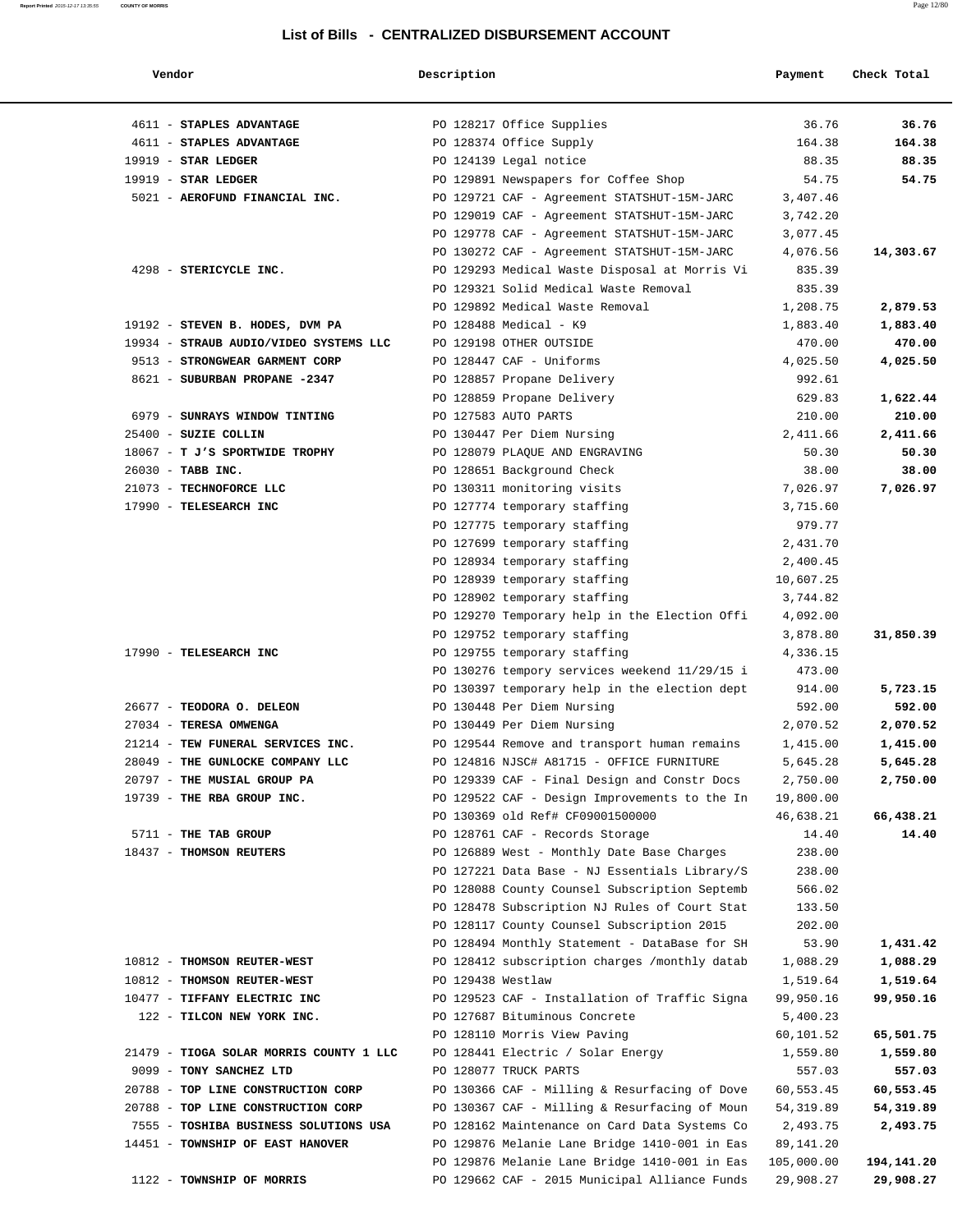| Vendor                                     | Description        |                                                             | Payment             | Check Total        |
|--------------------------------------------|--------------------|-------------------------------------------------------------|---------------------|--------------------|
| 16913 - TOWNSHIP OF PARSIPPANY -           |                    | PO 130192 WATER - PSTA                                      | 8,068.10            | 8,068.10           |
| 19736 - TOWNSHIP OF RANDOLPH               |                    | PO 129609 WATER - RANDOLPH - HEALTH MGMT                    | 53.75               | 53.75              |
| 11791 - TRANSYSTEMS CORPORATION            |                    | PO 129334 CAF - Preliminary Design Services f               | 21,344.69           | 21,344.69          |
| 19998 - TREASURER-STATE OF NEW JERSEY      |                    | PO 127305 Fire Codes                                        | 90.00               | 90.00              |
| 11758 - TREASURER-STATE OF NJ              |                    | PO 128860 Hazardous Waste Manifest Processing               | 40.00               | 40.00              |
| 18154 - TRI-COUNTY SEWER & DRAIN           |                    | PO 129294 Sewer/Drain Maintenance at Morris V               | 1,455.00            | 1,455.00           |
| 12333 - TRIMBOLI & PRUSINOWSKI, LLC        |                    | PO 129391 Sheriff's Office legal services ren               | 726.63              |                    |
|                                            |                    | PO 129420 MC Prosecutor's Office legal servic               | 108.00              |                    |
|                                            |                    | PO 130325 Sheriff's Office legal services ren               | 814.59              |                    |
|                                            |                    | PO 130326 Prosecutor's Office legal services                | 4,312.73            |                    |
|                                            |                    | PO 130327 Legal services - County Counsel                   | 2,689.86            | 8,651.81           |
| 9285 - U.S. SECURITY ASSOCIATES, INC.      |                    | PO 123378 CAF - Unarmed Security Guards                     | 9,356.56            |                    |
|                                            |                    | PO 130264 Security Officer - 07/10/15 - 08/27               | 4,077.05            |                    |
|                                            |                    | PO 128489 CAF - Unarmed Security Guards/SHERI               | 5,900.70            |                    |
|                                            |                    | PO 129921 CAF - Unarmed Security Guards                     | 202.00              |                    |
|                                            |                    | PO 129888 CAF - Unarmed Security Guards                     | 42,757.74           | 62,294.05          |
| 478 - UCPO POLICE ACADEMY TRAINING         | PO 128229 Training |                                                             | 30.00               | 30.00              |
| 18232 - UNITED PARCEL SERVICE              |                    | PO 128331 UPS Shipping Fees                                 | 135.20              | 135.20             |
| 18233 - UNITED PARCEL SERVICE              |                    | PO 128759 summary on account 6x7742                         | 326.52              | 326.52             |
| 446 - UNITRONIX DATA SYSTEMS INC           |                    | PO 128892 Software maintenance for 11/15                    | 5,682.60            |                    |
|                                            |                    | PO 128893 Enhancements to AOSS Software and P               | 24,800.00           | 30,482.60          |
| 14711 - UNIVERSAL ELECTRIC MOTOR SERV      |                    | PO 124856 Replace Hot Water Pump Motor                      | 3,735.00            |                    |
|                                            |                    | PO 127563 Repair of 7.5hp Heat Recovery Unit                | 3,137.00            | 6,872.00           |
| 20034 - UNIVERSAL SUPPLY GROUP INC.        | PO 129207 HVAC     |                                                             | 708.09              | 708.09             |
| 15732 - UNIVERSAL UNIFORM SALES CO INC     |                    | PO 128480 CAF - Contract Renewal                            | 2,896.99            | 2,896.99           |
| 15732 - UNIVERSAL UNIFORM SALES CO INC     |                    | PO 128835 CAF - Custom Fitted Uniforms                      | 154.99              | 154.99             |
| 12628 - UNIVERSITY OF MISSOURI             |                    | PO 128007 Consultant                                        | 500.00              | 500.00             |
| 25245 - VEOLIA ES TECHNICAL SOLUTIONS, LLC |                    | PO 128282 Disposal of chemical waste                        | 2,619.00            | 2,619.00           |
| 25245 - VEOLIA ES TECHNICAL SOLUTIONS, LLC |                    | PO 128856 Hazardous Waste Removal                           | 5,032.00            | 5,032.00           |
| $1286$ - VERIZON                           |                    | PO 126922 Centrex/POTS Monthly Bill                         | 6,581.90            | 6,581.90           |
| $1286$ - VERIZON                           |                    | PO 129024 MORRIS CO SHERIFF'S OFFICES & INST                | 66.48               | 66.48              |
| $1286$ - VERIZON                           |                    | PO 129066 telephone - $T1's$                                | 13,148.10           | 13,148.10          |
| $1286$ - VERIZON                           |                    | PO 129114 Telephone pobox4833                               | 32.36               | 32.36              |
| $1286$ - VERIZON                           |                    | PO 129117 Telephone pobox4833                               | 226.80              | 226.80             |
| $1286$ - VERIZON                           |                    | PO 129125 Telephone pobox4833                               | 98.89               | 98.89              |
| 1286 - VERIZON                             |                    | PO 129548 Telephone pobox4833                               | 61.12               | 61.12              |
| $1286$ - VERIZON                           |                    | PO 129577 PENTHOUSE- A & R BLDG                             | 66.48               | 66.48              |
| $1286$ - VERIZON                           |                    | PO 129647 NUTRTION TELEPHONE                                | 830.12<br>11,336.09 | 830.12             |
| $1286$ - VERIZON<br>$1286$ - VERIZON       |                    | PO 130180 telephone - T1's<br>PO 130181 Telephone pobox4833 | 28.71               | 11,336.09<br>28.71 |
| 10668 - VERIZON CABS                       |                    | PO 128207 Telephone Services - T1 American To               | 818.13              |                    |
|                                            |                    | PO 128208 Telephone Services - 911 switch                   | 2,240.64            | 3,058.77           |
| 1348 - VERIZON WIRELESS                    |                    | PO 128484 Monthly Statement -                               | 853.91              |                    |
|                                            | PO 128392 MCPO     |                                                             | 7,230.35            |                    |
|                                            |                    | PO 128880 Cell Phones                                       | 59.51               |                    |
|                                            |                    | PO 128825 Statement - SHERIFF'S OFFICE Acct#4               | 1,665.28            |                    |
|                                            |                    | PO 130386 VERIZON MOBILE PHONE SERVICE FOR TH               | 9,194.30            |                    |
|                                            |                    | PO 130386 VERIZON MOBILE PHONE SERVICE FOR TH               | 276.98              | 19,280.33          |
| 28231 - Vigilant Solutions                 |                    | PO 128318 National Vehicle Location Service                 | 90,000.00           | 90,000.00          |
| 28202 - VILLAGE SHOP RITE                  |                    | PO 128483 Food - OEM                                        | 148.84              | 148.84             |
| 7037 - VILLAGE SUPER MARKET, INC.          |                    | PO 128658 OEM Training Expenses                             | 85.95               | 85.95              |
| 25832 - VOIANCE LANGUAGE SERVICES, LLC     |                    | PO 128989 Interpreter fees                                  | 487.98              | 487.98             |
| 25815 - VOLKER CRANE LLC                   |                    | PO 129623 CAF ON-CALL ENGINEERS                             | 14,200.00           | 14,200.00          |
| 25815 - VOLKER CRANE LLC                   |                    | PO 129938 Installation of New Generator<br>( O              | 2,780.00            | 2,780.00           |
| 25815 - VOLKER CRANE LLC                   |                    | PO 130217 EGRESS STUDY COURTHOUSE (On Call                  | 5,000.00            | 5,000.00           |
| 6146 - W.B. MASON COMPANY INC              |                    | PO 127918 Invoice I29369225                                 | 86.04               |                    |
|                                            |                    | PO 128375 Office Supplies                                   | 118.20              |                    |
|                                            |                    | PO 128822 WB Mason Invoice I29732527 Customer               | 122.76              |                    |
|                                            |                    | PO 128753 Various office supplies                           | 495.19              |                    |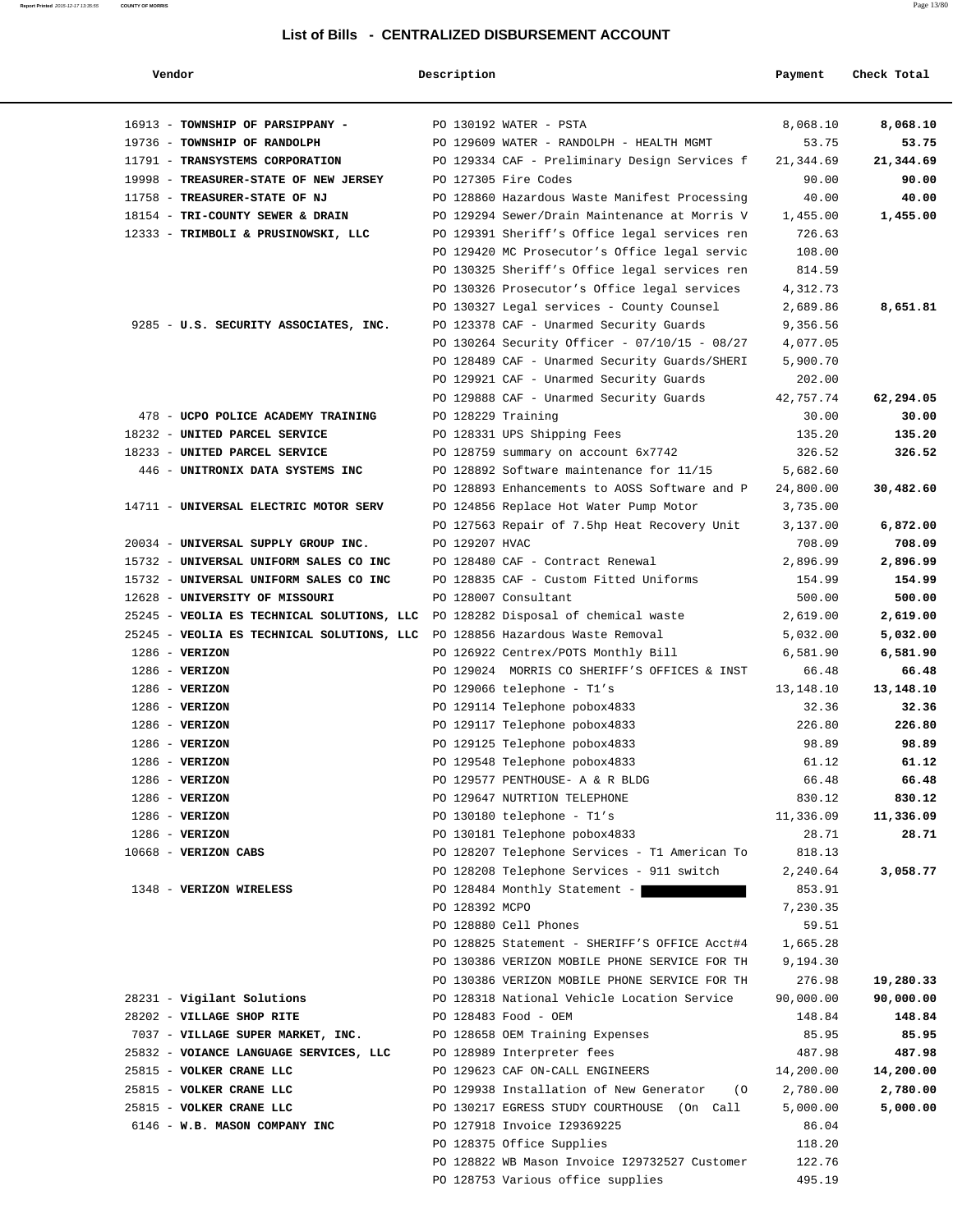| Vendor                                   | Description                                   | Payment   | Check Total              |
|------------------------------------------|-----------------------------------------------|-----------|--------------------------|
|                                          | PO 128680 Supplies                            | 808.81    |                          |
|                                          | PO 128762 mis office supplies                 | 384.50    |                          |
|                                          | PO 129286 Treasurer's Office Paper, 11/20/15  | 241.70    |                          |
|                                          | PO 129190 OFFICE SUPPLIES                     | 108.52    | 2,365.72                 |
| 6146 - W.B. MASON COMPANY INC            | PO 129218 Office Supplies & Paper Order       | 99.77     |                          |
|                                          | PO 129273 mis office supplies                 | 1,260.68  |                          |
|                                          | PO 129269 mis office supplies                 | 1,132.90  | 2,493.35                 |
| 26518 - WALTER JONES                     | PO 129513 Work Boots                          | 90.00     | 90.00                    |
| 18388 - WARREN COUNTY COMMUNITY COLL.    | PO 130289 CAF - 18388-2527                    | 1,540.00  |                          |
|                                          | PO 130290 CAF - 18388-2531                    | 1,540.00  |                          |
|                                          | PO 130291 CAF - 18388-2532                    | 1,540.00  |                          |
|                                          | PO 130292 CAF - 18388-2536                    | 1,540.00  |                          |
|                                          | PO 130293 CAF - 18388-2526                    | 1,540.00  |                          |
|                                          | PO 130294 CAF - 18388-2528                    | 1,540.00  |                          |
|                                          | PO 130295 CAF - 18388-2509                    | 1,540.00  |                          |
|                                          | PO 130296 CAF - 18388-2522                    | 1,540.00  | 12,320.00                |
| 18388 - WARREN COUNTY COMMUNITY COLL.    | PO 130297 CAF - 18388-2501                    | 1,540.00  |                          |
|                                          | PO 130298 CAF - 18388-2511                    | 1,540.00  |                          |
|                                          | PO 130299 CAF - 18388-2510                    | 1,540.00  | 4,620.00                 |
| 18389 - WARREN COUNTY TECHNICAL SCHOOL   | PO 129481 CAF - 18389-2450                    | 583.94    | 583.94                   |
| 24231 - WATERS, MCPHERSON, MCNEILL, P.C. | PO 129359 Sussex Turnpike Improvement Project | 2,215.40  | 2,215.40                 |
| 24231 - WATERS, MCPHERSON, MCNEILL, P.C. | PO 129360 Schooley's Mountain Acquisition-leg | 2,407.20  | 2,407.20                 |
| 24231 - WATERS, MCPHERSON, MCNEILL, P.C. | PO 129361 Changebridge-Main Rds., Montville   | 1,312.20  | 1,312.20                 |
| 24231 - WATERS, MCPHERSON, MCNEILL, P.C. | PO 130263 Belantrae Condominium, Florham Park | 72.00     | 72.00                    |
| 24231 - WATERS, MCPHERSON, MCNEILL, P.C. | PO 130322 Sussex Turnpike Improvement Project | 7,229.99  | 7,229.99                 |
| 24231 - WATERS, MCPHERSON, MCNEILL, P.C. | PO 130323 Changebridge Road Project, Montvill | 597.85    | 597.85                   |
| 24231 - WATERS, MCPHERSON, MCNEILL, P.C. | PO 130324 Schooley's Mountain Rd., legal serv | 1,081.46  | 1,081.46                 |
| 13392 - WEBSTER PLUMBING &               | PO 128452 CAF - Labor Rates Plumbing          | 1,987.90  | 1,987.90                 |
| 20102 - WHITE AND SHAUGER INC            | PO 128612 Morris View Buildings & Grounds Mai | 66.52     | 66.52                    |
| 453 - WHITES HEALTHCARE ENTERPRISES INC  | PO 129869 Medicine supplies                   | 122.80    | 122.80                   |
| 27977 - WILD HEART BULK LANDSCAPE        | PO 129331 CAF - Building Demolition - 170 Nor | 24,730.00 |                          |
|                                          | PO 130371 CAF - Building Demolition - 170 Nor | 27,985.00 | 52,715.00                |
| 13246 - WILLIAM F. BARNISH               | PO 129581 CAF - Use of Property located at 91 | 8,437.49  | 8,437.49                 |
| 5851 - WILLIAM KERSEY                    | PO 129671 2015 League of Municipalities Confe | 796.67    | 796.67                   |
| 3793 - WOODRUFF ENERGY                   | PO 129322 CAF - HGP1144                       | 9,079.57  |                          |
|                                          | PO 129323 CAF - HGP1144                       | 1,802.47  | 10,882.04                |
| 18564 - XEROX CORP                       | PO 128413 meter usage and base charge         | 287.59    | 287.59<br>-------------- |

TOTAL **12,113,362.72**

|  |  |  |  | Total to be paid from Fund 13 Dedicated Trust | 348,741.23   |
|--|--|--|--|-----------------------------------------------|--------------|
|  |  |  |  | Total to be paid from Fund 04 County Capital  | 4,620,865.65 |
|  |  |  |  | Total to be paid from Fund 02 Grant Fund      | 1,464,377.49 |
|  |  |  |  | Total to be paid from Fund 01 Current Fund    | 5,679,378.35 |

 **12,113,362.72**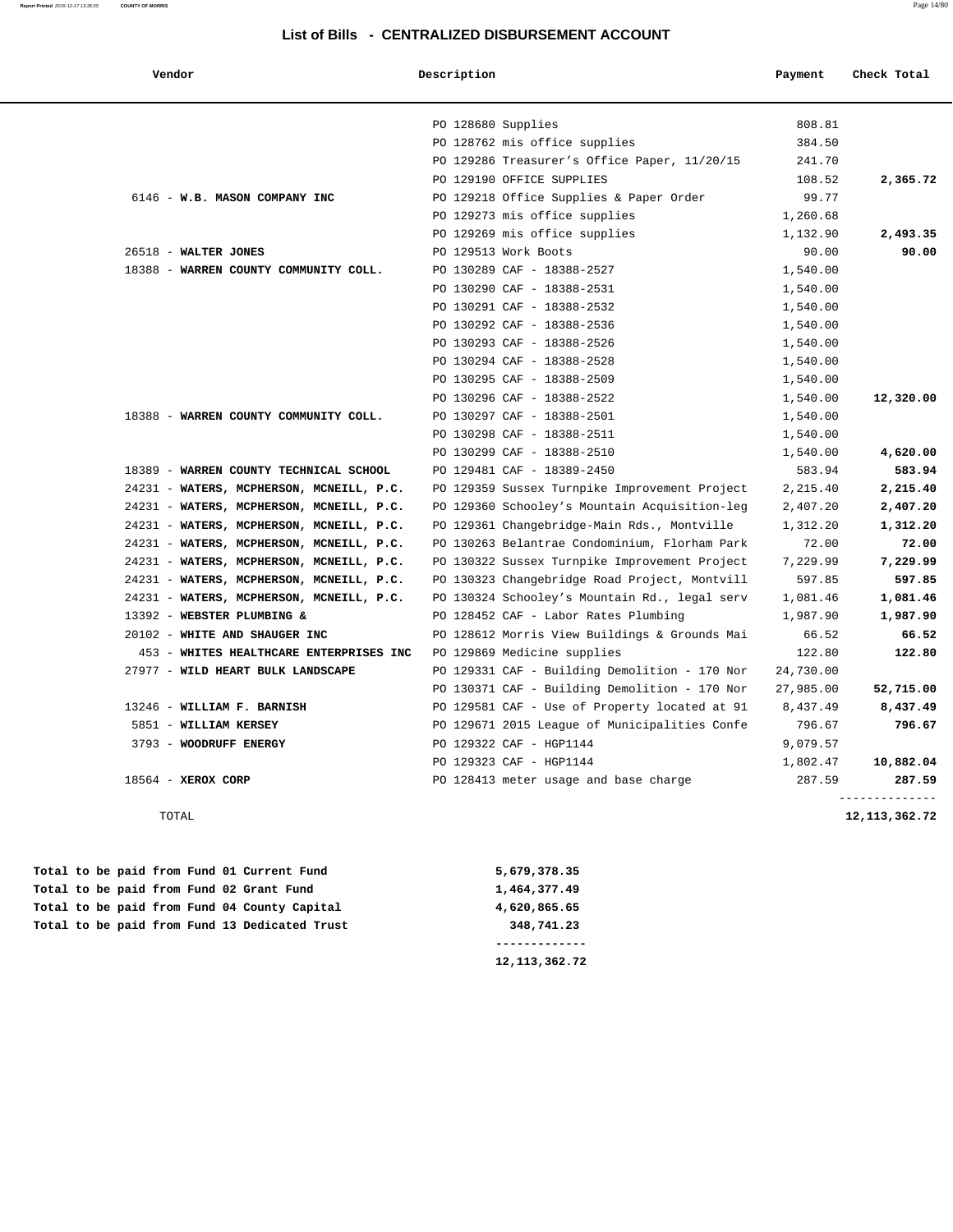**Report Printed** 2015-12-17 13:36:08 **COUNTY OF MORRIS** Page 15/80

## **List of Bills (Department/Account Detail) - CENTRALIZED DISBURSEMENT ACCOUNT**

| Account | P0 | Vendor | Description | Payment | Account Total |
|---------|----|--------|-------------|---------|---------------|
|         |    |        |             |         |               |

## **Current Fund**

## **County Administrator**

|                                             | 130410 OFFICE CONCEPTS GROUP, INC.        | Various office supplies                  | 588.30    |              |
|---------------------------------------------|-------------------------------------------|------------------------------------------|-----------|--------------|
|                                             | 128753 W.B. MASON COMPANY INC             | Ink cartridge #96, Toner, Awards doc cov | 495.19    |              |
|                                             | 127900 STAPLES ADVANTAGE                  | Coffee mate creamer, 5.25 assorted bever | 161.32    |              |
| 01-201-20-100100-058                        | Office Supplies & Stationery              | TOTAL FOR ACCOUNT                        |           | 1,244.81     |
|                                             | 130413 NEW JERSEY ASSOCIATION OF COUNTIES |                                          | 375.00    |              |
|                                             |                                           | Bail Reform Meeting December 18, 2015.   |           | 375.00       |
| 01-201-20-100100-059                        | Other General Expenses                    | TOTAL FOR ACCOUNT                        |           |              |
|                                             | 130424 COUNTY OF MORRIS                   | ALL OF DECEMBER 2015 METERED MAIL        | 35.05     |              |
| 01-201-20-100100-068                        | Postage & Metered Mail                    | TOTAL FOR ACCOUNT                        |           | 35.05        |
|                                             | 128695 SPECIALIZED PHOTOGRAPHIC           |                                          | 166.50    |              |
|                                             |                                           | Photography for Veteran's Ceremony Novem |           |              |
|                                             | 128402 JAMES W. MASTRIANI                 | Prosecutor and PBA 327                   | 2,440.00  |              |
| 01-201-20-100100-084 Other Outside Services |                                           | TOTAL FOR ACCOUNT                        |           | 2,606.50     |
|                                             | 128112 RICOH AMERICAS CORPORATION         | Color copies 7/1/15 - 9/30/15            | 810.39    |              |
| 01-201-20-100100-164                        | <i><b>Office Machines - Rental</b></i>    | TOTAL FOR ACCOUNT                        |           | 810.39       |
|                                             | 115587 MALL CHEVROLET INC.                | 2015 CHEVROLET EXPRESS EXT. VAN, CONVERS | 58,826.96 |              |
| 01-201-20-100100-167                        | Transportation Vehicles                   | TOTAL FOR ACCOUNT                        |           | 58,826.96    |
|                                             |                                           |                                          |           |              |
|                                             | 109339 EMBROIDME                          | Admin gear expenses per attached Ouote # | 224.00    |              |
|                                             | 103237 CATHY BURD                         | Reimbursement to Cathy Burd, Assistant C | 188.22    |              |
| 01-203-20-100100-084                        | (2014) Other Outside Services             | TOTAL FOR ACCOUNT                        |           | 412.22       |
|                                             |                                           |                                          |           | ============ |
|                                             | TOTAL for County Administrator            |                                          |           | 64,310.93    |
|                                             |                                           |                                          |           |              |

### **Personnel**

| 130424 COUNTY OF MORRIS                               | ALL OF DECEMBER 2015 METERED MAIL       | 170.63   |              |
|-------------------------------------------------------|-----------------------------------------|----------|--------------|
| 01-201-20-105100-068<br>Postage & Metered Mail        | TOTAL FOR ACCOUNT                       |          | 170.63       |
|                                                       |                                         |          |              |
| 129021 READY REFRESH                                  | 10/15/15-11/14/15 Acct#0436628846,      | 18.93    |              |
| Other Administrative Supplies<br>01-201-20-105100-095 | TOTAL FOR ACCOUNT                       |          | 18.93        |
|                                                       |                                         |          |              |
| 129398 RICOH AMERICAS CORPORATION                     | Payment for July, August, and September | 1,137.42 |              |
| 129399 RICOH AMERICAS CORPORATION                     | Payment for Oct, Nov, and Dec 2015      | 1,137.42 |              |
| 129400 RICOH AMERICAS CORPORATION                     | Payment for Oct, Nov, Dec               | 197.23   |              |
| Office Machines - Rental<br>01-201-20-105100-164      | TOTAL FOR ACCOUNT                       |          | 2,472.07     |
|                                                       |                                         |          |              |
|                                                       |                                         |          | :=========== |
| TOTAL for Personnel                                   |                                         |          | 2,661.63     |
|                                                       |                                         |          |              |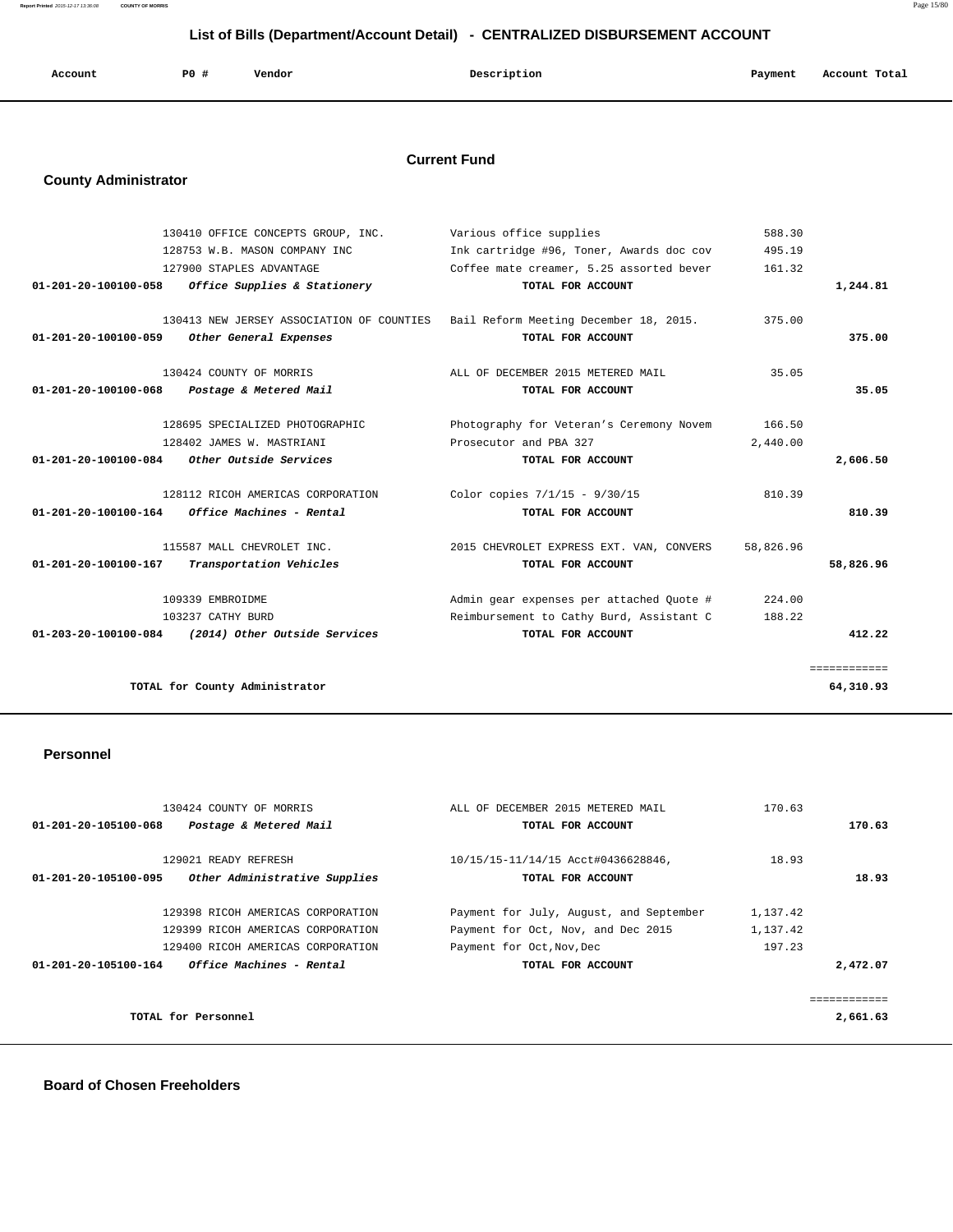## **List of Bills (Department/Account Detail) - CENTRALIZED DISBURSEMENT ACCOUNT**

| Account                            | PO#                                      | Vendor                                | Description                                                                       | Payment              | Account Total      |
|------------------------------------|------------------------------------------|---------------------------------------|-----------------------------------------------------------------------------------|----------------------|--------------------|
| <b>Board of Chosen Freeholders</b> |                                          |                                       |                                                                                   |                      |                    |
|                                    |                                          | 130424 COUNTY OF MORRIS               | ALL OF DECEMBER 2015 METERED MAIL                                                 | 156.57               |                    |
| 01-201-20-110100-068               |                                          | Postage & Metered Mail                | TOTAL FOR ACCOUNT                                                                 |                      | 330.32             |
|                                    |                                          |                                       |                                                                                   |                      |                    |
|                                    |                                          | 130160 MORRIS COUNTY TOURISM BUREAU   | 4th quarter grant October 1, 2015-Decemb                                          | 46,500.00            |                    |
|                                    |                                          | 129570 RIOS' ENGRAVING                | Two Name Tags                                                                     | 58.00                |                    |
|                                    | 130412 MORRIS ARTS                       |                                       | Art Services to Morris View Fourth Quart                                          | 1,375.00             |                    |
|                                    | 130412 MORRIS ARTS<br>130412 MORRIS ARTS |                                       | Atrium Art Gallery Fourth Quarter 2015<br>Annual Contribution Fourth Quarter 2015 | 1,437.50<br>2,250.00 |                    |
|                                    |                                          | 130409 LONGFELLOWS SANDWICH DELI      | Dinner meeting for 15 people 12/9/15                                              | 170.82               |                    |
| 01-201-20-110100-079               |                                          | Special Projects                      | TOTAL FOR ACCOUNT                                                                 |                      | 51,791.32          |
|                                    |                                          |                                       |                                                                                   |                      |                    |
|                                    |                                          |                                       |                                                                                   |                      | <b>EEEEEEEEEEE</b> |
|                                    |                                          | TOTAL for Board of Chosen Freeholders |                                                                                   |                      | 52,121.64          |
| <b>Clerk of the Board</b>          |                                          |                                       |                                                                                   |                      |                    |
|                                    | 129785 DAILY RECORD                      |                                       | ASB-03668474 SEALED BIDS 11/19/15                                                 | 97.48                |                    |
|                                    | 129785 DAILY RECORD                      |                                       | ASB-03668474 SEALED BIDS 11/24/15                                                 | 91.32                |                    |
|                                    |                                          | 127913 NEW JERSEY LEAGUE OF           | advertisement on NJ League of Municpalit                                          | 110.00               |                    |
|                                    | 130377 DAILY RECORD                      |                                       | ASB-03668474 M.C. LEGAL NOTICE SEALED B                                           | 73.28                |                    |
|                                    | 130377 DAILY RECORD                      |                                       | ASB-03668474 SEALED BID 12/04/15                                                  | 73.72                |                    |
|                                    | 130450 DAILY RECORD                      |                                       | ASB-03668474 SEALED BID 15-62 12/10/15                                            | 74.60                |                    |
| 01-201-20-110105-022               | Advertising                              |                                       | TOTAL FOR ACCOUNT                                                                 |                      | 520.40             |
|                                    |                                          | 128980 MUNICIPAL CLERKS ASSO. OF MC   | Reservation for Janet Donaldson to atten                                          | 30.00                |                    |
|                                    |                                          | 128979 MUNICIPAL CLERKS ASSO. OF MC   | Membership Dues for Diane Ketchum, Clerk                                          | 50.00                |                    |
| 01-201-20-110105-023               |                                          | Associations and Memberships          | TOTAL FOR ACCOUNT                                                                 |                      | 80.00              |
|                                    |                                          | 128686 OFFICE CONCEPTS GROUP, INC.    | Envelopes                                                                         | 17.78                |                    |
|                                    |                                          | 128686 OFFICE CONCEPTS GROUP, INC.    | stapler                                                                           | 7.85                 |                    |
|                                    |                                          | 128686 OFFICE CONCEPTS GROUP, INC.    | paper 81/2 x 14                                                                   | 93.40                |                    |
| 01-201-20-110105-058               |                                          | Office Supplies & Stationery          | TOTAL FOR ACCOUNT                                                                 |                      | 119.03             |
|                                    | 130278 DIANE KETCHUM                     |                                       | Round trip from Morristown to attend NJS                                          | 91.70                |                    |
|                                    | 130278 DIANE KETCHUM                     |                                       | Hotel Self Parking                                                                | 10.00                |                    |
|                                    | 130278 DIANE KETCHUM                     |                                       | 11/17/15 Dinner                                                                   | 19.50                |                    |
|                                    | 130278 DIANE KETCHUM                     |                                       | 11/18/15 Dinner                                                                   | 20.00                |                    |
|                                    | 130278 DIANE KETCHUM                     |                                       | 11/19/15 Breakfast                                                                | 17.25                |                    |
|                                    | 130278 DIANE KETCHUM                     |                                       | SNACK                                                                             | 4.99                 |                    |
|                                    | 130278 DIANE KETCHUM                     |                                       | <b>BREAKFAST</b>                                                                  | 11.84                |                    |
| 01-201-20-110105-082               |                                          | Travel Expense                        | TOTAL FOR ACCOUNT                                                                 |                      | 175.28             |

**TOTAL for Clerk of the Board 894.71**

============

# **County Clerk**

| <i>Books &amp; Periodicals</i><br>01-201-20-120100-028 | TOTAL FOR ACCOUNT                        | 1,802.29 |
|--------------------------------------------------------|------------------------------------------|----------|
| 128412 THOMSON REUTER-WEST                             | monthly charges on database billing summ | 543.29   |
| 128412 THOMSON REUTER-WEST                             | subscription charges on account 10004337 | 545.00   |
| 124757 LAWYERS DIARY AND MANUAL LLC                    | 2016 lawyers diary and manual LDM504924  | 714.00   |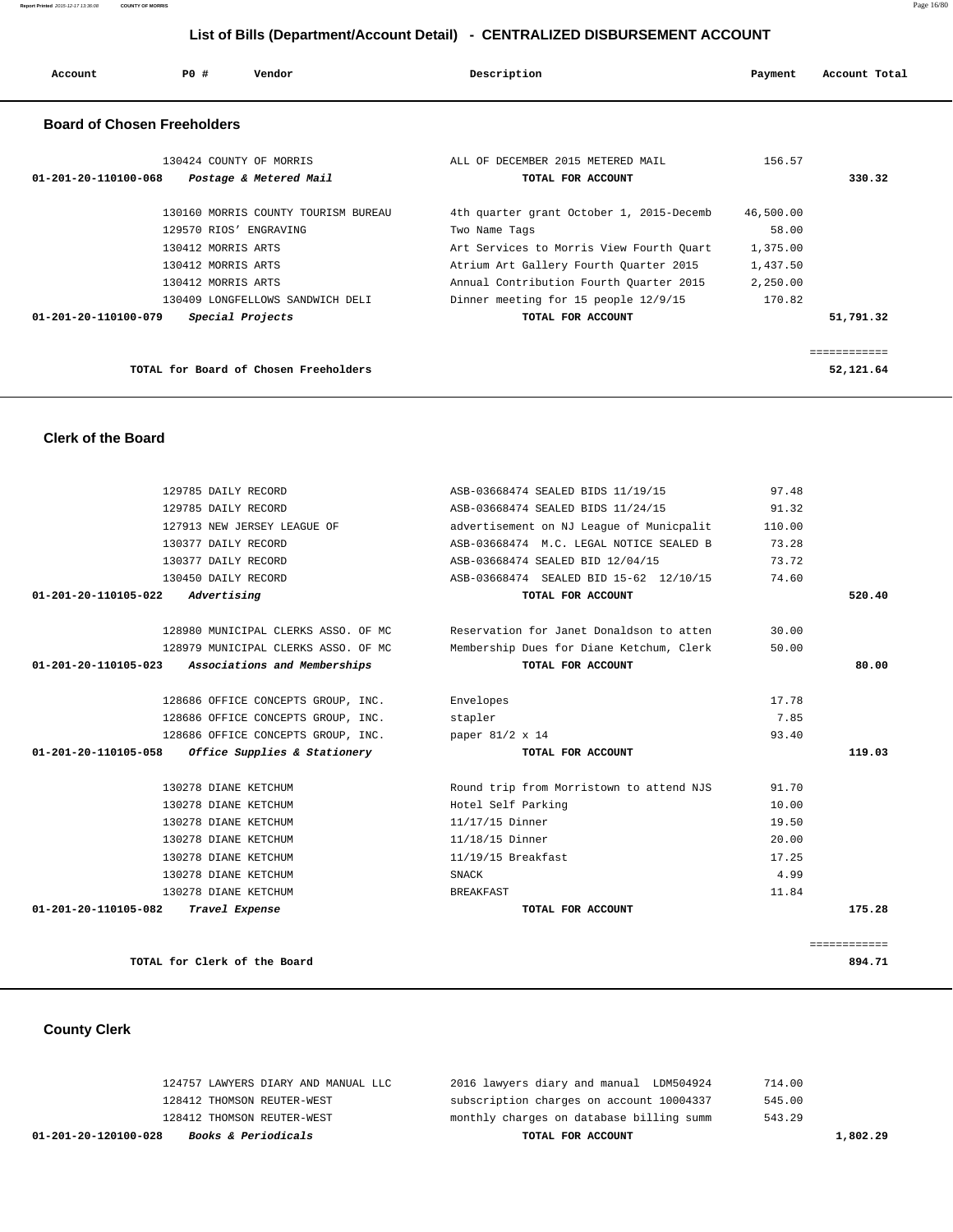**Report Printed** 2015-12-17 13:36:08 **COUNTY OF MORRIS** Page 17/80

# **List of Bills (Department/Account Detail) - CENTRALIZED DISBURSEMENT ACCOUNT**

| Account                                            | <b>PO #</b>           | Vendor                                | Description                                   | Payment  | Account Total |
|----------------------------------------------------|-----------------------|---------------------------------------|-----------------------------------------------|----------|---------------|
| <b>County Clerk</b>                                |                       |                                       |                                               |          |               |
|                                                    |                       | 130386 VERIZON WIRELESS               | COUNTY CLERK                                  | 230.21   |               |
| 01-201-20-120100-031                               |                       | Cellular Phones/Pagers                | TOTAL FOR ACCOUNT                             |          | 271.19        |
|                                                    | 128413 XEROX CORP     |                                       | meter usage on WC7335p ser. # FKA-937519      | 146.53   |               |
|                                                    | 128413 XEROX CORP     |                                       | base charge for September Ser. # AGF-42       | 74.68    |               |
|                                                    | 128413 XEROX CORP     |                                       | base charge $8/1/15$ to $9/30/15$ ser. # FRX- | 66.38    |               |
|                                                    |                       | 130279 RICOH AMERICAS CORPORATION     | meter usage on the ricoh mpc3003S ser.#E      | 1,589.49 |               |
|                                                    |                       | 130279 RICOH AMERICAS CORPORATION     | meter usage on ricoh model mpc4503SP ID#      | 570.08   |               |
| 01-201-20-120100-044                               |                       | Equipment Service Agreements          | TOTAL FOR ACCOUNT                             |          | 2,447.16      |
|                                                    |                       | 126829 EASTMAN MICROGRAPHICS, INC.    | processing of film-16mm proc-16-215 tick      | 488.81   |               |
|                                                    |                       | 128756 EASTMAN MICROGRAPHICS, INC.    | ticket # 1084 processing of film 16mm tr      | 22.84    |               |
|                                                    |                       | 128756 EASTMAN MICROGRAPHICS, INC.    | ticket # 1087 processing of film 16mm tr      | 22.89    |               |
| 01-201-20-120100-054                               | Microfilming          |                                       | TOTAL FOR ACCOUNT                             |          | 534.54        |
|                                                    |                       | 127802 STAPLES ADVANTAGE              | portable usb 3 item 099588                    | 148.17   |               |
|                                                    |                       | 127802 STAPLES ADVANTAGE              | 3m air filter item 516328                     | 79.98    |               |
|                                                    |                       | 127802 STAPLES ADVANTAGE              | letter opner phone wipesd chain-ritter p      | 160.73   |               |
|                                                    |                       | 127802 STAPLES ADVANTAGE              | toner 3 pack for bookkeeping                  | 56.76    |               |
|                                                    |                       | 129269 W.B. MASON COMPANY INC         | mis office supplies for the office            | 776.59   |               |
|                                                    |                       | 129269 W.B. MASON COMPANY INC         | electric stapler and pencil sharpner          | 356.31   |               |
|                                                    |                       | 129275 RIO'S ENGRAVING                | new rubber stamps for the cancellation d      | 428.00   |               |
|                                                    |                       | 128762 W.B. MASON COMPANY INC         | calendars desk pads , refill daily item #     | 384.50   |               |
| 01-201-20-120100-058                               |                       | Office Supplies & Stationery          | TOTAL FOR ACCOUNT                             |          | 2,391.04      |
|                                                    | 128761 THE TAB GROUP  |                                       | retrieval 10/26/15 map room 4pages refil      | 14.40    |               |
| 01-201-20-120100-059                               |                       | Other General Expenses                | TOTAL FOR ACCOUNT                             |          | 14.40         |
|                                                    |                       | 130424 COUNTY OF MORRIS               | ALL OF DECEMBER 2015 METERED MAIL             | 3,962.68 |               |
| 01-201-20-120100-068                               |                       | Postage & Metered Mail                | TOTAL FOR ACCOUNT                             |          | 3,962.68      |
|                                                    | 128415 PAPER MART INC |                                       | paper for the office product # 5501030,       | 780.65   |               |
|                                                    |                       | 128414 GILL ASSOCIATES IDENTIFICATION | polaroid ymckt 3-0100-1 p3000/p4000 seri      | 987.50   |               |
|                                                    |                       | 128417 INSTANT PRINTING INC           | labels for the Veterans project.5"circle      | 425.00   |               |
| 01-201-20-120100-069                               | Printing              |                                       | TOTAL FOR ACCOUNT                             |          | 2,193.15      |
|                                                    |                       |                                       |                                               |          |               |
|                                                    |                       | 128759 UNITED PARCEL SERVICE          | summary on account6x7742 week ending 10-      | 326.52   |               |
| 01-201-20-120100-084                               |                       | Other Outside Services                | TOTAL FOR ACCOUNT                             |          | 326.52        |
|                                                    | 129274 READY REFRESH  |                                       | bottled water for the office on account       | 67.76    |               |
| 01-201-20-120100-095 Other Administrative Supplies |                       |                                       | TOTAL FOR ACCOUNT                             |          | 67.76         |

## **County Board of Elections**

| 128814 HILDALE PARK PRESBYTERIAN CHRC          | November 3rd General Election Polling Pl | 50.00  |
|------------------------------------------------|------------------------------------------|--------|
| Polling Place Rental<br>01-201-20-121100-067   | TOTAL FOR ACCOUNT                        | 50.00  |
|                                                |                                          |        |
| 130424 COUNTY OF MORRIS                        | ALL OF DECEMBER 2015 METERED MAIL        | 831.57 |
| Postage & Metered Mail<br>01-201-20-121100-068 | TOTAL FOR ACCOUNT                        | 831.57 |
|                                                |                                          |        |
|                                                |                                          |        |
| TOTAL for County Board of Elections            |                                          | 881.57 |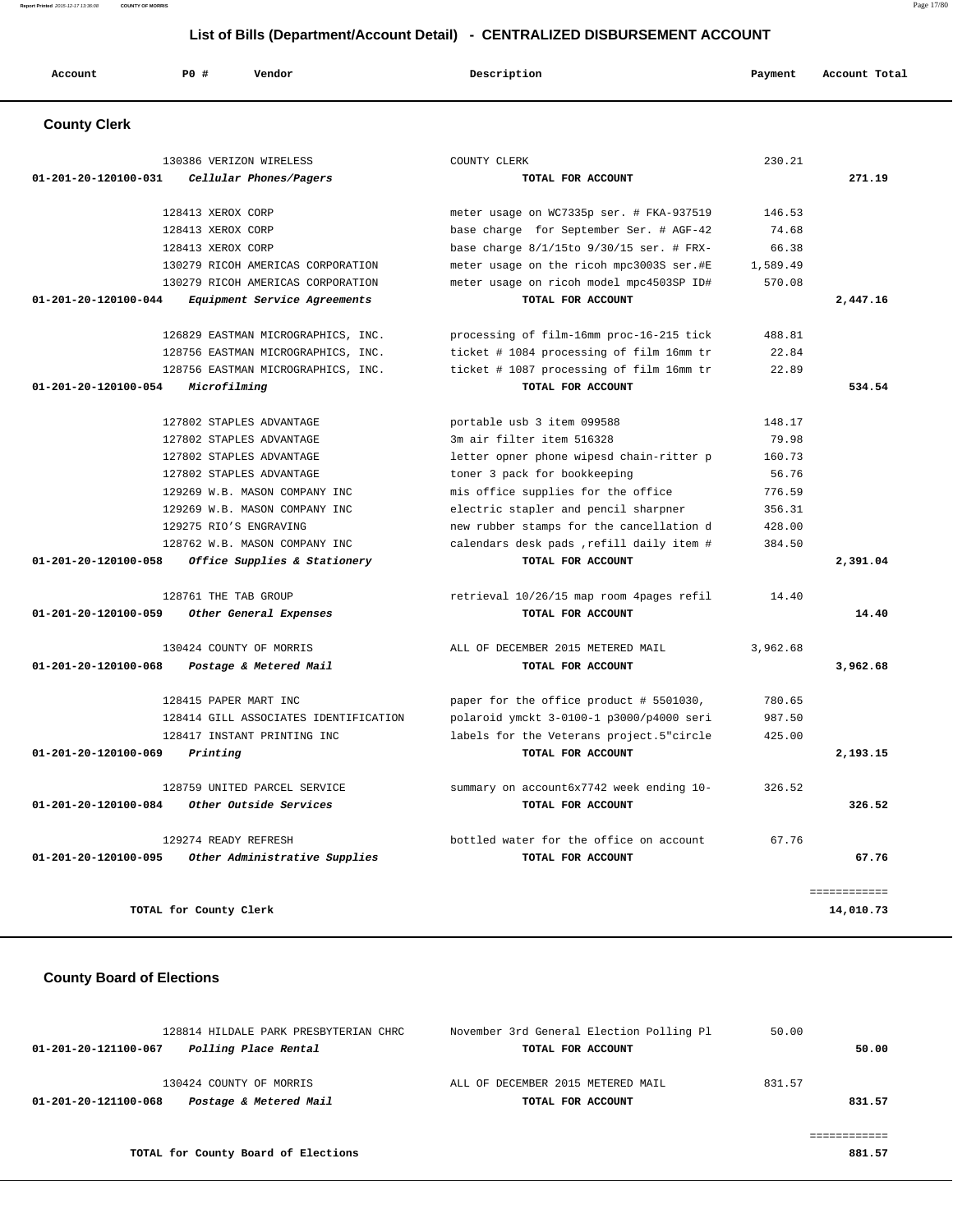**Report Printed** 2015-12-17 13:36:08 **COUNTY OF MORRIS** Page 18/80

 **List of Bills (Department/Account Detail) - CENTRALIZED DISBURSEMENT ACCOUNT**

| Account | <b>PO #</b> | Vendor | Description | Payment | Account Total |
|---------|-------------|--------|-------------|---------|---------------|
|         |             |        |             |         |               |

# **Superintendent of Elections**

| 128817 CCG MARKETING SOLUTIONS                       | November 3, 2015 General Election Addres                                                                   | 30,547.12 |              |
|------------------------------------------------------|------------------------------------------------------------------------------------------------------------|-----------|--------------|
| 01-201-20-121105-026 Ballot Addressing               | TOTAL FOR ACCOUNT                                                                                          |           | 30,547.12    |
| 129819 BRIAN HAMILTON                                | 12/3/15 State Voter Registration System                                                                    | 51.34     |              |
| 129030 ELECTION GRAPHICS, INC.                       | Machine Faces for Various Student Electi                                                                   | 700.00    |              |
| 129030 ELECTION GRAPHICS, INC.                       | Machine Faces - Morris Knolls H.S. Elect                                                                   | 400.00    |              |
| 129030 ELECTION GRAPHICS, INC.                       | Machine Faces-Morris Hills H.S. Election                                                                   | 300.00    |              |
| 129030 ELECTION GRAPHICS, INC.                       | Machine Faces - Parsippany Hills H.S. El                                                                   | 400.00    |              |
| 129030 ELECTION GRAPHICS, INC.                       | Machine Faces- Pequannock H.S.Election -                                                                   | 100.00    |              |
| 129030 ELECTION GRAPHICS, INC.                       | Machine Faces - Thomas Jefferson Middle                                                                    | 100.00    |              |
| 129030 ELECTION GRAPHICS, INC.                       | Machine Faces- Long Valley Middle School                                                                   | 200.00    |              |
| 129030 ELECTION GRAPHICS, INC.                       | Machine Faces - Morris Hills (SGA) Elect                                                                   | 200.00    |              |
| 128819 RICOH AMERICAS CORPORATION                    | Contract 14613 Inv. Sept, Oct, Nov 2015-                                                                   | 224.85    |              |
| 128813 CCG MARKETING SOLUTIONS                       | General Election-November 3, 2015 Poll B                                                                   | 6,309.00  |              |
| 01-201-20-121105-057<br>National Voter Registration  | TOTAL FOR ACCOUNT                                                                                          |           | 8,985.19     |
|                                                      |                                                                                                            |           |              |
| 128822 W.B. MASON COMPANY INC                        | Item AVE98073 Glue Stics, Clear Permanent                                                                  | 23.67     |              |
| 128822 W.B. MASON COMPANY INC                        | Item UNV84622 Pouch, LTR 3 MIL LAM, 100P                                                                   | 43.38     |              |
| 128822 W.B. MASON COMPANY INC                        | Item WBM7012500 Portfolio, 9x12,2PCKT, A                                                                   | 18.99     |              |
| 128822 W.B. MASON COMPANY INC                        | Item PENLR7C Refill, ENGRL, MTL, 7MM, BE                                                                   | 9.12      |              |
| 128822 W.B. MASON COMPANY INC                        | Item PENBL107B Pen, ENERGEL X, Medium, RD                                                                  | 27.60     |              |
| 127918 W.B. MASON COMPANY INC                        | Item #AVT75426 Lanyards, hook 34IN 24, BE                                                                  | 16.10     |              |
| 127918 W.B. MASON COMPANY INC                        | Item #AVT75450 Lanyards, Horz Hlder 50,                                                                    | 8.87      |              |
| 127918 W.B. MASON COMPANY INC                        | Item #AVT75410 Lanyards, Bdge Strp 100                                                                     | 15.73     |              |
| 127918 W.B. MASON COMPANY INC                        | Item #TOP3002P Pad, Tel, Important Msg                                                                     | 4.22      |              |
| 127918 W.B. MASON COMPANY INC                        | Item #UNV72240 Clips Jumbo Nonskd, 1BX/P                                                                   | 3.33      |              |
| 127918 W.B. MASON COMPANY INC                        | Item #MMM65324VADB Note $1 \frac{1}{2} \times 2 - \frac{24}{1}$                                            | 8.24      |              |
| 127918 W.B. MASON COMPANY INC                        | Item #MMM654RPYW Note Post-it, 3x3 YW, 1                                                                   | 14.07     |              |
| 127918 W.B. MASON COMPANY INC                        | Item #AVE5390 Refill, Name Tag, F/5383,                                                                    | 15.48     |              |
| 01-201-20-121105-058<br>Office Supplies & Stationery | TOTAL FOR ACCOUNT                                                                                          |           | 208.80       |
| 128710 POSTMASTER                                    | Deposit to be Made in "Returned Sample B                                                                   | 5,000.00  |              |
| 130424 COUNTY OF MORRIS                              | ALL OF DECEMBER 2015 METERED MAIL                                                                          | 1,225.28  |              |
| 01-201-20-121105-068 Postage & Metered Mail          | TOTAL FOR ACCOUNT                                                                                          |           | 6,225.28     |
|                                                      |                                                                                                            | 186.00    |              |
|                                                      | 128811 ELECTION GRAPHICS, INC. November 3rd General Election- 2nd Part                                     |           |              |
| 01-201-20-121105-076 School Board Elections          | 128811 ELECTION GRAPHICS, INC. The Partial Payment Additional School Electi 15,523.00<br>TOTAL FOR ACCOUNT |           | 15,709.00    |
|                                                      |                                                                                                            |           |              |
| 128812 ELECTION GRAPHICS, INC.                       | November 3, 2015-General Election 1st Pa                                                                   | 36,828.00 |              |
| 128812 ELECTION GRAPHICS, INC.                       | Supervising Technician                                                                                     | 1,000.00  |              |
| 128812 ELECTION GRAPHICS, INC.                       | Partial Payment for Field Technicians                                                                      | 5,414.00  |              |
| 128823 ELECTION GRAPHICS, INC.                       | November 3, 2015 General Election 3rd Pa                                                                   | 3,980.75  |              |
| Other Outside Services<br>01-201-20-121105-084       | TOTAL FOR ACCOUNT                                                                                          |           | 47,222.75    |
| 128820 RICOH AMERICAS CORPORATION                    | Contract 13199 Inv. Oct, Nov, Dec 2015 -                                                                   | 225.52    |              |
| 129817 GEORGE COPPOLA                                | Reimbursement of Miles from Voting Machi                                                                   | 53.34     |              |
| 129817 GEORGE COPPOLA                                | Tolls                                                                                                      | 7.30      |              |
| 01-201-20-121105-104<br>Electronic Voting Machine    | TOTAL FOR ACCOUNT                                                                                          |           | 286.16       |
|                                                      |                                                                                                            |           |              |
|                                                      |                                                                                                            |           | ============ |
| TOTAL for Superintendent of Elections                |                                                                                                            |           | 109,184.30   |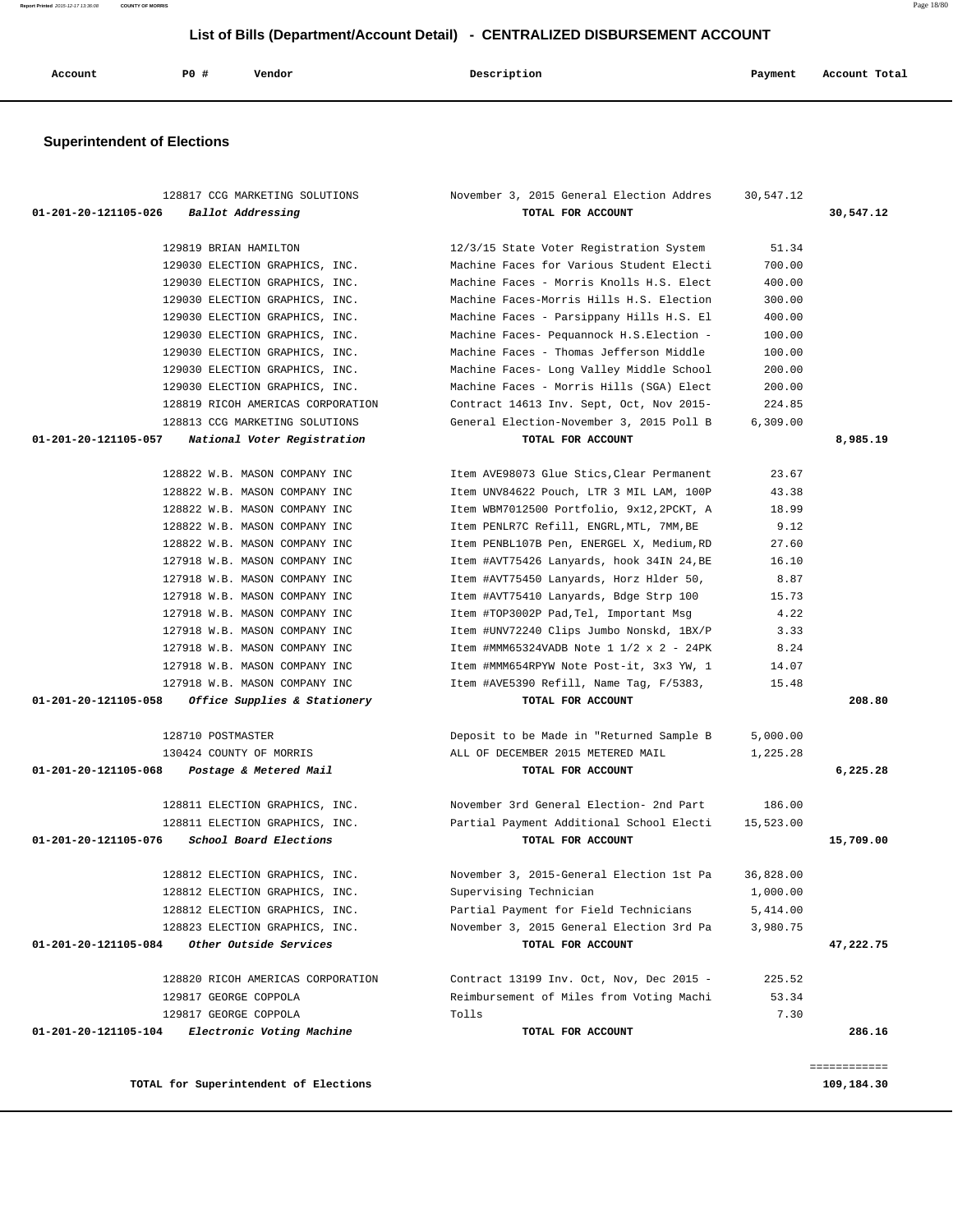**Report Printed** 2015-12-17 13:36:08 **COUNTY OF MORRIS** Page 19/80

## **List of Bills (Department/Account Detail) - CENTRALIZED DISBURSEMENT ACCOUNT**

| Account              | Vendor<br><b>PO #</b>                  | Description                              | Payment  | Account Total |
|----------------------|----------------------------------------|------------------------------------------|----------|---------------|
|                      |                                        |                                          |          |               |
|                      | 130276 TELESEARCH INC                  | Temporary services week ending 11/29/15  | 473.00   |               |
|                      | 130397 TELESEARCH INC                  | temporary help in the election dept week | 914.00   |               |
|                      | 129270 TELESEARCH INC                  | temporary services week ending 11/08/15  | 1,243.00 |               |
|                      | 129270 TELESEARCH INC                  | temporary services week ending 11/15/15  | 1,276.00 |               |
|                      | 129270 TELESEARCH INC                  | temporary services week ending 11/22/15  | 803.00   |               |
|                      | 129270 TELESEARCH INC                  | temporary services week ending 11/22/15  | 770.00   |               |
| 01-201-20-121110-016 | Outside Salaries & Wages               | TOTAL FOR ACCOUNT                        |          | 5,479.00      |
|                      | 127297 DAILY RECORD                    | display legal ad for the mail in ballot  | 2,578.94 |               |
| 01-201-20-121110-022 | Advertising                            | TOTAL FOR ACCOUNT                        |          | 2,578.94      |
|                      | 128418 D. C. EXPRESS INC               | delivery of the bags to all the 39 Munic | 320.00   |               |
| 01-201-20-121110-030 | Cartage                                | TOTAL FOR ACCOUNT                        |          | 320.00        |
|                      | 128405 RESOLUTIONS                     | team development program final bill.     | 1,317.00 |               |
| 01-201-20-121110-039 | Education, Schools & Training          | TOTAL FOR ACCOUNT                        |          | 1,317.00      |
|                      | 129273 W.B. MASON COMPANY INC          | mis office supplies and toners           | 1,260.68 |               |
| 01-201-20-121110-058 | Office Supplies & Stationery           | TOTAL FOR ACCOUNT                        |          | 1,260.68      |
|                      | 130424 COUNTY OF MORRIS                | ALL OF DECEMBER 2015 METERED MAIL        | 22.09    |               |
| 01-201-20-121110-068 | Postage & Metered Mail                 | TOTAL FOR ACCOUNT                        |          | 22.09         |
|                      | 130357 DEBORAH J MERZ                  | reimbursement for dinner while attending | 101.55   |               |
| 01-201-20-121110-185 | Food                                   | TOTAL FOR ACCOUNT                        |          | 101.55        |
|                      |                                        |                                          |          | ============  |
|                      | TOTAL for County Elections (Cty Clerk) |                                          |          | 11,079.26     |

## **County Treasurer**

|              | 75.00  | T. Gould 11/15 Parking                   | 128962 OFFICE TEAM                                      |                      |
|--------------|--------|------------------------------------------|---------------------------------------------------------|----------------------|
|              | 700.00 | T. Gould w/e 11/6/15                     | 128962 OFFICE TEAM                                      |                      |
|              | 875.00 | T. Gould w/e 10/30/15                    | 128623 OFFICE TEAM                                      |                      |
|              | 700.00 | T. Gould w/e 11/13/15                    | 129287 OFFICE TEAM                                      |                      |
| 2,350.00     |        | TOTAL FOR ACCOUNT                        | <i>Outside Salaries &amp; Wages</i>                     | 01-201-20-130100-016 |
|              | 241.70 | Paper, Flgshp Bright, 8.5x11             | 129286 W.B. MASON COMPANY INC                           |                      |
| 241.70       |        | TOTAL FOR ACCOUNT                        | 01-201-20-130100-058 Office Supplies & Stationery       |                      |
|              | 594.23 | ALL OF DECEMBER 2015 METERED MAIL        | 130424 COUNTY OF MORRIS                                 |                      |
| 594.23       |        | TOTAL FOR ACCOUNT                        | Postage & Metered Mail                                  | 01-201-20-130100-068 |
|              | 29.90  | 10/15/15-11/14/15 Nestle Pure Life Drink | 129288 READY REFRESH                                    |                      |
|              | 2.80   | 9oz Plastic Drinking Cups                | 129288 READY REFRESH                                    |                      |
|              | 0.99   | Cooler Rental                            | 129288 READY REFRESH                                    |                      |
| 33.69        |        | TOTAL FOR ACCOUNT                        | $01-201-20-130100-084$ Other Outside Services           |                      |
|              | 764.32 | Ricoh MP 5002SP Copier, Treasurer's Offi | 130418 RICOH AMERICAS CORPORATION                       |                      |
| 764.32       |        | TOTAL FOR ACCOUNT                        | $01 - 201 - 20 - 130100 - 164$ Office Machines - Rental |                      |
| ============ |        |                                          |                                                         |                      |
| 3,983.94     |        |                                          | TOTAL for County Treasurer                              |                      |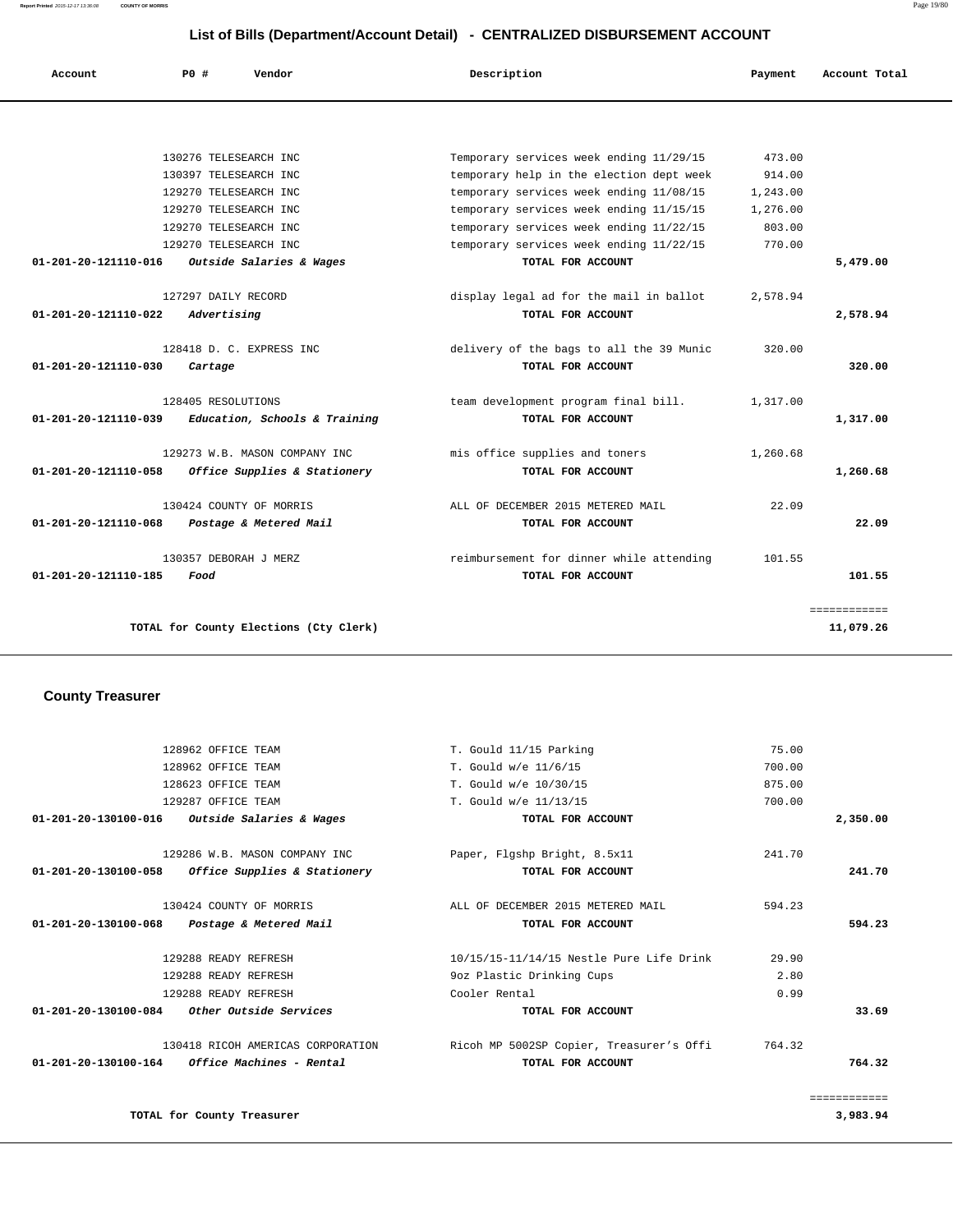**Report Printed** 2015-12-17 13:36:08 **COUNTY OF MORRIS** Page 20/80

## **List of Bills (Department/Account Detail) - CENTRALIZED DISBURSEMENT ACCOUNT**

| Account              | PO#<br>Vendor                       | Description                              | Payment   | Account Total |
|----------------------|-------------------------------------|------------------------------------------|-----------|---------------|
|                      |                                     |                                          |           |               |
|                      | 130355 JAMES JORGENSEN              | NJ League of Municipalities Conference 2 | 99.00     |               |
|                      | 130355 JAMES JORGENSEN              | NJ Ballys Atlantic City 11/16-11/19/2015 | 538.40    |               |
|                      | 130316 NORTHERN NJ CHAPTER NIGP     | OUARTERLY MEETING & PROFESSIONAL EDUCATI | 22.00     |               |
| 01-201-20-130105-039 | Education, Schools & Training       | TOTAL FOR ACCOUNT                        |           | 659.40        |
|                      | 129783 RICOH AMERICAS CORPORATION   | CC-CPC BLACK & WHITE COPIES FROM 07/01/2 | 15,185.39 |               |
| 01-201-20-130105-044 | <i>Equipment Service Agreements</i> | TOTAL FOR ACCOUNT                        |           | 15,185.39     |
|                      | 130424 COUNTY OF MORRIS             | ALL OF DECEMBER 2015 METERED MAIL        | 267.06    |               |
| 01-201-20-130105-068 | Postage & Metered Mail              | TOTAL FOR ACCOUNT                        |           | 267.06        |
|                      | 130355 JAMES JORGENSEN              | Tolls (from Route 3 onto GSP to AC Expre | 18.00     |               |
|                      | 130355 JAMES JORGENSEN              | Milage (@.57 x 272 (RT)                  | 155.04    |               |
| 01-201-20-130105-082 | Travel Expense                      | TOTAL FOR ACCOUNT                        |           | 173.04        |
|                      | 130379 RICOH AMERICAS CORPORATION   | ID#6000 CC-COLOR FOR 07/01/2015-09/30/20 | 25.41     |               |
| 01-201-20-130105-164 | Office Machines - Rental            | TOTAL FOR ACCOUNT                        |           | 25.41         |
|                      |                                     |                                          |           | ============  |
|                      | TOTAL for Purchasing Division       |                                          |           | 16,310.30     |

## **Office Services**

| 130424 COUNTY OF MORRIS                        | ALL OF DECEMBER 2015 METERED MAIL       | 17.76  |
|------------------------------------------------|-----------------------------------------|--------|
| 130424 COUNTY OF MORRIS                        | PARTIAL SURROGATES OFFICE 12/15 METERED | 419.35 |
| Postage & Metered Mail<br>01-201-20-130110-068 | TOTAL FOR ACCOUNT                       | 437.11 |
|                                                |                                         |        |
|                                                |                                         |        |
| TOTAL for Office Services                      |                                         | 437.11 |

## **Information Technology Div**

| Account W6Y434                       | 84.49                                        |  |  |
|--------------------------------------|----------------------------------------------|--|--|
| Account W6Y434                       | 50.71                                        |  |  |
| TOTAL FOR ACCOUNT                    | 135.20                                       |  |  |
|                                      |                                              |  |  |
|                                      | 199.00                                       |  |  |
|                                      | 20.58                                        |  |  |
| Dell Battery                         | 35.99                                        |  |  |
| TOTAL FOR ACCOUNT                    | 255.57                                       |  |  |
|                                      |                                              |  |  |
| TOTAL for Information Technology Div |                                              |  |  |
|                                      | HP CLJ Pro M252dw<br>50' CAT6 Ethernet Cable |  |  |

## **County Board of Taxation**

|                      | 130424 COUNTY OF MORRIS | ALL OF DECEMBER 2015 METERED MAIL | 267.58 |
|----------------------|-------------------------|-----------------------------------|--------|
| 01-201-20-150100-068 | Postage & Metered Mail  | TOTAL FOR ACCOUNT                 | 267.58 |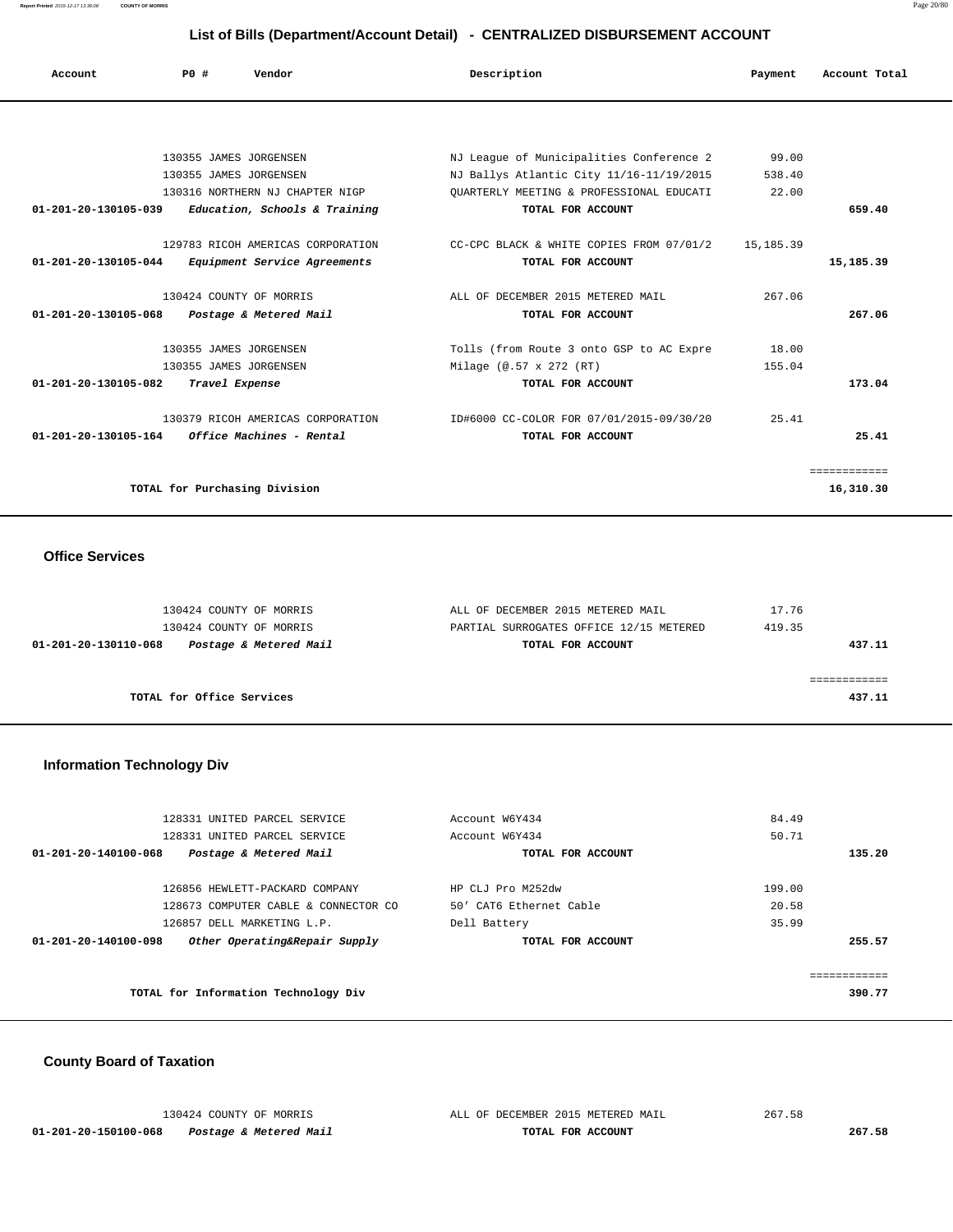**Report Printed** 2015-12-17 13:36:08 **COUNTY OF MORRIS** Page 21/80

# **List of Bills (Department/Account Detail) - CENTRALIZED DISBURSEMENT ACCOUNT**

| Account                         | PO# | Vendor                                                        | Description                                                  | Account Total<br>Payment               |
|---------------------------------|-----|---------------------------------------------------------------|--------------------------------------------------------------|----------------------------------------|
| <b>County Board of Taxation</b> |     |                                                               |                                                              |                                        |
| $01 - 201 - 20 - 150100 - 164$  |     | 129036 RICOH AMERICAS CORPORATION<br>Office Machines - Rental | Ricoh MPC3003 Copier Oct, Nov, Dec 2015<br>TOTAL FOR ACCOUNT | 692.04<br>813.35                       |
|                                 |     | TOTAL for County Board of Taxation                            |                                                              | ------------<br>__________<br>1,080.93 |

# **County Counsel**

|                                   | 128117 THOMSON REUTERS                                 | 1003671819 - Discount Plan Charges - Sep                                     | 202.00    |          |
|-----------------------------------|--------------------------------------------------------|------------------------------------------------------------------------------|-----------|----------|
|                                   | 128088 THOMSON REUTERS                                 | 1003671819 - West Information ChargesSe                                      | 566.02    |          |
|                                   | 130398 LAWYERS DIARY AND MANUAL, LLC                   | NJ Lawyers Diary 2016 (4 books @ \$102.00                                    | 408.00    |          |
| 01-201-20-155100-050<br>Law Books |                                                        | TOTAL FOR ACCOUNT                                                            |           | 1,176.02 |
|                                   |                                                        |                                                                              |           |          |
|                                   | 129425 CARMAGNOLA & RITARDI LLC                        | Correa v. MCPO                                                               | 2,832.23  |          |
|                                   | 129391 TRIMBOLI & PRUSINOWSKI, LLC                     | Davidek-PBA 298                                                              | 60.00     |          |
|                                   | 129391 TRIMBOLI & PRUSINOWSKI, LLC                     | Spinosa, J.                                                                  | 24.00     |          |
|                                   | 129391 TRIMBOLI & PRUSINOWSKI, LLC                     | Munoz, Juan                                                                  | 642.63    |          |
|                                   | 129393 CLEARY GIACOBBE ALFIERI &                       | Construction Board of Appeals                                                | 36.00     |          |
|                                   | 129393 CLEARY GIACOBBE ALFIERI &                       | Morris County General Counsel                                                | 14,434.00 |          |
|                                   | 129393 CLEARY GIACOBBE ALFIERI &                       | Morris County General                                                        | 1,011.00  |          |
|                                   | 129420 TRIMBOLI & PRUSINOWSKI, LLC                     | Drinkard, Cheryl                                                             | 36.00     |          |
|                                   | 129420 TRIMBOLI & PRUSINOWSKI, LLC                     | PBA327-cont.neg.2015                                                         | 48.00     |          |
|                                   | 129420 TRIMBOLI & PRUSINOWSKI, LLC                     | Johnson, Susan (disability)                                                  | 24.00     |          |
|                                   | 130243 CLEARY GIACOBBE ALFIERI &                       | legal services                                                               | 1,956.00  |          |
|                                   | 130249 LAW OFFICE OF ROBERT J. GREENBAUM               | Crayne                                                                       | 372.00    |          |
|                                   | 130249 LAW OFFICE OF ROBERT J. GREENBAUM               | Weiler                                                                       | 48.00     |          |
|                                   | 130249 LAW OFFICE OF ROBERT J. GREENBAUM               | Holmes                                                                       | 672.00    |          |
|                                   | 130249 LAW OFFICE OF ROBERT J. GREENBAUM               | Shivas                                                                       | 1,344.00  |          |
|                                   | 130249 LAW OFFICE OF ROBERT J. GREENBAUM               | MCCF                                                                         | 864.00    |          |
|                                   | 129087 BARBARULA LAW OFFICE                            | Sovereign Citizen (Vitale)                                                   | 156.00    |          |
|                                   | 129087 BARBARULA LAW OFFICE                            | Sovereign Citizen (Gregory Martin Bowens                                     | 204.00    |          |
|                                   | 129087 BARBARULA LAW OFFICE                            | State v. Pena                                                                | 408.00    |          |
|                                   | 129091 CLEARY GIACOBBE ALFIERI &                       | MC Labor                                                                     | 1,764.00  |          |
|                                   | 129098 DIEGNAN & BROPHY, LLC.                          | Lapallo, Barbara                                                             | 468.00    |          |
|                                   | 129098 DIEGNAN & BROPHY, LLC.                          | Fox, Rhoda                                                                   | 372.00    |          |
|                                   | 129098 DIEGNAN & BROPHY, LLC.                          | Daniele, Karen                                                               | 1,812.00  |          |
|                                   | 129098 DIEGNAN & BROPHY, LLC.                          | Degutis, Nancy                                                               | 252.00    |          |
|                                   | 130233 INGLESINO, WEBSTER,                             | legal services                                                               | 180.10    |          |
|                                   |                                                        | 129088 LAW OFFICE OF ROBERT J. GREENBAUM Morris County Correctional Facility | 600.00    |          |
|                                   | 129088 LAW OFFICE OF ROBERT J. GREENBAUM In re: Holmes |                                                                              | 1,368.00  |          |
|                                   | 129088 LAW OFFICE OF ROBERT J. GREENBAUM               | In re: Weiler                                                                | 144.00    |          |
|                                   | 129088 LAW OFFICE OF ROBERT J. GREENBAUM               | In re: Shivas                                                                | 408.00    |          |
|                                   | 130325 TRIMBOLI & PRUSINOWSKI, LLC                     | Davidek-PBA298                                                               | 24.00     |          |
|                                   | 130325 TRIMBOLI & PRUSINOWSKI, LLC                     | Spinosa, J. (disc.)                                                          | 156.00    |          |
|                                   | 130325 TRIMBOLI & PRUSINOWSKI, LLC                     | Diaz, Wilman (2014)                                                          | 396.00    |          |
|                                   | 130325 TRIMBOLI & PRUSINOWSKI, LLC                     | Munoz, J. (psyc. disqual)                                                    | 238.59    |          |
|                                   | 130326 TRIMBOLI & PRUSINOWSKI, LLC                     | General                                                                      | 216.00    |          |
|                                   | 130326 TRIMBOLI & PRUSINOWSKI, LLC                     | PBA 327 (2015 cont.neg)                                                      | 168.00    |          |
|                                   | 130326 TRIMBOLI & PRUSINOWSKI, LLC                     | PBA 327 (Adm/Personal grievance)                                             | 120.00    |          |
|                                   | 130326 TRIMBOLI & PRUSINOWSKI, LLC                     | S. Johnson (disability)                                                      | 288.00    |          |
|                                   | 130326 TRIMBOLI & PRUSINOWSKI, LLC                     | PBA 327 (CO2016-031)                                                         | 3,520.73  |          |
|                                   | 130318 CLEARY GIACOBBE ALFIERI &                       | General                                                                      | 300.00    |          |
|                                   | 130318 CLEARY GIACOBBE ALFIERI &                       | Morris County/General Counsel                                                | 15,624.90 |          |
|                                   |                                                        |                                                                              |           |          |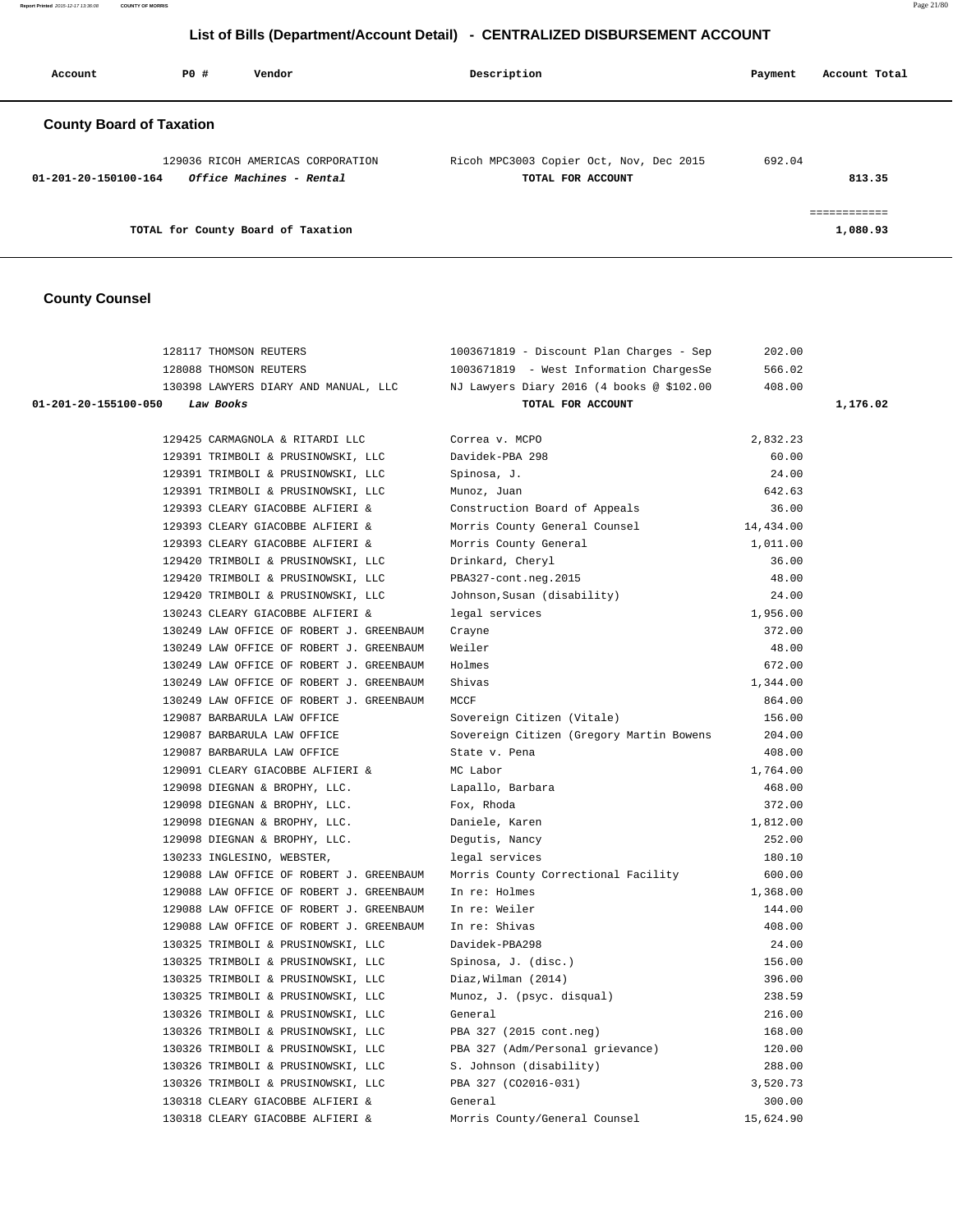# **List of Bills (Department/Account Detail) - CENTRALIZED DISBURSEMENT ACCOUNT**

| Account               | P0 # | Vendor | Description | Payment | Account Total |
|-----------------------|------|--------|-------------|---------|---------------|
| <b>County Counsel</b> |      |        |             |         |               |

| <i><b>Office Machines</b></i><br>01-201-20-155100-163 |                                                                | TOTAL FOR ACCOUNT                        |                  | 5.39      |
|-------------------------------------------------------|----------------------------------------------------------------|------------------------------------------|------------------|-----------|
|                                                       | 128118 RICOH AMERICAS CORPORATION                              | RICOH Copier MPC4503SP-Contract T2075 Co | 5.39             |           |
| $01 - 201 - 20 - 155100 - 068$ Postage & Metered Mail |                                                                | TOTAL FOR ACCOUNT                        |                  | 21.00     |
| 130424 COUNTY OF MORRIS                               |                                                                | ALL OF DECEMBER 2015 METERED MAIL        | 21.00            |           |
| 01-201-20-155100-051<br>Legal                         |                                                                | TOTAL FOR ACCOUNT                        |                  | 71,230.45 |
|                                                       | 130490 G & L TRANSCRIPTION OF NJ                               | DISK                                     | 2.50             |           |
|                                                       | 130490 G & L TRANSCRIPTION OF NJ                               | COURT ORDER FOR TRANSCRIPTS, SECK V. SEC | 601.65           |           |
|                                                       | 130479 CARMAGNOLA & RITARDI LLC                                | MCPO-Irwin-Szostak v. Perrone            | 72.00            |           |
|                                                       | 130479 CARMAGNOLA & RITARDI LLC                                | MCPO-Spadone v. Cannizzo                 | 2,172.00         |           |
|                                                       | 130479 CARMAGNOLA & RITARDI LLC                                | MCPO-Flow Safe, Inc. to Ravin            | 1,714.26         |           |
|                                                       | 130479 CARMAGNOLA & RITARDI LLC                                | Correa v. MCPO                           | 1,368.00         |           |
|                                                       | 130479 CARMAGNOLA & RITARDI LLC                                | MCPO-Hollenstein v. Zeremes              | 2,700.16         |           |
|                                                       | 130401 INGLESINO, WEBSTER,                                     | November legal services                  | 73.10            |           |
|                                                       | 129092 MONTGOMERY MCCRACKEN                                    | legal services                           | 2,640.00         |           |
|                                                       | 130321 DIEGNAN & BROPHY, LLC.                                  | MC OTA                                   | 372.00           |           |
|                                                       | 130321 DIEGNAN & BROPHY, LLC.<br>130321 DIEGNAN & BROPHY, LLC. | Colfax, Raymond (APS)<br>MC Adjuster     | 168.00<br>792.00 |           |
|                                                       | 130321 DIEGNAN & BROPHY, LLC.                                  | Keefe, Owen (APS)                        | 24.00            |           |
|                                                       | 130321 DIEGNAN & BROPHY, LLC.                                  | Degutis, Nancy (APS)                     | 492.00           |           |
|                                                       | 130321 DIEGNAN & BROPHY, LLC.                                  | Morris View                              | 228.00           |           |
|                                                       | 130321 DIEGNAN & BROPHY, LLC.                                  | Daniele, Karen (APS)                     | 251.80           |           |
|                                                       | 130321 DIEGNAN & BROPHY, LLC.                                  | Lapallo, Barbara (APS)                   | 108.00           |           |
|                                                       | 130327 TRIMBOLI & PRUSINOWSKI, LLC                             | General                                  | 600.00           |           |
|                                                       | 130327 TRIMBOLI & PRUSINOWSKI, LLC                             | Ubertaccio-Local 1040 (vac)              | 108.00           |           |
|                                                       | 130327 TRIMBOLI & PRUSINOWSKI, LLC                             | Gregory Murray (term.app)                | 144.00           |           |
|                                                       | 130327 TRIMBOLI & PRUSINOWSKI, LLC                             | Ann Marie Jeudy (susp.)                  | 1,837.86         |           |

# **County Surrogate**

|          | 918.73 | 9/03/15, 7142305581               | 127897 STAPLES ADVANTAGE      |                                |
|----------|--------|-----------------------------------|-------------------------------|--------------------------------|
|          | 41.31  | 9/12/15, 7142716808               | 127897 STAPLES ADVANTAGE      |                                |
|          | 138.34 | 9/12/15, 7142716808               | 127897 STAPLES ADVANTAGE      |                                |
|          | 292.14 | 9/03/15, 914891053                | 127897 STAPLES ADVANTAGE      |                                |
| 1,390.52 |        | TOTAL FOR ACCOUNT                 | Office Supplies & Stationery  | 01-201-20-160100-058           |
|          | 300.00 | ALL OF DECEMBER 2015 METERED MAIL | 130424 COUNTY OF MORRIS       |                                |
| 300.00   |        | TOTAL FOR ACCOUNT                 | Postage & Metered Mail        | $01 - 201 - 20 - 160100 - 068$ |
|          | 22.22  | 10/15-11/14, 0434552170           | 129039 READY REFRESH          |                                |
| 22.22    |        | TOTAL FOR ACCOUNT                 | Other Administrative Supplies | $01 - 201 - 20 - 160100 - 095$ |
|          |        |                                   |                               |                                |
| 1,712.74 |        |                                   | TOTAL for County Surrogate    |                                |
|          |        |                                   |                               |                                |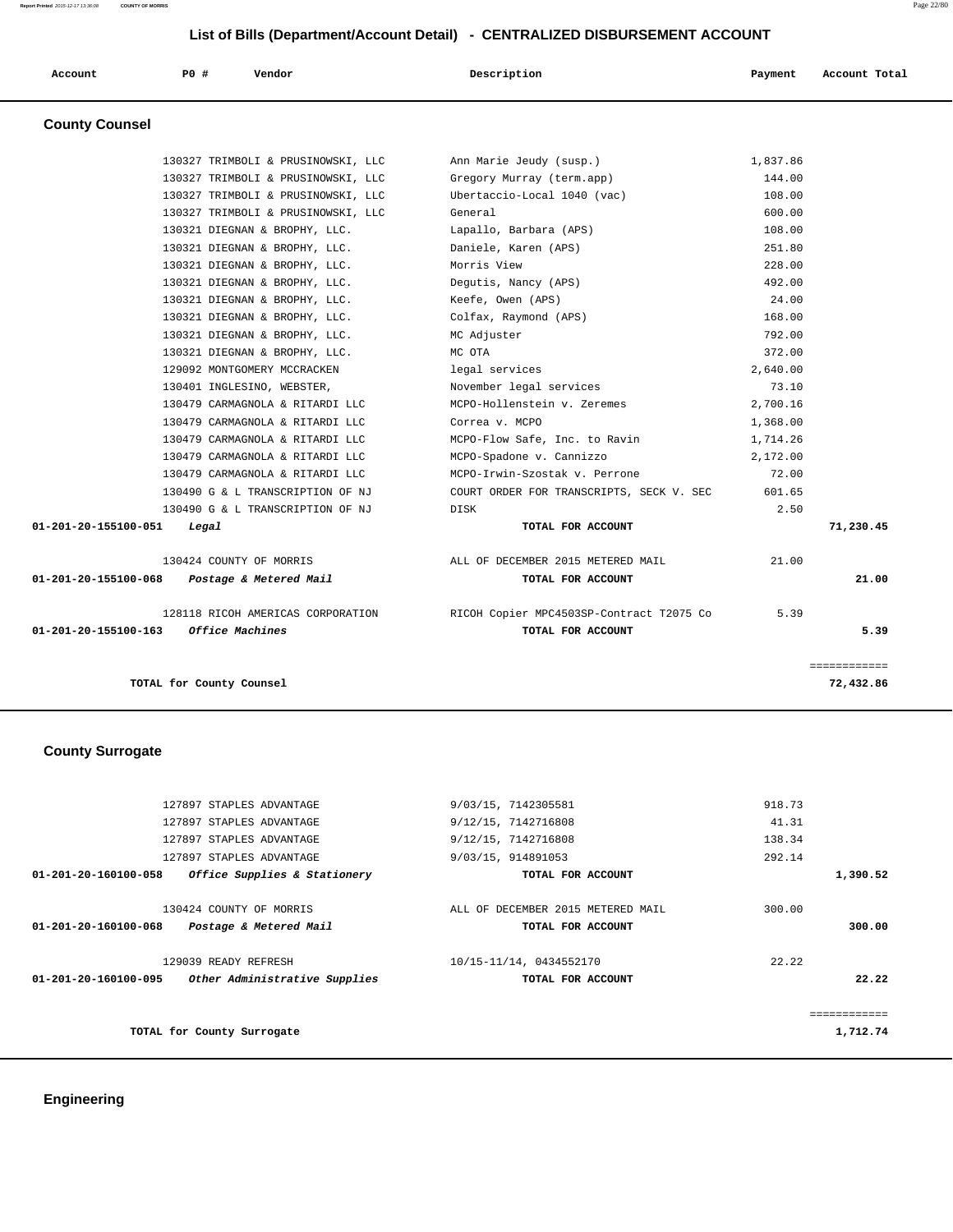**Report Printed** 2015-12-17 13:36:08 **COUNTY OF MORRIS** Page 23/80

## **List of Bills (Department/Account Detail) - CENTRALIZED DISBURSEMENT ACCOUNT**

| Account                        | PO#                   | Vendor                       | Description                       |                                          | Payment | Account Total |  |
|--------------------------------|-----------------------|------------------------------|-----------------------------------|------------------------------------------|---------|---------------|--|
| <b>Engineering</b>             |                       |                              |                                   |                                          |         |               |  |
| $01 - 201 - 20 - 165100 - 023$ |                       | Associations and Memberships | TOTAL FOR ACCOUNT                 |                                          |         | 280.00        |  |
|                                |                       | 130424 COUNTY OF MORRIS      | ALL OF DECEMBER 2015 METERED MAIL |                                          | 18.87   |               |  |
|                                |                       | 130424 COUNTY OF MORRIS      | ALL OF DECEMBER 2015 METERED MAIL |                                          | 57.39   |               |  |
|                                |                       | 130424 COUNTY OF MORRIS      | ALL OF DECEMBER 2015 METERED MAIL |                                          | 13.70   |               |  |
| $01 - 201 - 20 - 165100 - 068$ |                       | Postage & Metered Mail       | TOTAL FOR ACCOUNT                 |                                          |         | 89.96         |  |
|                                | 124139 STAR LEDGER    |                              |                                   | Weed & Pest Control legal notice for wee | 88.35   |               |  |
| 01-201-20-165100-070           |                       | Publication & Subscriptions  | TOTAL FOR ACCOUNT                 |                                          |         | 88.35         |  |
|                                |                       |                              |                                   |                                          |         | ============  |  |
|                                | TOTAL for Engineering |                              |                                   |                                          |         | 458.31        |  |

## **Heritage Commission**

| 130424 COUNTY OF MORRIS                          | ALL OF DECEMBER 2015 METERED MAIL        | 16.26  |              |
|--------------------------------------------------|------------------------------------------|--------|--------------|
| 01-201-20-175100-068<br>Postage & Metered Mail   | TOTAL FOR ACCOUNT                        |        | 16.26        |
|                                                  |                                          |        |              |
| 128964 RUTH PACE                                 | historic site marker painting/maintenanc | 200.00 |              |
| 128368 SMARTSIGN                                 | exit sign                                | 180.58 |              |
| 128368 SMARTSIGN                                 | room 170 sign                            | 98.49  |              |
| 128368 SMARTSIGN                                 | heritage commission sign                 | 79.69  |              |
| Special Projects<br>01-201-20-175100-079         | TOTAL FOR ACCOUNT                        |        | 558.76       |
| 129144 RICOH AMERICAS CORPORATION                | copiers lease                            | 589.96 |              |
| 01-201-20-175100-164<br>Office Machines - Rental | TOTAL FOR ACCOUNT                        |        | 589.96       |
|                                                  |                                          |        | ============ |
| TOTAL for Heritage Commission                    |                                          |        | 1,164.98     |
|                                                  |                                          |        |              |

# **Planning Board**

|                                | 129218 W.B. MASON COMPANY INC | Office Supplies                          | 73.03  |        |
|--------------------------------|-------------------------------|------------------------------------------|--------|--------|
| $01 - 201 - 20 - 180100 - 058$ | Office Supplies & Stationery  | TOTAL FOR ACCOUNT                        |        | 73.03  |
|                                |                               |                                          |        |        |
|                                | 130051 CHRISTINE MARION       | Expenses for the MCPB meeting held on 12 | 149.70 |        |
|                                | 130049 RENE AXELROD           | Refreshments for the October 15, 2015 Mo | 27.35  |        |
| 01-201-20-180100-059           | Other General Expenses        | TOTAL FOR ACCOUNT                        |        | 177.05 |
|                                | 130424 COUNTY OF MORRIS       | ALL OF DECEMBER 2015 METERED MAIL        | 224.03 |        |
| 01-201-20-180100-068           | Postage & Metered Mail        | TOTAL FOR ACCOUNT                        |        | 224.03 |
|                                | 130051 CHRISTINE MARION       | Travel Expenses for the NJSLOM Conventio | 53.80  |        |
| 01-201-20-180100-082           | Travel Expense                | TOTAL FOR ACCOUNT                        |        | 53.80  |
|                                | 129218 W.B. MASON COMPANY INC | Copy Paper - 11x17 Order #S031986636 Ord | 26.74  |        |
| 01-201-20-180100-095           | Other Administrative Supplies | TOTAL FOR ACCOUNT                        |        | 26.74  |
|                                |                               |                                          |        |        |
|                                | TOTAL for Planning Board      |                                          |        | 554.65 |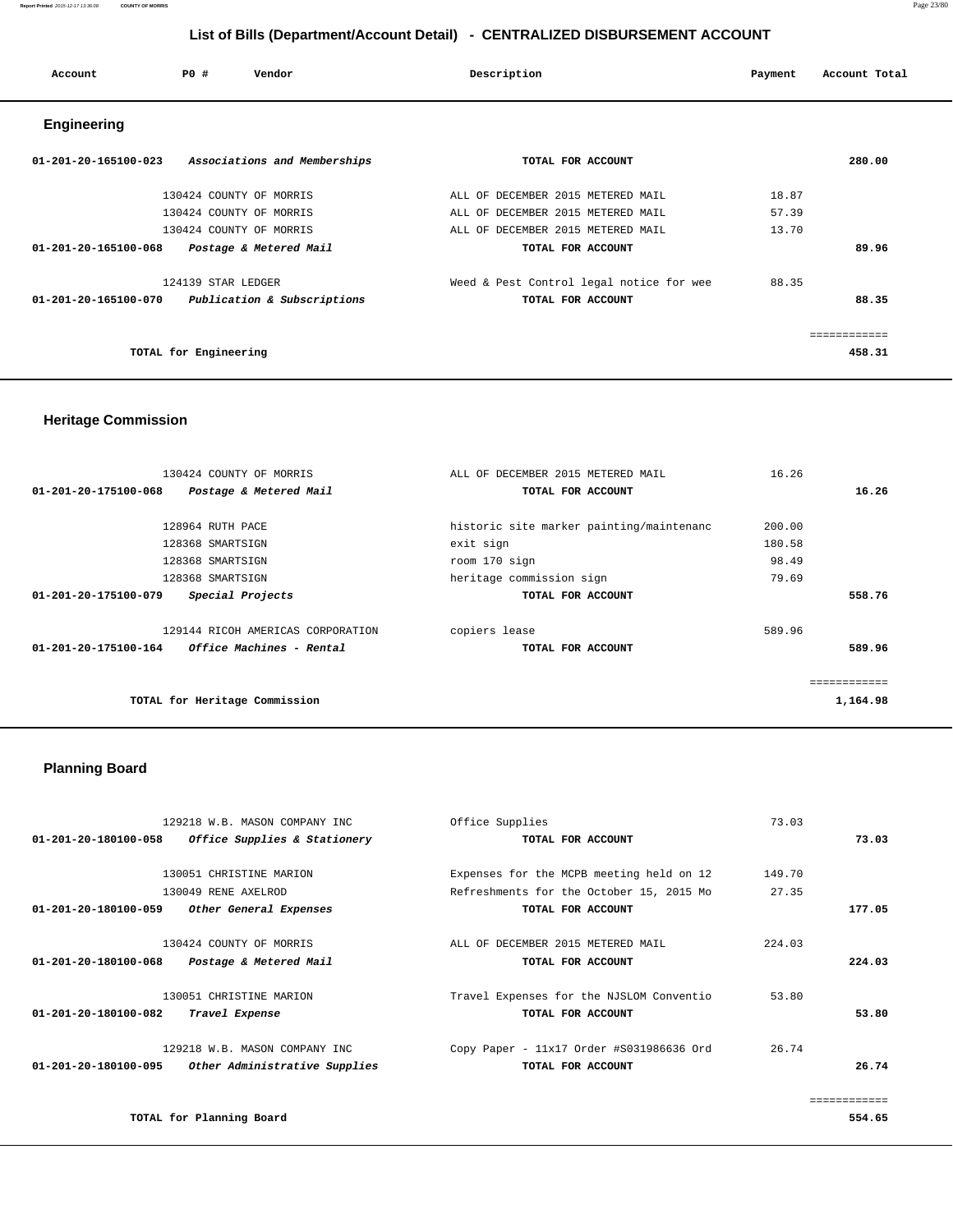**Report Printed** 2015-12-17 13:36:08 **COUNTY OF MORRIS** Page 24/80

## **List of Bills (Department/Account Detail) - CENTRALIZED DISBURSEMENT ACCOUNT**

| Account<br>. | <b>PO #</b> | Vendor | Description | Payment | Account Total |
|--------------|-------------|--------|-------------|---------|---------------|
|              |             |        |             |         |               |

### **County Weights & Measures**

|                                    | 130386 VERIZON WIRELESS<br>01-201-22-201100-031    Cellular Phones/Pagers | L&PS/WEIGHTS & MEASURES<br>TOTAL FOR ACCOUNT                                                      | 259.14    | 259.14                    |
|------------------------------------|---------------------------------------------------------------------------|---------------------------------------------------------------------------------------------------|-----------|---------------------------|
|                                    | 130424 COUNTY OF MORRIS<br>01-201-22-201100-068 Postage & Metered Mail    | ALL OF DECEMBER 2015 METERED MAIL<br>TOTAL FOR ACCOUNT                                            | 6.49      | 6.49                      |
|                                    | 130158 READY REFRESH<br>$01-201-22-201100-084$ Other Outside Services     | $0426700738 - 10/15/15 - 11/14/15$<br>TOTAL FOR ACCOUNT                                           | 29.79     | 29.79                     |
| 01-201-22-201100-137               | Electricity                                                               | 130169 JERSEY CENTRAL POWER & LIGHT 100 007 051 277 WEIGHTS & MEASURES DATED<br>TOTAL FOR ACCOUNT | 905.64    | 905.64                    |
| 01-201-22-201100-140 Gas Purchases | 130453 NATIONAL FUEL OIL INC.                                             | FUEL CHARGES, 11/15<br>TOTAL FOR ACCOUNT                                                          | 304.56    | 304.56                    |
| 01-201-22-201100-141               | 129588 DIRECT ENERGY BUSINESS MARKETING<br>Natural Gas                    | WEIGHTS AND MEASURERS<br>TOTAL FOR ACCOUNT                                                        | 213.52    | 213.52                    |
| 01-201-22-201100-329               | 130359 COUNTY OF MORRIS<br>Hospital Insurance Premiums                    | MEDICAL & DENTAL COSTS 3RD OTR 2015<br>TOTAL FOR ACCOUNT                                          | 35,814.95 | 35,814.95                 |
|                                    | TOTAL for County Weights & Measures                                       |                                                                                                   |           | ============<br>37,534.09 |

 **Liability Insurance** 

| 130405 MORRIS COUNTY INSURANCE FUND              | 2014 Insurance Fund Deductibles for Auto | 99,702.27 |
|--------------------------------------------------|------------------------------------------|-----------|
| Liability Insurance - OE<br>01-201-23-210100-090 | TOTAL FOR ACCOUNT                        | 99,702.27 |
|                                                  |                                          |           |
|                                                  |                                          |           |
| TOTAL for Liability Insurance                    |                                          | 99,702.27 |
|                                                  |                                          |           |

## **Employee Group Insurance**

| $01 - 201 - 23 - 220100 - 090$ | Employee Group Insurance Expenditures | TOTAL FOR ACCOUNT                                     |            | 3,006,380.03 |
|--------------------------------|---------------------------------------|-------------------------------------------------------|------------|--------------|
|                                | 130489 FRENKEL BENEFITS, LLC          | Consulting Services December 2015                     | 10,416.67  |              |
|                                | 130115 HORIZON BLUE CROSS BLUE SHIELD | December 2015 Mosquito Dental - Acct: 86              | 727.47     |              |
|                                | 130239 HORIZON BLUE CROSS BLUE SHIELD | December 2015 PBA 151 Sheriffs Officer M              | 356,090.07 |              |
|                                | 130114 HORIZON BLUE CROSS BLUE SHIELD | December 2015 Freeholder List - Mosquito              | 32,653.03  |              |
|                                | 130116 HORIZON BLUE CROSS BLUE SHIELD | December 2015 Freeholder List Mosquito M              | 20,636.37  |              |
|                                | 130237 HORIZON BLUE CROSS BLUE SHIELD | December 2015 PBA 151 Sheriff's Officer               | 172,774.69 |              |
|                                | 130238 HORIZON BLUE CROSS BLUE SHIELD | December 2015 Freeholder List Medical HM              | 946,136.90 |              |
|                                | 130235 HORIZON BLUE CROSS BLUE SHIELD | December 2015 Freehold List Medical PPO/ 1,426,800.32 |            |              |
|                                | 130236 HORIZON BLUE CROSS BLUE SHIELD | December 2015 Main County Dental, Accoun              | 40,144.51  |              |
|                                |                                       |                                                       |            |              |

**TOTAL for Employee Group Insurance 3,006,380.03**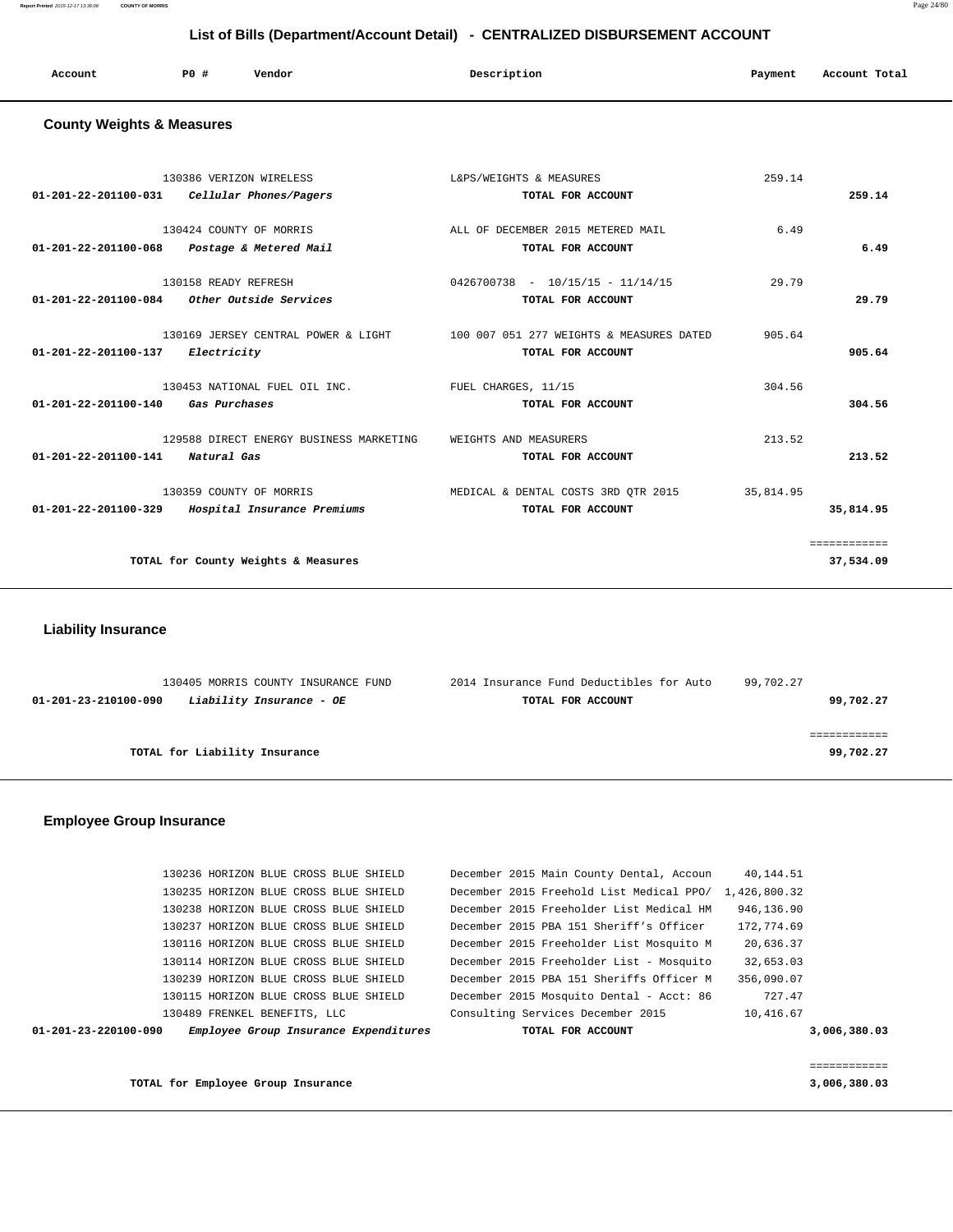**Report Printed** 2015-12-17 13:36:08 **COUNTY OF MORRIS** Page 25/80

# **List of Bills (Department/Account Detail) - CENTRALIZED DISBURSEMENT ACCOUNT**

| Account              | PO#                    | Vendor                                   | Description                              | Payment  | Account Total |
|----------------------|------------------------|------------------------------------------|------------------------------------------|----------|---------------|
|                      |                        |                                          |                                          |          |               |
|                      |                        | 130386 VERIZON WIRELESS                  | L&PS/ADMIN                               | 203.26   |               |
| 01-201-25-252100-031 |                        | Cellular Phones/Pagers                   | TOTAL FOR ACCOUNT                        |          | 203.26        |
|                      |                        | 128658 VILLAGE SUPER MARKET, INC.        | M.C. Chiefs of Police Active Shooter / R | 85.95    |               |
| 01-201-25-252100-039 |                        | Education Schools & Training             | TOTAL FOR ACCOUNT                        |          | 85.95         |
|                      |                        | 127105 STAPLES ADVANTAGE                 | Per attached invoice dated 9/11/15       | 313.91   |               |
| 01-201-25-252100-058 |                        | Office Supplies & Stationery             | TOTAL FOR ACCOUNT                        |          | 313.91        |
|                      |                        | 122680 GARICK ENTERPRISES, INC.          | Repair/parts/labor per attached Job Work | 957.30   |               |
|                      |                        | 127305 TREASURER-STATE OF NEW JERSEY     | NJ Uniform Fire Code Service             | 90.00    |               |
|                      | 129539 DIRECT TV INC   |                                          | Account 056856956 - Business, Local Chan | 63.99    |               |
|                      |                        | 129790 ARMAND D'AGOSTINO                 | DirecTV Annual Service per attached invo | 555.61   |               |
|                      | 128315 CABLEVISION     |                                          | 07876-529178-02-1 - (3) Month Service Pe | 927.66   |               |
|                      | 128316 CABLEVISION     |                                          | 07876-618074-01-5 (3) Month Service Pe   | 301.65   |               |
|                      |                        | 128973 SCOTT DIGIRALOMO                  | Expenses per approved conference request | 677.19   |               |
|                      |                        | 128654 FASTER URGENT CARE                | OEM EMS Medical Support Meds             | 178.32   |               |
|                      | 128651 TABB INC.       |                                          | Inv Date 10/30/15                        | 38.00    |               |
| 01-201-25-252100-059 |                        | Other General Expenses                   | TOTAL FOR ACCOUNT                        |          | 3,789.72      |
|                      |                        | 130424 COUNTY OF MORRIS                  | ALL OF DECEMBER 2015 METERED MAIL        | 1.24     |               |
|                      |                        | 130424 COUNTY OF MORRIS                  | ALL OF DECEMBER 2015 METERED MAIL        | 21.30    |               |
| 01-201-25-252100-068 |                        | Postage & Metered Mail                   | TOTAL FOR ACCOUNT                        |          | 22.54         |
|                      |                        | 128325 NORTHEAST COMMUNICATIONS, INC.    | Per Attached Invoice dated 10/30/15      | 630.00   |               |
| 01-201-25-252100-072 | Radio Repairs          |                                          | TOTAL FOR ACCOUNT                        |          | 630.00        |
|                      |                        | 128992 RICOH AMERICAS CORPORATION        | Pymt 10/12, 4th QTR 2015                 | 681.46   |               |
|                      |                        | 128991 RICOH AMERICAS CORPORATION        | Pymt 10/12, 4th QTR 2015                 | 1,016.21 |               |
| 01-201-25-252100-164 |                        | Office Machines - Rental                 | TOTAL FOR ACCOUNT                        |          | 1,697.67      |
|                      | 128653 LARRY PETERS    |                                          | OEM Awards per attached invoice dated 8/ | 53.75    |               |
|                      | 128625 CASTLE PRINTING |                                          | OEM Emergency Phone Cards Per Quote 4085 | 123.53   |               |
|                      | 128625 CASTLE PRINTING |                                          | Graphic Artwork                          | 20.00    |               |
| 01-201-25-252100-258 | Equipment              |                                          | TOTAL FOR ACCOUNT                        |          | 197.28        |
|                      | 110015 EMBROIDME       |                                          | Fire Marshal gear expenses per attached  | 168.00   |               |
|                      | 109308 EMBROIDME       |                                          | OEM shirts for specialty teams per attac | 1,210.00 |               |
| 01-203-25-252100-059 |                        | (2014) Other General Expenses            | TOTAL FOR ACCOUNT                        |          | 1,378.00      |
|                      |                        |                                          |                                          |          | ============  |
|                      |                        | TOTAL for Office of Emergency Management |                                          |          | 8,318.33      |

### **Communications Center**

| 129112 CURTIS JAMES        |                              | EMT Re-certification Course for PRO OA   | 265.00   |          |
|----------------------------|------------------------------|------------------------------------------|----------|----------|
| 128170 CRISIS INTERVENTION |                              | Quote 11/6/15, CISM for Law Enforcement  | 6.237.00 |          |
| 01-201-25-252105-039       | Education Schools & Training | TOTAL FOR ACCOUNT                        |          | 6,502.00 |
|                            |                              |                                          |          |          |
| 127793 STAPLES ADVANTAGE   |                              | NYC1054187, 9/29/15, Office supplies, or | 829.64   |          |
| 127793 STAPLES ADVANTAGE   |                              | NYC1054187, 10/2/15, Office supplies, or | 35.70    |          |
| 127726 STAPLES ADVANTAGE   |                              | 10/2/15, NYC1054187, Office supplies, or | 3.27     |          |
| 127726 STAPLES ADVANTAGE   |                              | 10/13/15, NYC1054187, Office supplies, o | 35.96    |          |
| 01-201-25-252105-058       | Office Supplies & Stationery | TOTAL FOR ACCOUNT                        |          | 904.57   |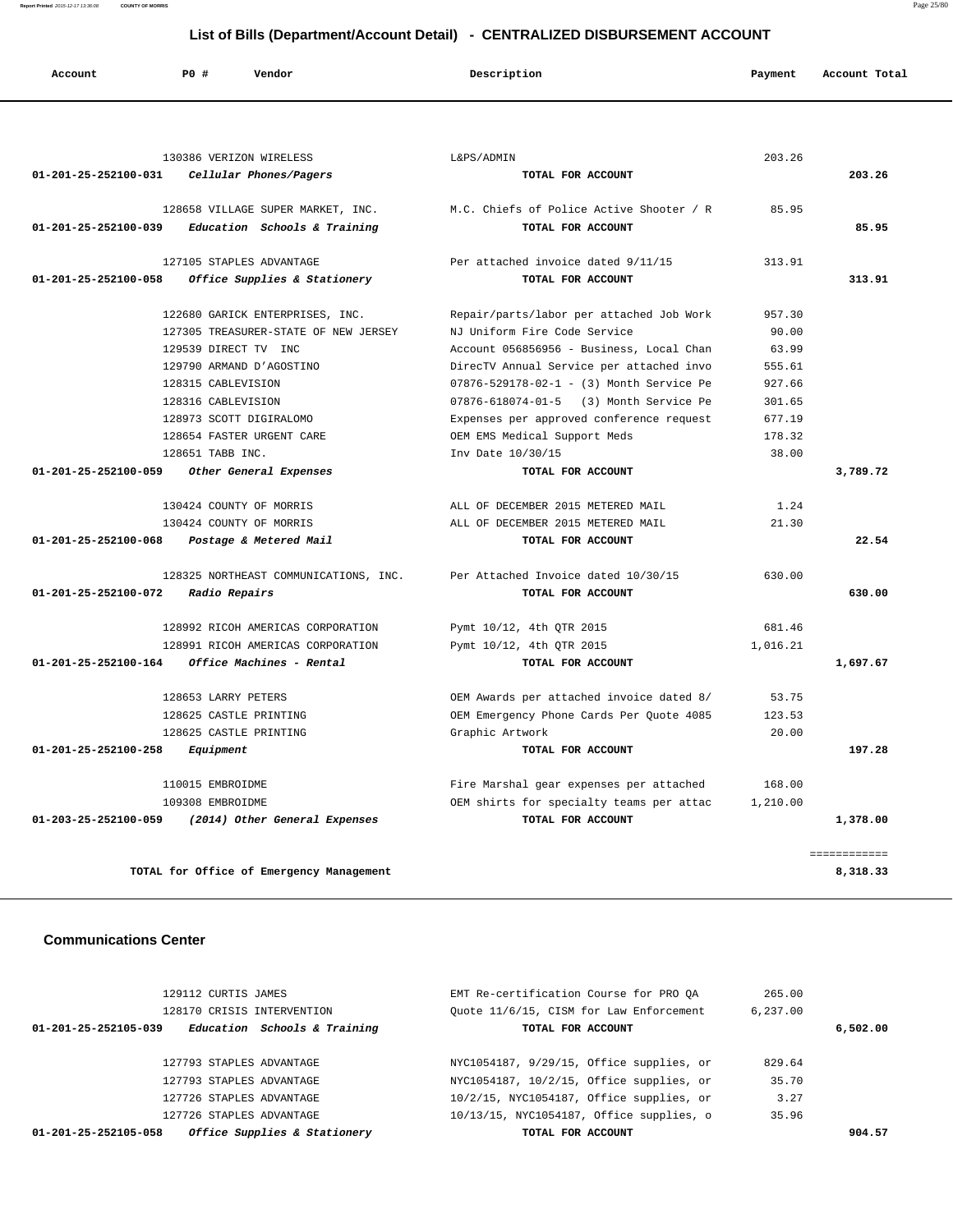| Report Printed 2015-12-17 13:36:08<br><b>COUNTY OF MORRIS</b> |     |                                       |                                                                              |              | Page 26/80    |
|---------------------------------------------------------------|-----|---------------------------------------|------------------------------------------------------------------------------|--------------|---------------|
|                                                               |     |                                       | List of Bills (Department/Account Detail) - CENTRALIZED DISBURSEMENT ACCOUNT |              |               |
| Account                                                       | PO# | Vendor                                | Description                                                                  | Payment      | Account Total |
| <b>Communications Center</b>                                  |     |                                       |                                                                              |              |               |
| $01 - 201 - 25 - 252105 - 068$                                |     | Postage & Metered Mail                | TOTAL FOR ACCOUNT                                                            |              | 24.89         |
|                                                               |     | 128284 ACTIVE 911, INC.               | $10/26/15$ , ID# 37199, Device purchase age                                  | 2,200.00     |               |
|                                                               |     | 126071 KEYSTONE PUBLIC SAFETY INC.    | Quote 5/11/15, CASD2CAD Interface (Freeh                                     | 25,000.00    |               |
|                                                               |     | 126071 KEYSTONE PUBLIC SAFETY INC.    | Quote 5/11/15, less 50% discount                                             | $-12,500.00$ |               |
|                                                               |     | 126071 KEYSTONE PUBLIC SAFETY INC.    | Ouote 5/11/15, Maintenance                                                   | 3,750.00     |               |
| 01-201-25-252105-078                                          |     | Software Maintenance                  | TOTAL FOR ACCOUNT                                                            |              | 18,450.00     |
|                                                               |     | 128989 VOIANCE LANGUAGE SERVICES, LLC | Cust# CV45120, 10/31/15, Interpreter fee                                     | 487.98       |               |
| 01-201-25-252105-117                                          |     | Interpretor Fees                      | TOTAL FOR ACCOUNT                                                            |              | 487.98        |
|                                                               |     | 129065 AMERICAN TOWER CORPORATION     | Tower rental for November 2015, Green Po                                     | 1,872.72     |               |
| 01-201-25-252105-131                                          |     | County Wide Radio System              | TOTAL FOR ACCOUNT                                                            |              | 1,872.72      |
|                                                               |     | 129126 JERSEY CENTRAL POWER & LIGHT   | 100 097 920 035, 11/17/15, W Springtown                                      | 332.39       |               |
|                                                               |     | 129126 JERSEY CENTRAL POWER & LIGHT   | 100 078 771 605, 11/18/15, George St Dov                                     | 458.17       |               |
|                                                               |     | 129126 JERSEY CENTRAL POWER & LIGHT   | 100 078 772 421, 11/18/15, Hickory Tvrn                                      | 615.28       |               |
|                                                               |     | 129126 JERSEY CENTRAL POWER & LIGHT   | 100 100 194 933, 11/18/15, High Ridge Rd                                     | 415.47       |               |
|                                                               |     | 129126 JERSEY CENTRAL POWER & LIGHT   | 100 097 970 519, 11/23/15, W Hanover Dr                                      | 1,008.16     |               |
|                                                               |     | 129547 JERSEY CENTRAL POWER & LIGHT   | 100 078 774 427 - 11/27/15 Ross Dr Boont                                     | 528.31       |               |
|                                                               |     | 129547 JERSEY CENTRAL POWER & LIGHT   | 100 078 770 714 - 11/27/15 Conklin Rd Fl                                     | 674.45       |               |
|                                                               |     | 129547 JERSEY CENTRAL POWER & LIGHT   | 100 082 995 745 - 11/27/15 Conklin Rd An                                     | 10.70        |               |
|                                                               |     | 129110 BOROUGH OF BUTLER              | 3680-0, 11/6/15, Denise Drive cell tower                                     | 585.75       |               |
| 01-201-25-252105-137                                          |     | Electricity                           | TOTAL FOR ACCOUNT                                                            |              | 4,628.68      |
|                                                               |     |                                       |                                                                              |              |               |

 128690 RICOH AMERICAS CORPORATION 11/13/15, Ricoh MP4002SP Copier, S/N W52 658.75  **01-201-25-252105-164 Office Machines - Rental TOTAL FOR ACCOUNT 658.75**

 127722 FF1 PROFESSIONAL SAFETY SERVICES Order# 474407, 10/22/15, Uniform shirts, 1,760.64 129120 FF1 PROFESSIONAL SAFETY SERVICES 11/16/15, Uniform shirts, pants boots - 386.17  **01-201-25-252105-202 Uniform And Accessories TOTAL FOR ACCOUNT 2,146.81**

 128996 GRAINGER Item 35XR82 Cart w/Tools 2,490.00 128996 GRAINGER Item 3VA97 Tool Set 434.63 128996 GRAINGER Item 6LCU3 Air Compressor 265.98 128997 GRAINGER Per attached Quote 2025364294 Dated 11/1 1,401.77 128997 GRAINGER 250.60  **01-201-25-252105-239 Small Tools TOTAL FOR ACCOUNT 4,842.98**

 127777 STAPLES ADVANTAGE 10/2/15, NYC1054187, Plantronics CS540 H 829.28 127777 STAPLES ADVANTAGE 10/6/15, NYC1054187, Plantronics APC-42 265.08 129000 R & J CONTROL, INC. Per Quote N0822 Dated 11/19/15 435.76

 **01-201-25-252105-258 Equipment TOTAL FOR ACCOUNT 1,530.12**

**TOTAL for Communications Center 42,049.50**

 **County Medical Examiner Office**

 128007 UNIVERSITY OF MISSOURI Cust#28036, 19-15-0152, 10/20/15 500.00 129545 MAYO MEDICAL LABORATORIES AC#7024512, Case 21150212 62.41  **01-201-25-254100-035 Consultation Fee TOTAL FOR ACCOUNT 562.41**

============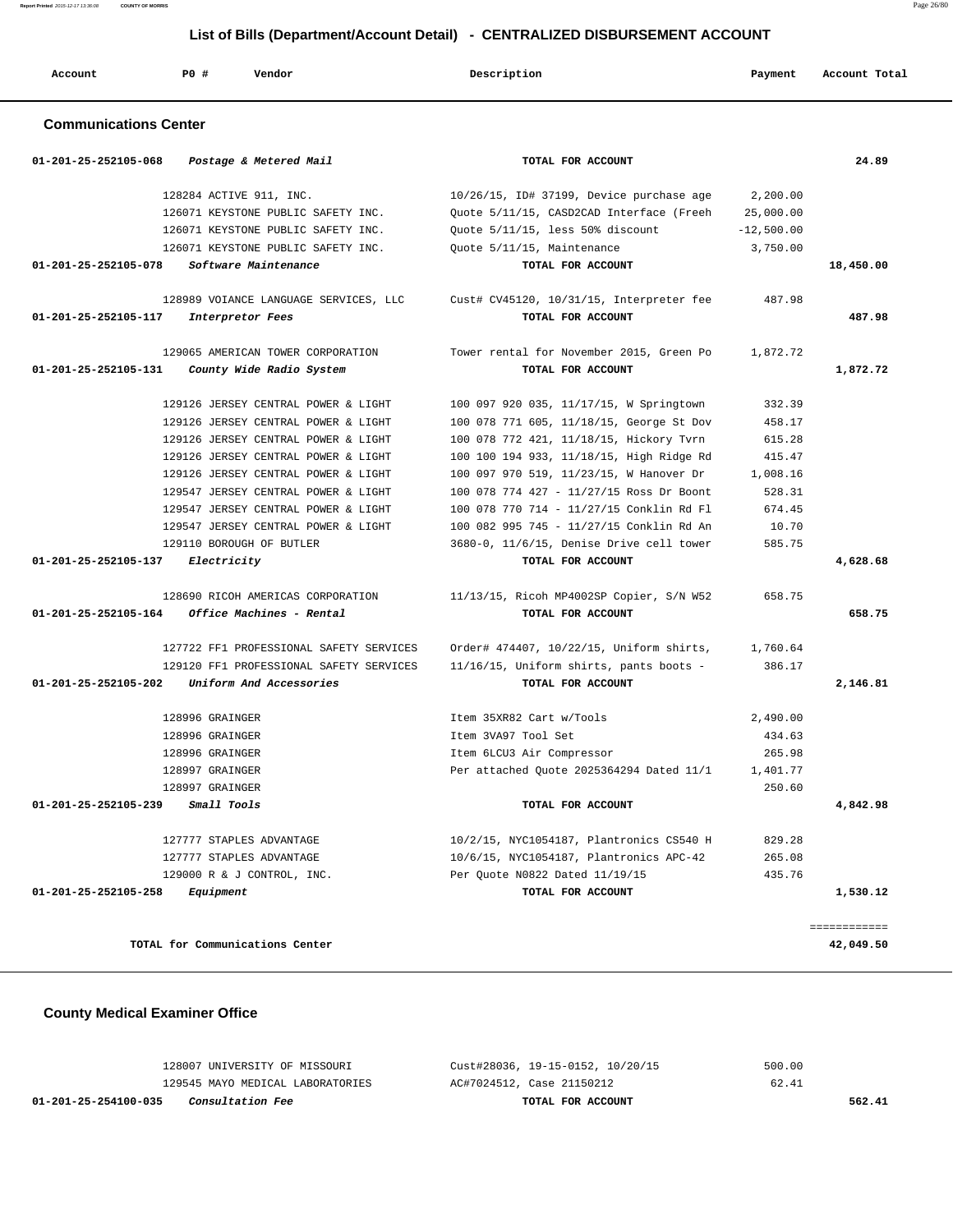# **List of Bills (Department/Account Detail) - CENTRALIZED DISBURSEMENT ACCOUNT**

| Account                               | PO# | Vendor | Description | Payment | Account Total |
|---------------------------------------|-----|--------|-------------|---------|---------------|
| <b>County Medical Examiner Office</b> |     |        |             |         |               |

| $01 - 201 - 25 - 254100 - 058$ | Office Supplies & Stationery                | TOTAL FOR ACCOUNT                        |           | 20.82        |
|--------------------------------|---------------------------------------------|------------------------------------------|-----------|--------------|
|                                | 129544 TEW FUNERAL SERVICES INC.            | Warren County Livery, 11/15              | 1,415.00  |              |
|                                | 129543 ILIFF-RUGGIERO FUNERAL HOME INC.     | Sussex County Livery 11/15 3 cases       | 900.00    |              |
| 01-201-25-254100-059           | Other General Expenses                      | TOTAL FOR ACCOUNT                        |           | 2,315.00     |
|                                | 129879 FEDEX                                | AC#164215938, 11/30/15, Case#14-15-0863  | 32.21     |              |
|                                | 129493 FEDEX                                | AC#164215938, 11/23/15, Case 21150212    | 14.49     |              |
|                                | 130424 COUNTY OF MORRIS                     | ALL OF DECEMBER 2015 METERED MAIL        | 22.49     |              |
| 01-201-25-254100-068           | Postage & Metered Mail                      | TOTAL FOR ACCOUNT                        |           | 69.19        |
|                                | 128321 NMS LABS                             | Morris Toxicology 10/15                  | 1,660.00  |              |
|                                | 128321 NMS LABS                             | Sussex Toxicology 10/15                  | 700.00    |              |
|                                | 128321 NMS LABS                             | Warren Toxicology 10/15                  | 1,175.00  |              |
|                                | 01-201-25-254100-084 Other Outside Services | TOTAL FOR ACCOUNT                        |           | 3,535.00     |
|                                | 128995 RICOH AMERICAS CORPORATION           | Pymt 7/12, Sept, Oct & Nov 2015, ME's Of | 483.83    |              |
| 01-201-25-254100-164           | Office Machines - Rental                    | TOTAL FOR ACCOUNT                        |           | 483.83       |
|                                | 128006 FISHER HEALTHCARE                    | AC#557815-001, Order #D52617121, 9/21/15 | 531.48    |              |
|                                | 128006 FISHER HEALTHCARE                    | AC#557815-001, Order#G52686969, 9/25/15, | $-185.28$ |              |
| $01 - 201 - 25 - 254100 - 203$ | X-Ray & Medical Supplies                    | TOTAL FOR ACCOUNT                        |           | 346.20       |
|                                |                                             |                                          |           | ============ |
|                                | TOTAL for County Medical Examiner Office    |                                          |           | 7,332.45     |
|                                |                                             |                                          |           |              |

## **County Sheriff's Department**

|                      | 128492 FRED PRYOR SEMINARS                          | Nelly Saril, "PD/THE EXCEPTIONAL ASSISTA    | 89.00     |        |
|----------------------|-----------------------------------------------------|---------------------------------------------|-----------|--------|
|                      | 128492 FRED PRYOR SEMINARS                          | Kelly Ryerson - Same As Above, Cust#3317    | 89.00     |        |
|                      | 128492 FRED PRYOR SEMINARS                          | Carol Sullivan - Same As Above, 33178502    | 89.00     |        |
|                      | 128492 FRED PRYOR SEMINARS                          | Emma Henao - Same As Above, Cust#3317850    | 89.00     |        |
|                      | 128492 FRED PRYOR SEMINARS                          | Tiffany Defilippis - Same As Above          | 89.00     |        |
|                      | $01-201-25-270100-039$ Education Schools & Training | TOTAL FOR ACCOUNT                           |           | 445.00 |
|                      | 127221 THOMSON REUTERS                              | 1000692998 - Monthly Charges $(9/1/15 - 9)$ | 238.00    |        |
|                      | 128478 THOMSON REUTERS                              | 1000453998 - NJ CR S/SK V1-1A "2016" PAS    | 133.50    |        |
|                      | 126889 THOMSON REUTERS                              | $10003692998$ - Monthly Charges $(8/1/15$ - | 238.00    |        |
|                      | 128494 THOMSON REUTERS                              | 1000692998 - 10/1/15 - 10/31/15 - DataBa    | 238.00    |        |
|                      | 128494 THOMSON REUTERS                              | 1000692998-0010 - CREDIT from Inv#083247    | $-184.10$ |        |
| 01-201-25-270100-050 | Law Books                                           | TOTAL FOR ACCOUNT                           |           | 663.40 |
|                      | 128491 RIOS' ENGRAVING                              | Retirement Plate w/eng for Robert Gupko,    | 29.00     |        |
|                      | $01-201-25-270100-058$ Office Supplies & Stationery | TOTAL FOR ACCOUNT                           |           | 29.00  |
|                      | 130424 COUNTY OF MORRIS                             | ALL OF DECEMBER 2015 METERED MAIL           | 975.76    |        |
|                      | 01-201-25-270100-068 Postage & Metered Mail         | TOTAL FOR ACCOUNT                           |           | 975.76 |
|                      | 129930 DOUGLAS LAIRD JR.                            | Reimbursement - "Search Warrant" Trainin    | 24.06     |        |
|                      | 129929 BRUCE DUNN                                   | Reimbursement - "Search Warrant" Trainin    | 205.55    |        |
|                      | 128483 VILLAGE SHOP RITE                            | Purchased Food for OEM on 10/06/15, Acct    | 148.84    |        |
| 01-201-25-270100-082 | Travel Expense                                      | TOTAL FOR ACCOUNT                           |           | 378.45 |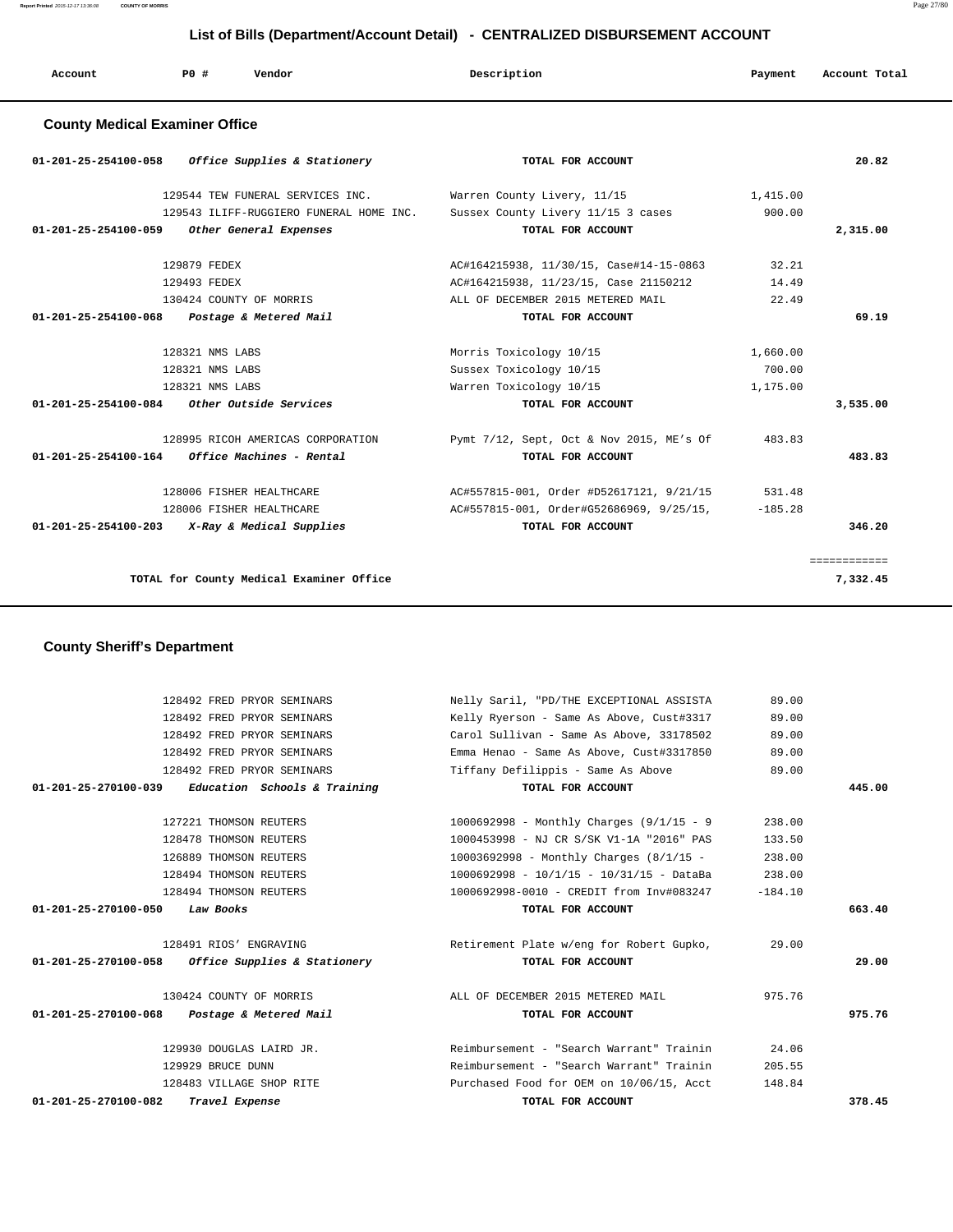**Account P0 # Vendor Description Payment Account Total County Sheriff's Department** 128489 U.S. SECURITY ASSOCIATES, INC. GUARDS - SHERIFFS OFFICE 10/16/15 - 10/2 3,181.10 123378 U.S. SECURITY ASSOCIATES, INC. 573-1067-000 GUARDS - 6/26/15 - 7/2/15, 3,420.64 123378 U.S. SECURITY ASSOCIATES, INC. GUARDS - 7/3/15 - 7/9/15, Inv dtd 7/9/15 2,712.55 123378 U.S. SECURITY ASSOCIATES, INC. GUARDS - 6/19/15 - 6/25/15, Inv dtd 6/25 3,223.37  **01-201-25-270100-084 Other Outside Services TOTAL FOR ACCOUNT 15,257.26** 127621 STAPLES ADVANTAGE Filing Jackets/D. Blank/Legal Serv, Inv 65.70 127621 STAPLES ADVANTAGE Supplies/K. Lehman/Admin, Order#71425012 675.09 127621 STAPLES ADVANTAGE Supplies/K. Lehman/Admin, Order#71428077 35.66 127621 STAPLES ADVANTAGE Toners & Office Supplies/K. Lehman/Admin 53.59 127621 STAPLES ADVANTAGE Office Supplies/S. Gonzalez/Warrents, In 315.54 127621 STAPLES ADVANTAGE Ink Cartridges & Office Supplies, Order 132.10 127621 STAPLES ADVANTAGE Office Supplies/D. Bonfanti/K9, Order#71 35.66 127621 STAPLES ADVANTAGE CREDIT for Invoice# 3274748319 -58.60 128490 GILL ASSOCIATES IDENTIFICATION #57 10-3050 BLACK GRIPER 30, CARD HOLDE 225.00 128490 GILL ASSOCIATES IDENTIFICATION SC - Strap Clips 125.00 128490 GILL ASSOCIATES IDENTIFICATION SHIPPING & HANDLING 19.00  **01-201-25-270100-095 Other Administrative Supplies TOTAL FOR ACCOUNT 1,623.74** 128484 VERIZON WIRELESS 442002049-00001 Dates: 9/24/15 - 10/23/ 853.91 128825 VERIZON WIRELESS 482559481-00001 10/2/15 - 11/1/15, Inv 1,665.28  **01-201-25-270100-161 Communications Equipment TOTAL FOR ACCOUNT 2,519.19** 128486 METRO PET SUPPLY INC. 20 bags of 28lbs of Innova EVO Large Bit 1,099.80  **01-201-25-270100-185 Food TOTAL FOR ACCOUNT 1,099.80** 128487 GARDEN STATE VETERINARY LUKE - X-RAYS/SURGERY/MRI/MED (9/2 & 3/1 253.00 128487 GARDEN STATE VETERINARY DISCOUNT 30% 262.65 128487 GARDEN STATE VETERINARY 3,017.60 128487 GARDEN STATE VETERINARY DISCOUNT 30% And the state of  $-1,060.00$  128493 GARDEN STATE VETERINARY 158843 Mitjo - Surgery on Leg 10/30/15 3,392.02 128488 STEVEN B. HODES, DVM PA LUKE - Follow up Exam 10/22/15 = \$93.50; 1,883.40  **01-201-25-270100-189 Medical TOTAL FOR ACCOUNT 7,748.67** 128480 UNIVERSAL UNIFORM SALES CO INC DEPT ACADEMY - Holster, Inv dtd 9/24/15 1,740.00 128480 UNIVERSAL UNIFORM SALES CO INC A. MARKT - Footwear, Inv dtd 9/24/15, PO 115.00 128480 UNIVERSAL UNIFORM SALES CO INC R. BROWN - Emblems/Alterations, POS#2-23 16.00 128480 UNIVERSAL UNIFORM SALES CO INC W. SCHIEVELLA - (2) Navy Clips, POS#2-23 12.00 128480 UNIVERSAL UNIFORM SALES CO INC A. KELLY - White Shirt/Boots, POS#1-3022 161.99 128480 UNIVERSAL UNIFORM SALES CO INC A. KELLY - Headwear, POS#1-30224, Inv dt 30.00 128480 UNIVERSAL UNIFORM SALES CO INC DEPT - Emblems, POS#2-23314, Inv dtd 9/2 122.00 128480 UNIVERSAL UNIFORM SALES CO INC DEPT - Gloves, POS#1-30240, Inv dtd 9/29 250.00 128480 UNIVERSAL UNIFORM SALES CO INC DEPT - Hat Covers, POS#2-23324, Inv dtd 450.00  **01-201-25-270100-202 Uniform And Accessories TOTAL FOR ACCOUNT 2,896.99** 128482 MOORE MEDICAL LLC PVC Nasal Airway L-F 16Fr, Inv dtd 8/28/ 5.88  **01-201-25-270100-203 X-Ray & Medical Supplies TOTAL FOR ACCOUNT 5.88** 128276 MORRISTOWN LUMBER & Used for Crime Scenes - ITEM #1430305, 3 39.96  **01-201-25-270100-258 Equipment TOTAL FOR ACCOUNT 39.96** 128835 UNIVERSAL UNIFORM SALES CO INC DEPT/O'ROURKE - Civilian Softshell Jacke 154.99  **01-203-25-270100-202 (2014) Uniform And Accessories TOTAL FOR ACCOUNT 154.99** ============

**TOTAL for County Sheriff's Department 33,838.09**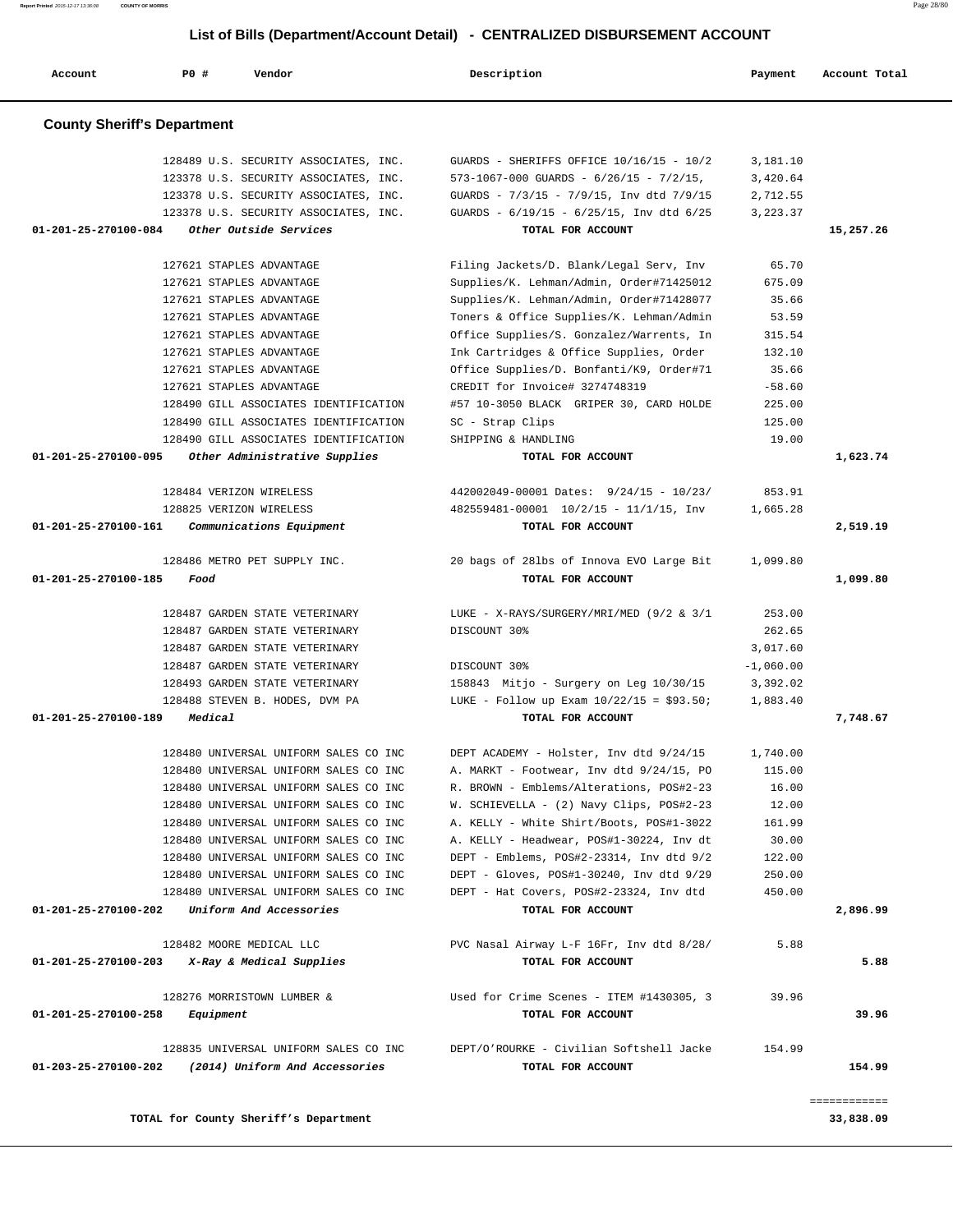| Account<br>. | P <sub>0</sub> | Vendor | Description<br>$\sim$ $\sim$ | Payment<br>$\sim$ $\sim$ | Account Total<br>. |
|--------------|----------------|--------|------------------------------|--------------------------|--------------------|
|              |                |        |                              |                          |                    |

# **County Prosecutor's Office**

|                      | 130031 JAIME SHANAPHY               | Reg.On Call - November 2015                                             | 52.80           |          |
|----------------------|-------------------------------------|-------------------------------------------------------------------------|-----------------|----------|
|                      | 130031 JAIME SHANAPHY               | Holiday/Wknd.                                                           | 18.50           |          |
|                      | 130031 JAIME SHANAPHY               | Supplemental Case Pay                                                   | 75.00           |          |
|                      | 130031 JAIME SHANAPHY               | Reg.On Call-October                                                     | 36.00           |          |
|                      | 130031 JAIME SHANAPHY               | Holiday/Wknd                                                            | 12.00           |          |
|                      | 130028 DOROTHY DIFABIO              | Reg.On Call -November 2015                                              | 34.40           |          |
|                      | 130028 DOROTHY DIFABIO              | Holiday/Wknd                                                            | 27.00           |          |
|                      | 130028 DOROTHY DIFABIO              | Reg.On Call - October 2015                                              | 28.00           |          |
|                      | 130028 DOROTHY DIFABIO              | Holiday/Wknd                                                            | 16.00           |          |
|                      | 130032 SANDRA HOYER                 | Reg.On Call - November 2015                                             | 3.20            |          |
|                      | 130032 SANDRA HOYER                 | Holiday/Wknd                                                            | 29.50           |          |
|                      | 130032 SANDRA HOYER                 | Reg.On Call- October 2015                                               | 6.40            |          |
|                      | 130032 SANDRA HOYER                 | Holiday/Wknd                                                            | 32.50           |          |
|                      | 130027 BETTY ANN DERCO              | Reg.On Call                                                             | 40.80           |          |
|                      | 130027 BETTY ANN DERCO              | Holiday/Wknd.                                                           | 17.50           |          |
|                      | 130027 BETTY ANN DERCO              | Supplemental Case Pay - 151108SCD14                                     | 75.00           |          |
|                      | 130033 BETTY ANN DERCO              | Reg.On Call                                                             | 45.60           |          |
|                      | 130033 BETTY ANN DERCO              | Holiday/Wknd.                                                           | 16.00           |          |
|                      | 130029 BERYL SKOG                   | Reg.On Call                                                             | 48.00           |          |
|                      | 130029 BERYL SKOG                   | Holiday/Wknd.                                                           | 15.50           |          |
|                      | 130030 JUNE WITTY                   | Reg.On Call                                                             | 98.40           |          |
|                      | 130030 JUNE WITTY                   | Holiday/Wknd.                                                           | 44.00           |          |
|                      | 130030 JUNE WITTY                   | Supplemental Case Pay                                                   | 150.00          |          |
| 01-201-25-275100-016 | Outside Salaries & Wages            | TOTAL FOR ACCOUNT                                                       |                 | 922.10   |
|                      | 128392 VERIZON WIRELESS             | Account #242004961-00001 (Sept.24-Oct.23                                | 7,230.35        |          |
|                      | 128880 VERIZON WIRELESS             | Account #882249917-00001 (10/10-11/9/15)                                | 59.51           |          |
| 01-201-25-275100-031 | Cellular Phones/Pagers              | TOTAL FOR ACCOUNT                                                       |                 | 7,289.86 |
|                      |                                     |                                                                         |                 |          |
|                      |                                     |                                                                         |                 |          |
|                      | 128873 OFFICE CONCEPTS GROUP, INC.  | Ink Cartridges and Toner                                                | 579.15          |          |
| 01-201-25-275100-037 | Data Processing Supplies            | TOTAL FOR ACCOUNT                                                       |                 | 579.15   |
|                      | 128229 UCPO POLICE ACADEMY TRAINING | Cyber Crime Scene And Internet Investiga                                | 30.00           |          |
|                      | 128386 DIVISION OF CRIMINAL JUSTICE | MBCI- Interview & Interrogation 10/15/15                                | 200.00          |          |
|                      | 129498 MICHELLE TIMMONS             | Social Media for Law Enforcement - Dec.1                                | 50.00           |          |
| 01-201-25-275100-039 | Education Schools & Training        | TOTAL FOR ACCOUNT                                                       |                 | 280.00   |
|                      | 128222 JOHNSTON COMMUNICATIONS      | Monthly FAX Maintenance Agreement- Nover                                | 600.00          |          |
| 01-201-25-275100-044 | Equipment Service Agreements        | TOTAL FOR ACCOUNT                                                       |                 | 600.00   |
|                      |                                     |                                                                         |                 |          |
|                      | 129438 THOMSON REUTER-WEST          | Account #1003917278 - October Online Wes                                | 1,519.64        |          |
| 01-201-25-275100-050 | Law Books                           | TOTAL FOR ACCOUNT                                                       |                 | 1,519.64 |
|                      | 128664 PAPER MART INC               | 8 1/2 x 11 Copy Paper                                                   | 1,234.00        |          |
|                      | 128375 W.B. MASON COMPANY INC       | Misc.Office Supplies- Account #C1033751                                 | 118.20          |          |
|                      | 128374 STAPLES ADVANTAGE            | Account #NYC1054187 - Stanley 020800R Fa                                | 164.38          |          |
|                      | 128217 STAPLES ADVANTAGE            | Account #NYC 1054187 Earbuds                                            | 20.97           |          |
|                      | 128217 STAPLES ADVANTAGE            | Account#NYC 1054187 - DVD's                                             | 15.79           |          |
| 01-201-25-275100-058 | Office Supplies & Stationery        | TOTAL FOR ACCOUNT                                                       |                 | 1,553.34 |
|                      |                                     |                                                                         |                 |          |
|                      | 128875 FEDEX                        | Account #105105762 (10/30-11/4/15)                                      | 48.02           |          |
|                      | 128870 FEDEX                        | Account #105105762 (11/9/11/10/15)                                      | 77.35           |          |
|                      | 128214 FEDEX                        | Account #1051-0576-2 (10/5-10/8/15)                                     | 99.36           |          |
|                      | 128214 FEDEX<br>128398 FEDEX        | Account #1051-0576-2 (10/9/15)<br>Account #1051-0576-2 (10/16-10/20/15) | 21.52<br>106.21 |          |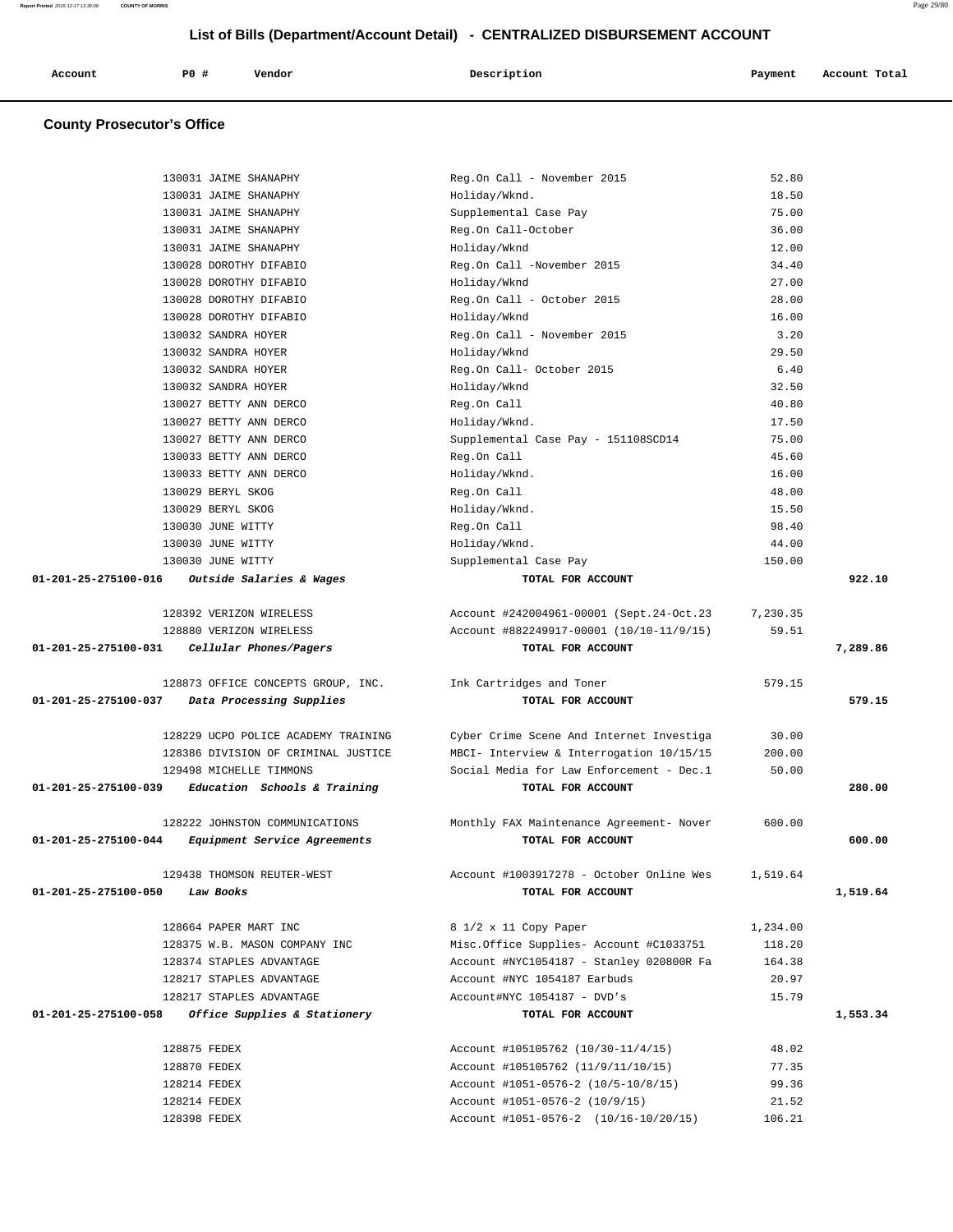**Report Printed** 2015-12-17 13:36:08 **COUNTY OF MORRIS** Page 30/80

# **List of Bills (Department/Account Detail) - CENTRALIZED DISBURSEMENT ACCOUNT**

| Account                                      | PO#<br>Vendor                                                                                                                                                                                                                     | Description                                                                                                                                                                                                                                                                                    | Payment                                                                           | Account Total             |
|----------------------------------------------|-----------------------------------------------------------------------------------------------------------------------------------------------------------------------------------------------------------------------------------|------------------------------------------------------------------------------------------------------------------------------------------------------------------------------------------------------------------------------------------------------------------------------------------------|-----------------------------------------------------------------------------------|---------------------------|
| <b>County Prosecutor's Office</b>            |                                                                                                                                                                                                                                   |                                                                                                                                                                                                                                                                                                |                                                                                   |                           |
| 01-201-25-275100-068                         | 130424 COUNTY OF MORRIS<br>Postage & Metered Mail                                                                                                                                                                                 | ALL OF DECEMBER 2015 METERED MAIL<br>TOTAL FOR ACCOUNT                                                                                                                                                                                                                                         | 3,573.30                                                                          | 4,034.00                  |
| 01-201-25-275100-079                         | 130042 M.C. PROSECUTOR'S EMERGENT<br>Special Projects                                                                                                                                                                             | Reimbursement for Confidential Fund for<br>TOTAL FOR ACCOUNT                                                                                                                                                                                                                                   | 5,587.50                                                                          | 5,587.50                  |
| 01-201-25-275100-082                         | 129467 JAMES ATOCHE<br>Travel Expense                                                                                                                                                                                             | RE: Case #2015X-01218-SCCMeals- Out of S<br>TOTAL FOR ACCOUNT                                                                                                                                                                                                                                  | 40.00                                                                             | 40.00                     |
| 01-201-25-275100-088                         | 128472 DEIRDRE'S HOUSE<br>128395 M.C. CHAMBER OF COMMERCE<br>Meeting Exp Advisory Board Etc                                                                                                                                       | Attendees for the 19th Annual Gala on No<br>Good Morning Morris - Nov.12, 2015Prosec<br>TOTAL FOR ACCOUNT                                                                                                                                                                                      | 675.00<br>45.00                                                                   | 720.00                    |
|                                              | 128881 COFFEE LOVERS COFFEE SERVICE<br>128289 DRUGSCAN INC<br>128225 NMS<br>128696 MEDIA SUPPLY, INC.<br>128696 MEDIA SUPPLY, INC.<br>128696 MEDIA SUPPLY, INC.<br>128371 LANIGAN ASSOCIATES INC<br>128371 LANIGAN ASSOCIATES INC | Account MORRI005 - Coffee<br>Case #15--1419 (Bhavu Uppal)** Requested<br>Case #2015X-00942 - Analysis Code-6210LI<br>Quote # 1981 - CD-R Monochrome Thermal P<br>DVD thermal printing<br>Paper sleeves<br>Armor Express Seraph Gen 2 IIIA Vests wi<br>OCS Outer Carriers ** Detectives Wang an | 49.80<br>235.00<br>1,072.00<br>1,080.00<br>540.00<br>120.00<br>1,806.00<br>339.30 |                           |
| 01-201-25-275100-118<br>01-201-25-275100-147 | Investigation Expense<br>129499 READY REFRESH<br>Water                                                                                                                                                                            | TOTAL FOR ACCOUNT<br>Account #0434996856 - 10/15/15-11/14/15<br>TOTAL FOR ACCOUNT                                                                                                                                                                                                              | 328.22                                                                            | 5,242.10<br>328.22        |
| 01-201-25-275100-164                         | 128863 RICOH AMERICAS CORPORATION<br>Office Machines - Rental                                                                                                                                                                     | Rental for eight office copiers - 4th Qt<br>TOTAL FOR ACCOUNT                                                                                                                                                                                                                                  | 9,816.15                                                                          | 9,816.15                  |
| 01-201-25-275100-189                         | 128702 INSTITUTE FOR FORENSIC PSYCHOLOGY<br>Medical                                                                                                                                                                               | 10-29-15 Fitness for Duty Psychological<br>TOTAL FOR ACCOUNT                                                                                                                                                                                                                                   | 975.00                                                                            | 975.00                    |
| 01-203-25-275100-023                         | 110089 FBI/LEEDA<br>(2014) Associations and Memberships                                                                                                                                                                           | Captain Stephen Wilson Membership Renewa<br>TOTAL FOR ACCOUNT                                                                                                                                                                                                                                  | 50.00                                                                             | 50.00                     |
|                                              | TOTAL for County Prosecutor's Office                                                                                                                                                                                              |                                                                                                                                                                                                                                                                                                |                                                                                   | ============<br>39,537.06 |
| <b>County Jail</b>                           |                                                                                                                                                                                                                                   |                                                                                                                                                                                                                                                                                                |                                                                                   |                           |

| Other Outside Services<br>01-201-25-280100-084       | TOTAL FOR ACCOUNT                        |        | 1,013.29 |
|------------------------------------------------------|------------------------------------------|--------|----------|
| 128079 T J'S SPORTWIDE TROPHY                        | PLAQUE AND ENGRAVING DATED 10.8.15       | 50.30  |          |
| 128095 BAXTER'S FRAME WORKS                          | BRUCE CARLSON MEMORIAL DISPLAY DATED 7.6 | 962.99 |          |
| 01-201-25-280100-068<br>Postage & Metered Mail       | TOTAL FOR ACCOUNT                        |        | 78.06    |
| 130424 COUNTY OF MORRIS                              | ALL OF DECEMBER 2015 METERED MAIL        | 78.06  |          |
| 01-201-25-280100-059<br>Other General Expenses       | TOTAL FOR ACCOUNT                        |        | 533.80   |
| 128290 LANGUAGE LINE SERVICES                        | LANGUAGE TRANSLATION SER                 | 533.80 |          |
| 01-201-25-280100-039<br>Education Schools & Training | TOTAL FOR ACCOUNT                        |        | 849.00   |
| 128697 PASSAIC COUNTY POLICE ACADEMY                 | BASIC CORRECTIONS COURSE FEE FOR KEVIN J | 600.00 |          |
| 119285 CAREER TRACK                                  | TRAINING FOR BACKES ON 6.11.15           | 249.00 |          |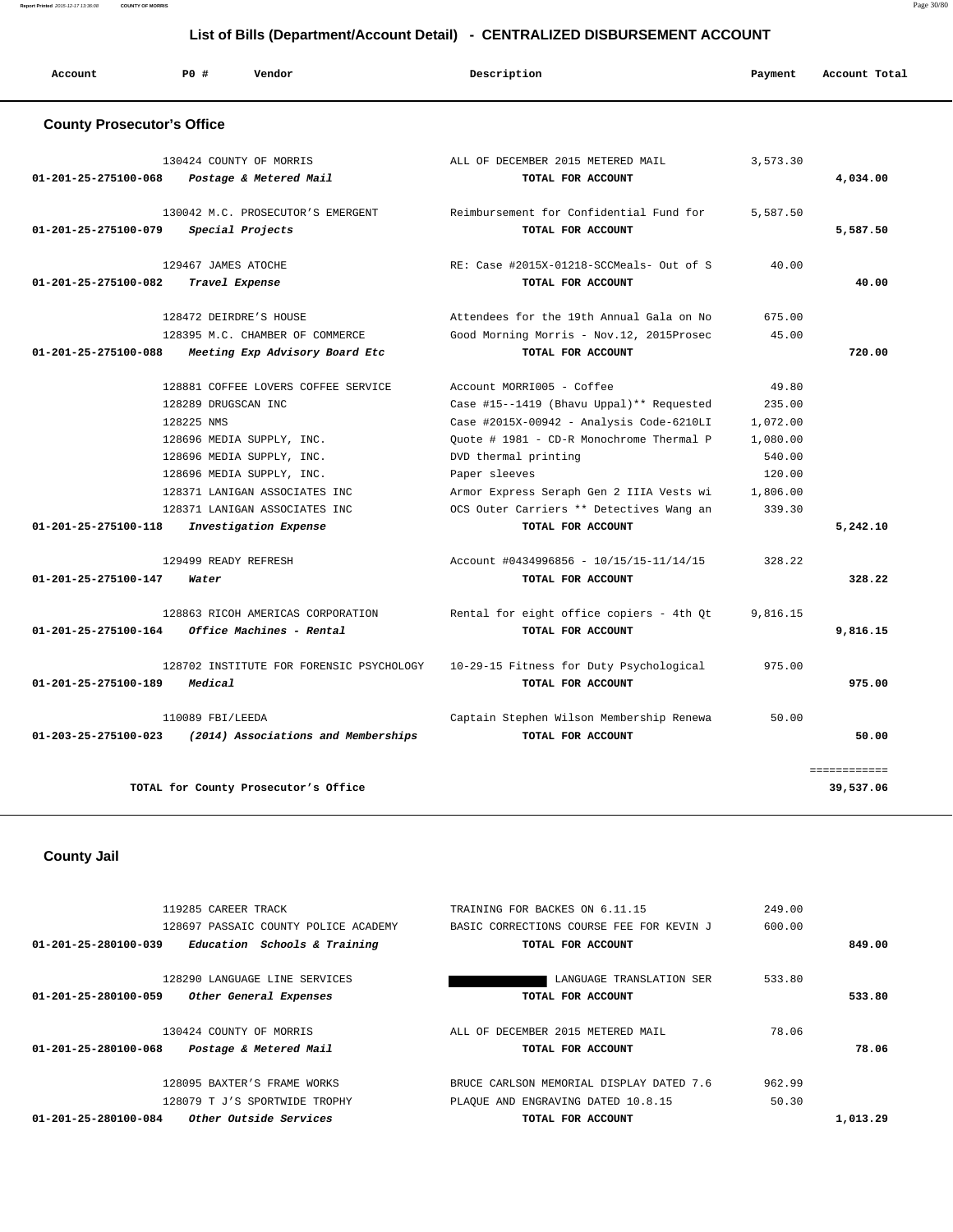**Report Printed** 2015-12-17 13:36:08 **COUNTY OF MORRIS** Page 31/80

# **List of Bills (Department/Account Detail) - CENTRALIZED DISBURSEMENT ACCOUNT**

| Account              | PO# | Vendor             | Description       | Payment | Account Total |
|----------------------|-----|--------------------|-------------------|---------|---------------|
| <b>County Jail</b>   |     |                    |                   |         |               |
| 01-201-25-280100-128 |     | Security Equipment | TOTAL FOR ACCOUNT |         | 654.58        |

| 126935 HEWLETT-PACKARD COMPANY                            | OFFICE PRINTER DATED 9.22.15 OUOTE # 106  | 199.00   |              |
|-----------------------------------------------------------|-------------------------------------------|----------|--------------|
| 01-201-25-280100-163<br>Office Machines                   | TOTAL FOR ACCOUNT                         |          | 199.00       |
|                                                           |                                           |          |              |
| 126242 BOB BARKER COMPANY, INC.                           | INMATE MEDICAL SHOES DATED 9.2.15         | 25.12    |              |
| 126242 BOB BARKER COMPANY, INC.                           | INMATE MEDICAL SHOES DATED 9.2.15         | 25.12    |              |
| 125228 BOB BARKER COMPANY, INC.                           | INMATE MEDICAL SHOES DATED 8.19.15        | 25.12    |              |
| 123014 BOB BARKER COMPANY, INC.                           | INMATE MEDICAL SHOES DATED 6.2.15         | 25.12    |              |
| 128712 HENRY SCHEIN INC                                   | MEDICAL SUPPLIES DATED 11.5.15            | 62.17    |              |
| 01-201-25-280100-189<br>Medical                           | TOTAL FOR ACCOUNT                         |          | 162.65       |
|                                                           |                                           |          |              |
| 126509 AIRTEO SYSTEMS                                     | REPAIR/PARTS FOR AIRLOCK SYSTEM DATED 8.  | 466.06   |              |
| Building Repairs<br>$01 - 201 - 25 - 280100 - 223$        | TOTAL FOR ACCOUNT                         |          | 466.06       |
| 127782 GRAINGER                                           | MAINTENANCE SUPPLIES - TARPS DATED 10.5.  | 170.74   |              |
| 127683 GRAINGER                                           | MAINTENANCE SUPPLIES DATED 9.10.15        | 30.22    |              |
| 128212 COOPER ELECTRIC SUPPLY CO.                         | ELECTRICAL SUPPLIES DATED 9.18.15         | 1,311.00 |              |
| 01-201-25-280100-249 Bldg Maintenance Supplies            | TOTAL FOR ACCOUNT                         |          | 1,511.96     |
| 128096 MILLER & CHITTY CO INC                             | 0014340000<br>PARTS FOR BOILER DATED 8.17 | 221.39   |              |
| 128708 FOWLER EQUIP CO INC.                               |                                           | 387.17   |              |
|                                                           | DRYER PARTS/REPAIRS DATED 11.2.15         |          |              |
| $01-201-25-280100-262$ Machinery Repairs & Parts          | TOTAL FOR ACCOUNT                         |          | 608.56       |
| 128713 E.A. MORSE & CO. INC.                              | JANITORIAL SUPPLIES DATED 11.4.14         | 775.50   |              |
| $01 - 203 - 25 - 280100 - 252$ (2014) Janitorial Supplies | TOTAL FOR ACCOUNT                         |          | 775.50       |
|                                                           |                                           |          |              |
|                                                           |                                           |          | ============ |
| TOTAL for County Jail                                     |                                           |          | 6,852.46     |

## **County Youth Detention Facilit**

| 129870 EDWARD SHAPLEY                                           | Cooking science lesson                            | 30.68    |          |
|-----------------------------------------------------------------|---------------------------------------------------|----------|----------|
| $01-201-25-281100-039$ Education Schools & Training             | TOTAL FOR ACCOUNT                                 |          | 30.68    |
| 128422 OFFICE CONCEPTS GROUP, INC. Case, CDJewl, 2hole, seal0pk |                                                   | 5.53     |          |
| 128422 OFFICE CONCEPTS GROUP, INC. Inkcart, HP 96/97, Col       |                                                   | 128.10   |          |
| $01-201-25-281100-058$ Office Supplies & Stationery             | TOTAL FOR ACCOUNT                                 |          | 133.63   |
| 129872 CHERYL LYNN                                              | General expense - Walmart                         | 10.62    |          |
| 129872 CHERYL LYNN                                              | General expense - Acme                            | 2.14     |          |
| 129867 BOB BARKER COMPANY, INC.                                 | Variety of clothing and personal hygiene 1,234.85 |          |          |
| 129867 BOB BARKER COMPANY, INC.                                 | Frieght                                           | 133.32   |          |
| 129868 BOB BARKER COMPANY, INC.                                 | Sports Bras, Wht, 95% Cotton, 1 dz each,          | 339.25   |          |
| 129868 BOB BARKER COMPANY, INC.                                 | Freight                                           | 3.01     |          |
| 122637 BOB BARKER COMPANY, INC.                                 | Sock, Tube, White, Sz 13-16, 1 dz, 20dz/ 45.40    |          |          |
| 122637 BOB BARKER COMPANY, INC.                                 | Freight                                           | 3.59     |          |
| 127042 NORMENT SECURITY GROUP, INC. Door DPS Project            |                                                   | 5,862.00 |          |
| 01-201-25-281100-059 Other General Expenses                     | TOTAL FOR ACCOUNT                                 |          | 7,634.18 |
| 130424 COUNTY OF MORRIS                                         | ALL OF DECEMBER 2015 METERED MAIL                 | 140.48   |          |
| 01-201-25-281100-068 Postage & Metered Mail                     | TOTAL FOR ACCOUNT                                 |          | 140.48   |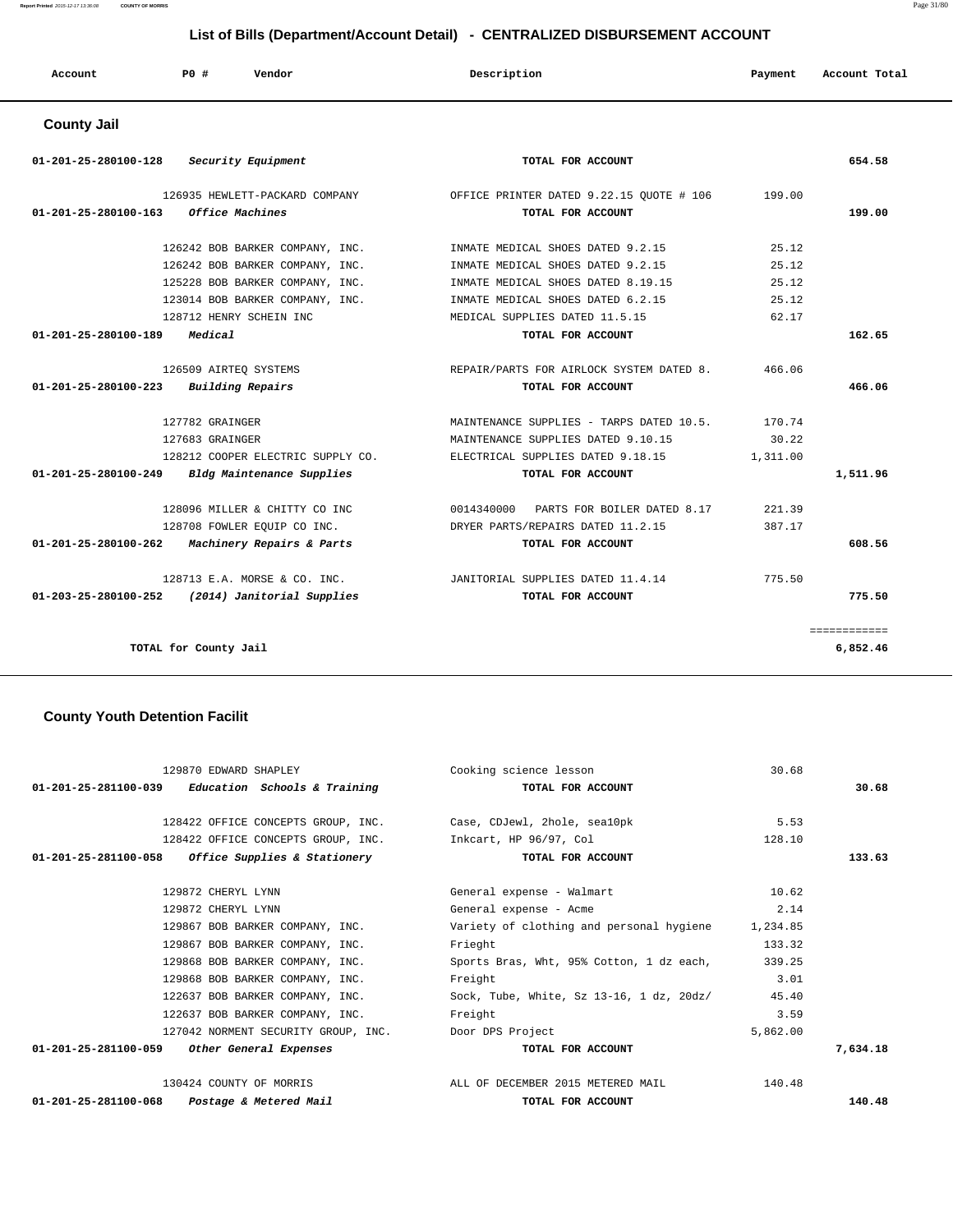**Report Printed** 2015-12-17 13:36:08 **COUNTY OF MORRIS** Page 32/80

|                                       | List of Bills (Department/Account Detail) - CENTRALIZED DISBURSEMENT ACCOUNT                                                                                                                                                                                                         |                                                                                                                                                                                                                                                           |                                                                             |               |  |
|---------------------------------------|--------------------------------------------------------------------------------------------------------------------------------------------------------------------------------------------------------------------------------------------------------------------------------------|-----------------------------------------------------------------------------------------------------------------------------------------------------------------------------------------------------------------------------------------------------------|-----------------------------------------------------------------------------|---------------|--|
| Account                               | PO#<br>Vendor                                                                                                                                                                                                                                                                        | Description                                                                                                                                                                                                                                               | Payment                                                                     | Account Total |  |
| <b>County Youth Detention Facilit</b> |                                                                                                                                                                                                                                                                                      |                                                                                                                                                                                                                                                           |                                                                             |               |  |
| 01-201-25-281100-070                  | Publication & Subscriptions                                                                                                                                                                                                                                                          | TOTAL FOR ACCOUNT                                                                                                                                                                                                                                         |                                                                             | 14.12         |  |
| 01-201-25-281100-082                  | 129871 DAVID GETFIC<br>Travel Expense                                                                                                                                                                                                                                                | Travel expenses going to/from National G<br>TOTAL FOR ACCOUNT                                                                                                                                                                                             | 114.62                                                                      | 114.62        |  |
| 01-201-25-281100-164                  | 129451 RICOH AMERICAS CORP<br>Office Machines - Rental                                                                                                                                                                                                                               | (2) Ricoh MP4002SP Copiers<br>TOTAL FOR ACCOUNT                                                                                                                                                                                                           | 1,452.77                                                                    | 1,452.77      |  |
|                                       | 129859 SODEXO INC & AFFILIATES<br>129859 SODEXO INC & AFFILIATES<br>129859 SODEXO INC & AFFILIATES                                                                                                                                                                                   | Contractual charge (\$571.52) weekly<br>Congregate Meals: 725.00 meals x \$2.77/m<br>AFI and Other                                                                                                                                                        | 2,286.08<br>2,008.25<br>1,103.02                                            |               |  |
| 01-201-25-281100-185                  | Food                                                                                                                                                                                                                                                                                 | TOTAL FOR ACCOUNT                                                                                                                                                                                                                                         |                                                                             | 5,397.35      |  |
|                                       | 123351 BOB BARKER COMPANY, INC.<br>123351 BOB BARKER COMPANY, INC.<br>122640 BOB BARKER COMPANY, INC.<br>122640 BOB BARKER COMPANY, INC.<br>122640 BOB BARKER COMPANY, INC.<br>129866 BOB BARKER COMPANY, INC.<br>129866 BOB BARKER COMPANY, INC.<br>122641 BOB BARKER COMPANY, INC. | Glove, Vinyl, PF, Clr, Leconomy 100ea/cs<br>Freight<br>Property Bag, 9"x12" w/2" lip 200 ea/cs,<br>Gloves, Vinyl, PF, Clr, L Economy 100 ea<br>Freight<br>Glove, Vinyl, PF, Clr, L - Economy 100/e<br>Freight<br>Glove, Vinyl, PF, Clr, L Economy 100 ea/ | 163.38<br>45.68<br>229.75<br>353.99<br>118.52<br>778.00<br>118.09<br>260.63 |               |  |
| 01-201-25-281100-189                  | 122641 BOB BARKER COMPANY, INC.<br>129869 WHITES HEALTHCARE ENTERPRISES INC<br>128420 ALERE TOXICOLOGY SERVICES INC.<br>128420 ALERE TOXICOLOGY SERVICES INC.<br>Medical                                                                                                             | Freight<br>Supply of medicine for the month of July<br>Lab# 44514406 C. Luke, 10/9/15<br>Lab# 45566779 A. Rosario, 10/19/15<br>TOTAL FOR ACCOUNT                                                                                                          | 72.87<br>122.80<br>16.00<br>46.00                                           | 2,325.71      |  |
| 01-201-25-281100-252                  | 128370 CALICO INDUSTRIES, INC.<br>Janitorial Supplies                                                                                                                                                                                                                                | 40x46 1.5 lnr blk 25/4/cs<br>TOTAL FOR ACCOUNT                                                                                                                                                                                                            | 61.76                                                                       | 61.76         |  |
| 01-201-25-281100-258                  | 127042 NORMENT SECURITY GROUP, INC.<br>Equipment                                                                                                                                                                                                                                     | MCJD 09292015 Door DPS Project<br>TOTAL FOR ACCOUNT                                                                                                                                                                                                       | 4,000.00                                                                    | 4,000.00      |  |
| 01-201-25-281100-262                  | 128427 BATTERIES PLUS<br>128427 BATTERIES PLUS<br>Machinery Repairs & Parts                                                                                                                                                                                                          | 7.5 V nimh Motorola DANCOM-4851<br>7.5V NIMH Ray9009, EX9009MH, LMR9009, PP<br>TOTAL FOR ACCOUNT                                                                                                                                                          | 107.97<br>459.50                                                            | 567.47        |  |

**TOTAL for County Youth Detention Facilit 21,872.77**

## **Road Repairs**

|          | 228.75   | HP 950XL, clipboards, febreze, copier pape | 127604 STAPLES ADVANTAGE                             |
|----------|----------|--------------------------------------------|------------------------------------------------------|
|          | 18.98    | universal phone holders                    | 127604 STAPLES ADVANTAGE                             |
| 247.73   |          | TOTAL FOR ACCOUNT                          | Office Supplies & Stationery<br>01-201-26-290100-058 |
|          | 10.44    | ALL OF DECEMBER 2015 METERED MAIL          | 130424 COUNTY OF MORRIS                              |
| 10.44    |          | TOTAL FOR ACCOUNT                          | 01-201-26-290100-068<br>Postage & Metered Mail       |
|          | 1,842.18 | FUEL CHARGES, 11/15                        | 130453 NATIONAL FUEL OIL INC.                        |
| 1,842.18 |          | TOTAL FOR ACCOUNT                          | 01-201-26-290100-140<br>Gas Purchases                |
|          | 119.53   | 8499 05 276 0081952 Billing Date 10/24/1   | 128849 COMCAST                                       |
| 119.53   |          | TOTAL FOR ACCOUNT                          | Telephone<br>$01 - 201 - 26 - 290100 - 146$          |

============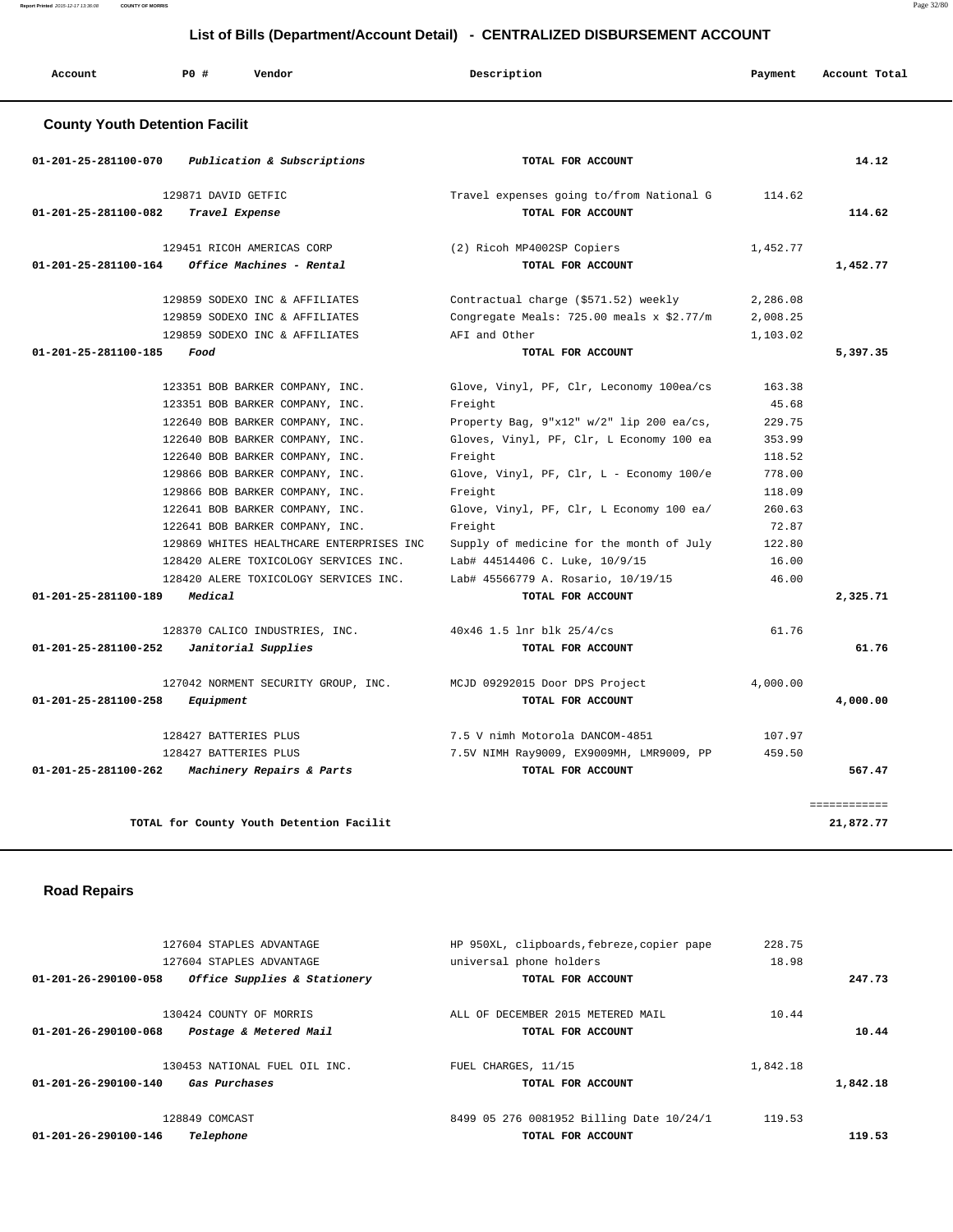## **List of Bills (Department/Account Detail) - CENTRALIZED DISBURSEMENT ACCOUNT**

| Account                        | PO#<br>Vendor                                     | Description                                     | Payment  | Account Total            |
|--------------------------------|---------------------------------------------------|-------------------------------------------------|----------|--------------------------|
| <b>Road Repairs</b>            |                                                   |                                                 |          |                          |
|                                | 126524 LOVEYS PIZZA & GRILL                       | 15% Gratuity                                    | 58.50    |                          |
| $01 - 201 - 26 - 290100 - 188$ | Meals                                             | TOTAL FOR ACCOUNT                               |          | 448.50                   |
|                                | 127687 TILCON NEW YORK INC.                       | $T - 5$                                         | 1,317.65 |                          |
|                                | 127687 TILCON NEW YORK INC.                       | $I - 6$                                         | 1,337.39 |                          |
|                                | 127687 TILCON NEW YORK INC.                       | $I - 5$                                         | 1,707.95 |                          |
|                                | 127687 TILCON NEW YORK INC.                       | $T - 6$                                         | 1,037.24 |                          |
| $01 - 201 - 26 - 290100 - 222$ | Bituminous Concrete                               | TOTAL FOR ACCOUNT                               |          | 5,400.23                 |
|                                | 127660 R.P. SMITH & SON, INC.                     | Type M Masonry                                  | 848.00   |                          |
|                                | 127660 R.P. SMITH & SON, INC.                     | Type M Masonry CREDIT                           | $-48.00$ |                          |
|                                | 01-201-26-290100-224 Catch Basin Drainage & Pipes | TOTAL FOR ACCOUNT                               |          | 800.00                   |
|                                | 128843 NORTHEASTERN HARDWARE CO INC               | 14" dry diamond blades                          | 81.54    |                          |
|                                | 128838 NORTHEASTERN HARDWARE CO INC               | UFS248 Union Shovels                            | 142.50   |                          |
| 01-201-26-290100-260           | Construction Materials                            | TOTAL FOR ACCOUNT                               |          | 224.04                   |
|                                | 128845 READY REFRESH                              | 0434540175 9/15-10/14/2015 Montville r          | 15.94    |                          |
|                                | 128846 READY REFRESH                              | 0434540159 9/15-10/14/2015 rental               | 32.78    |                          |
|                                | 128839 CABLEVISION                                | $07876 - 512349 - 01 - 9$ $11/1$ - $11/30/2015$ | 106.48   |                          |
|                                | 128839 CABLEVISION                                | $07876 - 512349 - 01 - 9$ $12/1$ - $12/31/2015$ | 86.83    |                          |
| 01-201-26-290100-266           | Safety Items                                      | TOTAL FOR ACCOUNT                               |          | 242.03                   |
|                                | TOTAL for Road Repairs                            |                                                 |          | ============<br>9,334.68 |
|                                |                                                   |                                                 |          |                          |

## **Bridges and Culverts**

| 123391 GRAINGER                                                      | 8WP70 EVAP Cooling NeckshadeManufacturer                                      | 210.60 |        |
|----------------------------------------------------------------------|-------------------------------------------------------------------------------|--------|--------|
| $01-201-26-292100-058$ Office Supplies & Stationery                  | TOTAL FOR ACCOUNT                                                             |        | 210.60 |
| 128670 COUNTY CONCRETE CORP. 2.00 cy NJDOT Class B                   |                                                                               | 198.00 |        |
|                                                                      |                                                                               | 215.00 |        |
| 128670 COUNTY CONCRETE CORP. 1.00 ea Mon-fri delivery                |                                                                               |        |        |
| $01 - 201 - 26 - 292100 - 227$ Concrete                              | TOTAL FOR ACCOUNT                                                             |        | 413.00 |
| 128985 PARK UNION LUMBER COMPANY LLC $(12)$ $2x4x8$                  |                                                                               | 35.88  |        |
| 128985 PARK UNION LUMBER COMPANY LLC (2) 4x4x8 ACO                   |                                                                               | 19.98  |        |
|                                                                      | 128120 PARK UNION LUMBER COMPANY LLC Lumber Supply - see attachments of mater | 147.96 |        |
| 128120 PARK UNION LUMBER COMPANY LLC                                 |                                                                               | 64.90  |        |
| 128120 PARK UNION LUMBER COMPANY LLC                                 |                                                                               | 35.88  |        |
| 128120 PARK UNION LUMBER COMPANY LLC                                 |                                                                               | 50.83  |        |
| 127038 PARK UNION LUMBER COMPANY LLC $(2)$ 3/4 fir(12) $2x4x8$ DIF   |                                                                               | 91.86  |        |
| 127038 PARK UNION LUMBER COMPANY LLC (2) 7 1/4 Blades                |                                                                               | 25.98  |        |
| 01-201-26-292100-233<br>Lumber                                       | TOTAL FOR ACCOUNT                                                             |        | 473.27 |
|                                                                      | 128983 COUNTY CONCRETE CORP. 9.03 TN - Yellow Mason SandTicket # 2145         | 257.36 |        |
| 01-201-26-292100-237 Sand/Cement Mix                                 | TOTAL FOR ACCOUNT                                                             |        | 257.36 |
|                                                                      |                                                                               |        |        |
| 128667 KENVIL POWER EQUIPMENT, INC. WSR6F Bosch Plug                 |                                                                               | 3.99   |        |
| 128667 KENVIL POWER EQUIPMENT, INC. CMR7H Spark Plug                 |                                                                               | 9.98   |        |
| 128667 KENVIL POWER EOUIPMENT, INC. Air Filter                       |                                                                               | 5.74   |        |
| 128667 KENVIL POWER EQUIPMENT, INC. Processing Surcharge             |                                                                               | 0.25   |        |
| 127636 KENVIL POWER EQUIPMENT, INC. X Line 3 lb/.095 - dated 8/12/15 |                                                                               | 44.07  |        |

**Report Printed** 2015-12-17 13:36:08 **COUNTY OF MORRIS** Page 33/80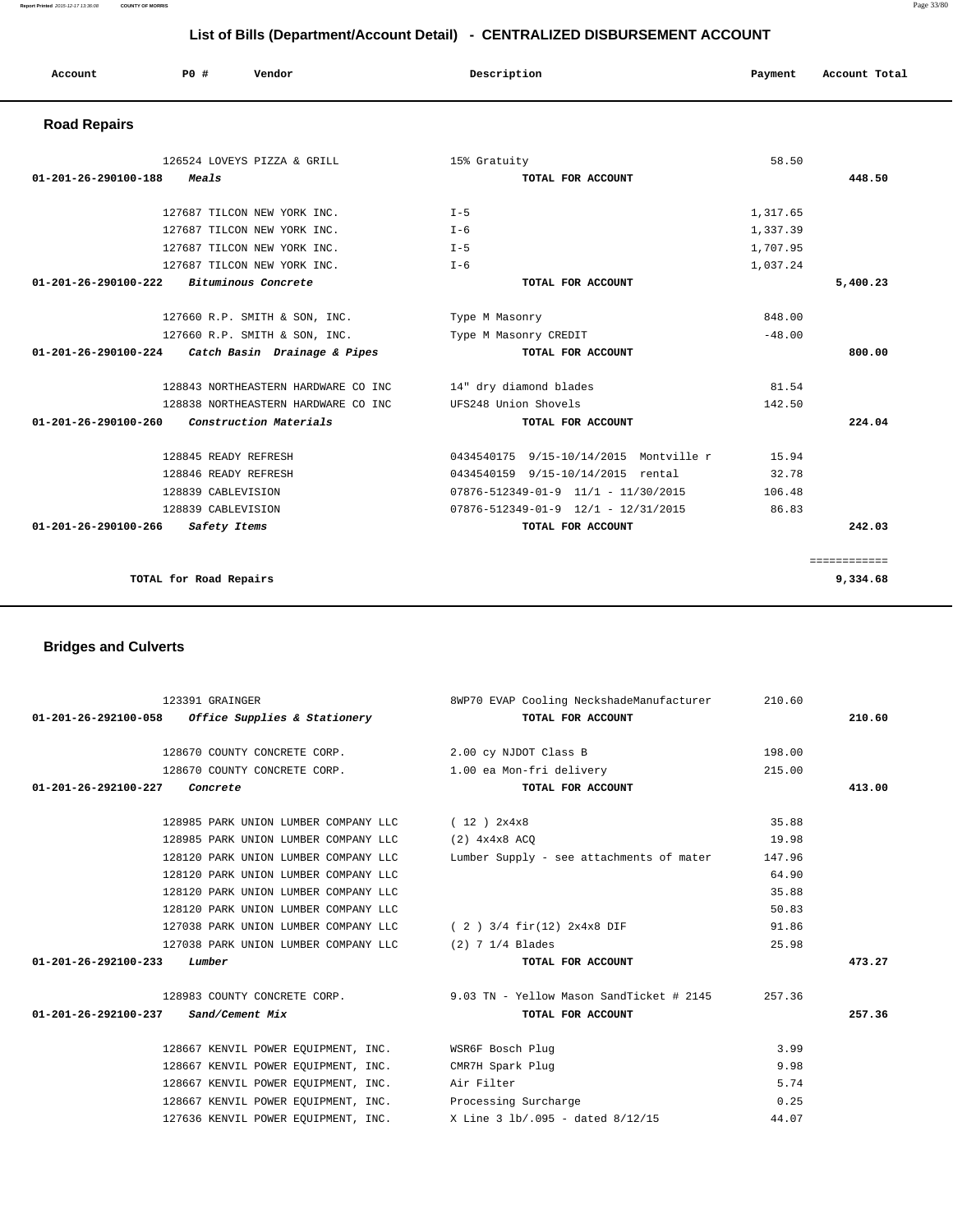**Report Printed** 2015-12-17 13:36:08 **COUNTY OF MORRIS** Page 34/80

### **List of Bills (Department/Account Detail) - CENTRALIZED DISBURSEMENT ACCOUNT**

| Account                        | PO#                            | Vendor                               | Description                              | Payment  | Account Total |
|--------------------------------|--------------------------------|--------------------------------------|------------------------------------------|----------|---------------|
| <b>Bridges and Culverts</b>    |                                |                                      |                                          |          |               |
|                                |                                | 127639 KENVIL POWER EOUIPMENT, INC.  | 61 PMM3 50E Chain Loop                   | 18.39    |               |
|                                |                                | 127639 KENVIL POWER EOUIPMENT, INC.  | 5/32 Files set of 3                      | 6.84     |               |
|                                |                                | 127639 KENVIL POWER EQUIPMENT, INC.  | Processing surcharge                     | 0.25     |               |
|                                |                                | 127639 KENVIL POWER EQUIPMENT, INC.  | Base                                     | 12.06    |               |
|                                |                                | 127639 KENVIL POWER EQUIPMENT, INC.  | Processing Surcharge                     | 0.25     |               |
|                                |                                | 128988 SHEAFFER SUPPLY, INC.         | 1481945, 1482769, 1483184, 1483364, 1483 | 17.08    |               |
|                                |                                | 128988 SHEAFFER SUPPLY, INC.         |                                          | 9.21     |               |
|                                |                                | 128988 SHEAFFER SUPPLY, INC.         |                                          | 7.60     |               |
|                                |                                | 128988 SHEAFFER SUPPLY, INC.         |                                          | 13.56    |               |
|                                |                                | 128988 SHEAFFER SUPPLY, INC.         |                                          | 27.56    |               |
| 01-201-26-292100-239           | Small Tools                    |                                      | TOTAL FOR ACCOUNT                        |          | 266.04        |
|                                |                                | 128987 JOHNSON TRUCK ACCESSORIES INC | Johnson Buyers 36x18x18 Black Steel unde | 389.00   |               |
|                                |                                | 128987 JOHNSON TRUCK ACCESSORIES INC | Johnson Buyers Black Plastic Tongue Box  | 229.00   |               |
|                                |                                |                                      |                                          |          |               |
|                                | 128981 POWER PLACE INC         |                                      | Ariens ST28DLE-PRO 28"Electric Start SN: | 3,646.40 |               |
| $01 - 201 - 26 - 292100 - 246$ | Tools - Others                 |                                      | TOTAL FOR ACCOUNT                        |          | 4,264.40      |
|                                |                                | 128666 COUNTY WELDING SUPPLY CO      | cws 125 cf argoncws 125 at/co2 75/25cws  | 38.35    |               |
|                                |                                | 128666 COUNTY WELDING SUPPLY CO      | machine repair                           | 1,090.00 |               |
| 01-201-26-292100-248           |                                | Welding-Oxygen-Acetylene Etc         | TOTAL FOR ACCOUNT                        |          | 1,128.35      |
|                                |                                | 128669 AH HARRIS & SONS, INC.        | 245-04-1524 Coil Rod 1/2 x 605 LF/PC Whi | 12.73    |               |
|                                |                                | 128669 AH HARRIS & SONS, INC.        | 3360 Concrete Green 60#/50plt Rapid Set  | 860.00   |               |
| 01-201-26-292100-260           |                                | Construction Materials               | TOTAL FOR ACCOUNT                        |          | 872.73        |
|                                |                                |                                      |                                          |          | ============  |
|                                | TOTAL for Bridges and Culverts |                                      |                                          |          | 7,885.75      |

### **Shade Tree Commission**

| 130424 COUNTY OF MORRIS                               | ALL OF DECEMBER 2015 METERED MAIL          | 26.76 |       |
|-------------------------------------------------------|--------------------------------------------|-------|-------|
| Postage & Metered Mail<br>01-201-26-300100-068        | TOTAL FOR ACCOUNT                          |       | 26.76 |
| 128847 READY REFRESH                                  | 8/15-9/14/2015 cooler rental<br>0434593380 | 0.99  |       |
| 128847 READY REFRESH                                  | 9/15-10/14/2015 cooler renta<br>0434593380 | 45.84 |       |
| Other Operating&Repair Supply<br>01-201-26-300100-098 | TOTAL FOR ACCOUNT                          |       | 46.83 |
|                                                       |                                            |       |       |
|                                                       |                                            |       |       |
| TOTAL for Shade Tree Commission                       |                                            |       | 73.59 |
|                                                       |                                            |       |       |

## **Buildings & Grounds**

| 129581 WILLIAM F. BARNISH                            | JANUARY 2016<br>RENT FOR DOVER PROBATION | 8,437.49 |          |
|------------------------------------------------------|------------------------------------------|----------|----------|
| Building Rental<br>01-201-26-310100-029              | TOTAL FOR ACCOUNT                        |          | 8,437.49 |
| 128452 WEBSTER PLUMBING &                            | RE: PSTA/ 09-28-15                       | 1,563.70 |          |
| 128452 WEBSTER PLUMBING &                            | RE: A&R/ 10-14-15                        | 424.20   |          |
| Equipment Service Agreements<br>01-201-26-310100-044 | TOTAL FOR ACCOUNT                        |          | 1,987.90 |
| 129190 W.B. MASON COMPANY INC                        | ACCT #C1033751 - OFFICE SUPPLIES         | 108.52   |          |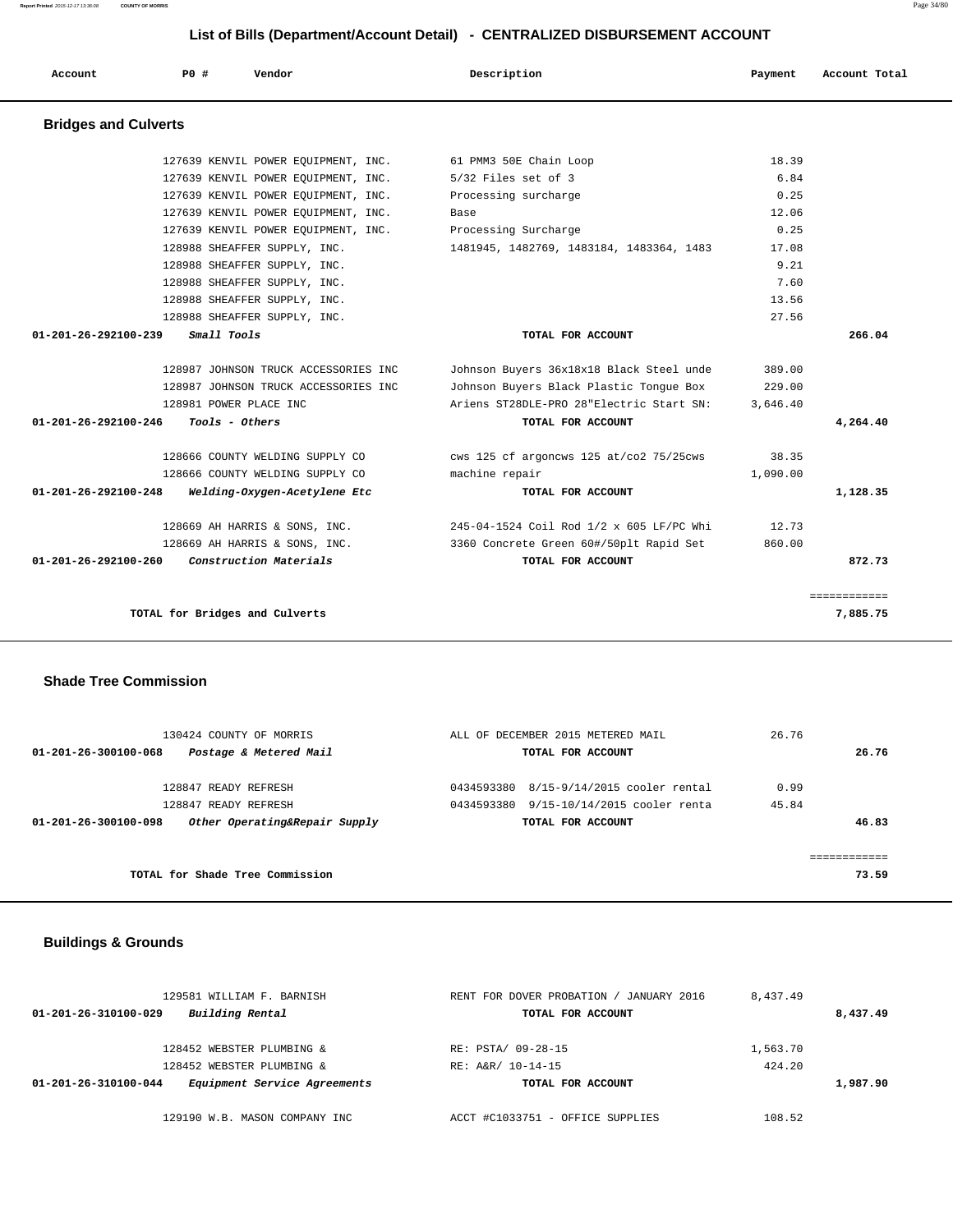**List of Bills (Department/Account Detail) - CENTRALIZED DISBURSEMENT ACCOUNT**

| Account                        | PO#<br>Vendor                                                                                    | Description                                                                                          | Payment              | Account Total |
|--------------------------------|--------------------------------------------------------------------------------------------------|------------------------------------------------------------------------------------------------------|----------------------|---------------|
| <b>Buildings &amp; Grounds</b> |                                                                                                  |                                                                                                      |                      |               |
| 01-201-26-310100-058           | Office Supplies & Stationery                                                                     | TOTAL FOR ACCOUNT                                                                                    |                      | 179.89        |
| 01-201-26-310100-062           | 129482 MORRISTOWN PARKING AUTHORITY<br>129582 MORRISTOWN PARKING AUTHORITY<br>Parking Lot Rental | PARKING MAINTENANCE FEE/ DECEMBER 2015<br>PARKING MAINTENANCE FEE/ JANUARY 2016<br>TOTAL FOR ACCOUNT | 5,340.00<br>5,340.00 | 10,680.00     |
|                                |                                                                                                  |                                                                                                      |                      |               |
|                                | 129203 LOVEYS PIZZA & GRILL                                                                      | RE: MEAL RECEIPTS/ 08-13-15 THRU 10-24-1                                                             | 590.00               |               |
|                                | 129198 STRAUB AUDIO/VIDEO SYSTEMS LLC                                                            | RE: OTA - PAGING SYSTEM/ 10-20-15                                                                    | 470.00               |               |
|                                | 129191 NORTHEAST COMMUNICATIONS, INC.                                                            | UNIT 15-48, CONNECTOR, MOUNT, ANTENNA, FU                                                            | 71.00                |               |
|                                | 129594 SERVICE ASSOCIATES II, INC.                                                               | RE: CH - CLEAN CARPETS/ 11-04-15                                                                     | 652.90               |               |
|                                | 128448 HANOVER TOWNSHIP                                                                          | NJ STATE DCA REGISTRATION # 1412-00158-0                                                             | 368.00               |               |
| 01-201-26-310100-084           | Other Outside Services                                                                           | TOTAL FOR ACCOUNT                                                                                    |                      | 2,151.90      |
|                                | 129187 READY REFRESH                                                                             | 0434507703/09-15-15 THRU 10-14-15/DATE                                                               | 151.86               |               |
|                                | 129187 READY REFRESH                                                                             | 0434507703/ 10-15-15 THRU 11-14-15/ DATE                                                             | 100.13               |               |
| 01-201-26-310100-095           | Other Administrative Supplies                                                                    | TOTAL FOR ACCOUNT                                                                                    |                      | 251.99        |
|                                |                                                                                                  |                                                                                                      |                      |               |
|                                | 129197 GATES FLAG & BANNER, CO. INC.                                                             | WO76017/ RE: HILL FLAGS/ 9/16/15                                                                     | 492.50               |               |
|                                | 129614 GRAINGER                                                                                  | WO76387/ RE: B&G/ 10-29-15                                                                           | 288.00               |               |
|                                | 129614 GRAINGER                                                                                  | WO76387/ RE: B&G/ 11/10/15                                                                           | 48.24                |               |
| 01-201-26-310100-098           | Other Operating&Repair Supply                                                                    | TOTAL FOR ACCOUNT                                                                                    |                      | 828.74        |
|                                |                                                                                                  |                                                                                                      |                      |               |
|                                | 129204 MORRIS COUNTY MUNICIPAL<br>128460 MORRIS COUNTY MUNICIPAL                                 | 000291/ RE: REFUSE REMOVAL/ OCTOBER 2015<br>100055/ WASTE COLLECTION -OCTOBER 2015/                  | 251.37<br>5,545.33   |               |
|                                | 128460 MORRIS COUNTY MUNICIPAL                                                                   | 100055/ TIPPING FEES - OCTOBER 2015/ 11-                                                             | 1,637.69             |               |
| 01-201-26-310100-143           | Rubbish & Trash Removal                                                                          | TOTAL FOR ACCOUNT                                                                                    |                      | 7,434.39      |
|                                |                                                                                                  |                                                                                                      |                      |               |
|                                | 129186 CONTINENTAL TRADING &                                                                     | WO76488/ RE: RISK/ 11-13-15                                                                          | 270.00               |               |
| 01-201-26-310100-162           | Furniture & Fixtures                                                                             | TOTAL FOR ACCOUNT                                                                                    |                      | 270.00        |
|                                |                                                                                                  |                                                                                                      |                      |               |
|                                | 129193 RICOH AMERICAS CORP<br>Office Machines - Rental                                           | CONTRACT #11674 - RICOH MPC3002 COPIER L                                                             | 746.39               | 746.39        |
| 01-201-26-310100-164           |                                                                                                  | TOTAL FOR ACCOUNT                                                                                    |                      |               |
|                                | 128447 STRONGWEAR GARMENT CORP                                                                   | RE: UNIFORMS - CLEANING CREW/ 05-09-15                                                               | 1,297.60             |               |
|                                | 128447 STRONGWEAR GARMENT CORP                                                                   | RE: UNIFORMS - HILL CREW/ 05-06-15                                                                   | 679.20               |               |
|                                | 128447 STRONGWEAR GARMENT CORP                                                                   | RE: UNIFORMS - MORRISTOWN CREW/ 05-05-15                                                             | 1,413.10             |               |
|                                | 128447 STRONGWEAR GARMENT CORP                                                                   | RE: UNIFORMS - MV CREW/ 05-05-15                                                                     | 635.60               |               |
|                                | 129614 GRAINGER                                                                                  | WO76546/ RE: WINTER GEAR/ 11-20-15                                                                   | 163.96               |               |
|                                | 129592 GRAINGER                                                                                  | WO76295/ RE: WORK GLOVES/ 10-13-15                                                                   | 571.68               |               |
|                                | 01-201-26-310100-207 Uniform & Clothing Allowance                                                | TOTAL FOR ACCOUNT                                                                                    |                      | 4,761.14      |
|                                |                                                                                                  |                                                                                                      |                      |               |
|                                | 129601 R.P. SMITH & SON, INC.                                                                    | WO76280/ RE: CTY LIBRARY/ 10-09-15                                                                   | 275.85               |               |
|                                | 129601 R.P. SMITH & SON, INC.                                                                    | WO76325/ RE: CTY LIBRARY/ 10-13-15                                                                   | 90.00                |               |
|                                | 129601 R.P. SMITH & SON, INC.                                                                    | WO76325/ RE: CTY LIBRARY/ 10-14-15                                                                   | 90.00                |               |
|                                | 129601 R.P. SMITH & SON, INC.                                                                    | WO76325/ RE: CTY LIBRARY/ 10-14-15                                                                   | 90.00                |               |
|                                | 129601 R.P. SMITH & SON, INC.                                                                    | WO76325/ RE: CTY LIBRARY/ 10-14-15                                                                   | 90.00<br>45.00       |               |
|                                | 129600 R.P. SMITH & SON, INC.                                                                    | WO76325/ RE: CTY LIBRARY/ 10-14-15                                                                   |                      |               |
|                                | 129600 R.P. SMITH & SON, INC.<br>129600 R.P. SMITH & SON, INC.                                   | WO76325/ RE: CTY LIBRARY/ 10-16-15<br>WO76340/ RE: GREYSTONE/ 10-20-15                               | 156.00<br>328.60     |               |
|                                | 129600 R.P. SMITH & SON, INC.                                                                    | WO76404/ RE: A&R/ 10-30-15                                                                           | 116.00               |               |
|                                | 129600 R.P. SMITH & SON, INC.                                                                    | WO76404/ RE: A&R/ 10-30-15                                                                           | 267.60               |               |
|                                | $01 - 201 - 26 - 310100 - 223$ Building Repairs                                                  | TOTAL FOR ACCOUNT                                                                                    |                      | 1,549.05      |
|                                |                                                                                                  |                                                                                                      |                      |               |
|                                | 128742 GPC, INC.                                                                                 | RE: CH - INTERIOR PAINTING/ 09-21-15 THR                                                             | 41,652.00            |               |
|                                | 129619 RICCIARDI BROTHERS OF                                                                     | WO76018/ RE: CH-EXT/ 11-02-15                                                                        | 456.69               |               |
|                                | 129619 RICCIARDI BROTHERS OF                                                                     | WO76018/ RE: CH-EXT/ 11-02-15                                                                        | 199.91               |               |

**Report Printed** 2015-12-17 13:36:08 **COUNTY OF MORRIS** Page 35/80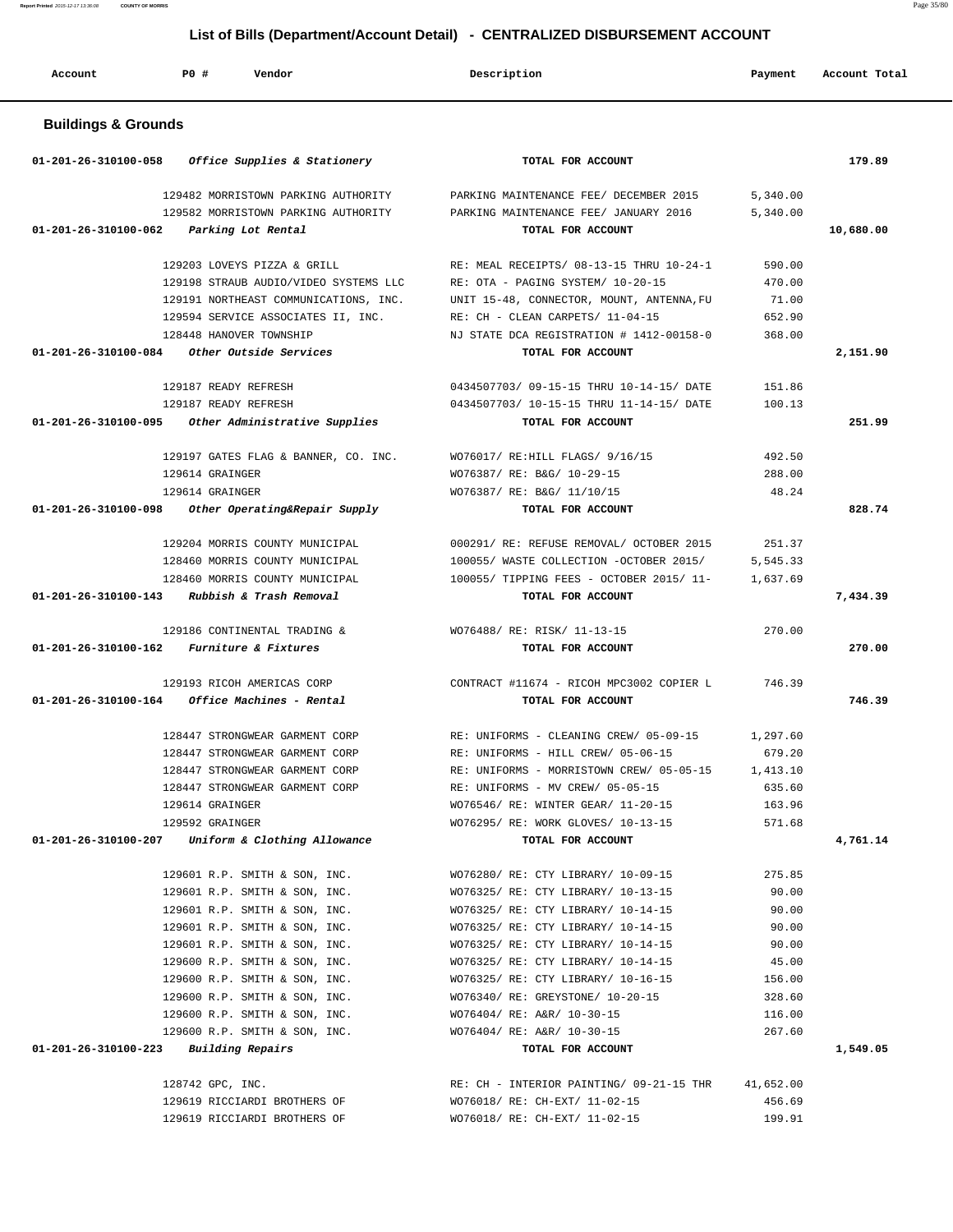| Account                        | P0 #                               | Vendor                              | Description                              | Payment  | Account Total |
|--------------------------------|------------------------------------|-------------------------------------|------------------------------------------|----------|---------------|
| <b>Buildings &amp; Grounds</b> |                                    |                                     |                                          |          |               |
|                                |                                    | 129619 RICCIARDI BROTHERS OF        | WO76018/ RE: CH-EXT/ 11-10-15            | 112.14   |               |
|                                |                                    | 129619 RICCIARDI BROTHERS OF        | WO76371/ RE: CH/ 11-13-15                | 316.33   |               |
|                                |                                    | 129619 RICCIARDI BROTHERS OF        | WO76018/ RE: CH-EXT/ 11-16-15            | 81.98    |               |
|                                |                                    | 129622 RICCIARDI BROTHERS OF        | WO76420/ RE: RISK/ 11-04-15              | 471.59   |               |
|                                |                                    | 129622 RICCIARDI BROTHERS OF        | WO76420/ RE: RISK/ 11-05-15              | 167.34   |               |
|                                |                                    | 129622 RICCIARDI BROTHERS OF        | WO76420/ RE: RISK/ 11-20-15              | 89.43    |               |
|                                |                                    | 129622 RICCIARDI BROTHERS OF        | WO76420/ RE: RISK/ 11-25-15              | 163.96   |               |
|                                |                                    | 129622 RICCIARDI BROTHERS OF        | WO76018/ RE: CH-EXT/ 11-16-15            | 115.80   |               |
|                                |                                    | 129622 RICCIARDI BROTHERS OF        | WO76525/ RE: CTY COUNSEL/ 11/19/15       | 485.12   |               |
|                                |                                    | 129590 RICCIARDI BROTHERS OF        | WO76018/ RE: CH-EXT/ 10-01-15            | 369.32   |               |
|                                |                                    | 129590 RICCIARDI BROTHERS OF        | WO76018/ RE: CH-EXT/ 10-05-15            | 520.88   |               |
|                                |                                    | 129590 RICCIARDI BROTHERS OF        | WO76261/ RE: SCHUYLER/ 10-07-15          | 137.00   |               |
|                                |                                    | 129590 RICCIARDI BROTHERS OF        | WO76018/ RE: CH-EXT/ 10-07-15            | 206.25   |               |
|                                |                                    | 129590 RICCIARDI BROTHERS OF        | WO76018/ RE: CH-EXT/ 10-09-15            | 247.29   |               |
|                                |                                    | 129590 RICCIARDI BROTHERS OF        | WO76175/ RE: OPI/ 10-15-15               | 269.82   |               |
|                                |                                    | 129591 RICCIARDI BROTHERS OF        | WO76018/ RE: CH-EXT/ 10-19-15            | 316.01   |               |
|                                |                                    | 129591 RICCIARDI BROTHERS OF        | WO76371/ RE: CH/ 10-22-15                | 154.84   |               |
|                                |                                    | 129591 RICCIARDI BROTHERS OF        | WO76018/ RE: CH-EXT/ 10-23-15            | 433.70   |               |
|                                |                                    | 129591 RICCIARDI BROTHERS OF        | WO76371/ RE: CH/ 10-28-15                | 126.94   |               |
|                                |                                    | 129591 RICCIARDI BROTHERS OF        | WO76261/ RE: SCHUYLER/ 10-28-15          | 43.70    |               |
|                                |                                    | 129591 RICCIARDI BROTHERS OF        | WO76018/ RE: CH-EXT 10-28-15             | 803.57   |               |
| 01-201-26-310100-234           | Paint                              |                                     | TOTAL FOR ACCOUNT                        |          | 48,159.53     |
|                                |                                    |                                     |                                          |          |               |
|                                |                                    | 129208 KLEIZA ENTERPRISES INC       | RE: YOUTH SHELTER / 10-20-15             | 150.00   |               |
|                                |                                    | 128440 GENERAL PLUMBING SUPPLY INC. | WO74922/ RE: B&G/ 10-01-15               | 348.14   |               |
|                                |                                    | 128440 GENERAL PLUMBING SUPPLY INC. | WO76246/ RE: A&R/ 10-02-15               | 52.42    |               |
|                                |                                    | 128440 GENERAL PLUMBING SUPPLY INC. | WO74922/ RE: B&G/ 10-07-15               | 47.20    |               |
|                                |                                    | 128440 GENERAL PLUMBING SUPPLY INC. | WO74922/ RE: B&G/ 10-14-15               | 9.67     |               |
|                                |                                    | 128440 GENERAL PLUMBING SUPPLY INC. | WO74922/ RE: B&G/ 10-20-15               | 1,218.00 |               |
|                                |                                    | 128440 GENERAL PLUMBING SUPPLY INC. | WO74922/ RE: B&G/ 10-20-15               | 190.05   |               |
|                                |                                    | 128440 GENERAL PLUMBING SUPPLY INC. | WO75904/ RE: PSTA/ 10-26-15              | 46.87    |               |
|                                |                                    | 128440 GENERAL PLUMBING SUPPLY INC. | WO74922/ RE: B&G/ 10-27-15               | 78.33    |               |
|                                |                                    | 128440 GENERAL PLUMBING SUPPLY INC. | WO74922/ RE: B&G/ 10-27-15               | 333.19   |               |
|                                |                                    | 128440 GENERAL PLUMBING SUPPLY INC. | WO74922/ RE: B&G/ 10-27-15               | 26.97    |               |
| 01-201-26-310100-235           | Pipes - Others                     |                                     | TOTAL FOR ACCOUNT                        |          | 2,500.84      |
|                                |                                    |                                     |                                          |          |               |
|                                | 129621 GRAINGER                    |                                     | WO76281/ RE: SM TOOLS/ 10-15-15          | 171.79   |               |
|                                | 129621 GRAINGER                    |                                     | WO76546/ RE: SM TOOLS/ 11-20-15          | 60.18    |               |
|                                | 129618 GRAINGER                    |                                     | WO76509/ RE: SM TOOLS/ 11-17-15          | 24.54    |               |
|                                | 129618 GRAINGER                    |                                     | WO76478/ RE: B&G/ 11-23-15               | 321.02   |               |
|                                | 129592 GRAINGER                    |                                     | WO76281/ RE: SM TOOLS/ 10-07-15          | 445.24   |               |
|                                | $01-201-26-310100-239$ Small Tools |                                     | TOTAL FOR ACCOUNT                        |          | 1,022.77      |
|                                |                                    |                                     |                                          |          |               |
|                                |                                    | 129186 CONTINENTAL TRADING &        | WO76286/ RE: B&G/ 10-20-15               | 544.99   |               |
|                                |                                    | 129186 CONTINENTAL TRADING &        | WO76241/ RE: B&G/ 10-01-15               | 398.19   |               |
|                                |                                    | 129186 CONTINENTAL TRADING &        | WO76241/ RE: B&G/ 10-07-15               | 527.00   |               |
|                                |                                    | 126687 CHEROKEE GLASS INC           | RE: A&R - ROOF ATRIUM WATERPROOFING/ 09- | 2,160.00 |               |
|                                | 129614 GRAINGER                    |                                     | WO76288/ RE: A&R/ 10-26-15               | 188.60   |               |
|                                | 129618 GRAINGER                    |                                     | WO74108/ RE: OTA/ 11-06-15               | 1,981.40 |               |
|                                | 129618 GRAINGER                    |                                     | WO76478/ RE: B&G/ 11-18-15               | 216.00   |               |
|                                | 129618 GRAINGER                    |                                     | WO76478/ RE: B&G/ 11-18-15               | 392.04   |               |
|                                | 129618 GRAINGER                    |                                     | WO76557/ RE: RISK/ 11-23-15              | 501.48   |               |
|                                | 129592 GRAINGER                    |                                     | WO76288/ REl A&R/ 10-13-15               | 91.16    |               |
|                                | 129592 GRAINGER                    |                                     | WO76376/ RE: A&R/ 10-26-15               | 683.20   |               |
|                                | 129592 GRAINGER                    |                                     | RE: B&G/ 10-29-15                        | 617.57   |               |
|                                | 129592 GRAINGER                    |                                     | RE: B&G/ 10-29-15                        | 252.59   |               |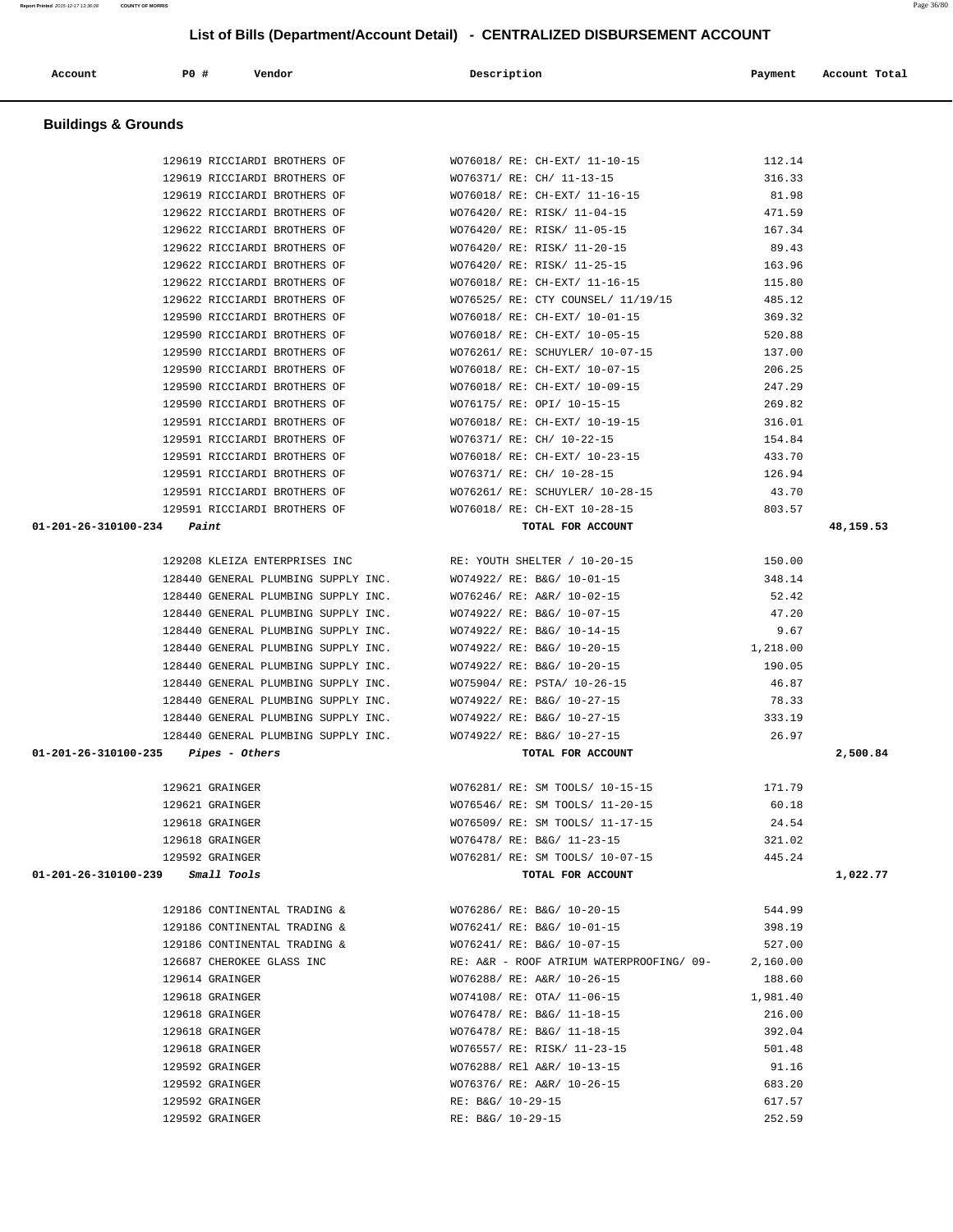| Account                        | <b>PO #</b><br>Vendor                                    | Description                                                                          | Payment            | Account Total |
|--------------------------------|----------------------------------------------------------|--------------------------------------------------------------------------------------|--------------------|---------------|
| <b>Buildings &amp; Grounds</b> |                                                          |                                                                                      |                    |               |
|                                | 129607 BAYWAY LUMBER<br>129607 BAYWAY LUMBER             | WO76523/ RE: NEW JAIL/ 11-20-15<br>WO76433/ RE: CH/ 11-27-15                         | 1,391.33<br>874.99 |               |
| 01-201-26-310100-249           | Bldg Maintenance Supplies                                | TOTAL FOR ACCOUNT                                                                    |                    | 10,909.71     |
|                                | 129159 EXECUTIVE POOL SERVICES                           | WO75859/ RE: 911 MEMORIAL/ 08-13-15                                                  | 4,640.00           |               |
|                                | 129205 GRASS ROOTS TURF PRODUCTS INC                     | WO76056/ RE: SEU/ 10-19-15                                                           | 171.00             |               |
| 01-201-26-310100-251           | Ground Maintenance Supplies                              | TOTAL FOR ACCOUNT                                                                    |                    | 4,811.00      |
|                                | 129164 CALICO INDUSTRIES, INC.                           | WO76467/ RE: B&G/ 11/16/15                                                           | 4,217.00           |               |
|                                | 129592 GRAINGER                                          | WO76363/ RE: B&G/ 10-21-15                                                           | 94.02              |               |
|                                | $01-201-26-310100-252$ Janitorial Supplies               | TOTAL FOR ACCOUNT                                                                    |                    | 4,311.02      |
|                                | 129188 SPEEDWELL ELECTRIC MOTORS                         | WO76533/ RE: A&R - LABOR/ 11-19-15                                                   | 322.00             |               |
|                                | 128449 R & J CONTROL, INC.                               | 002838/ PSTA                                                                         | 330.00             |               |
|                                | 128449 R & J CONTROL, INC.                               | 002839/ A & R BLDG-KOHLER                                                            | 165.00             |               |
|                                | 128449 R & J CONTROL, INC.                               | $002840/$ A & R BLDG - ONAN                                                          | 165.00             |               |
|                                | 128449 R & J CONTROL, INC.                               | 002841/ JDC                                                                          | 165.00             |               |
|                                | 128449 R & J CONTROL, INC.                               | 002866/ YOUTH SHELTER                                                                | 165.00             |               |
|                                | 128449 R & J CONTROL, INC.                               | 002867/ COUNTY GARAGE                                                                | 165.00             |               |
|                                | 128449 R & J CONTROL, INC.                               | 002868/ WHARTON                                                                      | 165.00             |               |
|                                | 128449 R & J CONTROL, INC.                               | 002869/ SCHUYLER                                                                     | 165.00             |               |
|                                | 128449 R & J CONTROL, INC.<br>128449 R & J CONTROL, INC. | 003108/ HEALTH MNGMNT<br>003109/ MONTVILLE                                           | 165.00<br>165.00   |               |
|                                | 128449 R & J CONTROL, INC.                               | 003113/ CAC BLDG                                                                     | 165.00             |               |
|                                | 128449 R & J CONTROL, INC.                               | 003114/ SEU                                                                          | 165.00             |               |
|                                | 128449 R & J CONTROL, INC.                               | 003129/ LAW & PUBLIC SAFETY - TS25 TRAIL                                             | 165.00             |               |
|                                | 128449 R & J CONTROL, INC.                               | 003130/ LAW & PUBLIC SAFETY - 225K BALDO                                             | 165.00             |               |
|                                | 128449 R & J CONTROL, INC.                               | 003131/ LAW & PUBLIC SAFETY - TRAILER                                                | 165.00             |               |
|                                | 128449 R & J CONTROL, INC.                               | 003132/ LAW & PUBLIC SAFETY - 500K BALDO                                             | 165.00             |               |
|                                | 128449 R & J CONTROL, INC.                               | 003133/ LAW & PUBLIC SAFETY - WHISPERWAT                                             | 165.00             |               |
|                                | 128449 R & J CONTROL, INC.                               | 003134/ FUEL TRANSFER STATION                                                        | 165.00             |               |
|                                | 128449 R & J CONTROL, INC.                               | 0003136/ OTA                                                                         | 165.00             |               |
|                                | 128449 R & J CONTROL, INC.                               | OCTOBER 2015                                                                         | 165.00             |               |
|                                | 128461 R & J CONTROL, INC.<br>128461 R & J CONTROL, INC. | 002838/ PSTA<br>002839/ A & R BLDG-KOHLER                                            | 330.00<br>165.00   |               |
|                                | 128461 R & J CONTROL, INC.                               | $002840/$ A & R BLDG - ONAN                                                          | 165.00             |               |
|                                | 128461 R & J CONTROL, INC.                               | 002841/ JDC                                                                          | 165.00             |               |
|                                | 128461 R & J CONTROL, INC.                               | 002866/ YOUTH SHELTER                                                                | 165.00             |               |
|                                | 128461 R & J CONTROL, INC.                               | 002867/ COUNTY GARAGE                                                                | 165.00             |               |
|                                | 128461 R & J CONTROL, INC.                               | 002868/ WHARTON                                                                      | 165.00             |               |
|                                | 128461 R & J CONTROL, INC.                               | 002869/ SCHUYLER                                                                     | 165.00             |               |
|                                | 128461 R & J CONTROL, INC.                               | 003108/ HEALTH MNGMNT                                                                | 165.00             |               |
|                                | 128461 R & J CONTROL, INC.                               | 003109/ MONTVILLE                                                                    | 165.00             |               |
|                                | 128461 R & J CONTROL, INC.                               | 003113/ CAC BLDG                                                                     | 165.00             |               |
|                                | 128461 R & J CONTROL, INC.                               | 003114/ SEU                                                                          | 165.00             |               |
|                                | 128461 R & J CONTROL, INC.<br>128461 R & J CONTROL, INC. | 003129/ LAW & PUBLIC SAFETY - TS25 TRAIL<br>003130/ LAW & PUBLIC SAFETY - 225K BALDO | 165.00<br>165.00   |               |
|                                | 128461 R & J CONTROL, INC.                               | 003131/ LAW & PUBLIC SAFETY - TRAILER                                                | 165.00             |               |
|                                | 128461 R & J CONTROL, INC.                               | 003132/ LAW & PUBLIC SAFETY - 500K BALDO                                             | 165.00             |               |
|                                | 128461 R & J CONTROL, INC.                               | 003133/ LAW & PUBLIC SAFETY - WHISPERWAT                                             | 165.00             |               |
|                                | 128461 R & J CONTROL, INC.                               | 003134/ FUEL TRANSFER STATION                                                        | 165.00             |               |
|                                | 128461 R & J CONTROL, INC.                               | 0003135/ W&M                                                                         | 165.00             |               |
|                                | 128461 R & J CONTROL, INC.                               | 0003136/ OTA                                                                         | 165.00             |               |
|                                | 128451 R & J CONTROL, INC.                               | 002839/ A & R BLDG                                                                   | 295.00             |               |
|                                | 128451 R & J CONTROL, INC.                               | 002840/ A & R BLDG                                                                   | 295.00             |               |
|                                | 128451 R & J CONTROL, INC.                               | 003104/ BOONTON                                                                      | 295.00             |               |

**Report Printed** 2015-12-17 13:36:08 **COUNTY OF MORRIS** Page 37/80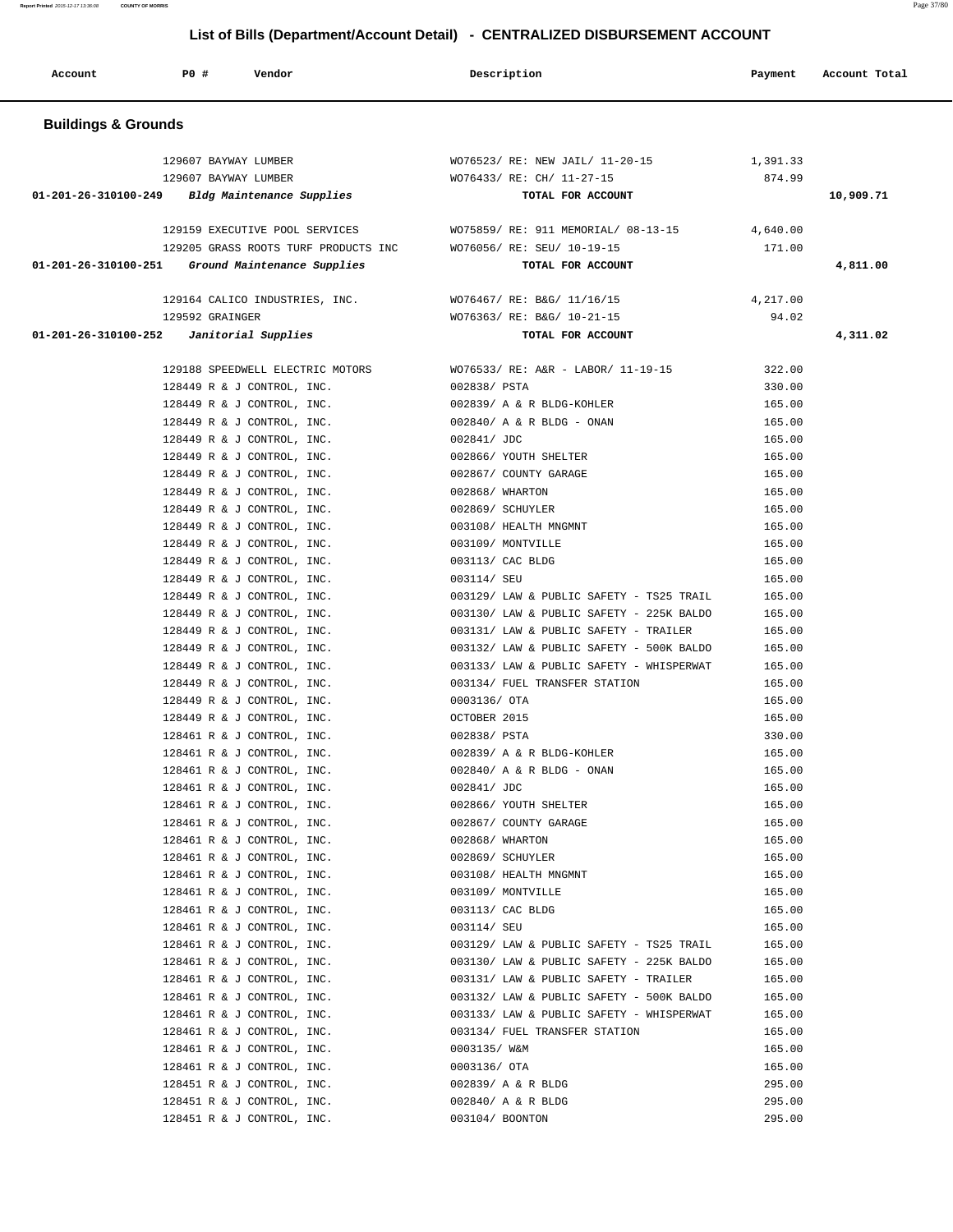**TOTAL for Buildings & Grounds 138,439.25**

| Electrical<br>$01 - 201 - 26 - 310100 - 265$ | TOTAL FOR ACCOUNT                                                  | 3,664.09  |
|----------------------------------------------|--------------------------------------------------------------------|-----------|
|                                              | 128750 COOPER ELECTRIC SUPPLY CO. WO76382/ RE: SURROGATE/ 11-06-15 | 247.32    |
| 128438 COOPER ELECTRIC SUPPLY CO.            | RE: CREDIT MEMO/ 10-27-15                                          | $-116.80$ |
| 128438 COOPER ELECTRIC SUPPLY CO.            | WO76127/ RE: SHERIFF/ 10-19-15                                     | 186.32    |
| 128438 COOPER ELECTRIC SUPPLY CO.            | WO76251/ RE: B&G/10-13-15                                          | 23.18     |
| 128464 COOPER ELECTRIC SUPPLY CO.            | WO76392/ RE: OTA/ 11-04-15                                         | 64.32     |
| 128464 COOPER ELECTRIC SUPPLY CO.            | WO76392/ RE: OTA/ 11-02-15                                         | 1,042.04  |
| 128464 COOPER ELECTRIC SUPPLY CO.            | WO76373/ RE: SCHUYLER/ 10-30-15                                    | 399.36    |
| 128464 COOPER ELECTRIC SUPPLY CO.            | WO76355/ RE: SEU/ 10-30-15                                         | 4.71      |
| 128464 COOPER ELECTRIC SUPPLY CO.            | WO76355/ RE: SEU/ 10-29-15                                         | 195.58    |
| 128464 COOPER ELECTRIC SUPPLY CO.            | WO76382/ RE: SURROGATE/ 10-29-15                                   | 327.48    |
| 129621 GRAINGER                              | WO76451/ RE: RISK/ 11-17-15                                        | 251.88    |
| 129621 GRAINGER                              | WO76451/ RE: RISK/ 11-12-15                                        | 1,038.70  |
|                                              |                                                                    |           |
|                                              |                                                                    |           |

|                        | 129618 GRAINGER                   |                                   | WO74108/ RE: OTA/ 11-06-15       | 236.96   |
|------------------------|-----------------------------------|-----------------------------------|----------------------------------|----------|
| $100 - 264$ Heat & A/C |                                   |                                   | TOTAL FOR ACCOUNT                |          |
|                        |                                   |                                   |                                  |          |
|                        | 129621 GRAINGER                   |                                   | WO76451/ RE: RISK/ 11-12-15      | 1,038.70 |
|                        | 129621 GRAINGER                   |                                   | WO76451/ RE: RISK/ 11-17-15      | 251.88   |
|                        |                                   | 128464 COOPER ELECTRIC SUPPLY CO. | WO76382/ RE: SURROGATE/ 10-29-15 | 327.48   |
|                        | 128464 COOPER ELECTRIC SUPPLY CO. |                                   | WO76355/ RE: SEU/ 10-29-15       | 195.58   |
|                        | 128464 COOPER ELECTRIC SUPPLY CO. |                                   | WO76355/ RE: SEU/ 10-30-15       | 4.71     |
|                        | 128464 COOPER ELECTRIC SUPPLY CO. |                                   | WO76373/ RE: SCHUYLER/ 10-30-15  | 399.36   |
|                        | 128464 COOPER ELECTRIC SUPPLY CO. |                                   | WO76392/ RE: OTA/ 11-02-15       | 1,042.04 |
|                        | 128464 COOPER ELECTRIC SUPPLY CO. |                                   | WO76392/ RE: OTA/ 11-04-15       | 64.32    |
|                        | 128438 COOPER ELECTRIC SUPPLY CO. |                                   | WO76251/ RE: B&G/10-13-15        | 23.18    |
|                        | 128438 COOPER ELECTRIC SUPPLY CO. |                                   | WO76127/ RE: SHERIFF/ 10-19-15   | 186.32   |
|                        |                                   |                                   | ___ ______                       | .        |

| <b>Buildings &amp; Grounds</b>                     |                                          |          |           |
|----------------------------------------------------|------------------------------------------|----------|-----------|
| 128451 R & J CONTROL, INC.                         | 002867/ COUNTY GRG                       | 295.00   |           |
| 128451 R & J CONTROL, INC.                         | 003100/ DOVER                            | 469.34   |           |
| 128451 R & J CONTROL, INC.                         | 003108/ HEALTH MNGMNT                    | 295.00   |           |
| 128451 R & J CONTROL, INC.                         | 003101/ JEFFERSON                        | 295.00   |           |
| 128451 R & J CONTROL, INC.                         | 002841/ JDC                              | 295.00   |           |
| 128451 R & J CONTROL, INC.                         | 003103/ KINNELON                         | 295.00   |           |
| 128451 R & J CONTROL, INC.                         | 003092/ LONG VALLEY                      | 295.00   |           |
| 128451 R & J CONTROL, INC.                         | 003109/ MONTVILLE GRG                    | 295.00   |           |
| 128451 R & J CONTROL, INC.                         | 003102/ NETCONG                          | 295.00   |           |
| 128451 R & J CONTROL, INC.                         | 003093/ RANDOLPH                         | 295.00   |           |
| 128451 R & J CONTROL, INC.                         | 003105/ RANDOLPH                         | 434.00   |           |
| 128451 R & J CONTROL, INC.                         | 003124/ LIVINGSTON                       | 295.00   |           |
| 128451 R & J CONTROL, INC.                         | 003091/ ROCKAWAY                         | 295.00   |           |
| 128451 R & J CONTROL, INC.                         | 002869/ SCHUYLER                         | 295.00   |           |
| 128451 R & J CONTROL, INC.                         | 003114/ SEU                              | 295.00   |           |
| 128451 R & J CONTROL, INC.                         | 002866/ YOUTH SHELTER                    | 295.00   |           |
| 128451 R & J CONTROL, INC.                         | 003135/ WEIGHTS & MEASURES               | 295.00   |           |
| 128451 R & J CONTROL, INC.                         | 003136/ OTA                              | 295.00   |           |
| 128748 R & J CONTROL, INC.                         | RE: HEALTH MGMT - GENERATOR REPAIR/ 11-1 | 540.00   |           |
| 128740 R & J CONTROL, INC.                         | 002868/ WHARTON                          | 295.00   |           |
| 01-201-26-310100-262 Machinery Repairs & Parts     | TOTAL FOR ACCOUNT                        |          | 14,890.34 |
| 129206 DUNPHEY & ASSOCIATES SUPPLY CO              | WO76429/ RE: JDC/ 11-05-15               | 679.25   |           |
| 129207 UNIVERSAL SUPPLY GROUP INC.                 | WO76337/ RE: 8 CT ST/ 10-23-15           | 169.31   |           |
| 129207 UNIVERSAL SUPPLY GROUP INC.                 | WO76337/ RE: 8 CT ST/ 10-23-15           | 35.44    |           |
| 129207 UNIVERSAL SUPPLY GROUP INC.                 | WO76337/ RE: 8 CT ST/ 10-19-15           | 35.44    |           |
| 129207 UNIVERSAL SUPPLY GROUP INC.                 | WO76337/ RE: 8 CT ST/ 10-21-15           | 169.31   |           |
| 129207 UNIVERSAL SUPPLY GROUP INC.                 | WO76337/ RE: 8 CT ST/ 11-10-15           | 289.55   |           |
| 129207 UNIVERSAL SUPPLY GROUP INC.                 | WO76478/ RE: B&G/ 11-10-15               | 9.04     |           |
| 128463 BINSKY SERVICE LLC                          | RE: A&R - P1/ 11-05-15                   | 3,741.30 |           |
| 130141 JOHNSTONE SUPPLY                            | WO76580/ RE: B&G - HILL/ 12-01-15        | 1,540.80 |           |
| 130141 JOHNSTONE SUPPLY                            | WO76511/ RE: HUM SERV - HILL/ 11/30/15   | 552.90   |           |
| 130141 JOHNSTONE SUPPLY                            | WO76597/ RE: A&R - P1/ 12-01-15          | 32.00    |           |
| 129621 GRAINGER                                    | WO76509/ RE: SHADE TREE/ 11-17-15        | 970.70   |           |
| 129618 GRAINGER                                    | WO76450/ RE: PSTA/ 11-06-15              | 429.07   |           |
| 129618 GRAINGER                                    | WO74108/ RE: OTA/ 11-06-15               | 236.96   |           |
|                                                    | TOTAL FOR ACCOUNT                        |          | 8,891.07  |
|                                                    |                                          |          |           |
| 01-201-26-310100-264 Heat & A/C<br>129621 GRAINGER | WO76451/ RE: RISK/ 11-12-15              | 1,038.70 |           |

============

Account **PO #** Vendor **Description Payment Account Total**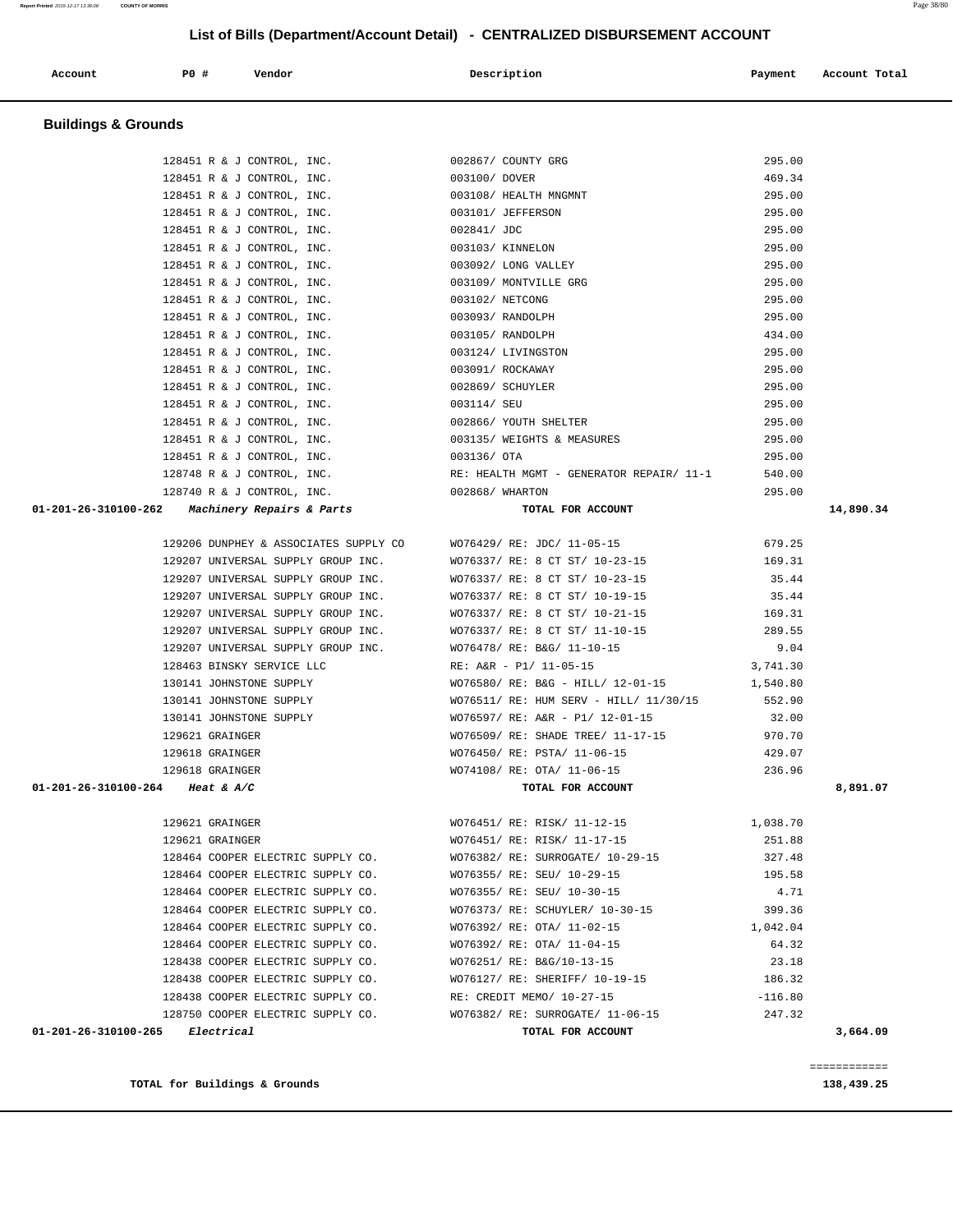**TOTAL for Motor Services Center 12,562.96** 

|  |  |  | ۰ |  |  |
|--|--|--|---|--|--|

| 3,200.00 | TOTAL FOR ACCOUNT                            | 01-201-26-315100-098<br>Other Operating&Repair Supply |
|----------|----------------------------------------------|-------------------------------------------------------|
|          |                                              |                                                       |
|          | TIRES                                        | 127803 INTER CITY TIRE                                |
| 434.12   | TIRES                                        | 127803 INTER CITY TIRE                                |
| 579.70   | TIRES                                        | 127803 INTER CITY TIRE                                |
| 384.09   | TIRES                                        | 127803 INTER CITY TIRE                                |
| 139.98   | TIRES                                        | 127803 INTER CITY TIRE                                |
| 1,346.56 | TIRES                                        | 127803 INTER CITY TIRE                                |
|          | TOTAL FOR ACCOUNT                            | 01-201-26-315100-245<br>Tires                         |
| 557.03   | MOTOR, ARM, BEARING, ROLL BAR                | 128077 TONY SANCHEZ LTD                               |
| 47.93    | BRAKE CHAMBER                                | 128072 DOVER BRAKE & CLUTCH CO INC                    |
| 97.00    | CAST SHOES                                   | 128072 DOVER BRAKE & CLUTCH CO INC                    |
| 184.25   | STUD, NUT, PLUG, SCREW, OIL DRAIN CONNECTION | 128071 CUMMINS POWER SYSTEMS LLC                      |
| 209.50   | TRAILER LEG JACK                             | 128104 MCGRATH MUNICIPAL EQUIPMENT, LLC               |
| 152.50   | 110v MALE RECEPTACLE, 110v RECEPTACLE COV    | 128104 MCGRATH MUNICIPAL EQUIPMENT, LLC               |
| 49.62    | <b>BEARINGS</b>                              | 125813 ACTION DRIVES & BEARINGS INC.                  |
|          | TOTAL FOR ACCOUNT                            | 01-201-26-315100-261<br>Spare Parts for Equipment     |
| 36.86    | HOSE                                         | 128070 BEYER FORD                                     |
| 375.00   | TOWING $(94-9)$                              | 128076 MORRISTOWN AUTO BODY INC                       |
| 95.00    | TOWING (14-33)                               | 128076 MORRISTOWN AUTO BODY INC                       |
| 148.25   | TOWING $(13-4)$                              | 128076 MORRISTOWN AUTO BODY INC                       |
| 205.25   | TOWING (13-25)                               | 128076 MORRISTOWN AUTO BODY INC                       |
| 210.00   | WINDOW TINTING (13-24)                       | 127583 SUNRAYS WINDOW TINTING                         |
| 316.18   | WIPER BLADE, AIR FILTER, BRAKE ROTOR, SHOCK  | 129048 D&B AUTO SUPPLY                                |
| 354.42   | BULB, FLEX PIPE, EXHAUST PIPE, FLASHER, DISC | 129048 D&B AUTO SUPPLY                                |
| 218.24   | <b>BATTERY</b>                               | 129048 D&B AUTO SUPPLY                                |
| 536.47   | GAS SHOCK, OIL FILTER, FUEL FILTER, BRAKE P  | 129048 D&B AUTO SUPPLY                                |
| 219.09   | SWAY BAR, OIL FILTER, FUEL FILTER, AIR FILT  | 129048 D&B AUTO SUPPLY                                |
| 177.07   | WHEEL CYL, DISC PAD, BELT, GREASE, LAMP      | 129048 D&B AUTO SUPPLY                                |
| 572.66   | DOCUMENT HOLDER KIT, SOCKET, BRAKE PADS, CA  | 129048 D&B AUTO SUPPLY                                |
| 1,059.70 | BRAKE SHOES, BRAKE ROTOR, BRAKE PADS, THREA  | 129048 D&B AUTO SUPPLY                                |
| $-61.62$ | CREDIT                                       | 129048 D&B AUTO SUPPLY                                |
| $-36.00$ | CREDIT                                       | 129048 D&B AUTO SUPPLY                                |
| $-36.00$ | CREDIT                                       | 129048 D&B AUTO SUPPLY                                |
| $-54.00$ | CREDIT                                       | 129048 D&B AUTO SUPPLY                                |
|          | TOTAL FOR ACCOUNT                            | 01-201-26-315100-291<br>Vehicle Repairs               |
|          |                                              |                                                       |

| 127805 GRAINGER                  | SOCKET TRAY                                | 13.05     |
|----------------------------------|--------------------------------------------|-----------|
| 127805 GRAINGER                  | SCREWS                                     | 3.20      |
| 127805 GRAINGER                  | PRIMER BULB ASSEMBLY KIT                   | 16.73     |
| 129072 READY REFRESH             | $0435051180, 09/15/15 - 10/14/15$          | 313.87    |
| 127791 MSC INDUSTRIAL SUPPLY CO. | HEAT SHRINK                                | 100.85    |
| 127791 MSC INDUSTRIAL SUPPLY CO. | BLUE FIRE T27, BEVEL KNOT BRUSH, CABLE TWI | 140.02    |
| 127791 MSC INDUSTRIAL SUPPLY CO. | CATAMOUNT CABLE TIES, PLAIN CABLE TIES     | 32.84     |
| 127791 MSC INDUSTRIAL SUPPLY CO. | "2 ROLOC                                   | 41.48     |
| 127791 MSC INDUSTRIAL SUPPLY CO. | 3450 CELL SIZE BATTERY                     | 24.36     |
| 127791 MSC INDUSTRIAL SUPPLY CO. | WHEEL WEIGHTS                              | 24.39     |
| 127791 MSC INDUSTRIAL SUPPLY CO. | WELDING NOZZLE                             | 67.82     |
| 127791 MSC INDUSTRIAL SUPPLY CO. | PAPER TAGS                                 | 33.48     |
| 127791 MSC INDUSTRIAL SUPPLY CO. | REPLACEMENT GAUGES NORZON PLS              | 132.87    |
| 127791 MSC INDUSTRIAL SUPPLY CO. | CREDIT                                     | $-100.85$ |

| Account | PO# | Vendor | Description | Payment | Account Total |
|---------|-----|--------|-------------|---------|---------------|

 **List of Bills (Department/Account Detail) - CENTRALIZED DISBURSEMENT ACCOUNT**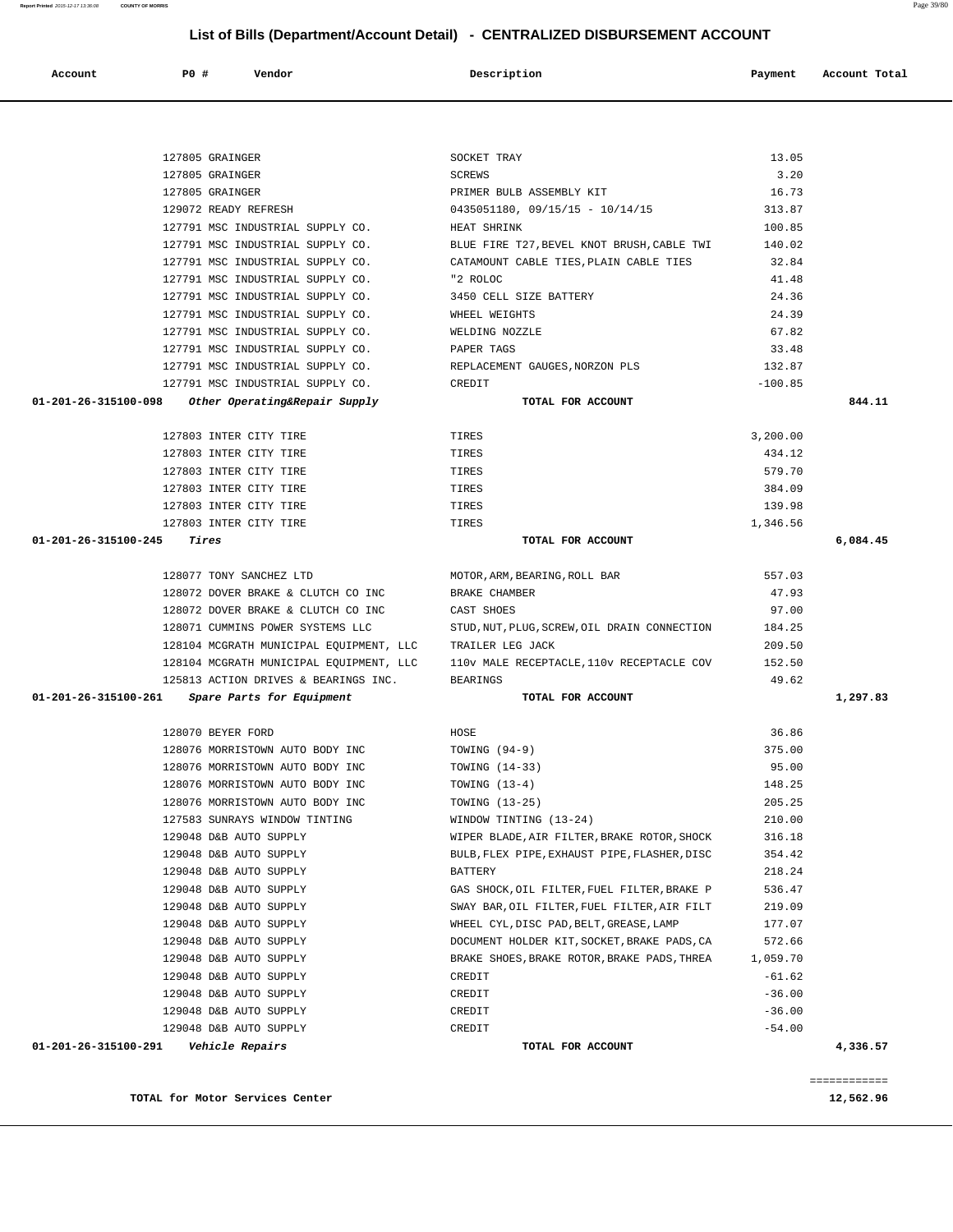**Report Printed** 2015-12-17 13:36:08 **COUNTY OF MORRIS** Page 40/80

| Account                                 | P0 #                 | Vendor                                                                                  | Description                                                   | Payment   | Account Total |
|-----------------------------------------|----------------------|-----------------------------------------------------------------------------------------|---------------------------------------------------------------|-----------|---------------|
|                                         |                      |                                                                                         |                                                               |           |               |
|                                         |                      |                                                                                         |                                                               | 205.00    |               |
|                                         |                      | 127779 SIGN-A-RAMA LEDGEWOOD                                                            | Shipping                                                      | 18.00     |               |
|                                         |                      | $01-201-26-320100-039$ Education Schools & Training                                     | TOTAL FOR ACCOUNT                                             |           | 223.00        |
|                                         |                      | 128514 OFFICE CONCEPTS GROUP, INC.                                                      | Clock, Wall, 12.5", Bk #UNV-10431                             | 22.21     |               |
|                                         |                      | 128514 OFFICE CONCEPTS GROUP, INC.                                                      | Folder, Mla, 1/3 Ct, Ltr, 100 #UNV-1211                       | 12.13     |               |
|                                         |                      | 128514 OFFICE CONCEPTS GROUP, INC.                                                      | Folder, Psbd, Lt, 1/3c, 25Gn #PFX-17167                       | 141.25    |               |
|                                         |                      | 128514 OFFICE CONCEPTS GROUP, INC.                                                      | Label, 1" Bk/Wht #BRT-TZE251                                  | 13.54     |               |
|                                         |                      | 128514 OFFICE CONCEPTS GROUP, INC.                                                      | Label, 1/2" Bk/Clear #BRT-TZE131                              | 38.24     |               |
|                                         |                      | 128514 OFFICE CONCEPTS GROUP, INC.                                                      | Folder, Hang, Lgl, 25/Bx, Ast #UNV-1422                       | 33.20     |               |
|                                         |                      | 129278 OFFICE CONCEPTS GROUP, INC.                                                      | Steno Books #TOP-80220                                        | 7.51      |               |
|                                         |                      | 129278 OFFICE CONCEPTS GROUP, INC.                                                      | CRTDGS, IJ, HP 61, 2 PK BK #HEW-CZ073FN                       | 22.52     |               |
|                                         |                      | 129278 OFFICE CONCEPTS GROUP, INC.                                                      | CTDGS, IJ, HP 61, 2PK, TIC #HEW-CZ074FN                       | 30.74     |               |
|                                         |                      | 129278 OFFICE CONCEPTS GROUP, INC.                                                      | GPS, Lifetime Maps, 4.3" Scrn #GIN-NUVI                       | 220.98    |               |
|                                         |                      | 129279 OFFICE CONCEPTS GROUP, INC.                                                      | Paper, Xero/Dup, 20#, Ltr, Ca #UNV-1120                       | 7.14      |               |
|                                         |                      | 129279 OFFICE CONCEPTS GROUP, INC.                                                      | Holder, Bus Card, 192Crd, Bk #ROL-67465                       | 9.11      |               |
|                                         |                      | 129279 OFFICE CONCEPTS GROUP, INC.                                                      | Glue Gun, Dual Melt, Bk #BOS-GR252                            | 9.27      |               |
|                                         |                      | 129279 OFFICE CONCEPTS GROUP, INC.                                                      | Glue, Stick, Dual Melt, 24pk #BOS-GS20D                       | 7.42      |               |
|                                         |                      | 129279 OFFICE CONCEPTS GROUP, INC.                                                      | Note, Pop Up 3 x 3 6 pk, Ast #MMM-R330A                       | 6.05      |               |
|                                         |                      | 129279 OFFICE CONCEPTS GROUP, INC.                                                      | Note, Popup RLD3x3, 6pk, Yw #MMM-R335YW                       | 6.42      |               |
|                                         |                      | 129279 OFFICE CONCEPTS GROUP, INC.                                                      | Pen, Frixon Ball, Gel, Bk #PIL-31550                          | 1.27      |               |
|                                         |                      | 129279 OFFICE CONCEPTS GROUP, INC.                                                      | Pen, Frixon Ball, Gel, Rd #PIL-31552                          | 1.27      |               |
|                                         |                      | 129279 OFFICE CONCEPTS GROUP, INC.                                                      | Pad, Note, Post-it, Ultra Colo #MMM-654U                      | 5.54      |               |
|                                         |                      | 129279 OFFICE CONCEPTS GROUP, INC.                                                      | Pencil, Erasable, Car #DIX-14259                              | 8.80      |               |
|                                         |                      | 129279 OFFICE CONCEPTS GROUP, INC.                                                      | Inkcart, #96 21ML, Bk, Hy #HEW-C8767WN                        | 60.18     |               |
|                                         |                      | 129279 OFFICE CONCEPTS GROUP, INC.                                                      | Inkcart, 97 Triclr, 14ML, HY #HEW-C9363W                      | 67.02     |               |
|                                         |                      | 129279 OFFICE CONCEPTS GROUP, INC.                                                      | Inkcart, #99 Photo 13ML #HEW-C9369WN                          | 25.10     |               |
|                                         |                      | 129279 OFFICE CONCEPTS GROUP, INC.                                                      | Note, 3 x 3, Popup, 18pk, Value #MMM-R33                      | 13.71     |               |
|                                         | 129142 READY REFRESH |                                                                                         | 8450007060 - Spring Water 10/01/15 - 10/                      | 152.30    |               |
|                                         |                      | 129277 OFFICE CONCEPTS GROUP, INC.                                                      | Sanitizer, Dial Inst 7.5 Oz #DIA-01585                        | 32.26     |               |
|                                         |                      | 129277 OFFICE CONCEPTS GROUP, INC.                                                      | Straw, Stir, 7.75, Strp, 1000 #BWK-STRU5                      | 2.42      |               |
|                                         |                      | 129277 OFFICE CONCEPTS GROUP, INC.                                                      | Sugar, Pack, 1200ct, 23510 #OFX-00021                         | 15.97     |               |
|                                         |                      | 129277 OFFICE CONCEPTS GROUP, INC.                                                      | Sugar, Equal, 100pk/bx #OFX-20015445                          | 9.00      |               |
|                                         |                      | 129277 OFFICE CONCEPTS GROUP, INC.                                                      | Plate, Ultralux, 8 1/2" #DXE-UX9PATHPB                        | 56.37     |               |
|                                         |                      | 129277 OFFICE CONCEPTS GROUP, INC.                                                      | Coffee, Clsc rst, Reg Vackt #FOL-06931                        | 30.83     |               |
|                                         |                      | 129277 OFFICE CONCEPTS GROUP, INC.                                                      | Creamer, Coffeemate, 50/bx #NES-30032                         | 2.76      |               |
|                                         |                      | 129277 OFFICE CONCEPTS GROUP, INC.                                                      | Brewer, Coffee, Home, 10Cup #BUN-NHS                          | 78.19     |               |
|                                         |                      | 129277 OFFICE CONCEPTS GROUP, INC.<br>01-201-26-320100-058 Office Supplies & Stationery | Book, Appt, MNTH, 9 x 11, Bk #AAG-702600<br>TOTAL FOR ACCOUNT | 10.19     | 1,160.91      |
|                                         |                      |                                                                                         |                                                               |           |               |
|                                         | 129513 WALTER JONES  |                                                                                         | Reimbursement for Work Boots - Council #                      | 90.00     |               |
| 01-201-26-320100-098                    |                      | Other Operating & Repair Supply                                                         | TOTAL FOR ACCOUNT                                             |           | 90.00         |
|                                         |                      |                                                                                         |                                                               |           |               |
|                                         |                      | 127166 HERTRICH FLEET SERVICES INC                                                      | 2016 JEEP PATROIT AS PER STATE CONTRACT#                      | 17,093.00 |               |
|                                         |                      | 126266 CLARKE MOSQUITO CONTROL                                                          | Vectobac GS 40# #11558                                        | 4,320.00  |               |
| 01-201-26-320100-225 Chemicals & Sprays |                      |                                                                                         | TOTAL FOR ACCOUNT                                             |           | 21,413.00     |
|                                         |                      | 128515 GEN-EL SAFETY & INDUSTRIAL                                                       | Rag, Colored Polo 50# 19 x 24 x 19 #02-1                      | 150.00    |               |
|                                         |                      | 128517 AMERICAN WEAR INC.                                                               | Clean Uniforms 10-1-15                                        | 45.65     |               |
|                                         |                      | 128517 AMERICAN WEAR INC.                                                               | Clean Uniforms 10-8-15                                        | 45.65     |               |
|                                         |                      | 128517 AMERICAN WEAR INC.                                                               | Clean Uniforms 10-15-15                                       | 45.65     |               |
|                                         |                      | 128517 AMERICAN WEAR INC.                                                               | Clean Uniforms 10-22-15                                       | 45.65     |               |
|                                         |                      | 128517 AMERICAN WEAR INC.                                                               | Clean Uniforms 10-29-15                                       | 48.65     |               |
| 01-201-26-320100-249                    |                      | Bldg Maintenance Supplies                                                               | TOTAL FOR ACCOUNT                                             |           | 381.25        |
|                                         |                      |                                                                                         |                                                               |           |               |
|                                         |                      | 129280 AMERICAN WEAR INC.                                                               | Clean Uniforms 11-05-15                                       | 45.65     |               |

129280 AMERICAN WEAR INC. Clean Uniforms 11-12-15 45.65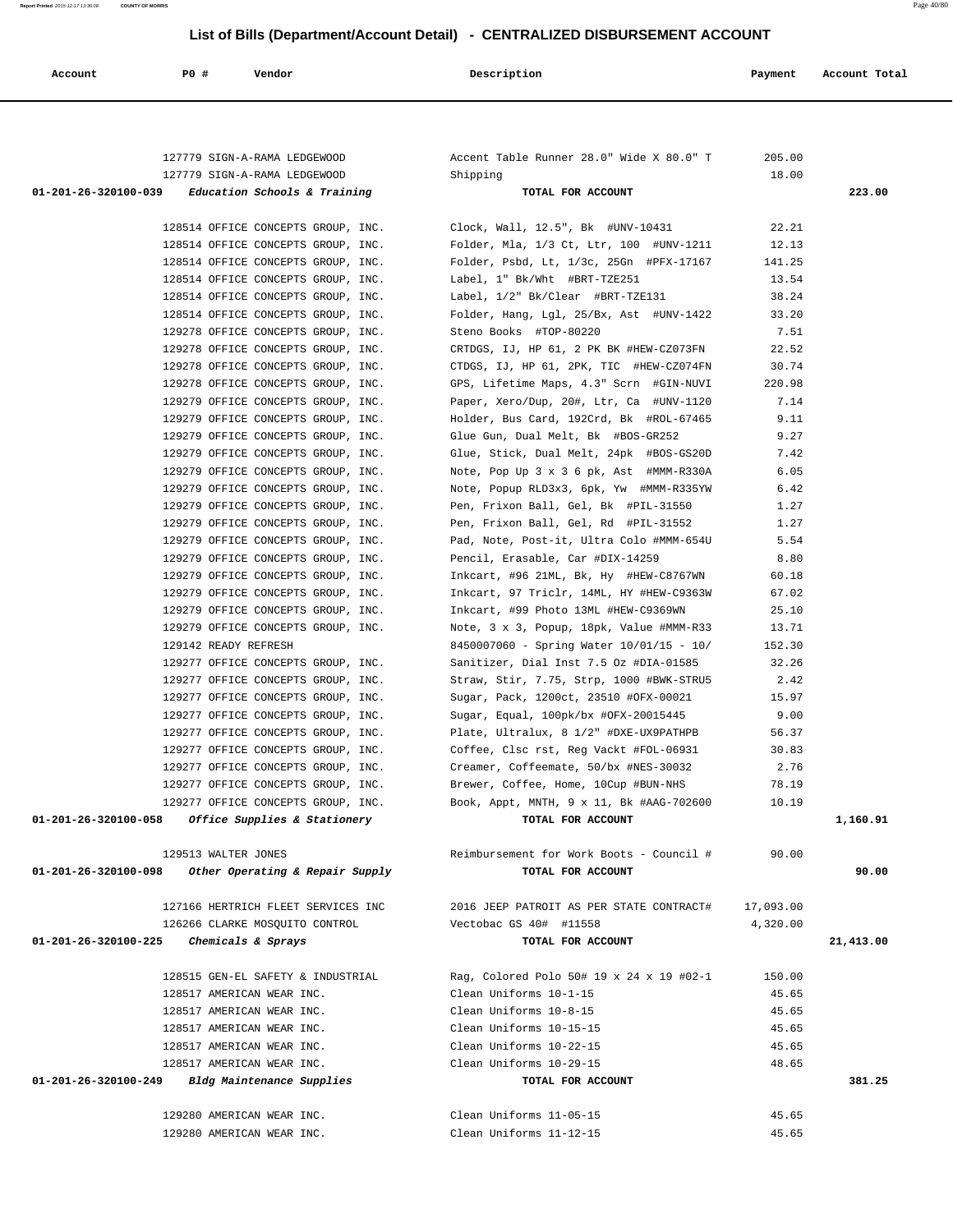| Account              | <b>PO #</b>         | Vendor                                                       | Description                                | Payment        | Account Total |
|----------------------|---------------------|--------------------------------------------------------------|--------------------------------------------|----------------|---------------|
|                      |                     | 129280 AMERICAN WEAR INC.                                    | Clean Uniforms 11-26-15                    | 45.65          |               |
| 01-201-26-320100-251 |                     | Ground Maintenance Supplies                                  | TOTAL FOR ACCOUNT                          |                | 182.60        |
|                      | 128510 GRAINGER     |                                                              | Water Hose, Rnfrcd PVC, 5/8 In. ID, 50ft   | 13.18          |               |
|                      | 128510 GRAINGER     |                                                              | Insect Repellent, Aerosol, 6oz. Weight     | 60.24          |               |
|                      | 128510 GRAINGER     |                                                              | Paint Brush, 1 1/2in., 9in. #1XRJ5         | 7.40           |               |
|                      | 128510 GRAINGER     |                                                              | Paint Brush, 3in., 9 3/4in. #1XRJ7         | 14.10          |               |
|                      | 128510 GRAINGER     |                                                              | Floor Coating, 1 gal. Dove Gray Brand Ru   | 100.68         |               |
|                      | 128510 GRAINGER     |                                                              | Duct Tape, 48mm X 55m, 12 mil, silver Br   | 37.58          |               |
|                      | 128510 GRAINGER     |                                                              | Hook and Loop Fastener, White, Nylon Bra   | 81.09          |               |
|                      | 128661 GRAINGER     |                                                              | Battery, Sealed Lead Acid, 6V, 12Ah, Fas   | 225.12         |               |
|                      | 128661 GRAINGER     |                                                              | Reclosable Bags, 12 In. L, 6 In. W, PK10   | 82.41          |               |
|                      | 128661 GRAINGER     |                                                              | Coated Gloves, XL, Blue/White, PR<br>#4N   | 63.24          |               |
|                      | 128661 GRAINGER     |                                                              | Wardrobe Locker, (3) Wide, (3) Openings    | 515.10         |               |
|                      |                     | 128517 AMERICAN WEAR INC.                                    | Clean Uniforms 10-1-15                     | 45.65          |               |
|                      |                     | 128517 AMERICAN WEAR INC.                                    | Clean Uniforms 10-8-15                     | 45.65          |               |
|                      |                     | 128517 AMERICAN WEAR INC.                                    | Clean Uniforms 10-15-15                    | 45.65          |               |
|                      |                     | 128517 AMERICAN WEAR INC.                                    | Clean Uniforms 10-22-15                    | 45.65          |               |
|                      |                     | 128517 AMERICAN WEAR INC.                                    | Clean Uniforms 10-29-15                    | 48.65          |               |
|                      | 128511 LEVITT'S LLC |                                                              | Truper LHRP Shovel 31207 #5562512859       | 39.90          |               |
|                      | 128511 LEVITT'S LLC |                                                              | Trupper 4 Tine Cult w/Fiberglass Handle    | 36.00          |               |
|                      | 128511 LEVITT'S LLC |                                                              | Un Fork Forged Manure 6 Tines 12 1/2" Lo   | 70.50          |               |
|                      |                     | 129280 AMERICAN WEAR INC.                                    | Clean Uniforms 11-05-15                    | 45.65          |               |
|                      |                     | 129280 AMERICAN WEAR INC.                                    | Clean Uniforms 11-12-15                    | 45.65          |               |
|                      |                     | 129280 AMERICAN WEAR INC.                                    | Clean Uniforms 11-19-15                    | 45.65          |               |
|                      |                     | 129280 AMERICAN WEAR INC.                                    | Clean Uniforms 11-26-15                    | 45.65          |               |
| 01-201-26-320100-258 | Equipment           |                                                              | TOTAL FOR ACCOUNT                          |                | 1,760.39      |
|                      |                     | 128765 ALLEN PAPER & SUPPLY CO                               | Dart 8oz Wht Hot Cold Foam (40/25) #8J8    | 22.50          |               |
|                      |                     | 128765 ALLEN PAPER & SUPPLY CO                               | Dart 7oz Translucent Conex (2500/CS) #F    | 58.75          |               |
|                      |                     | 128765 ALLEN PAPER & SUPPLY CO                               | ALUF Polyliner Coex XXXHVY Blk 38 X 58 (   | 35.25          |               |
|                      |                     | 129276 PLAINSMAN AUTO SUPPLY                                 | Filter Kit #1-7077                         | 11.90          |               |
|                      |                     | 129276 PLAINSMAN AUTO SUPPLY                                 | ATF Plus 4 #75-206                         | 69.48          |               |
|                      |                     | 129276 PLAINSMAN AUTO SUPPLY                                 | Oil Filter Pro Select #21348               | 4.56           |               |
|                      |                     | 129276 PLAINSMAN AUTO SUPPLY                                 | Oil Filter Pro Select #21372               | 4.56           |               |
|                      |                     | 129276 PLAINSMAN AUTO SUPPLY                                 | 18 Winter Blade #3018                      | 13.06          |               |
|                      |                     | 129276 PLAINSMAN AUTO SUPPLY                                 | R O Hydraulic Oil 1G #85-101               | 35.56          |               |
|                      |                     | 129143 PLAINSMAN AUTO SUPPLY                                 | Oil Filter Pro Select #21085               | 4.56           |               |
|                      |                     |                                                              | 129143 PLAINSMAN AUTO SUPPLY FD SG #DE1635 | 10.32          |               |
|                      |                     | 129143 PLAINSMAN AUTO SUPPLY                                 | Undercoat-Black 20oz. #08881               | 15.18          |               |
|                      |                     | 129143 PLAINSMAN AUTO SUPPLY                                 | LG BLA #DE1634                             | 5.16           |               |
|                      |                     | 129143 PLAINSMAN AUTO SUPPLY                                 | Dip and Wash Tire Brush #4B344             | 5.28           |               |
|                      |                     | 128513 PLAINSMAN AUTO SUPPLY                                 | STP Octane Booster #78574                  | 11.90          |               |
|                      |                     | 128513 PLAINSMAN AUTO SUPPLY                                 | PTEX Thrd Lck Red Lg #7651144              | 24.20          |               |
|                      |                     | 128513 PLAINSMAN AUTO SUPPLY                                 | Chuck #90-524                              | 8.66           |               |
|                      |                     | 128513 PLAINSMAN AUTO SUPPLY                                 | Gauge #90384                               | 4.60           |               |
|                      |                     | 128513 PLAINSMAN AUTO SUPPLY                                 | PTEX Ultra Black 3oz #7651589              | 7.03           |               |
|                      |                     | 128513 PLAINSMAN AUTO SUPPLY                                 | Purple Power Car Wash #9520P               | 8.39           |               |
|                      |                     | 128513 PLAINSMAN AUTO SUPPLY                                 | 2Plus2 Gum Cutter #B101                    | 3.43           |               |
|                      |                     | 128513 PLAINSMAN AUTO SUPPLY                                 | Washer Solvent #WWS20                      | 16.56          |               |
|                      |                     | 128513 PLAINSMAN AUTO SUPPLY                                 | Green Anti Freeze #Tempfull                | 10.56          |               |
|                      |                     | 128513 PLAINSMAN AUTO SUPPLY                                 | NAPA Dex Cool Antifrz #1Dex                | 13.39          |               |
|                      |                     | 128513 PLAINSMAN AUTO SUPPLY                                 | NAPA 10W30 Qt #75-130                      | 49.08          |               |
|                      |                     | 128513 PLAINSMAN AUTO SUPPLY                                 | Oil Filter Pro Select #21516               | 4.56           |               |
|                      |                     | 128513 PLAINSMAN AUTO SUPPLY                                 | Oil Filter Pro Select #21085               | 4.56           |               |
|                      |                     | 128768 PLAINSMAN AUTO SUPPLY                                 | A/Trans Filter Kit #1-7077                 | 11.90          |               |
|                      |                     | 128768 PLAINSMAN AUTO SUPPLY                                 | A/Trans Filter Kit #1-8594                 | 13.36          |               |
|                      |                     | 128768 PLAINSMAN AUTO SUPPLY<br>128768 PLAINSMAN AUTO SUPPLY | ATF Plus 4 #75-206                         | 69.48<br>22.11 |               |
|                      |                     |                                                              | Air Filter (Gold)                          |                |               |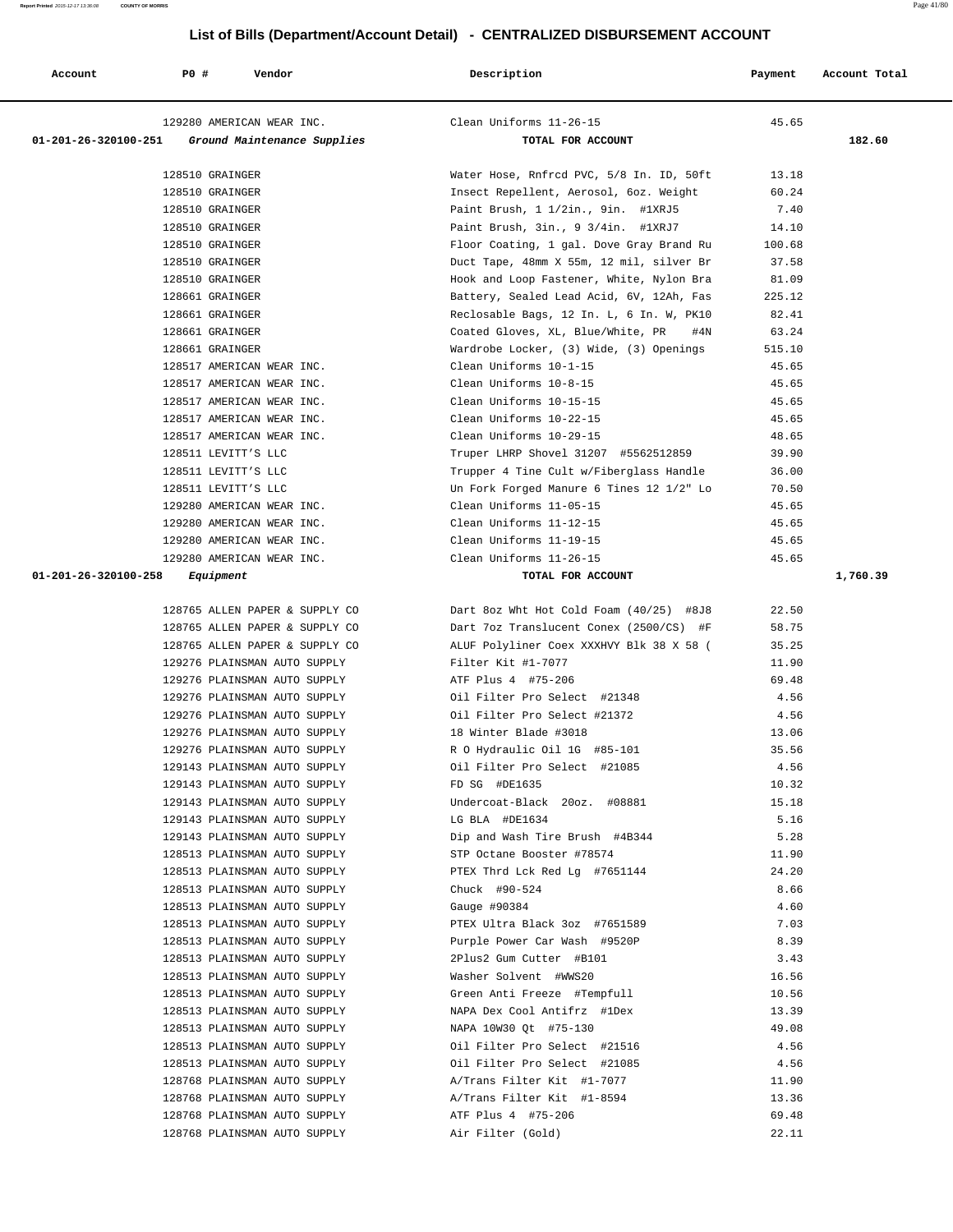| Account                        | PO# | Vendor                           | Description                                     | Payment | Account Total |
|--------------------------------|-----|----------------------------------|-------------------------------------------------|---------|---------------|
|                                |     |                                  |                                                 |         |               |
|                                |     | 128764 HANOVER POWER SPORTS      | Repair Kit Carb Yam #1003-0288                  | 36.99   |               |
|                                |     | 128764 HANOVER POWER SPORTS      | Labor to rebuild Carb/Flush Fuel Sys            | 165.60  |               |
|                                |     | 128764 HANOVER POWER SPORTS      | Shop Supplies                                   | 4.97    |               |
|                                |     | 128764 HANOVER POWER SPORTS      | STARTER SET                                     | 36.87   |               |
|                                |     | 128512 ALLEN PAPER & SUPPLY CO   | Spring Grove Toilet Tissue Ply $(4.5 \times 3)$ | 62.30   |               |
|                                |     | 128512 ALLEN PAPER & SUPPLY CO   | C Fold Towel White (2400/CS) Eminence #         | 76.80   |               |
|                                |     | 128512 ALLEN PAPER & SUPPLY CO   | Dart Spoon Medium Wht Plastic (1000) #A         | 9.95    |               |
|                                |     | 128512 ALLEN PAPER & SUPPLY CO   | Dart Fork Medium Wht Plastic (1000/CS) #        | 9.95    |               |
| $01 - 201 - 26 - 320100 - 291$ |     | <i><b>Vehicle Repairs</b></i>    | TOTAL FOR ACCOUNT                               |         | 990.18        |
|                                |     |                                  |                                                 |         | ============  |
|                                |     | TOTAL for Mosquito Extermination |                                                 |         | 26,201.33     |

# **Health Management**

|                                | 130386 VERIZON WIRELESS           | L&PS/HEALTH MANAGEMENT                                                              | 644.21    |              |
|--------------------------------|-----------------------------------|-------------------------------------------------------------------------------------|-----------|--------------|
| $01 - 201 - 27 - 330100 - 031$ | Cellular Phone/Pagers             | TOTAL FOR ACCOUNT                                                                   |           | 644.21       |
|                                |                                   |                                                                                     |           |              |
|                                | 129794 MORRISTOWN MEDICAL CENTER  | For the month of November 2015                                                      | 10,000.00 |              |
| 01-201-27-330100-079           | Special Projects                  | TOTAL FOR ACCOUNT                                                                   |           | 10,000.00    |
|                                | 128970 FASTER URGENT CARE         | Flu Clinic Morris Plains-Flu Shots, Canc                                            | 9,999.00  |              |
|                                |                                   |                                                                                     |           |              |
| 01-201-27-330100-084           | Other Outside Services            | TOTAL FOR ACCOUNT                                                                   |           | 9,999.00     |
|                                | 129027 RICOH AMERICAS CORPORATION | Ricoh MPC3003S                                                                      | 690.99    |              |
| $01 - 201 - 27 - 330100 - 164$ | Office Machines - Rental          | TOTAL FOR ACCOUNT                                                                   |           | 690.99       |
|                                |                                   |                                                                                     |           |              |
|                                | 129128 CRAIG GOSS                 | Reimbursement for spray for cleaning ele                                            | 19.99     |              |
| $01 - 201 - 27 - 330100 - 210$ | Environmental Compliance          | TOTAL FOR ACCOUNT                                                                   |           | 19.99        |
|                                |                                   |                                                                                     |           |              |
|                                |                                   | 128282 VEOLIA ES TECHNICAL SOLUTIONS, LLC  Ouote 0307002218-Disposal of chemical wa | 2,619.00  |              |
| $01 - 201 - 27 - 330100 - 231$ | Hazardous Material Disposal       | TOTAL FOR ACCOUNT                                                                   |           | 2,619.00     |
|                                |                                   |                                                                                     |           |              |
|                                |                                   |                                                                                     |           | ============ |
|                                | TOTAL for Health Management       |                                                                                     |           | 23,973.19    |
|                                |                                   |                                                                                     |           |              |

## **Human Services**

| 129656 SODEXO INC & AFFILIATES                       | Sandwiches and beverages for attendees a | 52.20  |        |
|------------------------------------------------------|------------------------------------------|--------|--------|
| 129660 OFFICE CONCEPTS GROUP, INC.                   | Dept of Human Svcs Office Supplies for 2 | 56.72  |        |
| 129661 SODEXO INC & AFFILIATES                       | Catering for MHSAAB Meeting on 11/12/15  | 173.00 |        |
| 129659 SODEXO INC & AFFILIATES                       | Breakfast catering for 35. 11/13/13 DRC  | 126.75 |        |
| Office Supplies & Stationery<br>01-201-27-331100-058 | TOTAL FOR ACCOUNT                        |        | 408.67 |
|                                                      |                                          |        |        |
| 130424 COUNTY OF MORRIS                              | ALL OF DECEMBER 2015 METERED MAIL        | 247.30 |        |
| 130424 COUNTY OF MORRIS                              | ALL OF DECEMBER 2015 METERED MAIL        | 14.04  |        |
| Postage & Metered Mail<br>01-201-27-331100-068       | TOTAL FOR ACCOUNT                        |        | 261.34 |
|                                                      |                                          |        |        |
|                                                      |                                          |        |        |
| TOTAL for Human Services                             |                                          |        | 670.01 |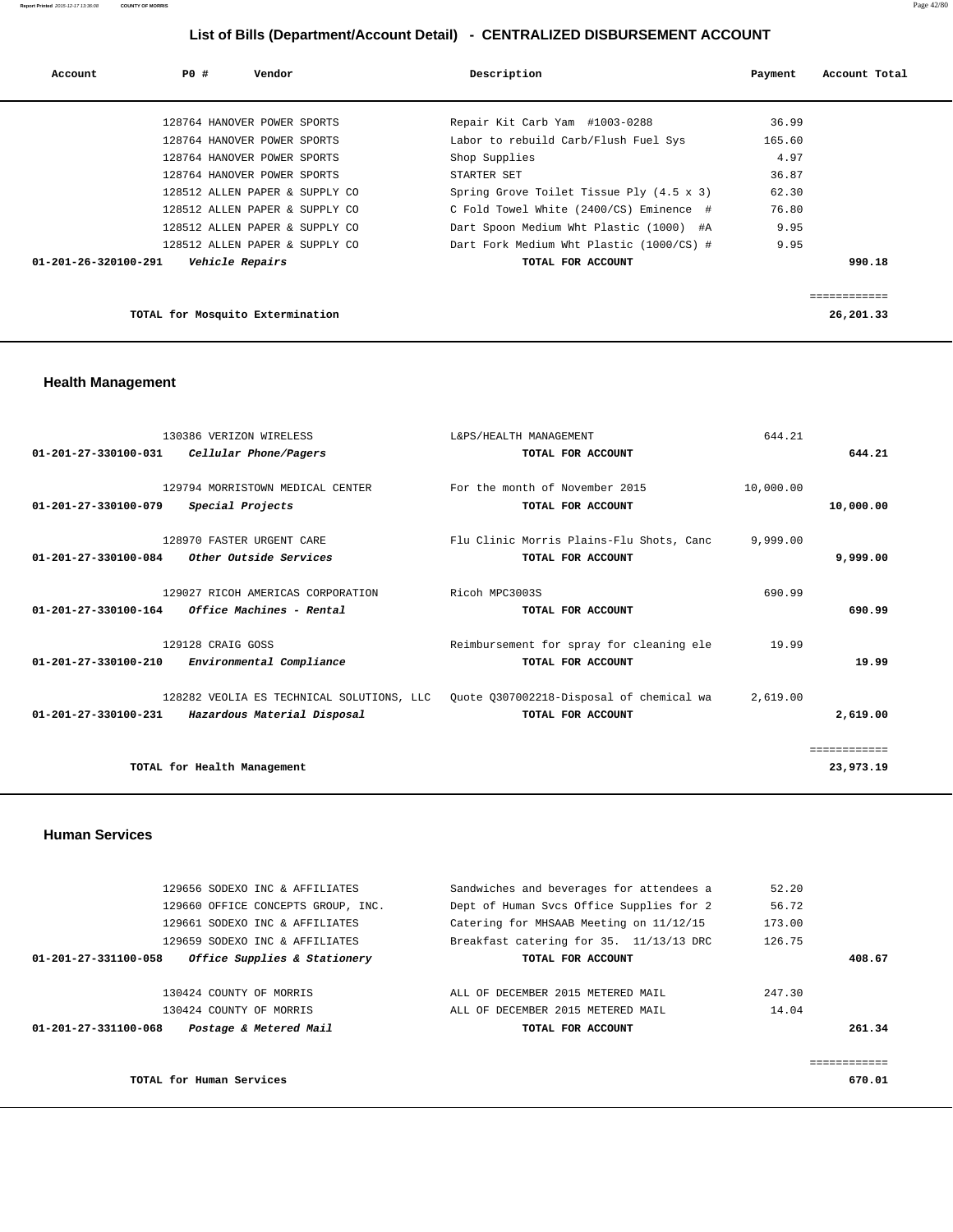**Report Printed** 2015-12-17 13:36:08 **COUNTY OF MORRIS** Page 43/80

# **List of Bills (Department/Account Detail) - CENTRALIZED DISBURSEMENT ACCOUNT**

| Account | Vendor<br>PO#                      | Description                | Account Total<br>Payment |
|---------|------------------------------------|----------------------------|--------------------------|
|         |                                    |                            |                          |
|         | 128211 OFFICE CONCEPTS GROUP, INC. | Desk calendars RED C181731 | 41.00                    |

| TAGAII OPPICE CONCEPIS GROUP, INC.                   | DESK Calendars KED CIOI/JI               | HI.UU  |             |
|------------------------------------------------------|------------------------------------------|--------|-------------|
| 128211 OFFICE CONCEPTS GROUP, INC.                   | Appt.Book AAG 7026005                    | 10.19  |             |
| Office Supplies & Stationery<br>01-201-27-331110-058 | TOTAL FOR ACCOUNT                        |        | 51.19       |
| 129146 READY REFRESH                                 | $10/15/15 - 11/14/1515 -$<br>0434508388  | 44.85  |             |
| 129146 READY REFRESH                                 | Rent                                     | 0.99   |             |
| 01-201-27-331110-185<br>Food                         | TOTAL FOR ACCOUNT                        |        | 45.84       |
| 129653 ALLEN PAPER & SUPPLY CO                       | Coarse Paper and Household Supplies 1 ca | 29.25  |             |
| 01-201-27-331110-252<br>Janitorial Supplies          | TOTAL FOR ACCOUNT                        |        | 29.25       |
| 128433 AC & R INC                                    | Repair Freezer at the Youth Shelter. 10/ | 22.00  |             |
| 128433 AC & R INC                                    | Defrost timer                            | 355.95 |             |
| 128433 AC & R INC                                    | First half hour labor                    | 110.00 |             |
| 128433 AC & R INC                                    | Labor                                    | 110.00 |             |
| $01-201-27-331110-262$ Machinery Repairs & Parts     | TOTAL FOR ACCOUNT                        |        | 597.95      |
|                                                      |                                          |        | =========== |
| TOTAL for Youth Shelter                              |                                          |        | 724.23      |
|                                                      |                                          |        |             |

# **Office on Aging**

| 130378 LUCY CANNIZZO                                     | Auto Insurance November 2015              | 12.00    |              |
|----------------------------------------------------------|-------------------------------------------|----------|--------------|
| $01 - 201 - 27 - 333100 - 048$<br>Insurance              | TOTAL FOR ACCOUNT                         |          | 12.00        |
| 129449 SODEXO INC & AFFILIATES                           | Advisory Council Meeting 11/12/15         | 123.20   |              |
| $01 - 201 - 27 - 333100 - 059$<br>Other General Expenses | TOTAL FOR ACCOUNT                         |          | 123.20       |
| 130424 COUNTY OF MORRIS                                  | ALL OF DECEMBER 2015 METERED MAIL         | 272.29   |              |
| $01 - 201 - 27 - 333100 - 068$<br>Postage & Metered Mail | TOTAL FOR ACCOUNT                         |          | 272.29       |
| 129646 MARIA ROSARIO                                     | September thru November 2015 Miles        | 18.90    |              |
| 130378 LUCY CANNIZZO                                     | Mileage November 2015                     | 24.85    |              |
| 01-201-27-333100-082<br>Travel Expense                   | TOTAL FOR ACCOUNT                         |          | 43.75        |
| 130161 GET WELL HOUSE CALL P.C                           | Competency evaluation client KD 10/26/15  | 400.00   |              |
| $01 - 201 - 27 - 333100 - 084$<br>Other Outside Services | TOTAL FOR ACCOUNT                         |          | 400.00       |
| 130381 RICOH AMERICAS CORPORATION                        | Ricoh MP4002SP & MP3002 Nov, Dec 2015 Jan | 1,539.86 |              |
| 01-201-27-333100-164<br><i>Office Machines - Rental</i>  | TOTAL FOR ACCOUNT                         |          | 1,539.86     |
|                                                          |                                           |          | ============ |
| TOTAL for Office on Aging                                |                                           |          | 2,391.10     |

## **NJEASE Phase II**

| 129389 CORNERSTONE FAMILY PROGRAMS                          | JACC Per. 7/1/15-9/30/154 units @\$95 (to | 380.00 |
|-------------------------------------------------------------|-------------------------------------------|--------|
| <i>NJEASE Phase II Expenditures</i><br>01-201-27-333105-090 | TOTAL FOR ACCOUNT                         | 380.00 |
|                                                             |                                           |        |
|                                                             |                                           |        |
| TOTAL for NJEASE Phase II                                   |                                           | 380.00 |
|                                                             |                                           |        |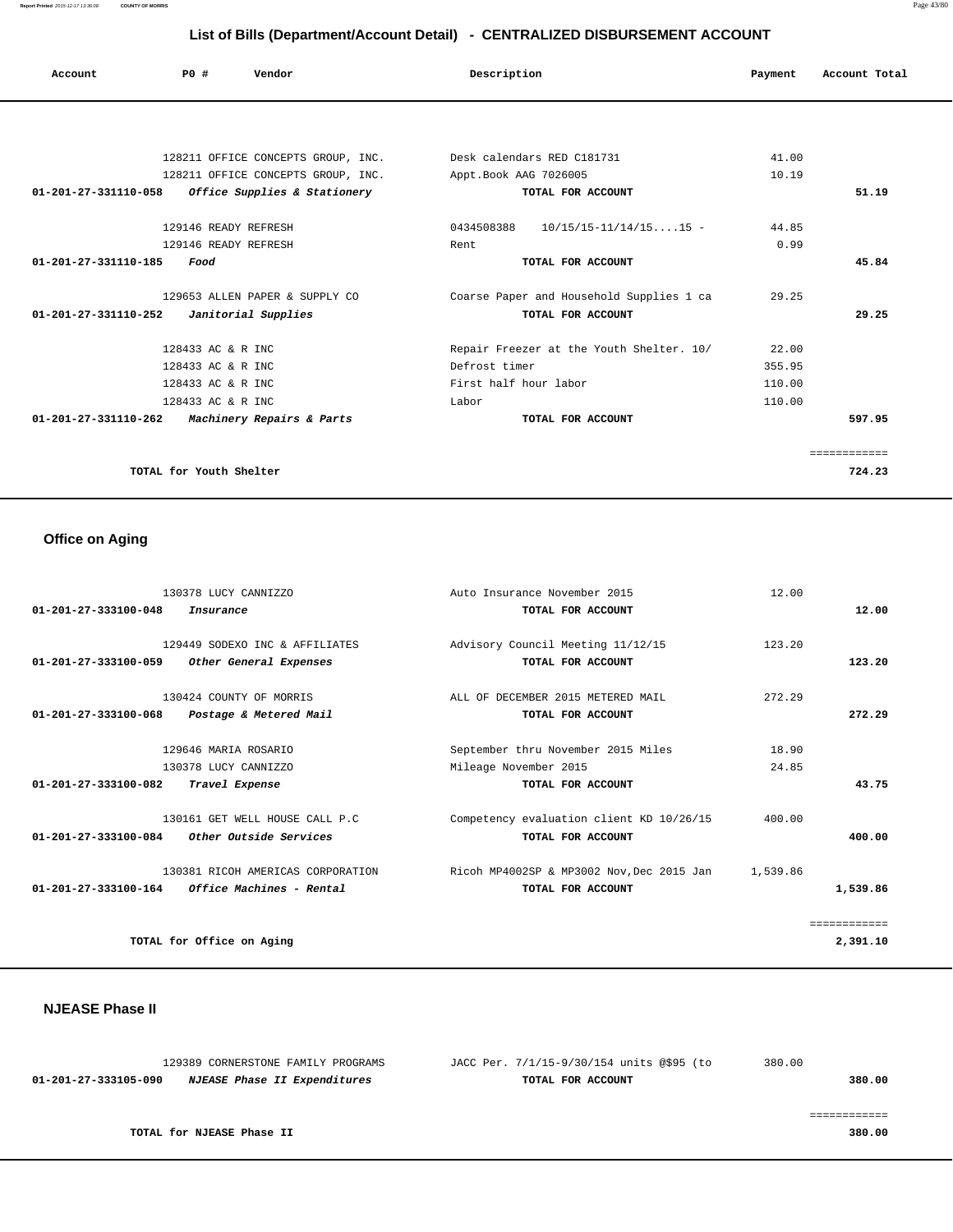| Account             | P0 # | Vendor | Description | Payment | Account Total |
|---------------------|------|--------|-------------|---------|---------------|
| <b>Grant in Aid</b> |      |        |             |         |               |

|                      |                                                             | 129392 EL PRIMER PASO, LTD. 61A-1513 Educational Services for disadv               | 7,362.00  |              |
|----------------------|-------------------------------------------------------------|------------------------------------------------------------------------------------|-----------|--------------|
|                      |                                                             | 130391 EL PRIMER PASO, LTD. 61A-1513 Educational Services for Disadv               | 7,362.00  |              |
| 01-201-27-342000-459 | Grant in Aid GIA: HISPANIC AFFAIRS                          | TOTAL FOR ACCOUNT                                                                  |           | 14,724.00    |
|                      |                                                             |                                                                                    |           |              |
|                      |                                                             | 129364 ATLANTIC HEALTH SYSTEM/MMH GIA-1509 Crisis Intervention Jul, Aug, 14,906.00 |           |              |
|                      | 01-201-27-342000-464 Grant in Aid GIA: MORR MEMOR. HOSPITAL | TOTAL FOR ACCOUNT                                                                  |           | 14,906.00    |
|                      |                                                             |                                                                                    |           |              |
|                      | 129460 CFCS - HOPE HOUSE                                    | Grant in Aid Funding 2015                                                          | 1,564.00  |              |
|                      | 129443 CFCS - HOPE HOUSE                                    | GIA-1521 The Aids Center 10/1/15-10/31/1                                           | 2,561.00  |              |
|                      | 129457 CFCS - HOPE HOUSE                                    | Grant in Aid Funding 2015                                                          | 2,078.00  |              |
| 01-201-27-342000-480 | Grant in Aid GIA:HOPEHOUSEOPERTNFIXIT                       | TOTAL FOR ACCOUNT                                                                  |           | 6,203.00     |
|                      | 129422 FREEDOM HOUSE INC.                                   | Halfway House bed days                                                             | 1,118.00  |              |
|                      | 129422 FREEDOM HOUSE INC.                                   | Less client fees                                                                   | $-114.00$ |              |
|                      | $01-201-27-342000-482$ Grant in Aid: Freedom House          | TOTAL FOR ACCOUNT                                                                  |           | 1,004.00     |
|                      |                                                             |                                                                                    |           |              |
|                      | 129423 NEW HOPE FOUNDATION INC.                             | Sessions of Group Education at JDC - Oct                                           | 3,150.00  |              |
|                      | 01-201-27-342000-491 Grant in Aid: New Hope                 | TOTAL FOR ACCOUNT                                                                  |           | 3,150.00     |
|                      |                                                             |                                                                                    |           | ============ |
|                      | TOTAL for Grant in Aid                                      |                                                                                    |           | 39,987.00    |
|                      |                                                             |                                                                                    |           |              |

## **Seniors, Disabled & Veterans**

|                      | 129496 CORNERSTONE FAMILY PROGRAMS     | Operation of Adult Day Care | 12,374.78 |
|----------------------|----------------------------------------|-----------------------------|-----------|
| 01-201-27-343100-036 | Contracted Services - Adult Day Care   | TOTAL FOR ACCOUNT           | 12,374.78 |
|                      |                                        |                             |           |
|                      |                                        |                             |           |
|                      | TOTAL for Seniors, Disabled & Veterans |                             | 12,374.78 |
|                      |                                        |                             |           |

# **County Board of Social Service**

|                                                    | 127883 STAPLES ADVANTAGE              | Order #7143794818-000-001/09-30-15 |                                              | 688.04    |        |
|----------------------------------------------------|---------------------------------------|------------------------------------|----------------------------------------------|-----------|--------|
|                                                    | 127610 STAPLES ADVANTAGE              |                                    | Cover, RPT, Clear, Front, AST - Order #7     | 33.00     |        |
| 01-201-27-345100-058 Office Supplies & Stationery  |                                       |                                    | TOTAL FOR ACCOUNT                            |           | 721.04 |
|                                                    | 130110 READY REFRESH                  |                                    | Water for Morris Township - $10/15/15$ - $1$ | 320.94    |        |
| $01 - 201 - 27 - 345100 - 059$                     | Other General Expenses                |                                    | TOTAL FOR ACCOUNT                            |           | 320.94 |
| 126119 NJBIZ                                       |                                       |                                    | Renewal of Subscription for NJBIZ for a      | 64.95     |        |
| $01-201-27-345100-070$ Publication & Subscriptions |                                       |                                    | TOTAL FOR ACCOUNT                            |           | 64.95  |
|                                                    | 128892 UNITRONIX DATA SYSTEMS INC     |                                    | 11/15 - Proprietary Computer Software Ma     | 5,682.60  |        |
|                                                    | 128893 UNITRONIX DATA SYSTEMS INC     |                                    | Program enhancements required to electro     | 6,800.00  |        |
|                                                    | 128893 UNITRONIX DATA SYSTEMS INC     |                                    | Additional Licenses for the AOSS Softwar     | 18,000.00 |        |
|                                                    | 130264 U.S. SECURITY ASSOCIATES, INC. |                                    | Payment for Security Officer - Client #      | 547.50    |        |
|                                                    | 130264 U.S. SECURITY ASSOCIATES, INC. | $07/17/15 - 07/23/15$              |                                              | 613.20    |        |
|                                                    | 130264 U.S. SECURITY ASSOCIATES, INC. | $07/24/15 - 07/30/15$              |                                              | 496.40    |        |
|                                                    | 130264 U.S. SECURITY ASSOCIATES, INC. | $07/31/15 - 08/06/15$              |                                              | 620.50    |        |
|                                                    |                                       |                                    |                                              |           |        |

**Report Printed** 2015-12-17 13:36:08 **COUNTY OF MORRIS** Page 44/80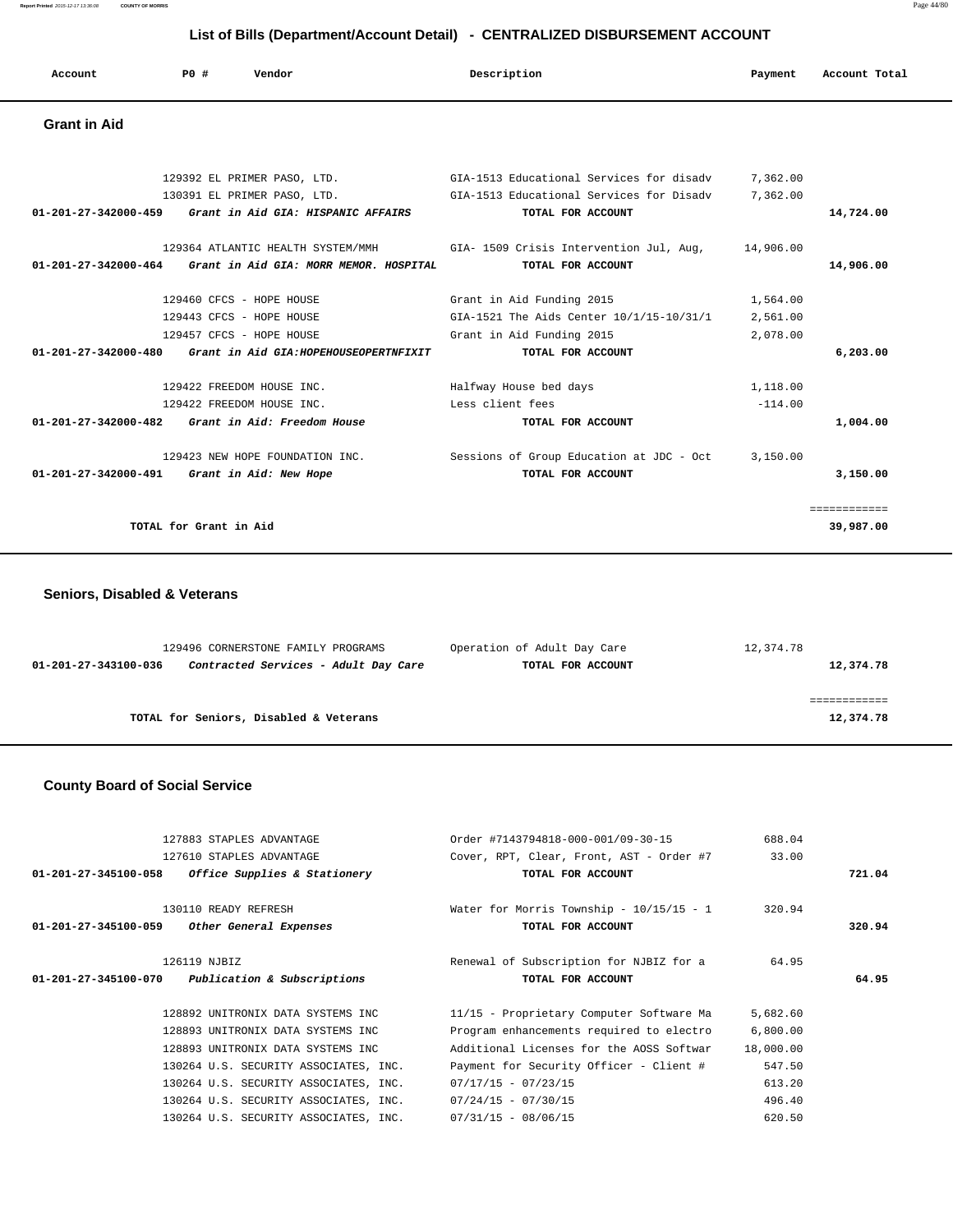| Account                               | Vendor<br>PO#                                                                 | Description                                                   | Payment          | Account Total             |
|---------------------------------------|-------------------------------------------------------------------------------|---------------------------------------------------------------|------------------|---------------------------|
| <b>County Board of Social Service</b> |                                                                               |                                                               |                  |                           |
|                                       | 130264 U.S. SECURITY ASSOCIATES, INC. 08/14/15 - 08/20/15                     |                                                               | 594.95           |                           |
| $01 - 201 - 27 - 345100 - 325$        | 130264 U.S. SECURITY ASSOCIATES, INC. 08/21/15 - 08/27/15<br>Special Services | TOTAL FOR ACCOUNT                                             | 584.00           | 34,559.65                 |
| 01-201-27-345100-329                  | 128897 HORIZON BLUE CROSS BLUE SHIELD<br>Hospital Insurance Premiums          | Dental coverage for the month of Decembe<br>TOTAL FOR ACCOUNT | 4,533.77         | 4,533.77                  |
| 01-201-27-345100-332                  | 130111 LASZLO CSENGETO<br>Mileage                                             | ADM - Mileage reimb. for November 2015<br>TOTAL FOR ACCOUNT   | 24.15            | 24.15                     |
|                                       | 129345 NJ TRANSIT<br>129345 NJ TRANSIT                                        | 2 Zone Intrastate passes<br>3 Zone Intrastate passes          | 765.00<br>945.00 |                           |
| 01-201-27-345100-340                  | Transportation Services                                                       | TOTAL FOR ACCOUNT                                             |                  | 1,710.00                  |
|                                       | TOTAL for County Board of Social Service                                      |                                                               |                  | ============<br>41,934.50 |

## **MV:Administration**

| Contracted Services<br>01-201-27-350100-036              | TOTAL FOR ACCOUNT                                                         |           | 23,000.00 |
|----------------------------------------------------------|---------------------------------------------------------------------------|-----------|-----------|
| 129894 CORNERSTONE FAMILY                                | Social Work Services, November~2015                                       | 23,000.00 |           |
| $01-201-27-350100-016$ Outside Salaries & Wages          | TOTAL FOR ACCOUNT                                                         |           | 28,440.81 |
| 129910 AEQUOR HEALTHCARE SERVICES, LLC                   | Agency Nursing, 11-15 thru 11-21-2015                                     | 6,017.25  |           |
| 129947 AEQUOR HEALTHCARE SERVICES, LLC                   | Agency Nursing, 11-08 thru 11-14-2015                                     | 7,470.87  |           |
| 129947 AEQUOR HEALTHCARE SERVICES, LLC                   | Agency Nursing, 11-1 thru 11-07-2015                                      | 5,902.83  |           |
| 129947 AEQUOR HEALTHCARE SERVICES, LLC                   | Agency Nursing, 10-25 thru 10-31-2015                                     | 9,049.86  |           |
|                                                          |                                                                           |           |           |
| 01-201-27-350100-013<br>Temporary Help - Per Diem Nurses | TOTAL FOR ACCOUNT                                                         |           | 41,903.66 |
| 130437 LOUISE R. MACCHIA                                 | RN,11-29-2015 thru 12-12-2015                                             | 2,978.50  |           |
| 130449 TERESA OMWENGA                                    | RN,11-29-2015 thru 12-12-2015                                             | 2,070.52  |           |
| 130448 TEODORA O. DELEON                                 | RN,11-29-2015 thru 12-12-2015                                             | 592.00    |           |
| 130447 SUZIE COLLIN                                      | RN,11-29-2015 thru 12-12-2015                                             | 2,411.66  |           |
| 130446 SHELLEY REINER                                    | LPN, 11-29-2015 thru 12-12-2015                                           | 1,373.15  |           |
| 130445 ROSEMARY BATANE COBCOBO                           | RN, 11-29-2015 thru 12-12-2015 1, 184.00                                  |           |           |
| 130444 ROSE DUMAPIT                                      | RN, 11-29-2015 thru 12-12-2015                                            | 878.75    |           |
| 130443 MIRLENE ESTRIPLET                                 | RN, 11-29-2015 thru 12-12-2015                                            | 2,691.75  |           |
| 130442 MICHELLE CAPILI                                   | RN, 11-29-2015 thru 12-12-2015                                            | 2,960.00  |           |
| 130441 MELOJANE CELESTINO                                | RN, 11-29-2015 thru 12-12-2015                                            | 1,181.41  |           |
| 130440 MARTHA YAGHI                                      | RN,11-29-2015 thru 12-12-2015                                             | 1,191.40  |           |
| 130439 MARIA CARMELITA OBLINA                            | LPN,11-29-2015 thru 12-12-2015                                            | 485.75    |           |
| 130436 LOREEN RAFISURA<br>130438 MADUKWE IMO IBOKO, RN   | RN, 11-29-2015 thru 12-12-2015 1, 182.15<br>RN,11-29-2015 thru 12-12-2015 | 2,368.00  |           |
| 130435 ILLIENE CHARLES, RN                               | RN,11-29-2015 thru 12-12-2015                                             | 3,274.50  |           |
| 130434 HARRIET VALLECER RN                               | RN,11-29-2015 thru 12-12-2015                                             | 1,480.00  |           |
| 130433 EVELYN TOLENTINO                                  | RN, 11-29-2015 thru 12-12-2015                                            | 1,221.00  |           |
| 130432 ELLEN M. NOLL                                     | LPN, 11-29-2015 thru 12-12-2015                                           | 464.00    |           |
| 130431 EDITHA MARQUEZ                                    | RN,11-29-2015 thru 12-12-2015                                             | 1,498.50  |           |
| 130430 DAVID JEAN-LOUIS                                  | LPN, 11-29-2015 thru 12-12-2015                                           | 2,363.50  |           |
| 130429 DANILO LAPID                                      | RN,11-29-2015 thru 12-12-2015                                             | 1,772.30  |           |
| 130428 DAMACINA L. OKE                                   | LPN,11-29-2015 thru 12-12-2015                                            | 1,118.82  |           |
| 130427 CARRELLE L CALIXTE                                | LPN, 11-29-2015 thru 12-12-2015                                           | 1,660.25  |           |
| 130426 BARKEL FLEMMING                                   | LPN, 11-29-2015 thru 12-12-2015                                           | 1,181.75  |           |
| 130425 ARNEL P GARCIA                                    | LPN, 11-29-2015 thru 12-12-2015                                           | 2,320.00  |           |
|                                                          |                                                                           |           |           |

**Report Printed** 2015-12-17 13:36:08 **COUNTY OF MORRIS** Page 45/80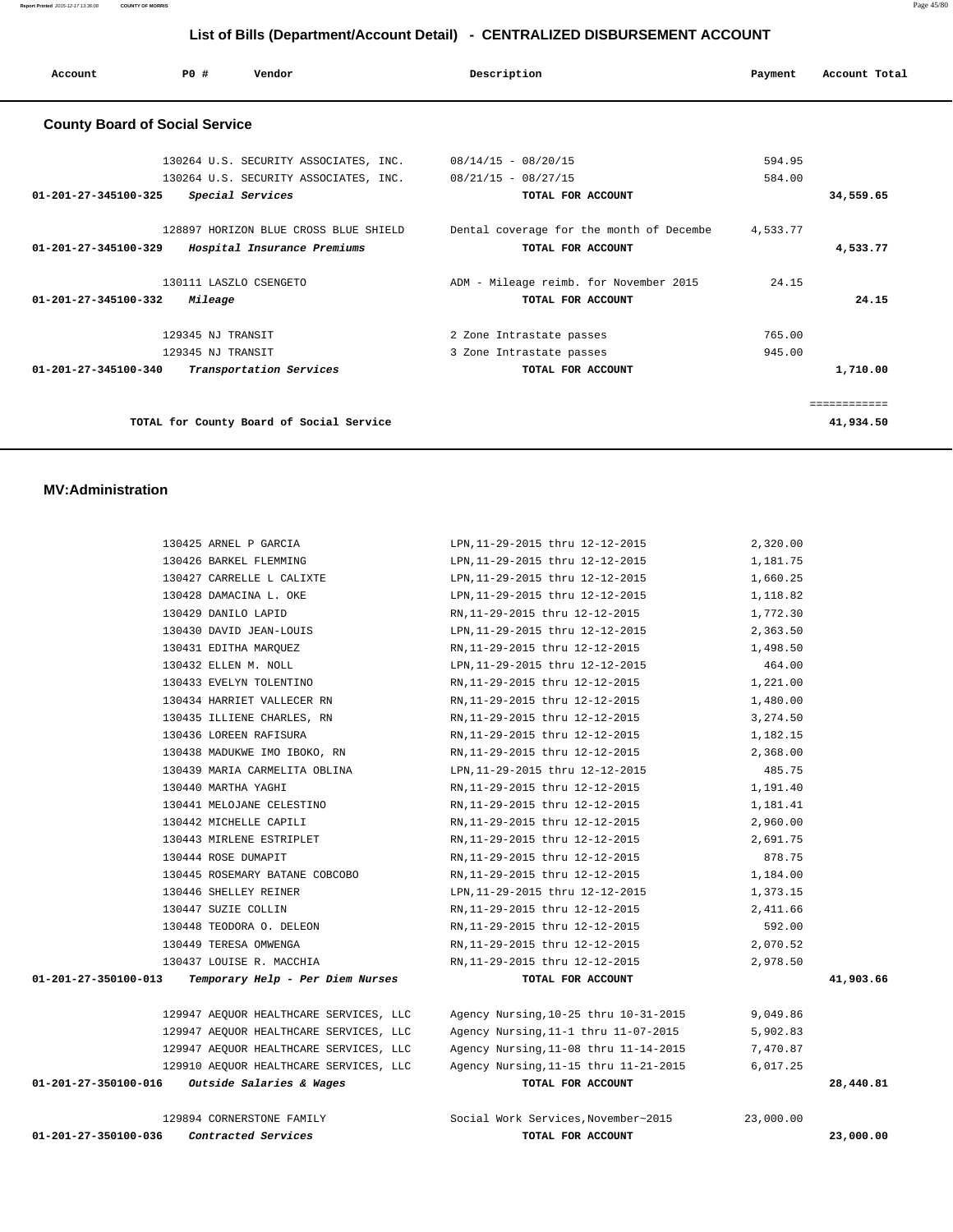**Report Printed** 2015-12-17 13:36:08 **COUNTY OF MORRIS** Page 46/80

# **List of Bills (Department/Account Detail) - CENTRALIZED DISBURSEMENT ACCOUNT**

| Account | <b>PO #</b> | Vendor | Description | Payment | Account Total |
|---------|-------------|--------|-------------|---------|---------------|
|         |             |        |             |         |               |

## **MV:Administration**

| 01-201-27-350100-041 | Employee Recognition Program          | TOTAL FOR ACCOUNT                        |           | 1,706.00  |
|----------------------|---------------------------------------|------------------------------------------|-----------|-----------|
|                      | 128542 GRAINGER                       | 806843231, 10-14-2015                    | 80.28     |           |
| 01-201-27-350100-046 | General Stores                        | TOTAL FOR ACCOUNT                        |           | 80.28     |
|                      |                                       |                                          |           |           |
|                      | 130424 COUNTY OF MORRIS               | ALL OF DECEMBER 2015 METERED MAIL        | 459.29    |           |
|                      | 130491 MORRIS PLAINS POSTMASTER       | Post Office Box Fee for Morris View for  | 2,256.00  |           |
| 01-201-27-350100-068 | Postage & Metered Mail                | TOTAL FOR ACCOUNT                        |           | 2,715.29  |
|                      | 129417 ON TIME TRANSPORT INC.         | Transport, 7-23-2015                     | 106.00    |           |
|                      | 129417 ON TIME TRANSPORT INC.         | Transport, 7-24-2015                     | 94.00     |           |
|                      | 129417 ON TIME TRANSPORT INC.         | Transport, 7-27-2015                     | 202.00    |           |
|                      | 129417 ON TIME TRANSPORT INC.         | Transport, 7-27-2015                     | 100.00    |           |
|                      | 129417 ON TIME TRANSPORT INC.         | Transport, 7-29-2015                     | 100.00    |           |
|                      | 129417 ON TIME TRANSPORT INC.         | Transport, 7-31-2015                     | 106.00    |           |
|                      | 129417 ON TIME TRANSPORT INC.         | Transport, 7-31-2015                     | 100.00    |           |
|                      | 129417 ON TIME TRANSPORT INC.         | Transport, 8-03-2015                     | 202.00    |           |
|                      | 129417 ON TIME TRANSPORT INC.         | Transport, 8-03-2015                     | 100.00    |           |
|                      | 129417 ON TIME TRANSPORT INC.         | Transport, 8-05-2015                     | 100.00    |           |
|                      | 129417 ON TIME TRANSPORT INC.         | Transport, 8-07-2015                     | 100.00    |           |
|                      | 129417 ON TIME TRANSPORT INC.         | Transport, 8-10-2015                     | 202.00    |           |
|                      | 129417 ON TIME TRANSPORT INC.         | Transport, 8-10-2015                     | 100.00    |           |
|                      | 129417 ON TIME TRANSPORT INC.         | Transport, 8-12-2015                     | 100.00    |           |
|                      | 129417 ON TIME TRANSPORT INC.         | Transport, 8-14-2015                     | 100.00    |           |
|                      | 129417 ON TIME TRANSPORT INC.         | Transport, 8-17-2015                     | 202.00    |           |
|                      | 129417 ON TIME TRANSPORT INC.         | Transport, 8-17-2015                     | 100.00    |           |
|                      | 129417 ON TIME TRANSPORT INC.         | Transport, 8-19-2015                     | 100.00    |           |
|                      | 129417 ON TIME TRANSPORT INC.         | Transport, 8-21-2015                     | 100.00    |           |
|                      | 129921 U.S. SECURITY ASSOCIATES, INC. | 573-1134-000,4-24 thru 4-30-2015         | 58.80     |           |
|                      | 129921 U.S. SECURITY ASSOCIATES, INC. | 573-1134-000,9-18 thru 9-24-2015         | 143.20    |           |
|                      | 128544 GRAINGER                       | 806843231, 10-6-2015                     | 3,818.53  |           |
|                      | 128544 GRAINGER                       | 806843231, 10-9-2015                     | 250.24    |           |
|                      | 128544 GRAINGER                       | 806843231,10-20-2015 [Credit Memo]       | $-250.24$ |           |
|                      | 128545 KURT'S LOCKSMITH SERVICE, LLC  | Duplicate Keys, 10-25-2015               | 288.20    |           |
|                      | 128596 NORTHEAST COMMUNICATIONS, INC. | Quote DP - 10/16/2015 for Repair of Comm | 1,183.90  |           |
|                      | 129888 U.S. SECURITY ASSOCIATES, INC. | 573-1134-000,10-9 thru 10-15-2015        | 7,218.68  |           |
|                      | 129888 U.S. SECURITY ASSOCIATES, INC. | 573-1134-000,10-16 thru 10-22-2015       | 6,997.04  |           |
|                      | 129888 U.S. SECURITY ASSOCIATES, INC. | 573-1134-000,10-23 thru 10-29-2015       | 6,947.06  |           |
|                      | 129888 U.S. SECURITY ASSOCIATES, INC. | 573-1134-000,10-30 thru 11-05-2015       | 7,273.92  |           |
|                      | 129888 U.S. SECURITY ASSOCIATES, INC. | 573-1134-000,11-06 thru 11-12-2015       | 7,082.72  |           |
|                      | 129888 U.S. SECURITY ASSOCIATES, INC. | 573-1134-000,11-13 thru 11-19-2015       | 7.238.32  |           |
| 01-201-27-350100-266 | Safety Items                          | TOTAL FOR ACCOUNT                        |           | 50,564.37 |

**TOTAL for MV:Administration 148,410.41**

# **MV:Building Services**

| 01-201-27-350110-036<br><i>Contracted Services</i> | TOTAL FOR ACCOUNT                   | 8,345.00 |
|----------------------------------------------------|-------------------------------------|----------|
| 128525 ACORN TERMITE AND PEST                      | Bed Bug Prevention, 9-27-2015       | 125.00   |
| 128525 ACORN TERMITE AND PEST                      | Pest Control, September~2015        | 750.00   |
| 129414 CONSOLIDATED ENVIRONMENTAL INC              | Exhaust/Ceiling Cleaning, June-2015 | 7,470.00 |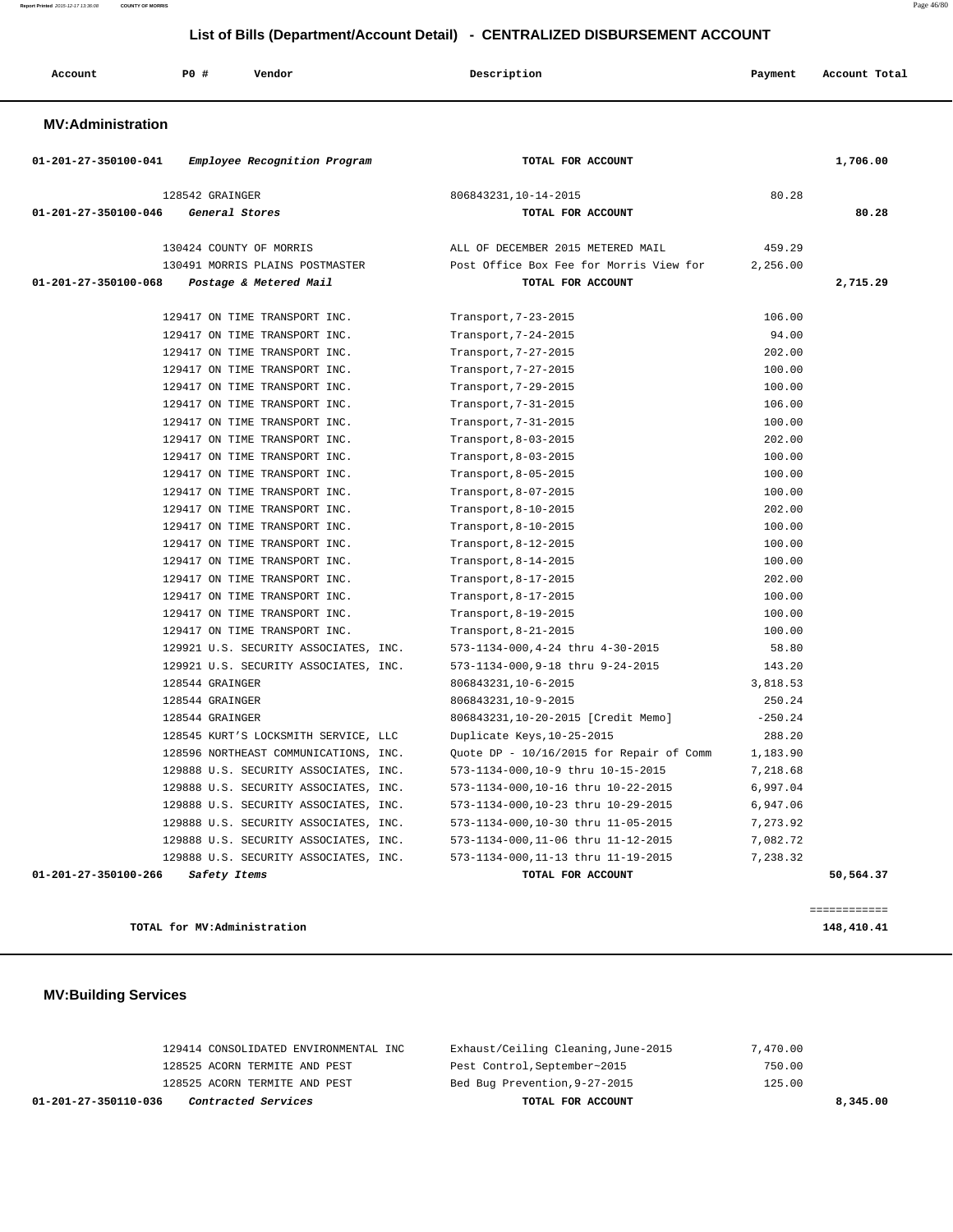**Report Printed** 2015-12-17 13:36:08 **COUNTY OF MORRIS** Page 47/80

# **List of Bills (Department/Account Detail) - CENTRALIZED DISBURSEMENT ACCOUNT**

| Account                     | Vendor<br>PO#                   | Description          | Account Total<br>Payment |
|-----------------------------|---------------------------------|----------------------|--------------------------|
| <b>MV:Building Services</b> |                                 |                      |                          |
|                             | 128594 PELICAN SPORT CENTER INC | 2260005296,9-23-2015 | 30.00                    |
|                             | 129294 TRI-COUNTY SEWER & DRAIN | 767358,10-21-2015    | 1,455.00                 |
|                             | 128614 MARIDO SERVICES INC.     | 13518,9-1-2015       | 793.76                   |
| 01-201-27-350110-204        | Plant Operation                 | TOTAL FOR ACCOUNT    | 3,678.76                 |

| $01 - 201 - 27 - 350110 - 262$ | Machinery Repairs & Parts            | TOTAL FOR ACCOUNT                        |          | 10,140.05 |
|--------------------------------|--------------------------------------|------------------------------------------|----------|-----------|
|                                | 128543 GENERAL PLUMBING SUPPLY INC.  | $5999.9 - 25 - 2015$                     | 469.26   |           |
|                                | 128543 GENERAL PLUMBING SUPPLY INC.  | $5999.9 - 25 - 2015$                     | 24.62    |           |
|                                | 124856 UNIVERSAL ELECTRIC MOTOR SERV | freight                                  | 80.00    |           |
|                                | 124856 UNIVERSAL ELECTRIC MOTOR SERV | Install New Marathon Hot Water Pump Moto | 3,655.00 |           |
|                                | 127563 UNIVERSAL ELECTRIC MOTOR SERV | HRU Repair, Ouote#:0130442, 9-17-2015    | 3,137.00 |           |
|                                | 128524 COOPER ELECTRIC SUPPLY CO.    | 228932, 9-2-2015                         | 1,356.90 |           |
|                                | 128524 COOPER ELECTRIC SUPPLY CO.    | 228932, 9-4-2015                         | 1,015.70 |           |
|                                | 128612 WHITE AND SHAUGER INC         | COU200, 9-26-2015                        | 66.52    |           |
|                                | 128541 COOPER ELECTRIC SUPPLY CO.    | 228382, 10-14-2015                       | 119.05   |           |
|                                | 128541 COOPER ELECTRIC SUPPLY CO.    | 228382, 10-08-2015                       | 167.16   |           |
|                                | 128541 COOPER ELECTRIC SUPPLY CO.    | 228382, 9-28-2015                        | 14.76    |           |
|                                | 128541 COOPER ELECTRIC SUPPLY CO.    | 228382, 9-22-2015                        | 34.08    |           |
|                                |                                      |                                          |          |           |

============

**TOTAL for MV:Building Services 22,163.81**

# **MV:Dietary**

|                      | 129890 SODEXO INC & AFFILIATES | 100005746, November~2015 | 278,463.28   |
|----------------------|--------------------------------|--------------------------|--------------|
| 01-201-27-350115-036 | Contracted Services            | TOTAL FOR ACCOUNT        | 278,463.28   |
|                      | 129891 STAR LEDGER             | 947758, we 11-28-2015    | 54.75        |
| 01-201-27-350115-186 | Coffee / Gift Shop             | TOTAL FOR ACCOUNT        | 54.75        |
|                      |                                |                          | .=========== |
|                      | TOTAL for MV: Dietary          |                          | 278,518.03   |
|                      |                                |                          |              |

# **MV:Laundry**

| 129889 SODEXO INC & AFFILIATES              | 100005746, November~2015 | 87,855.50 |              |
|---------------------------------------------|--------------------------|-----------|--------------|
| 01-201-27-350125-036<br>Contracted Services | TOTAL FOR ACCOUNT        |           | 87,855.50    |
|                                             |                          |           |              |
| 129942 READY SUPPLY                         | B060, 9-29-2015          | 480.00    |              |
| 128546 LABEL TAPE SYSTEMS                   | 68741,10-06-2015         | 730.20    |              |
| 01-201-27-350125-046<br>General Stores      | TOTAL FOR ACCOUNT        |           | 1,210.20     |
|                                             |                          |           |              |
| 129942 READY SUPPLY                         | B060, 9-28-2015          | 168.00    |              |
| 128084 READY SUPPLY                         | B060,10-1-2015           | 3,700.00  |              |
| 129896 EMERALD PROFESSIONAL                 | 285632, 10-9-2015        | 16,033.43 |              |
| 129897 EMERALD PROFESSIONAL                 | 285632, 11-12-2015       | 14,518.11 |              |
| 129329 MEDLINE INDUSTRIES INC               | 1183053, 10-24-2015      | 4,353.60  |              |
| 01-201-27-350125-182<br><i>Diapers</i>      | TOTAL FOR ACCOUNT        |           | 38,773.14    |
|                                             |                          |           |              |
|                                             |                          |           | :=========== |

**TOTAL for MV:Laundry 127,838.84**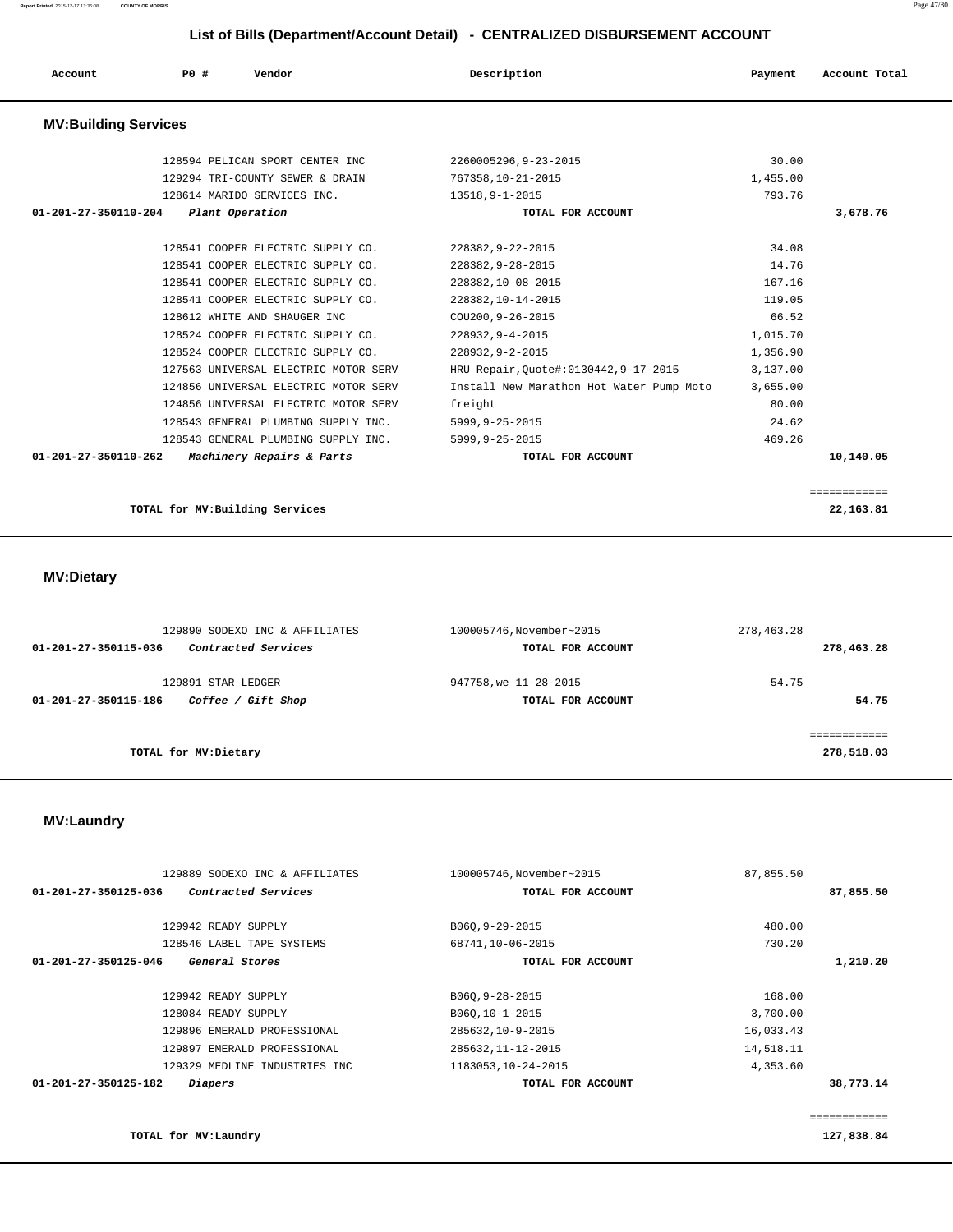| Account              | P0 #                 | Vendor                                                     | Description                               | Payment          | Account Total |
|----------------------|----------------------|------------------------------------------------------------|-------------------------------------------|------------------|---------------|
|                      |                      |                                                            |                                           |                  |               |
| <b>MV:Nursing</b>    |                      |                                                            |                                           |                  |               |
|                      |                      | 130151 INSTITUTE FOR BRAIN POTENTIAL                       | Reg.Code#164P-JNG3,8-26-2015              | 79.00            |               |
|                      |                      | 130151 INSTITUTE FOR BRAIN POTENTIAL                       | Reg.Code#558P-EAG7,8-26-2015              | 79.00            |               |
| 01-201-27-350130-034 |                      | Conference Expenses                                        | TOTAL FOR ACCOUNT                         |                  | 158.00        |
|                      |                      | 129945 PHARMA CARE INC                                     | MORR02, October~2015                      | 4,039.46         |               |
|                      |                      | 130149 ALBERTA SCOCOZZA R.R.A.                             | Medical Records Consultation, September~2 | 350.00           |               |
|                      |                      | 130149 ALBERTA SCOCOZZA R.R.A.                             | Medical Records Consultation, October~201 | 350.00           |               |
|                      |                      | 130149 ALBERTA SCOCOZZA R.R.A.                             | Medical Records Consultation, November~20 | 350.00           |               |
| 01-201-27-350130-035 |                      | Consultation Fee                                           | TOTAL FOR ACCOUNT                         |                  | 5,089.46      |
|                      |                      | 129895 IPC HOSPITALIST PHYSICIANS NJ                       | Director of Medical Operations, 11-12 thr | 2,250.00         |               |
| 01-201-27-350130-036 |                      | Contracted Services                                        | TOTAL FOR ACCOUNT                         |                  | 2,250.00      |
|                      | 129941 READY SUPPLY  |                                                            | $B06Q, 7 - 24 - 2015$                     | 879.20           |               |
|                      |                      | 130071 MEDLINE INDUSTRIES INC                              | 1183053, 7-25-2015                        | 605.80           |               |
|                      |                      | 130071 MEDLINE INDUSTRIES INC                              | 1183053, 9-16-2015                        | 285.46           |               |
|                      |                      | 130071 MEDLINE INDUSTRIES INC                              | 1183053, 9-29-2015                        | 343.26           |               |
|                      |                      | 129946 JML MEDICAL INC.                                    | 5MOC02, October~2015 MorPay               | 5,775.42         |               |
|                      |                      | 129946 JML MEDICAL INC.                                    | 5MOC02, 10-22-2015                        | 2,357.54         |               |
|                      |                      | 129946 JML MEDICAL INC.                                    | 5MOC02, 10-28-2015                        | 964.40           |               |
|                      |                      | 129946 JML MEDICAL INC.                                    | 5MOC02, 10-28-2015                        | 2,099.25         |               |
|                      |                      | 129946 JML MEDICAL INC.                                    | 5MOC02, 10-29-2015                        | 950.00           |               |
|                      |                      | 129946 JML MEDICAL INC.                                    | $5MOC02, 9-28-2015$                       | 1,221.40         |               |
|                      |                      | 129946 JML MEDICAL INC.                                    | 5MOC02, 10-28-2015                        | 149.76           |               |
|                      |                      | 129946 JML MEDICAL INC.                                    | 5MOC02, 10-19-2015                        | 1,161.11         |               |
|                      |                      | 129946 JML MEDICAL INC.                                    | 5MOC02,10-07-2015                         | 3,720.00         |               |
|                      |                      | 129946 JML MEDICAL INC.                                    | 5MOC02, 10-13-2015                        | 146.50           |               |
|                      |                      | 129946 JML MEDICAL INC.                                    | 5MOC02,10-22-2015                         | 4,343.70         |               |
| 01-201-27-350130-046 |                      | General Stores                                             | TOTAL FOR ACCOUNT                         |                  | 25,002.80     |
|                      |                      | 118281 ATLANTIC HEALTH SYSTEM                              | Patient Cntl.#A1429601148,Gladys M.       | 459.60           |               |
|                      |                      | 118281 ATLANTIC HEALTH SYSTEM                              | Patient Cntl.#K001985909011, Eve B.       | 385.80           |               |
| 01-201-27-350130-189 | Medical              |                                                            | TOTAL FOR ACCOUNT                         |                  | 845.40        |
|                      | 130197 SHARON FORBES |                                                            | CNA Re-Certification, 11-23-2015          | 30.00            |               |
|                      |                      | 129915 KIMBERLY M COTTEN                                   | CNA Re-Certification.11-16-2015           | 30.00            |               |
| 01-201-27-350130-191 | <i>Nursing</i>       |                                                            | TOTAL FOR ACCOUNT                         |                  | 60.00         |
|                      |                      | 129900 PRAXAIR DISTRIBUTION                                | LM714,7-24-2015                           | 264.22           |               |
|                      |                      | 129900 PRAXAIR DISTRIBUTION                                | LM714,8-05-2015                           | 264.22           |               |
|                      |                      | 129900 PRAXAIR DISTRIBUTION                                | LM714,8-20-2015                           | 383.58           |               |
|                      |                      | 129900 PRAXAIR DISTRIBUTION                                | $LM714, 8-21-2015$                        | 2,599.18         |               |
|                      |                      | 129900 PRAXAIR DISTRIBUTION                                | LM714,8-28-2015                           | 383.58           |               |
|                      |                      | 129900 PRAXAIR DISTRIBUTION                                | LM714,9-02-2015                           | 383.58           |               |
|                      |                      | 129900 PRAXAIR DISTRIBUTION                                | LM714,9-09-2015                           | 264.22           |               |
|                      |                      | 129900 PRAXAIR DISTRIBUTION                                | LM714,9-08-2015                           | 555.16           |               |
|                      |                      | 129900 PRAXAIR DISTRIBUTION                                | LM714,9-11-2015                           | 74.60            |               |
|                      |                      | 129900 PRAXAIR DISTRIBUTION                                | LM714,9-18-2015                           | 383.58           |               |
|                      |                      | 129900 PRAXAIR DISTRIBUTION                                | LM714, 9-23-2015                          | 2,716.09         |               |
|                      |                      | 129900 PRAXAIR DISTRIBUTION                                | LM714,9-25-2015                           | 383.58           |               |
|                      |                      | 129900 PRAXAIR DISTRIBUTION<br>129900 PRAXAIR DISTRIBUTION | LM714,10-05-2015<br>LM714,10-06-2015      | 405.96<br>238.72 |               |
|                      |                      |                                                            |                                           |                  |               |

 129900 PRAXAIR DISTRIBUTION LM714,10-13-2015 383.58 129900 PRAXAIR DISTRIBUTION LM714,10-21-2015 2,793.26

**Report Printed** 2015-12-17 13:36:08 **COUNTY OF MORRIS** Page 48/80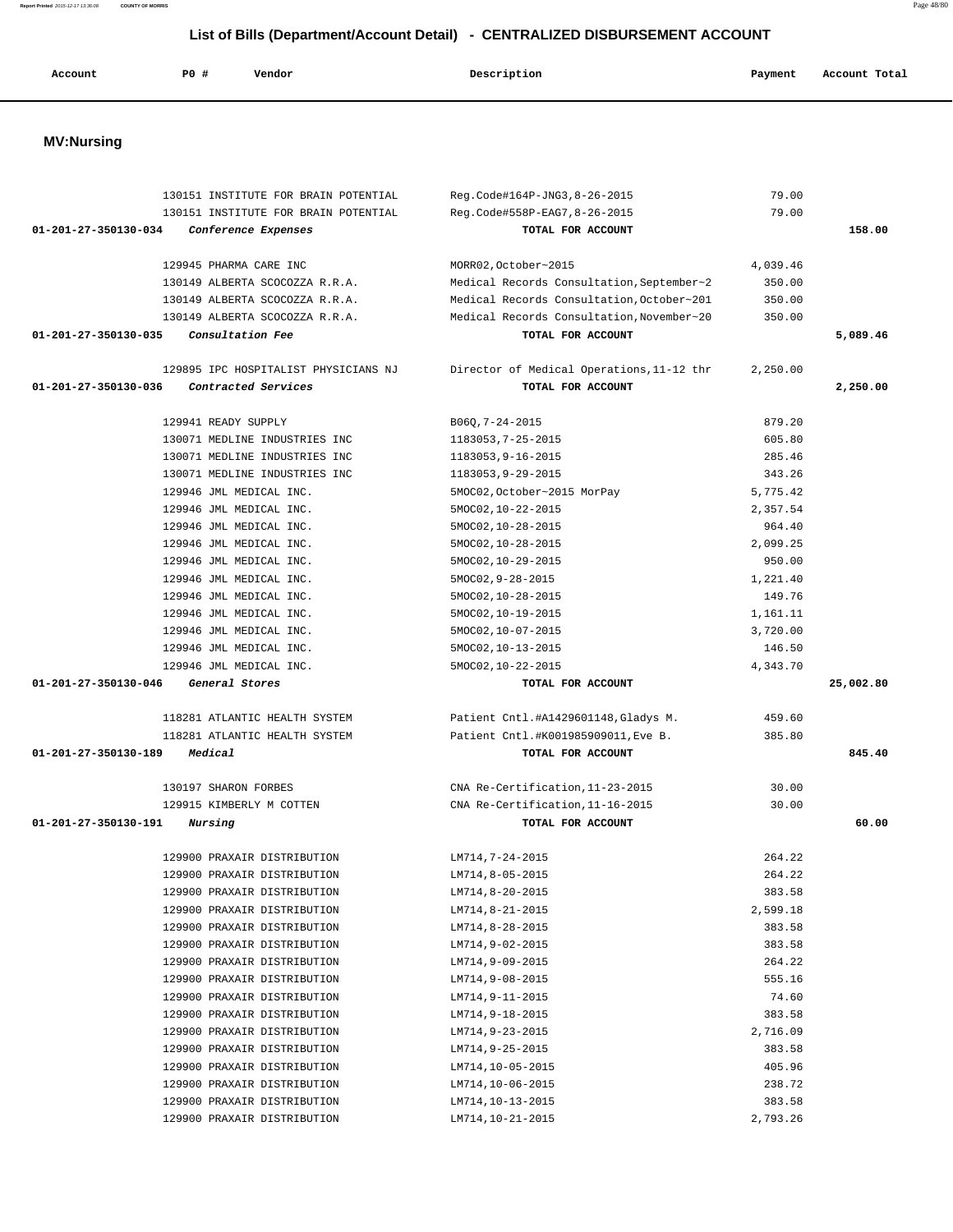**Report Printed** 2015-12-17 13:36:08 **COUNTY OF MORRIS** Page 49/80

| Account              | PO#       | Vendor                           | Description                              | Payment | Account Total |
|----------------------|-----------|----------------------------------|------------------------------------------|---------|---------------|
| <b>MV:Nursing</b>    |           |                                  |                                          |         |               |
|                      |           | 129900 PRAXAIR DISTRIBUTION      | LM714,10-27-2015                         | 383.58  |               |
| 01-201-27-350130-193 | Oxygen    |                                  | TOTAL FOR ACCOUNT                        |         | 13,124.91     |
|                      |           | 123433 ATLANTIC HEALTH SYSTEM    | Patient Cntl.#A1514101979, DOS-5/21/2015 | 98.70   |               |
| 01-201-27-350130-203 |           | X-Ray & Medical Supplies         | TOTAL FOR ACCOUNT                        |         | 98.70         |
|                      |           | 130199 AGL WELDING SUPPLY CO INC | 584500, 7-27-2015                        | 250.00  |               |
|                      |           | 130199 AGL WELDING SUPPLY CO INC | 584500, 8-19-2015                        | 250.00  |               |
|                      |           | 130199 AGL WELDING SUPPLY CO INC | 584500, 8-19-2015                        | 250.00  |               |
|                      |           | 130199 AGL WELDING SUPPLY CO INC | 584500, 8-19-2015                        | 200.00  |               |
|                      |           | 130199 AGL WELDING SUPPLY CO INC | 584500, 8-28-2015                        | 250.00  |               |
|                      |           | 130199 AGL WELDING SUPPLY CO INC | 584500, 9-18-2015                        | 250.00  |               |
|                      |           | 130199 AGL WELDING SUPPLY CO INC | 584500, 9-18-2015                        | 250.00  |               |
|                      |           | 130199 AGL WELDING SUPPLY CO INC | 584500, 9-18-2015                        | 200.00  |               |
|                      |           | 130199 AGL WELDING SUPPLY CO INC | 584500, 11-16-2015                       | 250.00  |               |
|                      |           | 130199 AGL WELDING SUPPLY CO INC | 584500, 11-16-2015                       | 250.00  |               |
|                      |           | 130199 AGL WELDING SUPPLY CO INC | 584500, 11-16-2015                       | 200.00  |               |
| 01-201-27-350130-258 | Equipment |                                  | TOTAL FOR ACCOUNT                        |         | 2,600.00      |
|                      |           | 129904 FRIENDLY CARE MEDICAL     | Trip on 11-23-2015                       | 172.00  |               |
|                      |           | 129904 FRIENDLY CARE MEDICAL     | Trip on 11-25-2015                       | 112.00  |               |
| 01-201-27-350130-340 |           | Transportation Services          | TOTAL FOR ACCOUNT                        |         | 284.00        |

#### **TOTAL for MV:Nursing 49,513.27**

## **MV:Recreation/Volunteer Svc**

| 130154 CABLEVISION                         | $Acct.$ #:07876-533982-01-2, 11-15>12-14-2 3,636.29 |          |
|--------------------------------------------|-----------------------------------------------------|----------|
| 130154 CABLEVISION                         | Acct.#:07876-529177-01-5, 10-22>11-21-2             | 30.01    |
| 01-201-27-350135-036 Contracted Services   | TOTAL FOR ACCOUNT                                   | 3,666.30 |
|                                            |                                                     |          |
| 129943 PRECIOUS GEMS MUSIC, LLC            | Music Program on 2D, 11-12-2015                     | 125.00   |
| 130150 CREATING WITH CLAY LLC              | Clay Therapy/Art Class~2D, 11-5-2015                | 100.00   |
| 130150 CREATING WITH CLAY LLC              | Clay Therapy/Art Class~Atrium, 11-12-2015           | 100.00   |
| 130152 KERRY KUBER                         | Stretching with Kerry, Unit-2D                      | 100.00   |
| 130152 KERRY KUBER                         | Stretching with Kerry, Atrium                       | 100.00   |
| 130152 KERRY KUBER                         | Stretching with Kerry, Unit-2D                      | 100.00   |
| 130153 LAGAMS LOVE                         | Autumn Show, 11-10-2015                             | 200.00   |
| 126908 S & S WORLDWIDE, INC.               | 10100263,9-4-2015                                   | 309.60   |
| 127276 S & S WORLDWIDE, INC.               | 10100263.9-23-2015                                  | 126.90   |
| 127276 S & S WORLDWIDE, INC.               | 10100263,10-5-2015                                  | 14.98    |
| 129917 ARTISTIC AQUARIA INC                | Fish Tank Maintenance, November~2015                | 550.00   |
| 129906 BRUSHSTROKES                        | Art Appreciation Class in Atrium, 11-25-2           | 135.00   |
| 129905 DENNIS GRAU                         | Music Therapy on 2D, 11-17-2015                     | 150.00   |
| 129903 MOONLIGHT DESIGNS                   | Hands on Art Class, 9-23-2015                       | 165.00   |
| 129903 MOONLIGHT DESIGNS                   | Hands on Art Class, 10-28-2015                      | 165.00   |
| 129903 MOONLIGHT DESIGNS                   | Hands on Art Class, $11-24-2015$                    | 165.00   |
| 129902 MORRIS COUNTY FARMS INC             | 2852800, Christmas Tree & Stand, 11-30-201          | 240.50   |
| 01-201-27-350135-194<br>Patient Activities | TOTAL FOR ACCOUNT                                   | 2,846.98 |
|                                            |                                                     |          |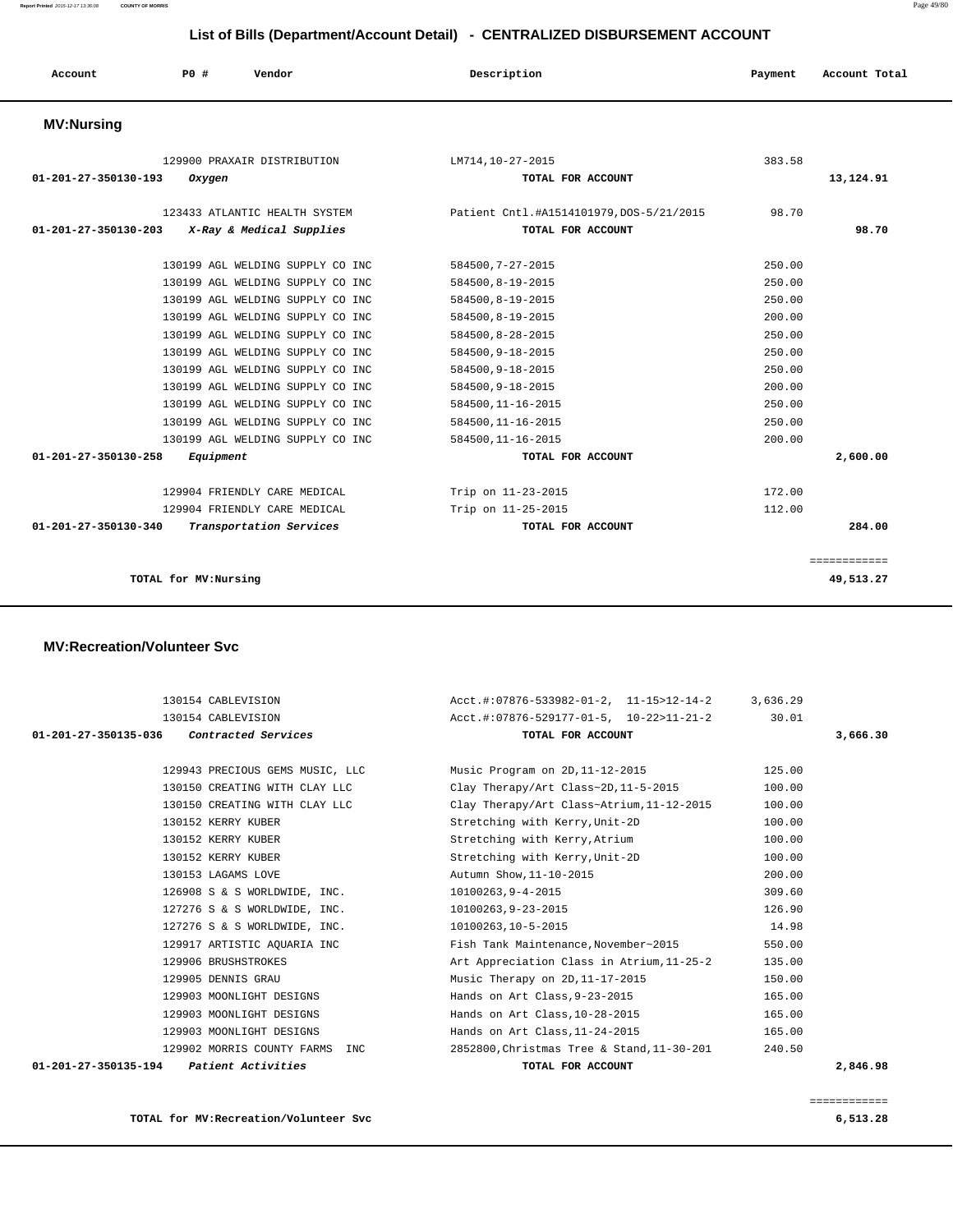**Report Printed** 2015-12-17 13:36:08 **COUNTY OF MORRIS** Page 50/80

# **List of Bills (Department/Account Detail) - CENTRALIZED DISBURSEMENT ACCOUNT**

| Account                  | P0#                          | Vendor                                                   | Description       |                   | Payment    | Account Total              |
|--------------------------|------------------------------|----------------------------------------------------------|-------------------|-------------------|------------|----------------------------|
| <b>MV:Rehabilitation</b> |                              |                                                          |                   |                   |            |                            |
| 01-201-27-350140-036     |                              | 129920 SELECT REHABILITATION INC.<br>Contracted Services | 850, October~2015 | TOTAL FOR ACCOUNT | 152,660.16 | 152,660.16                 |
|                          | TOTAL for MV: Rehabilitation |                                                          |                   |                   |            | eessessesses<br>152,660.16 |

# **County Adjuster**

| 130424 COUNTY OF MORRIS<br>Postage & Metered Mail<br>01-201-27-357100-068 | ALL OF DECEMBER 2015 METERED MAIL<br>TOTAL FOR ACCOUNT                               | 458.08<br>458.08 |
|---------------------------------------------------------------------------|--------------------------------------------------------------------------------------|------------------|
| 130485 ACOUANETTA KING<br>130484 CATHERINE GOMES-ALSTON                   | Reimbursement for Monthly County Adjuste<br>Reimbursement for Monthly County Adjuste | 20.00<br>20.00   |
| 01-201-27-357100-082<br>Travel Expense                                    | TOTAL FOR ACCOUNT                                                                    | 40.00            |
| TOTAL for County Adjuster                                                 |                                                                                      | 498.08           |

# **County Library**

|              | 1,661.56   | TN-S-18038-00 dated 09/15/15             | 127544 EBSCO INFORMATION SERVICES                 |                                |
|--------------|------------|------------------------------------------|---------------------------------------------------|--------------------------------|
|              | 199.00     | 101501 dated 06/30/15                    | 122558 KIRKUS MEDIA, LLC                          |                                |
|              | 174.00     | 150KMG dated 09/30/15                    | 127560 LEXIS NEXIS                                |                                |
| 2,034.56     |            | TOTAL FOR ACCOUNT                        | <i>Books &amp; Periodicals</i>                    | $01 - 201 - 29 - 390100 - 028$ |
|              |            |                                          |                                                   |                                |
|              | 646.40     | 005227 dated 07/23/15                    | 126083 RELIANCE LABEL SOLUTIONS                   |                                |
| 646.40       |            | TOTAL FOR ACCOUNT                        | 01-201-29-390100-058 Office Supplies & Stationery |                                |
|              | 1,683.13   | ALL OF DECEMBER 2015 METERED MAIL        | 130424 COUNTY OF MORRIS                           |                                |
| 1,683.13     |            | TOTAL FOR ACCOUNT                        | Postage & Metered Mail                            | $01 - 201 - 29 - 390100 - 068$ |
|              | 403,617.00 | 2015 TRANSITION PAYMENT                  | 130411 M.A.I.N., INC.                             |                                |
|              | 9,336.20   | SMART Interactive whiteboard with projec | 126479 KEYBOARD CONSULTANTS INC                   |                                |
| 412,953.20   |            | TOTAL FOR ACCOUNT                        | <i>Other Outside Services</i>                     | 01-201-29-390100-084           |
|              | 1,380.92   | 16868 Dept#LIB dated 09/18/15            | 127552 OFFICE CONCEPTS GROUP, INC.                |                                |
| 1,380.92     |            | TOTAL FOR ACCOUNT                        | Other Administrative Supplies                     | 01-201-29-390100-095           |
| ============ |            |                                          |                                                   |                                |
|              |            |                                          |                                                   |                                |
| 418,698.21   |            |                                          | TOTAL for County Library                          |                                |

# **County Superintendent of Schoo**

| 01-201-29-392100-031 | Cellular Phones/Pagers | TOTAL FOR ACCOUNT                        |       | 110.13 |
|----------------------|------------------------|------------------------------------------|-------|--------|
|                      | 130284 ROGER JINKS     | REIMBURSEMENT FOR CELL PHONE FROM AUG 29 | 55.08 |        |
|                      | 130285 ROGER JINKS     | CELL PHONE REIMBURSEMENT FROM 9/29/15-10 | 55.05 |        |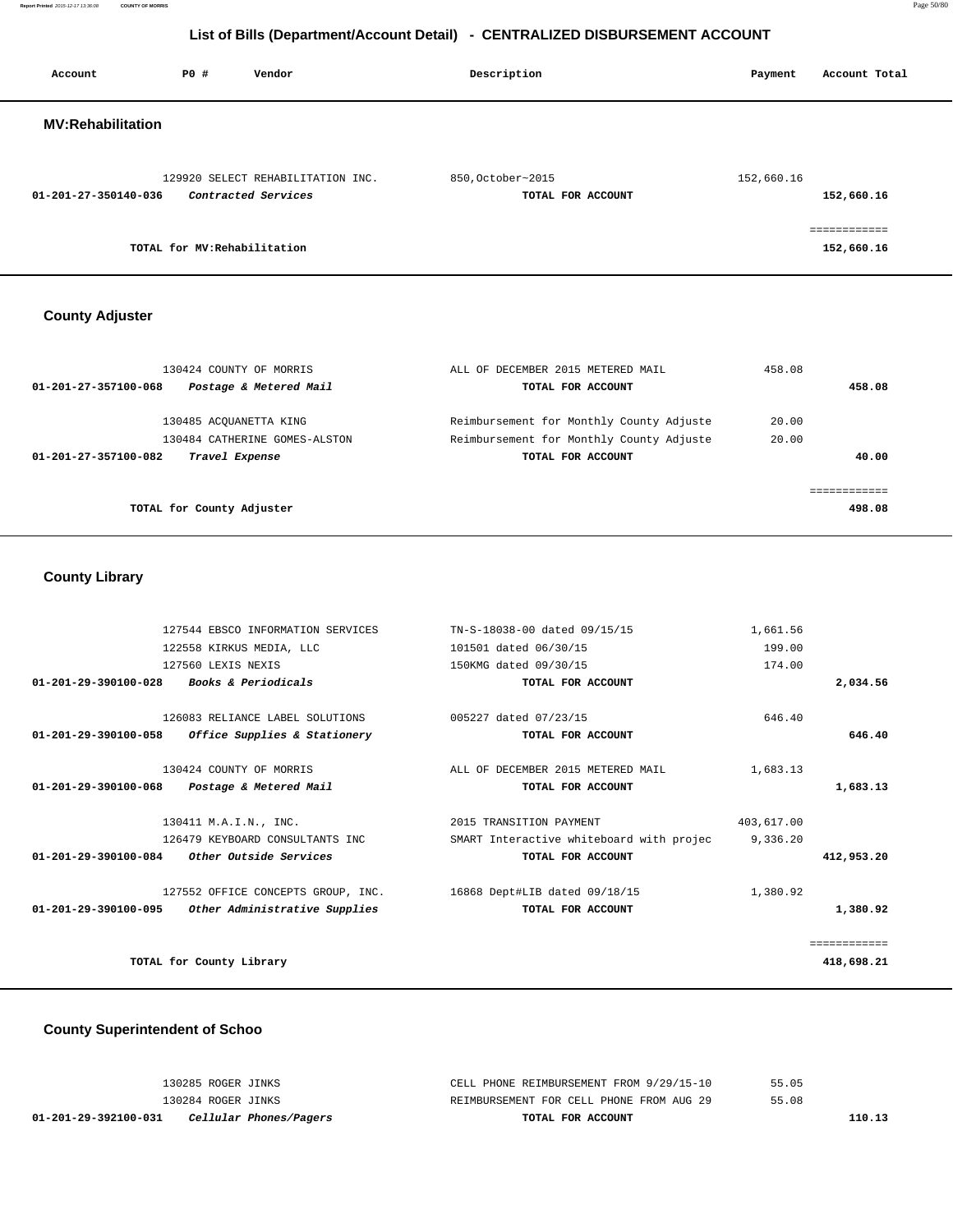|                                | 130424 COUNTY OF MORRIS                                           | ALL OF DECEMBER 2015 METERED MAIL    | 153.52   |              |
|--------------------------------|-------------------------------------------------------------------|--------------------------------------|----------|--------------|
| $01 - 201 - 29 - 407100 - 068$ | Postage & Metered Mail                                            | TOTAL FOR ACCOUNT                    |          | 153.52       |
|                                | 128633 MORRIS COUNTY M.U.A                                        | Tipping Fees                         | 429.97   |              |
|                                | 128633 MORRIS COUNTY M.U.A                                        | Tipping Fees                         | 358.16   |              |
| $01 - 201 - 29 - 407100 - 143$ | Rubbish & Trash Removal                                           | TOTAL FOR ACCOUNT                    |          | 788.13       |
|                                | 128634 FAIL SAFE TESTING INC.                                     | Annual Fire Hose Testing             | 929.25   |              |
|                                | 126444 AAA EMERGENCY SUPPLY CO                                    | 50 ft. Fire Hose                     | 2,040.00 |              |
|                                | 128679 AIRPOWER INTERNATIONAL INC.                                | Bleed Valves                         | 128.00   |              |
|                                | 128679 AIRPOWER INTERNATIONAL INC.                                | Freight                              | 12.00    |              |
| $01 - 201 - 29 - 407100 - 223$ | Building Repairs                                                  | TOTAL FOR ACCOUNT                    |          | 3,109.25     |
|                                | 128860 TREASURER-STATE OF NJ                                      | Manifest Processing Fee              | 40.00    |              |
|                                | 128856 VEOLIA ES TECHNICAL SOLUTIONS, LLC Hazardous Waste Removal |                                      | 5,032.00 |              |
| 01-201-29-407100-231           | Hazardous Material Disposal                                       | TOTAL FOR ACCOUNT                    |          | 5,072.00     |
|                                | 128635 COUNTY WELDING SUPPLY CO                                   | Cylinder Refills                     | 53.98    |              |
|                                | 128635 COUNTY WELDING SUPPLY CO                                   | Hazardous Material Compliance Charge | 3.00     |              |
| 01-201-29-407100-258           | Equipment                                                         | TOTAL FOR ACCOUNT                    |          | 56.98        |
|                                |                                                                   |                                      |          | ============ |
|                                | TOTAL for Fire and Police Academy                                 |                                      |          | 9,179.88     |

## **Fire and Police Academy**

| 130424 COUNTY OF MORRIS<br>Postage & Metered Mail<br>01-201-29-396100-068                             | ALL OF DECEMBER 2015 METERED MAIL<br>TOTAL FOR ACCOUNT                                      | 205.54<br>205.54     |
|-------------------------------------------------------------------------------------------------------|---------------------------------------------------------------------------------------------|----------------------|
| 129090 READY REFRESH<br>129090 READY REFRESH<br>Other Administrative Supplies<br>01-201-29-396100-095 | 0434680872 - 8/23/15-9/22/15 Water deli<br>0434680872 9/23/15-10/22/15<br>TOTAL FOR ACCOUNT | 4.97<br>1.98<br>6.95 |
| TOTAL for Rutgers Extension Service                                                                   |                                                                                             | 212.49               |

# **Rutgers Extension Service**

| 127.61   |        | TOTAL FOR ACCOUNT                          | Office Supplies & Stationery<br>01-201-29-392100-058       |
|----------|--------|--------------------------------------------|------------------------------------------------------------|
|          | 257.50 | ALL OF DECEMBER 2015 METERED MAIL          | 130424 COUNTY OF MORRIS                                    |
| 257.50   |        | TOTAL FOR ACCOUNT                          | 01-201-29-392100-068<br>Postage & Metered Mail             |
|          | 6.97   | 09/15/15-10/14/15<br>0434565933            | 128366 READY REFRESH                                       |
| 6.97     |        | TOTAL FOR ACCOUNT                          | 01-201-29-392100-162<br>Furniture & Fixtures               |
|          | 911.92 | PAYMENT FOR RICOH COPIER OCT, NOV, DEC.    | 130395 RICOH AMERICAS CORPORATION                          |
|          | 118.51 | MODEL MPC3503R COLOR COPIES FOR<br>ID#6316 | 130395 RICOH AMERICAS CORPORATION                          |
| 1,030.43 |        | TOTAL FOR ACCOUNT                          | $01 - 201 - 29 - 392100 - 164$<br>Office Machines - Rental |

# **List of Bills (Department/Account Detail) - CENTRALIZED DISBURSEMENT ACCOUNT**

 **Account P0 # Vendor Description Payment Account Total**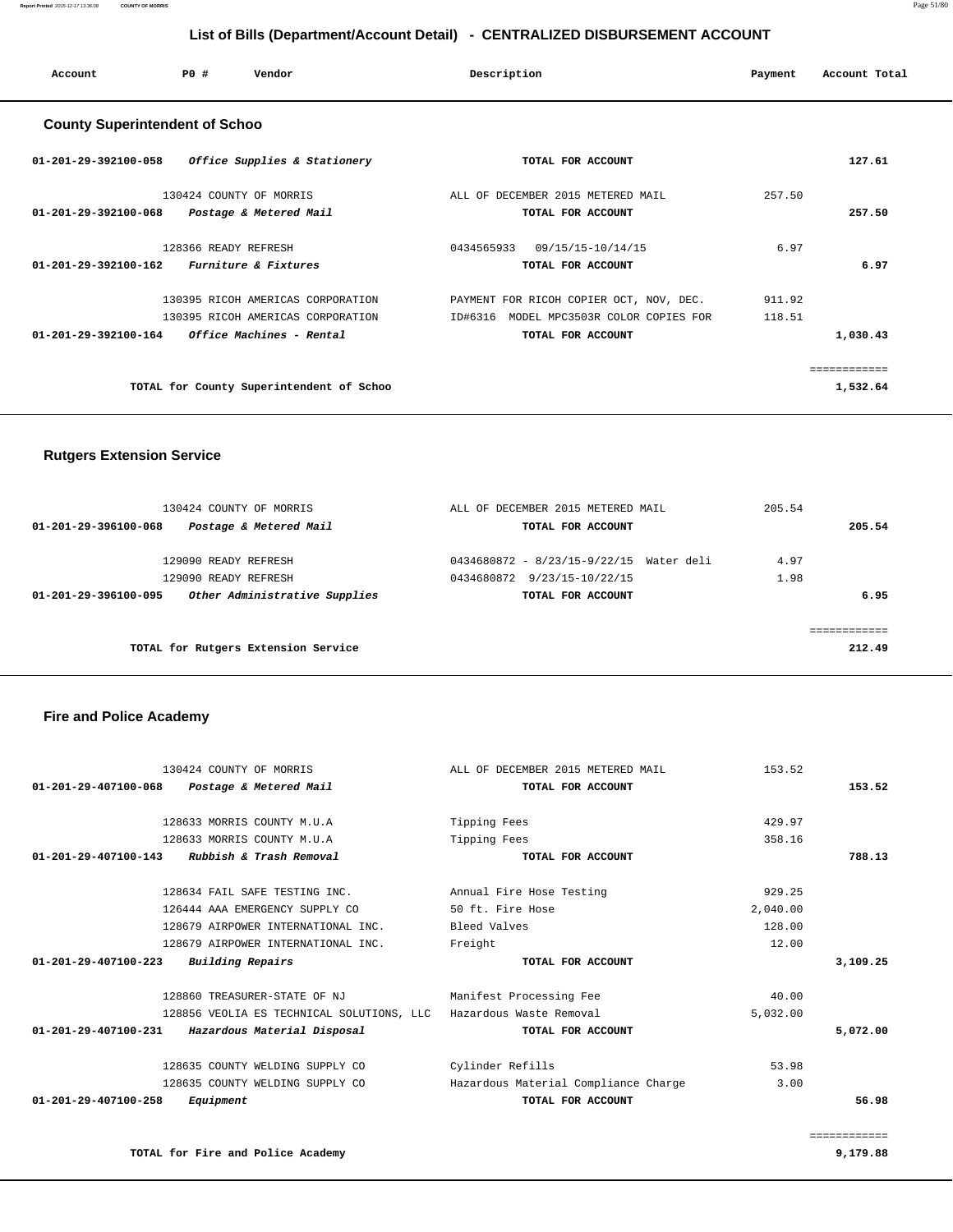| <b>Utilities</b>                 |                                                  |                                                 |                    |            |
|----------------------------------|--------------------------------------------------|-------------------------------------------------|--------------------|------------|
|                                  |                                                  |                                                 |                    |            |
|                                  | 129216 BOROUGH OF BUTLER                         | Acct. # 8496-0 Rt 23 & Decker Ave               | 59.11              |            |
|                                  | 129216 BOROUGH OF BUTLER                         | Acct. # 8495-1 Rt 23 Traffic Light              | 76.83              |            |
|                                  | 129216 BOROUGH OF BUTLER                         | Acct. # 8495-0 Rt 23 South Light Pole #1        | 102.08             |            |
|                                  | 129958 JERSEY CENTRAL POWER & LIGHT              | 10-00-59-9968-9-0 Rt 15 & Dewey Ave 11          | 63.68              |            |
|                                  | 129959 JERSEY CENTRAL POWER & LIGHT              | 10-00-84-5117-1-4 Berkshire Valley Road         | 17.62              |            |
|                                  | 129960 JERSEY CENTRAL POWER & LIGHT              | 10-00-44-7627-6-1 Rt 46 & Canfield Ave          | 28.62              |            |
|                                  | 129966 JERSEY CENTRAL POWER & LIGHT              | 10-00-01-6063-0-8 Street Lighting Dover         | 627.25             |            |
|                                  | 128837 JERSEY CENTRAL POWER & LIGHT              | 10-00-28-8978-6-4 Mt. Arlington 10/28/          | 54.37              |            |
|                                  | 129955 JERSEY CENTRAL POWER & LIGHT              | 10-00-84-5137-1-0 Berkshire Valley Rd-Ke        | 17.86              |            |
|                                  | 129961 JERSEY CENTRAL POWER & LIGHT              | 10-00-05-8414-2-2 Street Lighting Morris        | 328.61             |            |
|                                  | 129956 JERSEY CENTRAL POWER & LIGHT              | 10-00-64-2465-3-9 Rt 53 Diamond Spring          | 32.11              |            |
|                                  | 129957 JERSEY CENTRAL POWER & LIGHT              | 20-00-00-0539-3-0 120 E Hanover Ave Ced         | 537.09             |            |
|                                  | 128441 TIOGA SOLAR MORRIS COUNTY 1 LLC           | 136242003/ RE: VOTING TECH                      | 777.00             |            |
|                                  | 128441 TIOGA SOLAR MORRIS COUNTY 1 LLC           | 136242003/ RE: SCHUYLER BUILDING                | 313.10             |            |
|                                  | 128441 TIOGA SOLAR MORRIS COUNTY 1 LLC           | 136242003/ RE: SCHYULER GARAGE                  | 469.70             |            |
|                                  | 129584 JERSEY CENTRAL POWER & LIGHT              | 100 079 438 253 - CAC COMPLEX 10/23/15 -        | 10,088.64          |            |
|                                  | 129583 JERSEY CENTRAL POWER & LIGHT              | 100 102 601 695 - COMM CENTER 10/22/15 -        | 14,876.77          |            |
|                                  | 130167 JERSEY CENTRAL POWER & LIGHT              | 20 00 00 0537 8 1 - MASTER ACCT - HILL 1        | 72,956.16          |            |
|                                  | 130169 JERSEY CENTRAL POWER & LIGHT              | 20-00-00-0528-1-7 MASTER ACCOUNT DATED 1        | 39,158.60          |            |
|                                  | 130170 JERSEY CENTRAL POWER & LIGHT              | 20-00-00-0538-4-9, REMOTE LOCATIONS, DATE       | 3,399.70           |            |
|                                  | 129988 JERSEY CENTRAL POWER & LIGHT              | 10-00-28-8978-6-4 Rt 80 Mt Arlington 1          | 53.43              |            |
|                                  | 128848 JERSEY CENTRAL POWER & LIGHT              | 100 105 119 190 10/22/2015 Ledgewood,           | 38.37              |            |
| 01-201-31-430100-137             | Electricity                                      | TOTAL FOR ACCOUNT                               |                    | 144,076.70 |
|                                  | 127280 FINCH FUEL OIL COMPANY, INC.              | 1999,10-2-2015                                  | 285.39             |            |
|                                  | 130453 NATIONAL FUEL OIL INC.                    | FUEL CHARGES, 11/15                             | 17,922.68          |            |
| 01-201-31-430100-140             | Gas Purchases                                    | TOTAL FOR ACCOUNT                               |                    | 18,208.07  |
|                                  | 129899 PSE&G CO                                  | 65 858 068 08, November~2015                    | 11,977.84          |            |
|                                  | 129898 PSE&G CO                                  | 66 472 055 00, November~2015                    | 1,248.84           |            |
|                                  | 129323 WOODRUFF ENERGY                           | 508584, October-2015                            | 1,802.47           |            |
|                                  | 129322 WOODRUFF ENERGY                           | 508579, October-2015                            | 9,079.57           |            |
|                                  | 129588 DIRECT ENERGY BUSINESS MARKETING          | 1316 - SUMMARY GROUP #/ MORRIS COUNTY (6        | 9,366.57           |            |
|                                  | 128857 SUBURBAN PROPANE -2347                    | Propane                                         | 982.99             |            |
|                                  | 128857 SUBURBAN PROPANE -2347                    | Safety P&T Fee                                  | 9.62               |            |
|                                  | 128859 SUBURBAN PROPANE -2347                    | Propane                                         | 620.21             |            |
|                                  | 128859 SUBURBAN PROPANE -2347                    | Safety P&T Fee                                  | 9.62               |            |
|                                  | 130219 N.J. NATURAL GAS COMPANY                  | 12-1157-4515-09/ RE: DOVER PROBATION 11/        | 125.06             |            |
|                                  | 130165 N.J. NATURAL GAS COMPANY                  | 06-1126-4355-14/ RE: WHARTON BRIDGES/ 11        | 1,221.97           |            |
|                                  | 130166 N.J. NATURAL GAS COMPANY                  | 22-0009-8231-77/ RE: WHARTON BRIDGE GEN/        | 31.43              |            |
|                                  | 130163 PSE&G CO                                  | REF # MOMBAG/ 66-254-142-04 - 18 HIGHVIE        | 405.96             |            |
| 01-201-31-430100-141 Natural Gas |                                                  | TOTAL FOR ACCOUNT                               |                    | 36,882.15  |
|                                  | 128522 MORRIS COUNTY MUNICIPAL                   | 100041, Roll-Offs, September-2015               | 3,566.42           |            |
|                                  | 128522 MORRIS COUNTY MUNICIPAL                   | MORRIS55, Tipping Fees, September-2015          | 2,882.00           |            |
|                                  | 01-201-31-430100-143 Rubbish & Trash Removal     | TOTAL FOR ACCOUNT                               |                    | 6,448.42   |
|                                  | 129321 STERICYCLE INC.                           | $8074425, 9 - 1 - 2015$                         | 835.39             |            |
|                                  |                                                  |                                                 |                    |            |
|                                  | 129293 STERICYCLE INC.<br>129892 STERICYCLE INC. | 8074425, October~2015<br>8074425, December~2015 | 835.39<br>1,208.75 |            |
|                                  |                                                  | TOTAL FOR ACCOUNT                               |                    |            |
|                                  |                                                  |                                                 |                    | 2,879.53   |
|                                  | Solid Waste Cost                                 |                                                 |                    |            |
| 01-201-31-430100-145             | 129125 VERIZON                                   | 973-328-3165 445 58Y, 11/4/15, Dover WT         | 32.41              |            |

 **List of Bills (Department/Account Detail) - CENTRALIZED DISBURSEMENT ACCOUNT Account P0 # Vendor Description Payment Account Total**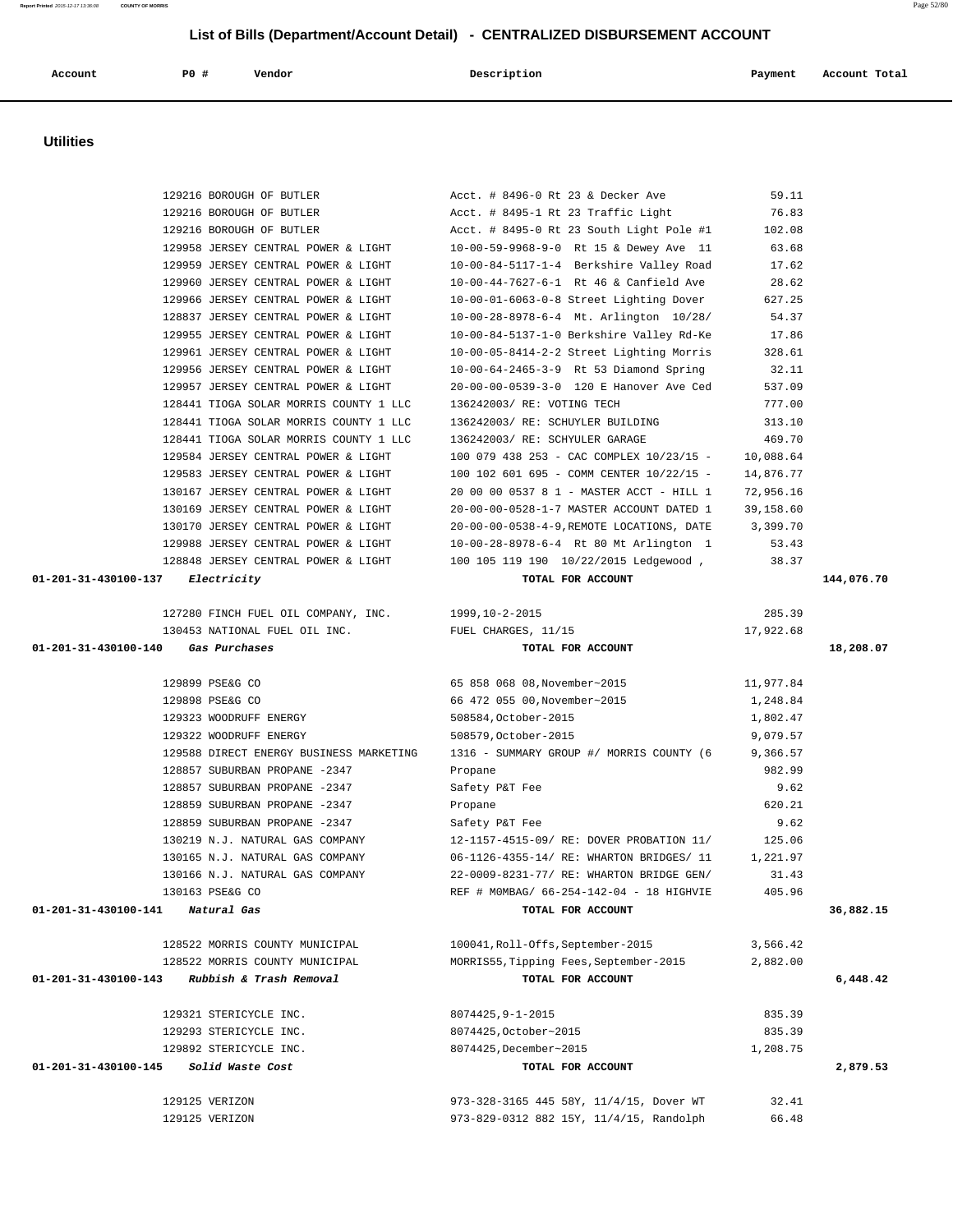| Account          | PO# | Vendor | Description | Payment | Account Total |
|------------------|-----|--------|-------------|---------|---------------|
| <b>Utilities</b> |     |        |             |         |               |

 **Utilities** 

|                            | 129117 VERIZON                                                 | 973-455-1700 480 36Y, 11/2/15, Emerg Non | 101.40          |              |
|----------------------------|----------------------------------------------------------------|------------------------------------------|-----------------|--------------|
|                            | 128206 CENTURYLINK                                             | 309973303, 10/19/15, T1 Chester site (10 | 1,785.33        |              |
|                            | 126922 VERIZON                                                 | Account 201 V63-1789 999 12Y - 09/2015   | 6,581.90        |              |
|                            | 128207 VERIZON CABS                                            | 201 M55-4914 825, 10/25/15, T1 American  | 818.13          |              |
|                            | 128208 VERIZON CABS                                            | 201 M55-5534 968, 10/25/15, E911 fiber 1 | 2,240.64        |              |
|                            | 129114 VERIZON                                                 | 973-838-8083 446 48Y, 10/28/15, Kinnelon | 32.36           |              |
|                            | 129066 VERIZON                                                 | 201 V03-7261 127 66Y, 10/16/15, 911 Swit | 13,148.10       |              |
|                            | 128349 EXTEL COMMUNICATIONS                                    | Netowrk/Telecom Wiring as per quote Date | 8,588.00        |              |
|                            | 128693 BUSINESS AUTOMATION TECHNOLOGIES, I Account 10000009316 |                                          | 5,643.66        |              |
|                            | 130386 VERIZON WIRELESS                                        | COUNTY WIDE 486023883-00001 OCT 22-NOV   | 7,857.48        |              |
|                            | 129024 VERIZON                                                 | 973 993-1440 628 16Y 11/01/15            | 66.48           |              |
|                            | 130180 VERIZON                                                 | 201 V03-7261 127 66Y, 11/16/15, 911 Swit | 11,336.09       |              |
|                            | 129546 CENTURYLINK                                             | 309973303, 10/19/15, T1 Chester site (10 | 1,785.33        |              |
|                            | 129548 VERIZON                                                 | 973-299-6835 828 04Y, 11/10/15, Boonton  | 32.41           |              |
|                            | 129548 VERIZON                                                 | 973-584-2050 195 53Y, 11/11/15, Mt Road, | 28.71           |              |
|                            | 130181 VERIZON                                                 | 973-539-7933 842 07Y, 11/16/15, Randolph | 28.71           |              |
|                            | 129577 VERIZON                                                 | 973-455-0378 979 71Y / RE: PENTHOUSE- A  | 66.48           |              |
| 01-201-31-430100-146       | Telephone                                                      | TOTAL FOR ACCOUNT                        |                 | 60,365.50    |
|                            |                                                                |                                          |                 |              |
|                            | 129893 SOUTHEAST MORRIS COUNTY                                 | 2120000537.00,10-9 thru 11-13-2015       | 6,164.49        |              |
|                            | 130192 TOWNSHIP OF PARSIPPANY -                                | 1330060-1/ 500 W HANOVER                 | 1,161.14        |              |
|                            | 130192 TOWNSHIP OF PARSIPPANY -                                | 1330060-2/ 500 W HANOVER                 | 145.00          |              |
|                            | 130192 TOWNSHIP OF PARSIPPANY -                                | 1330060-3/ 500 W HANOVER                 | 770.00          |              |
|                            | 130192 TOWNSHIP OF PARSIPPANY -                                | 1330060-4/ 500 W HANOVER                 | 5,991.96        |              |
|                            | 129617 SOUTHEAST MORRIS COUNTY                                 | 211000004000/ A & R BLDG                 | 607.06          |              |
|                            | 129617 SOUTHEAST MORRIS COUNTY                                 | 211000004500/ CH                         | 2,052.85        |              |
|                            | 129617 SOUTHEAST MORRIS COUNTY                                 | 212000084700/ CORRECTION FACILITY        | 3,790.46        |              |
|                            | 129617 SOUTHEAST MORRIS COUNTY                                 | 211000005000/ ADM CTS                    | 431.21          |              |
|                            | 129617 SOUTHEAST MORRIS COUNTY                                 | 212000053001/ SHADETREE                  | 1,138.81        |              |
|                            | 129609 TOWNSHIP OF RANDOLPH                                    | 9999 593/ HEALTH MNGMNT/ 07-16-15 THRU 1 | 53.75           |              |
| 01-201-31-430100-147 Water |                                                                | TOTAL FOR ACCOUNT                        |                 | 22,306.73    |
|                            |                                                                |                                          |                 |              |
|                            |                                                                |                                          |                 | ============ |
| TOTAL for Utilities        |                                                                |                                          |                 | 291,167.10   |
|                            |                                                                |                                          |                 |              |
|                            |                                                                |                                          |                 |              |
|                            |                                                                |                                          |                 |              |
| <b>Nutrition</b>           |                                                                |                                          |                 |              |
|                            |                                                                |                                          |                 |              |
|                            |                                                                |                                          |                 |              |
|                            | 129492 CALICO INDUSTRIES, INC.                                 | Black Trash Can Liner Case               | 617.60          |              |
| 01-201-41-716100-059       | Other General Expenses                                         | TOTAL FOR ACCOUNT                        |                 | 617.60       |
|                            |                                                                |                                          |                 |              |
|                            | 129450 GRAINGER<br>129385 PATRICIA W. GIBBONS                  | Chlorine Test Strips                     | 16.88<br>380.90 |              |
|                            | 129385 PATRICIA W. GIBBONS                                     | Nutrition Support Services<br>Mileage    | 95.59           |              |
|                            |                                                                |                                          |                 |              |

130185 PATRICIA W. GIBBONS Nutrition Support Service Hours November 418.52

 130393 ALLEN PAPER & SUPPLY CO 6 Pcs Super Loop Mops 34.50 130393 ALLEN PAPER & SUPPLY CO 2 Softsoap Antibacterial Pump 62.90 130393 ALLEN PAPER & SUPPLY CO Mr. Clean Magic Eraser 653.90

 **01-201-41-716100-098 Other Operating&Repair Supply TOTAL FOR ACCOUNT 2,529.38**

130185 PATRICIA W. GIBBONS Mileage Mileage 120.16 130393 ALLEN PAPER & SUPPLY CO Toilet Tissue 167.19 130393 ALLEN PAPER & SUPPLY CO Kitchen Rolled Towels 1,040.80 130393 ALLEN PAPER & SUPPLY CO Pine One Step Dis/Cleaner 87.48 130393 ALLEN PAPER & SUPPLY CO Scrubbing Pad 50.56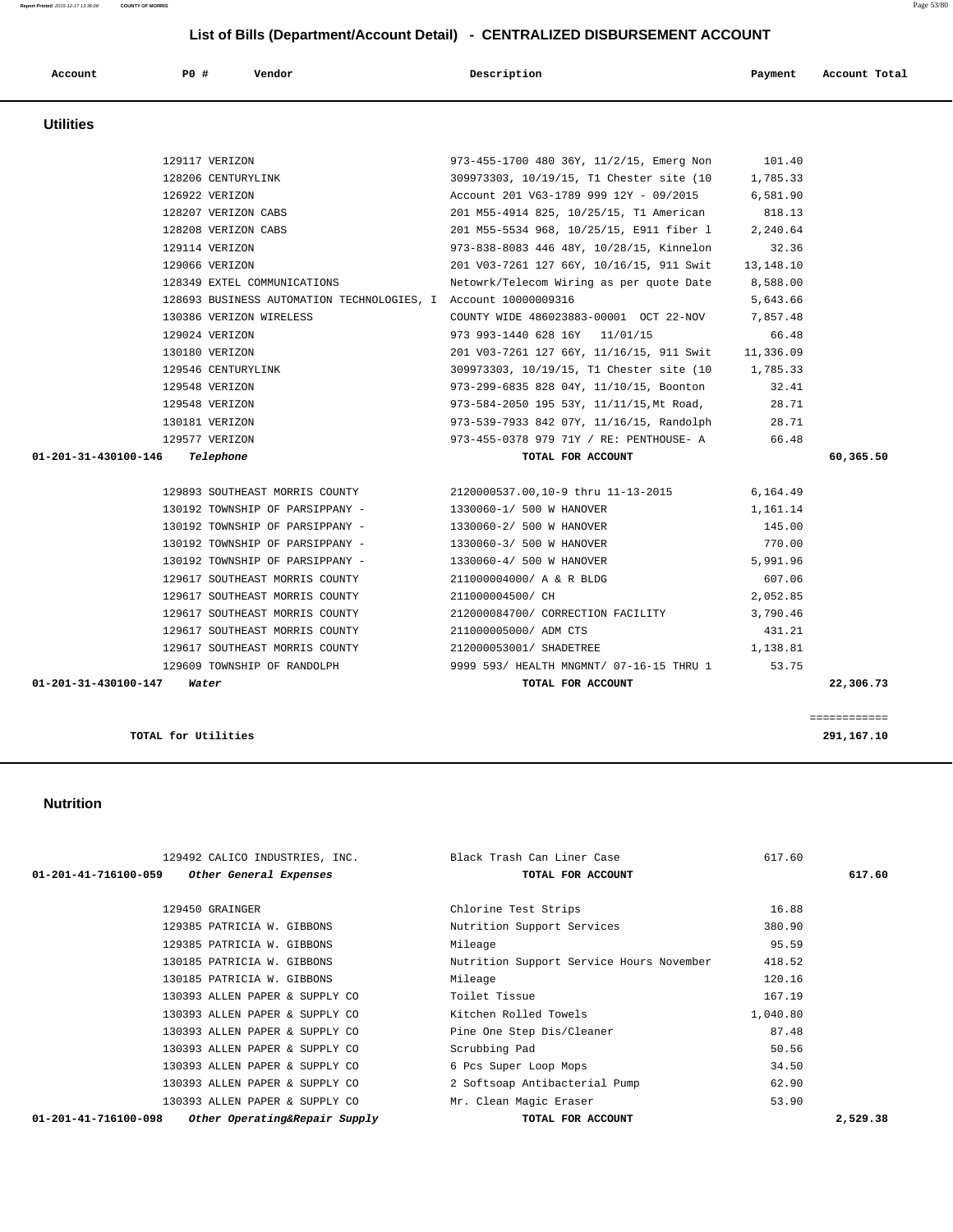|  | Account<br>. | P0 # | Vendor | Description | Payment<br>Account Total<br>.<br>. |
|--|--------------|------|--------|-------------|------------------------------------|
|--|--------------|------|--------|-------------|------------------------------------|

## **Nutrition**

| $01 - 201 - 41 - 716100 - 140$<br>Gas Purchases | TOTAL FOR ACCOUNT                        | 1,299.82     |  |
|-------------------------------------------------|------------------------------------------|--------------|--|
| 129647 VERIZON                                  | Monthly Service Charge October 2015 Acct | 830.12       |  |
| 01-201-41-716100-146<br>Telephone               | TOTAL FOR ACCOUNT                        | 830.12       |  |
| 130191 SODEXO INC & AFFILIATES                  | Daily Meals                              | 125, 339.20  |  |
| 130191 SODEXO INC & AFFILIATES                  | Weekend Meals                            | 7,858.80     |  |
| 130191 SODEXO INC & AFFILIATES                  | Frozen Meals                             | 10,882.24    |  |
| 130191 SODEXO INC & AFFILIATES                  | Boxed Meals                              | 25,300.96    |  |
| 130191 SODEXO INC & AFFILIATES                  | Shelf Stable Meals                       | 5,481.60     |  |
| 130191 SODEXO INC & AFFILIATES                  | Kosher Meals                             | 245.16       |  |
| 130191 SODEXO INC & AFFILIATES                  | Coffee                                   | 833.49       |  |
| 130191 SODEXO INC & AFFILIATES                  | Other                                    | 792.00       |  |
| 01-201-41-716100-185<br>Food                    | TOTAL FOR ACCOUNT                        | 176,733.45   |  |
|                                                 |                                          | ============ |  |
| TOTAL for Nutrition                             |                                          | 182,010.37   |  |

 **Area Plan Grant** 

| 129459 CFCS - HOPE HOUSE             | 2015 Funding through the Older Americans | 1,792.00  |
|--------------------------------------|------------------------------------------|-----------|
| 129455 CFCS - HOPE HOUSE             | 2015 Funding through the Older Americans | 4,191.00  |
| 130387 CORNERSTONE FAMILY PROGRAMS   | 15-14-076 OAA CGI Per. 7/1/15-9/30/15 41 | 4,087.00  |
| Expenditures<br>01-201-41-716110-090 | TOTAL FOR ACCOUNT                        | 10,070.00 |
|                                      |                                          |           |
|                                      |                                          |           |
| TOTAL for Area Plan Grant            |                                          | 10,070.00 |
|                                      |                                          |           |

# **ALPN**

| 129458 CFCS - HOPE HOUSE                   | 2015 Funding through the Peer Grouping I | 6,371.00 |
|--------------------------------------------|------------------------------------------|----------|
| 01-201-41-759000-063<br>ALPN Peer Grouping | TOTAL FOR ACCOUNT                        | 6,371.00 |
|                                            |                                          |          |
|                                            |                                          |          |
| TOTAL for ALPN                             |                                          | 6,371.00 |
|                                            |                                          |          |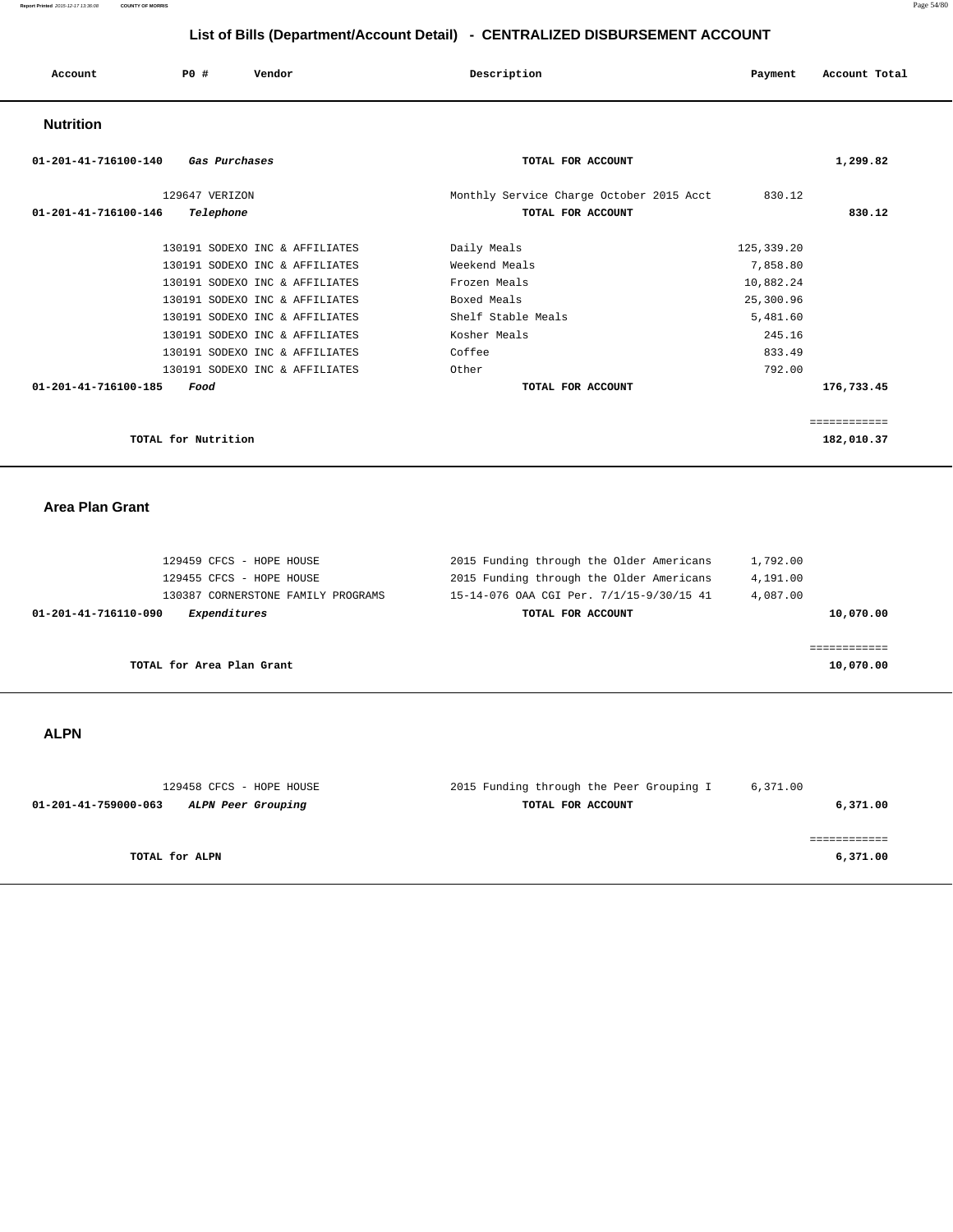| Report Printed 2015-12-17 13:36:08 | <b>COUNTY OF MORRIS</b>       |                                             |                                                                              |          | Page 55/80    |
|------------------------------------|-------------------------------|---------------------------------------------|------------------------------------------------------------------------------|----------|---------------|
|                                    |                               |                                             | List of Bills (Department/Account Detail) - CENTRALIZED DISBURSEMENT ACCOUNT |          |               |
| Account                            | P0 #                          | Vendor                                      | Description                                                                  | Payment  | Account Total |
|                                    |                               |                                             | <b>Grant Fund</b>                                                            |          |               |
| <b>Bio-Terrorism Grant</b>         |                               |                                             |                                                                              |          |               |
|                                    |                               | 128680 W.B. MASON COMPANY INC               | customer C1033751 Invoice dated 11/2/201                                     | 808.81   |               |
|                                    |                               | 130403 COUNTY OF MORRIS                     | ALL OF DECEMBER 2015 METERED MAIL                                            | 208.01   |               |
|                                    | 129789 CABLEVISION            |                                             | 07876 616465 01 8 Billing period 12/1/20                                     | 225.45   |               |
|                                    |                               | 128674 OFFICE CONCEPTS GROUP, INC.          | supplies invoice dated 11/3                                                  | 44.25    |               |
|                                    |                               | 128674 OFFICE CONCEPTS GROUP, INC.          | Invoice dated 11/6/2015                                                      | 348.67   |               |
| 02-213-41-718605-391               |                               | Public Health Emer Grant $(7/1/15-6/30/16)$ | TOTAL FOR ACCOUNT                                                            |          | 1,635.19      |
|                                    |                               |                                             |                                                                              |          | ------------  |
|                                    | TOTAL for Bio-Terrorism Grant |                                             |                                                                              |          | 1,635.19      |
| DEPARTMENT 720605                  |                               |                                             |                                                                              |          |               |
|                                    |                               | 129658 COMMUNITY HOPE INC.                  | 801140534 - December 2014                                                    | 1,276.00 |               |
|                                    |                               | 129658 COMMUNITY HOPE INC.                  | January 2015                                                                 | 1,276.00 |               |
|                                    |                               | 129658 COMMUNITY HOPE INC.                  | February 2015                                                                | 1,276.00 |               |
|                                    |                               | 129658 COMMUNITY HOPE INC.                  | March 2015                                                                   | 1,276.00 |               |
| 02-213-41-720605-391               |                               | Shelter Plus Care Grant $(10/4/11-10/3/16)$ | TOTAL FOR ACCOUNT                                                            |          | 5,104.00      |
|                                    |                               |                                             |                                                                              |          | ============  |
|                                    | TOTAL for DEPARTMENT 720605   |                                             |                                                                              |          | 5,104.00      |
|                                    |                               |                                             |                                                                              |          |               |
| DEPARTMENT 741515                  |                               |                                             |                                                                              |          |               |

| 130311 TECHNOFORCE LLC                              |                   | 731.76 |
|-----------------------------------------------------|-------------------|--------|
| 02-213-41-741515-392<br>WFNJ-TANF (7/1/14-12/31/15) | TOTAL FOR ACCOUNT | 731.76 |
|                                                     |                   |        |
|                                                     |                   |        |
| TOTAL for DEPARTMENT 741515                         |                   | 731.76 |
|                                                     |                   |        |

# **DEPARTMENT 741520**

| 129774 SARAH DYDYNSKI<br>130311 TECHNOFORCE LLC                  | Travel from 8/19/15 to 11/17/15. | 49.70<br>526.32 |
|------------------------------------------------------------------|----------------------------------|-----------------|
| WFNJ-General Assistance(7/1/14-12/31/15)<br>02-213-41-741520-392 | TOTAL FOR ACCOUNT                | 576.02          |
| TOTAL for DEPARTMENT 741520                                      |                                  | 576.02          |

| 127775 TELESEARCH INC |  |
|-----------------------|--|
|                       |  |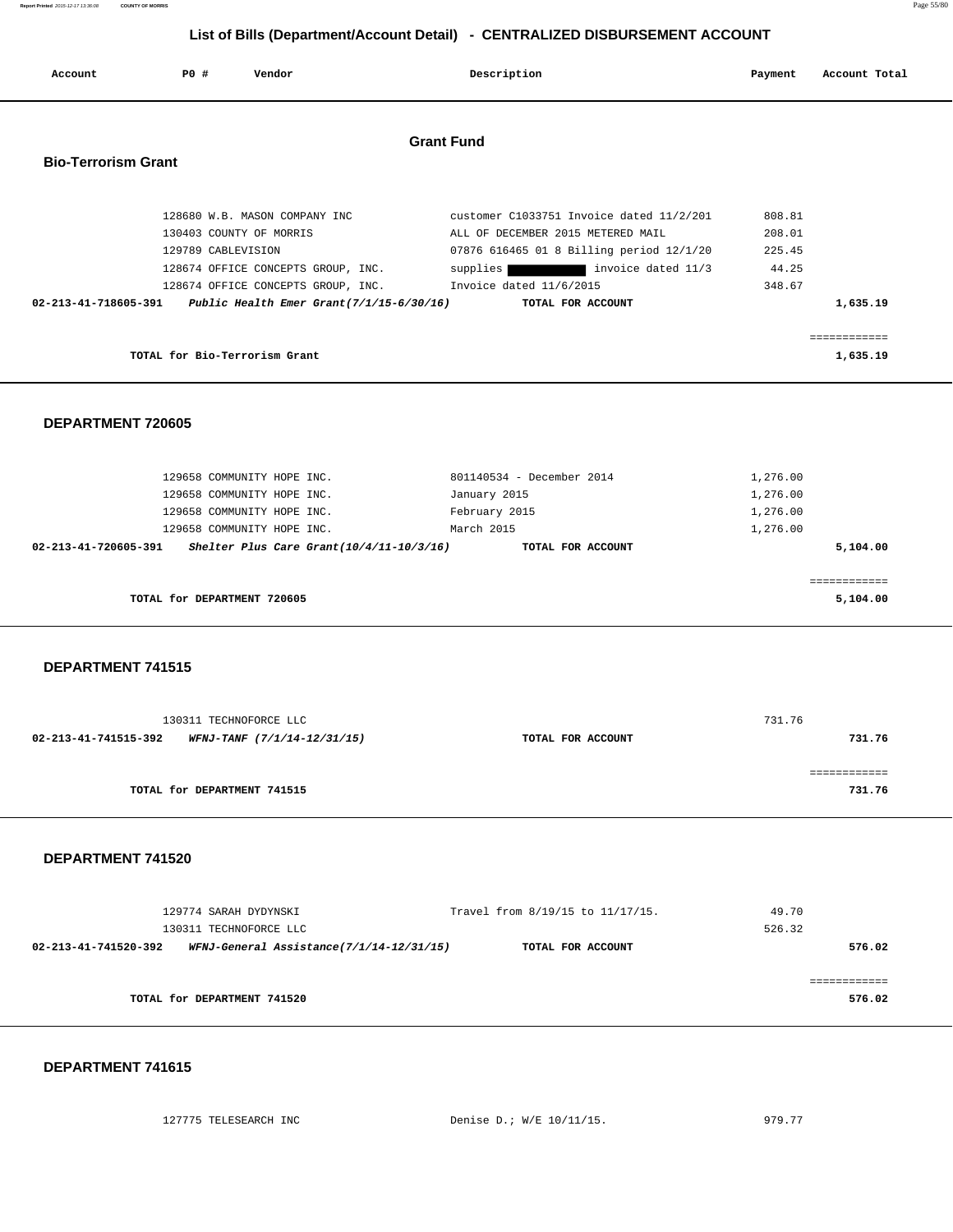**DEPARTMENT 741615** 

| TOTAL for DEPARTMENT 741615                             |                                                                               |                | 46,695.55    |
|---------------------------------------------------------|-------------------------------------------------------------------------------|----------------|--------------|
|                                                         |                                                                               |                | ============ |
| 02-213-41-741615-392 WFNJ-TANF $(7/1/15-12/31/16)$      | TOTAL FOR ACCOUNT                                                             |                | 46,695.55    |
| 129701 NORTHAMPTON COMMUNITY COLLEGE                    | Paris A.                                                                      | 3,200.00       |              |
| 128902 TELESEARCH INC                                   |                                                                               | 16.75          |              |
| 128902 TELESEARCH INC                                   |                                                                               | 32.72          |              |
| 128902 TELESEARCH INC                                   |                                                                               | 15.94          |              |
| 128902 TELESEARCH INC                                   | Denise D., W/E 11/8/15.                                                       | 727.41         |              |
| 128934 TELESEARCH INC                                   | Denise D., W/E 11/01/2015.                                                    | 1,039.15       |              |
| 128934 TELESEARCH INC                                   | Denise D., W/E 10/25/15.                                                      | 831.32         |              |
| 128934 TELESEARCH INC                                   | Transportation from 11/23/15 to 11/27/15 2,500.43<br>Denise D., W/E 10/18/15. | 529.98         |              |
| 129755 TELESEARCH INC<br>129778 AEROFUND FINANCIAL INC. | Denise D., W/E 11/22/15.                                                      | 1,039.15       |              |
| 129755 TELESEARCH INC                                   |                                                                               | 20.94          |              |
| 129755 TELESEARCH INC                                   |                                                                               |                |              |
| 129755 TELESEARCH INC                                   |                                                                               | 21.05<br>38.08 |              |
| 129752 TELESEARCH INC                                   | Denise D., W/E 11/15/15.                                                      | 831.32         |              |
| 129752 TELESEARCH INC                                   |                                                                               | 16.75          |              |
| 129752 TELESEARCH INC                                   |                                                                               | 30.47          |              |
| 129752 TELESEARCH INC                                   |                                                                               | 19.09          |              |
| 128937 READY REFRESH                                    |                                                                               | 3.64           |              |
| 128939 TELESEARCH INC                                   |                                                                               | 23.19          |              |
| 128939 TELESEARCH INC                                   |                                                                               | 38.67          |              |
| 128939 TELESEARCH INC                                   |                                                                               | 16.69          |              |
| 128939 TELESEARCH INC                                   |                                                                               | 20.94          |              |
| 128939 TELESEARCH INC                                   |                                                                               | 37.79          |              |
| 128939 TELESEARCH INC                                   |                                                                               | 22.10          |              |
| 128939 TELESEARCH INC                                   |                                                                               | 20.03          |              |
| 128939 TELESEARCH INC                                   |                                                                               | 38.08          |              |
| 128939 TELESEARCH INC                                   |                                                                               | 16.84          |              |
| 127699 TELESEARCH INC                                   |                                                                               | 23.19          |              |
| 127699 TELESEARCH INC                                   |                                                                               | 21.05          |              |
| 129708 EDWARDS LEARNING CENTER                          | Medina C.                                                                     | 453.00         |              |
| 129708 EDWARDS LEARNING CENTER                          | Ryan H.                                                                       | 453.00         |              |
| 129708 EDWARDS LEARNING CENTER                          | Holly W.                                                                      | 453.00         |              |
| 129019 AEROFUND FINANCIAL INC.                          | Transportation from 11/16/15 to 11/20/15 3,040.54                             |                |              |
| 128936 MANPOWER                                         | Richard M., W/E 11/1/15.                                                      | 918.40         |              |
| 128936 MANPOWER                                         | Richard M., W/E 10/25/15.                                                     | 839.68         |              |
| 130272 AEROFUND FINANCIAL INC.                          | Transportation from $11/30/1$ to $12/4/15$ .                                  | 3,312.20       |              |
| 129721 AEROFUND FINANCIAL INC.                          | Transportation from $11/2/15$ - $11/6/15$ .                                   | 2,768.56       |              |
| 128901 SPRINT NEXTEL                                    |                                                                               | 0.97           |              |
| 128901 SPRINT NEXTEL                                    |                                                                               | 0.98           |              |
| 128901 SPRINT NEXTEL                                    |                                                                               | 1.01           |              |
| 128901 SPRINT NEXTEL                                    |                                                                               | 1.01           |              |
| 128901 SPRINT NEXTEL                                    |                                                                               | 1.07           |              |
| 129773 BRAD SCHMITT                                     | 11/20/15 travel from Phillipsburg to Mor                                      | 32.61          |              |
| 129771 COUNTY OF MORRIS                                 |                                                                               | 22,166.30      |              |
| 127774 TELESEARCH INC                                   |                                                                               | 20.94          |              |
| 127774 TELESEARCH INC                                   |                                                                               | 38.08          |              |

# **List of Bills (Department/Account Detail) - CENTRALIZED DISBURSEMENT ACCOUNT**

 **Account P0 # Vendor Description Payment Account Total**

127774 TELESEARCH INC 21.05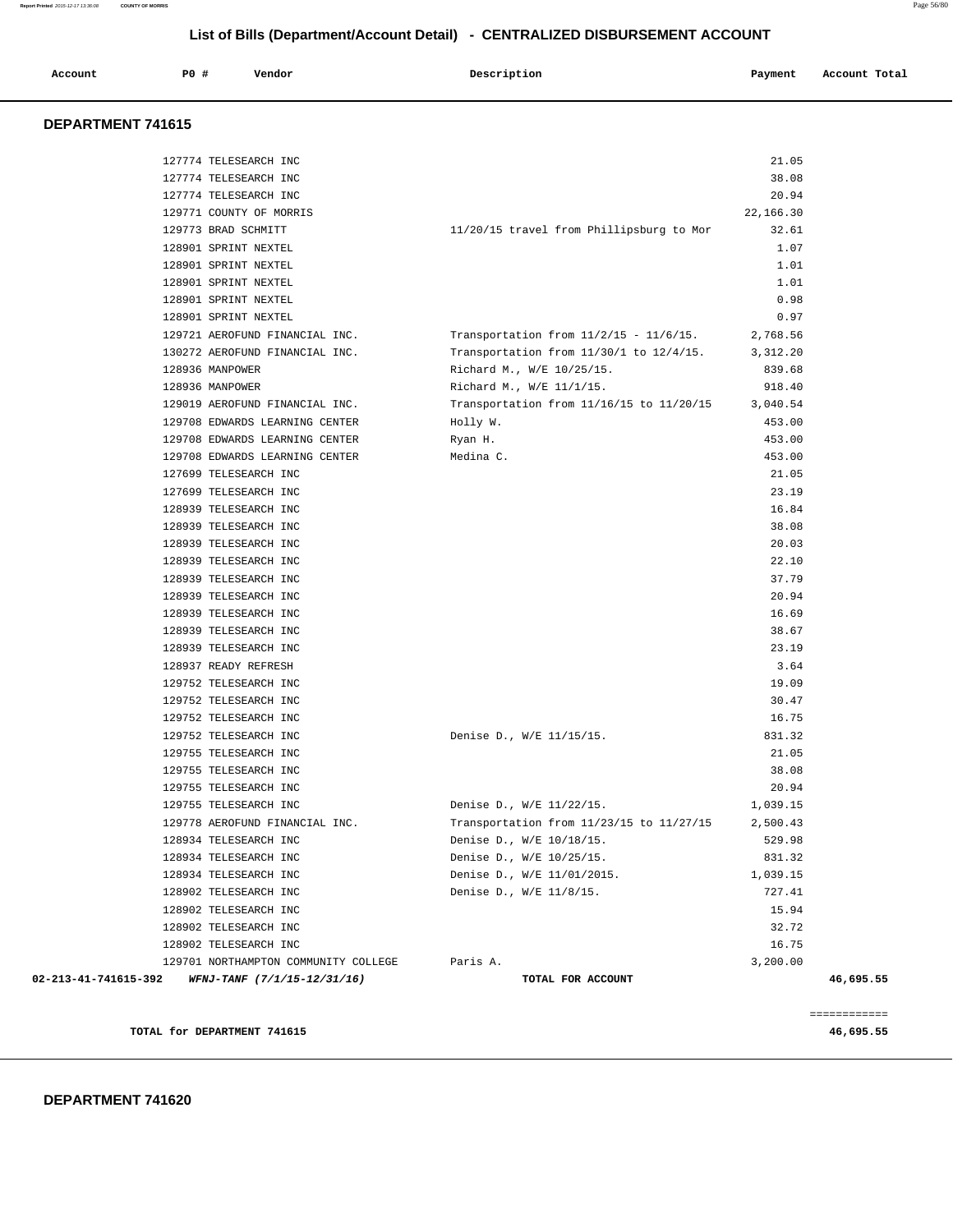| Account<br>. | <b>PO #</b> | Vendor | Description | Payment<br>. . | Account Total |
|--------------|-------------|--------|-------------|----------------|---------------|
|              |             |        |             |                |               |

### **DEPARTMENT 741620**

| 02-213-41-741620-392 | WFNJ-General Assistance(7/1/15-12/31/16)       |         | TOTAL FOR ACCOUNT        | 26,053.05      |
|----------------------|------------------------------------------------|---------|--------------------------|----------------|
|                      | 128902 TELESEARCH INC                          |         | Teresa S., W/E 11/8/15.  | 837.20         |
|                      | 128902 TELESEARCH INC                          |         |                          | 11.17          |
|                      | 128902 TELESEARCH INC                          |         |                          | 21.81          |
|                      | 128902 TELESEARCH INC                          |         |                          | 10.63          |
|                      | 129778 AEROFUND FINANCIAL INC.                 |         |                          | 577.02         |
|                      | 129755 TELESEARCH INC                          |         | Teresa S., W/E 11/22/15. | 627.90         |
|                      | 129755 TELESEARCH INC                          |         |                          | 13.95          |
|                      | 129755 TELESEARCH INC                          |         |                          | 25.39          |
|                      | 129755 TELESEARCH INC                          |         |                          | 14.04          |
|                      | 129752 TELESEARCH INC                          |         | Teresa S., W/E 11/15/15. | 837.20         |
|                      | 129752 TELESEARCH INC                          |         |                          | 11.17          |
|                      | 129752 TELESEARCH INC                          |         |                          | 20.31          |
|                      | 129752 TELESEARCH INC                          |         |                          | 12.73          |
|                      | 128937 READY REFRESH                           |         |                          | 2.42           |
|                      | 128939 TELESEARCH INC                          |         | Teresa S., W/E 11/1/15.  | 1,121.50       |
|                      | 128939 TELESEARCH INC                          |         |                          | 15.46          |
|                      | 128939 TELESEARCH INC                          |         |                          | 25.78          |
|                      | 128939 TELESEARCH INC                          |         |                          | 11.13          |
|                      | 128939 TELESEARCH INC                          |         | Teresa S., W/E 10/25/15. | 837.20         |
|                      | 128939 TELESEARCH INC                          |         |                          | 13.95          |
|                      | 128939 TELESEARCH INC                          |         |                          | 25.20          |
|                      | 128939 TELESEARCH INC                          |         |                          | 14.73          |
|                      | 128939 TELESEARCH INC                          |         | Teresa S.; W/E 10/18/15. | 837.20         |
|                      | 128939 TELESEARCH INC                          |         |                          | 13.38          |
|                      | 128939 TELESEARCH INC                          |         |                          | 25.39          |
|                      | 128939 TELESEARCH INC                          |         |                          | 11.23          |
|                      | 127699 TELESEARCH INC                          |         | Teresa S., W/E 8/30/15.  | 957.05         |
|                      | 127699 TELESEARCH INC                          |         |                          | 15.46          |
|                      | 127699 TELESEARCH INC                          |         |                          | 14.04          |
|                      | 130292 WARREN COUNTY COMMUNITY COLL.           | Olga P. |                          | 1,540.00       |
|                      | 129019 AEROFUND FINANCIAL INC.                 |         |                          | 701.66         |
|                      | 130272 AEROFUND FINANCIAL INC.                 |         |                          | 764.36         |
|                      | 129721 AEROFUND FINANCIAL INC.                 |         |                          | 638.90         |
|                      | 128901 SPRINT NEXTEL                           |         |                          | 0.60           |
|                      | 128901 SPRINT NEXTEL                           |         |                          | 0.65           |
|                      | 128901 SPRINT NEXTEL                           |         |                          | 0.67           |
|                      | 128901 SPRINT NEXTEL                           |         |                          | 0.67           |
|                      | 128901 SPRINT NEXTEL                           |         |                          | 0.71           |
|                      | 129771 COUNTY OF MORRIS                        |         |                          | 14,342.90      |
|                      | 127774 TELESEARCH INC                          |         | Teresa S., W/E 10/11/15. | 1,046.50       |
|                      | 127774 TELESEARCH INC                          |         |                          | 13.95          |
|                      | 127774 TELESEARCH INC<br>127774 TELESEARCH INC |         |                          | 14.04<br>25.39 |
|                      |                                                |         |                          |                |

**TOTAL for DEPARTMENT 741620 26,053.05**

============

| 129771 COUNTY OF MORRIS                             |                   | 7,823.40 |
|-----------------------------------------------------|-------------------|----------|
| 128903 CTL LLC                                      |                   | 1,200.00 |
| WFNJ-WLLP (7/1/15-12/31/16)<br>02-213-41-741630-392 | TOTAL FOR ACCOUNT | 9,023.40 |
|                                                     |                   |          |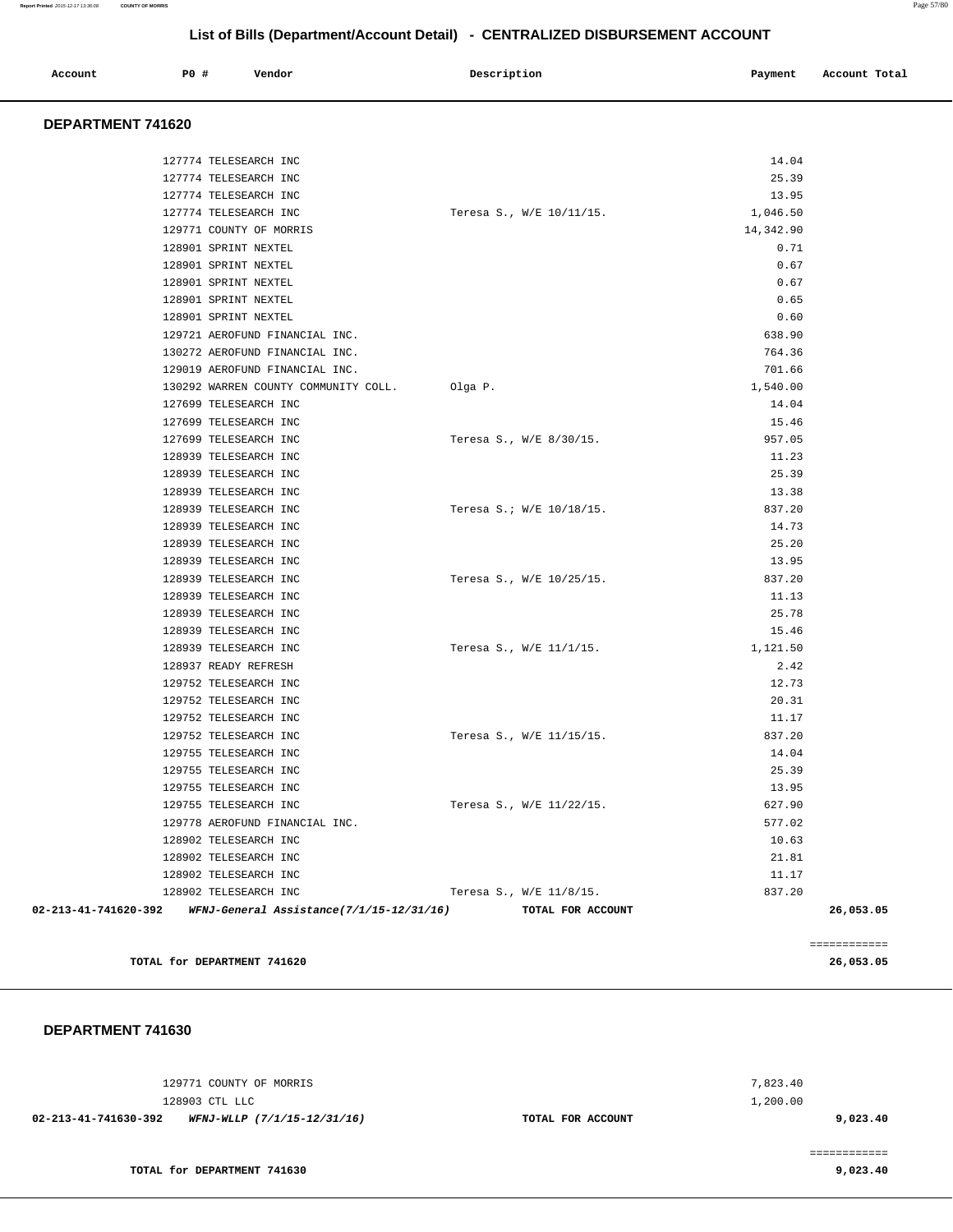**Report Printed** 2015-12-17 13:36:08 **COUNTY OF MORRIS** Page 58/80

# **List of Bills (Department/Account Detail) - CENTRALIZED DISBURSEMENT ACCOUNT**

| Account              | PO#                         | Vendor                     | Description       | Account Total<br>Payment |
|----------------------|-----------------------------|----------------------------|-------------------|--------------------------|
| DEPARTMENT 742520    |                             |                            |                   |                          |
|                      | 129772 NJDOL                |                            | WIA Youth PY 13   | 139.00                   |
| 02-118-03-742520-391 |                             | WIA Youth (7/1/13-6/30/15) | TOTAL FOR ACCOUNT | 139.00                   |
|                      |                             |                            |                   | ------------             |
|                      | TOTAL for DEPARTMENT 742520 |                            |                   | 139.00                   |

### **DEPARTMENT 742605**

| 127886 AT&T          |                                       |                                             | 3.10     |           |
|----------------------|---------------------------------------|---------------------------------------------|----------|-----------|
|                      | 127774 TELESEARCH INC                 |                                             | 105.26   |           |
|                      | 127774 TELESEARCH INC                 |                                             | 190.42   |           |
|                      | 127774 TELESEARCH INC                 |                                             | 104.69   |           |
|                      | 129771 COUNTY OF MORRIS               | Fringe Benefits for 3rd Qtr. 2015 19,558.50 |          |           |
|                      | 129746 JASON DUCCINI                  |                                             | 22.82    |           |
|                      | 128901 SPRINT NEXTEL                  |                                             | 5.36     |           |
|                      | 128901 SPRINT NEXTEL                  |                                             | 5.04     |           |
|                      | 128901 SPRINT NEXTEL                  |                                             | 5.00     |           |
|                      | 128901 SPRINT NEXTEL                  |                                             | 4.89     |           |
|                      | 128901 SPRINT NEXTEL                  |                                             | 4.86     |           |
|                      | 129713 INFORMATION & TECHNOLOGY       | Dialma M.                                   | 90.00    |           |
|                      | 129710 INFORMATION & TECHNOLOGY       | Damaris H.                                  | 60.00    |           |
|                      | 130311 TECHNOFORCE LLC                |                                             | 318.99   |           |
|                      | 129722 BRANFORD HALL CAREER INSTITUTE | Vikash P.                                   | 3,200.00 |           |
|                      | 130453 NATIONAL FUEL OIL INC.         | FUEL CHARGES, 11/15                         | 13.28    |           |
|                      | 128903 CTL LLC                        | Licenses for all (3) Morris-Sussex & War    | 1,081.85 |           |
|                      | 129715 INFORMATION & TECHNOLOGY       | Mariela G.                                  | 1,110.00 |           |
|                      | 129714 ACE HEALTHCARE TRAINING        | Selina A.                                   | 3,200.00 |           |
|                      | 127699 TELESEARCH INC                 |                                             | 105.26   |           |
|                      | 127699 TELESEARCH INC                 |                                             | 115.94   |           |
|                      | 128939 TELESEARCH INC                 |                                             | 84.21    |           |
|                      | 128939 TELESEARCH INC                 |                                             | 190.42   |           |
|                      | 128939 TELESEARCH INC                 |                                             | 100.20   |           |
|                      | 128939 TELESEARCH INC                 |                                             | 110.50   |           |
|                      | 128939 TELESEARCH INC                 |                                             | 188.95   |           |
|                      | 128939 TELESEARCH INC                 |                                             | 104.69   |           |
|                      | 128939 TELESEARCH INC                 |                                             | 83.48    |           |
|                      | 128939 TELESEARCH INC                 |                                             | 193.35   |           |
|                      | 128939 TELESEARCH INC                 |                                             | 115.94   |           |
|                      | 128937 READY REFRESH                  |                                             | 18.19    |           |
|                      | 129752 TELESEARCH INC                 |                                             | 95.46    |           |
|                      | 129752 TELESEARCH INC                 |                                             | 152.33   |           |
|                      | 129752 TELESEARCH INC                 |                                             | 83.75    |           |
|                      | 129755 TELESEARCH INC                 |                                             | 105.26   |           |
|                      | 129755 TELESEARCH INC                 |                                             | 190.42   |           |
|                      | 129755 TELESEARCH INC                 |                                             | 104.69   |           |
|                      | 128902 TELESEARCH INC                 |                                             | 79.70    |           |
|                      | 128902 TELESEARCH INC                 |                                             | 163.58   |           |
|                      | 128902 TELESEARCH INC                 |                                             | 83.75    |           |
| 02-213-41-742605-391 | WIA Adult (7/1/14-6/30/16)            | TOTAL FOR ACCOUNT                           |          | 31,554.13 |

**TOTAL for DEPARTMENT 742605 31,554.13**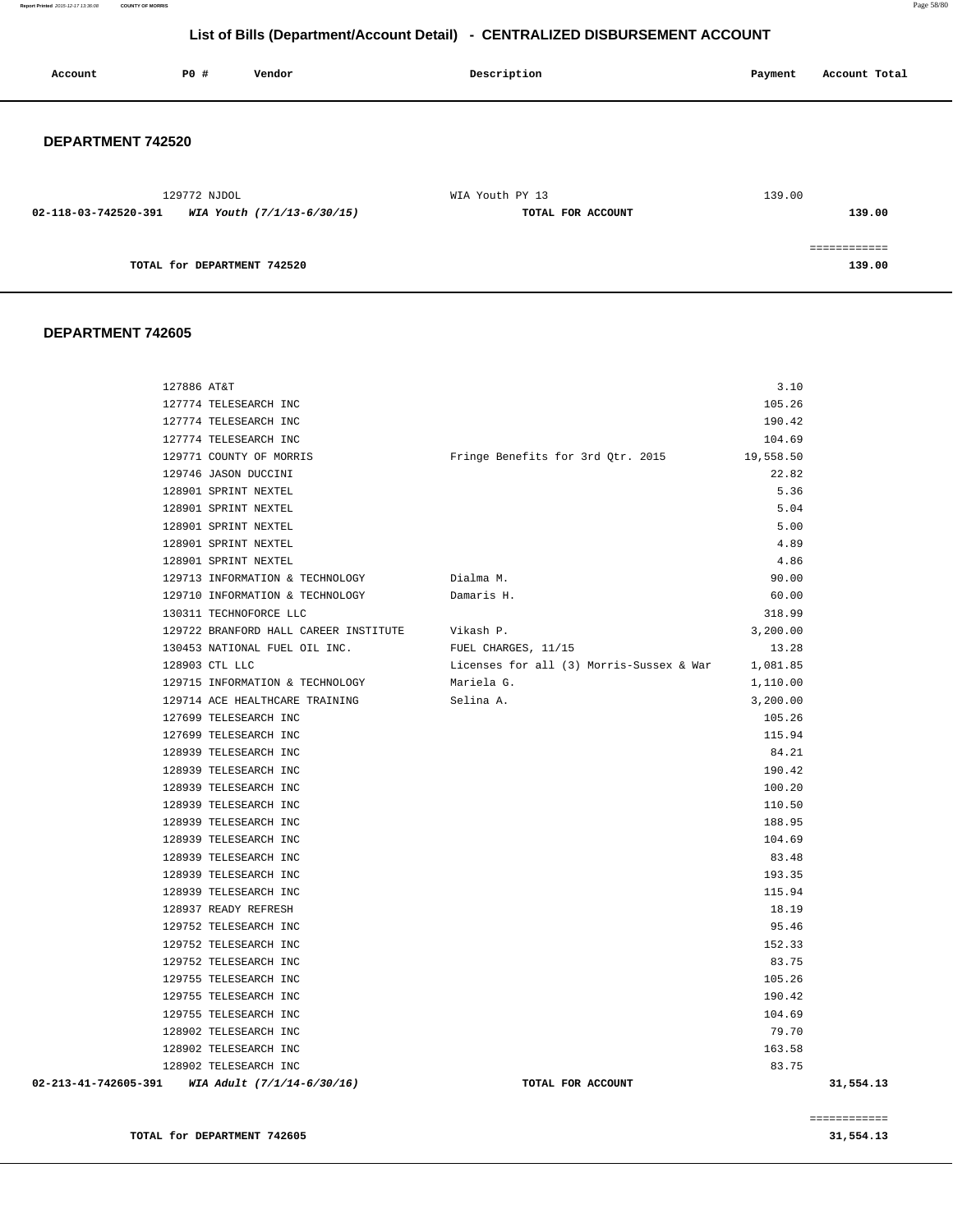| Account<br>. | PO# | Vendor<br>. | Description<br>$\sim$ $\sim$ | Payment<br>___ | Account Total |
|--------------|-----|-------------|------------------------------|----------------|---------------|
|              |     |             |                              |                |               |

### **DEPARTMENT 742610**

| 02-213-41-742610-391 WIA Dislocated Worker (7/1/14-6/30/16) | TOTAL FOR ACCOUNT                                   | 77,687.99 |  |
|-------------------------------------------------------------|-----------------------------------------------------|-----------|--|
| 129699 AVTECH INSTITUTE                                     | Kaushik M.                                          | 1,408.00  |  |
| 128902 TELESEARCH INC                                       | Lilly H., W/E 11/8/15.                              | 351.73    |  |
| 128902 TELESEARCH INC                                       | Sarina D.; W/E 11/8/15.                             | 687.05    |  |
| 128902 TELESEARCH INC                                       | Linda B.;W/E 11/8/15.                               | 334.73    |  |
| 129755 TELESEARCH INC                                       | Lilly H., W/E 11/22/15.                             | 439.68    |  |
| 129755 TELESEARCH INC                                       | Sarina D., W/E 11/22/15.                            | 799.75    |  |
| 129755 TELESEARCH INC                                       | Linda B., W/E 11/22/15.                             | 442.10    |  |
| 129752 TELESEARCH INC                                       | Lilly H., W/E 11/15/15.                             | 351.74    |  |
| 129752 TELESEARCH INC                                       | Sarina D., W/E 11/15/15.                            | 639.80    |  |
| 129752 TELESEARCH INC                                       | Linda B., W/E 11/15/15.                             | 400.93    |  |
| 128937 READY REFRESH                                        | 0434508545 9/15/15 to 10/14/15 bill.                | 76.41     |  |
| 128939 TELESEARCH INC                                       | Lilly H., W/E 11/1/15.                              | 486.92    |  |
| 128939 TELESEARCH INC                                       | Sabrina D.; W/E 11/1/15.                            | 812.05    |  |
| 128939 TELESEARCH INC                                       | Linda B., W/E 11/1/15.                              | 350.50    |  |
| 128939 TELESEARCH INC                                       | Lilly H., W/E 10/25/15.                             | 439.68    |  |
| 128939 TELESEARCH INC                                       | Sarina D., W/E 10/25/15.                            | 793.60    |  |
| 128939 TELESEARCH INC                                       | Linda B., W/E 10/25/15.                             | 464.09    |  |
| 128939 TELESEARCH INC                                       | Lilly H., W/E 10/18/15.                             | 420.80    |  |
| 128939 TELESEARCH INC                                       | Sarina D.; W/E 10/18/15                             | 799.75    |  |
| 128939 TELESEARCH INC                                       | Linda B., W/E 10/18/153                             | 353.68    |  |
| 127699 TELESEARCH INC                                       | Lilly H., W/E 8/30/15.                              | 486.92    |  |
| 127699 TELESEARCH INC                                       | Linda B., W/E 8/30/15                               | 442.10    |  |
| 128903 CTL LLC                                              |                                                     | 4, 418.15 |  |
| 130311 TECHNOFORCE LLC                                      | Monitoring reports & site visits $(7)$ sit 3,309.18 |           |  |
| 129453 GASTROENTEROLOGY ASSOCIATES                          | Lisa C.; Dates: 7/20/15 to 10/9/15.                 | 4,995.00  |  |
| 129475 FORTIS INSTITUTE                                     | Amy Z.                                              | 429.76    |  |
| 129474 FORTIS INSTITUTE                                     | Judith L.                                           | 800.00    |  |
| 128901 SPRINT NEXTEL                                        | Bill dated 10/30/15.                                | 20.42     |  |
| 128901 SPRINT NEXTEL                                        | Bill dated 9/30/15.                                 | 20.56     |  |
| 128901 SPRINT NEXTEL                                        | Bill dated 8/30/15.                                 | 21.01     |  |
| 128901 SPRINT NEXTEL                                        | Bill dated 7/30/15.                                 | 21.18     |  |
| 128901 SPRINT NEXTEL                                        | 564861630 Bill dated: 6/30/15. 973-765-             | 22.52     |  |
| 130403 COUNTY OF MORRIS                                     | ALL OF DECEMBER 2015 METERED MAIL                   | 514.18    |  |
| 129746 JASON DUCCINI                                        | Travel expenses from 10/6/15to 11/19/15.            | 91.26     |  |
| 129771 COUNTY OF MORRIS                                     |                                                     | 49,548.23 |  |
| 127774 TELESEARCH INC                                       | Lilly H., W/E 10/11/15.                             | 439.68    |  |
| 127774 TELESEARCH INC                                       | Sarina D., W/E 10/11/15.                            | 799.75    |  |
| 127774 TELESEARCH INC                                       | Linda B., W/E 10/11/15.                             | 442.10    |  |
| 127886 AT&T                                                 | 1001-196-9846 - 908-859-3220 - Phillip              | 13.00     |  |

**TOTAL for DEPARTMENT 742610 77,687.99**

## **DEPARTMENT 742620**

| 127886 AT&T  |                       |                                          | 3.51   |
|--------------|-----------------------|------------------------------------------|--------|
|              | 127774 TELESEARCH INC |                                          | 119.30 |
|              | 127774 TELESEARCH INC |                                          | 215.81 |
|              | 127774 TELESEARCH INC |                                          | 118.64 |
| 128519 GSETA |                       | Registration fee for certification train | 300.00 |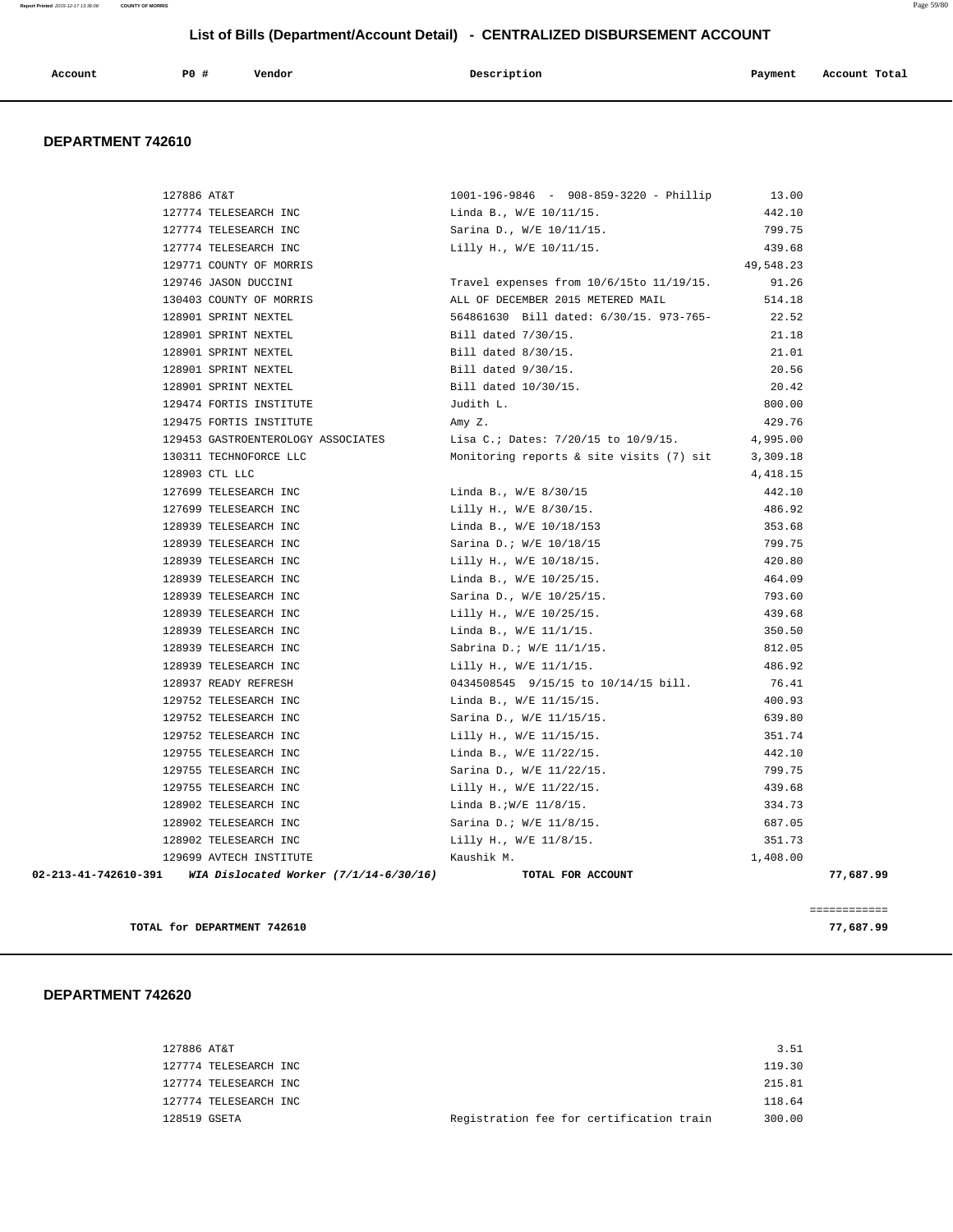| Account | P0# | Vendor | Description | Payment | Account Total |
|---------|-----|--------|-------------|---------|---------------|
|         |     |        |             |         |               |

### **DEPARTMENT 742620**

| $02 - 213 - 41 - 742620 - 391$ | WIA Youth (7/1/14-6/30/16)                                           | TOTAL FOR ACCOUNT         |                  | 32,893.66 |
|--------------------------------|----------------------------------------------------------------------|---------------------------|------------------|-----------|
|                                | 129723 PHILLIPSBURG SCHOOL BASED                                     | Brianna W.                | 211.00           |           |
|                                | 129723 PHILLIPSBURG SCHOOL BASED                                     | Nathaniel P.              | 211.00           |           |
|                                | 129723 PHILLIPSBURG SCHOOL BASED                                     | Richard C.                | 211.00           |           |
|                                | 128902 TELESEARCH INC                                                |                           | 94.92            |           |
|                                | 128902 TELESEARCH INC                                                |                           | 185.40           |           |
|                                | 128902 TELESEARCH INC                                                |                           | 90.33            |           |
|                                | 129755 TELESEARCH INC                                                |                           | 118.64           |           |
|                                | 129755 TELESEARCH INC                                                |                           | 215.81           |           |
|                                | 129755 TELESEARCH INC                                                |                           | 119.30           |           |
|                                | 129752 TELESEARCH INC                                                |                           | 94.91            |           |
|                                | 129752 TELESEARCH INC                                                |                           | 172.65           |           |
|                                | 129752 TELESEARCH INC                                                |                           | 108.19           |           |
|                                | 128937 READY REFRESH                                                 |                           | 20.62            |           |
|                                | 128939 TELESEARCH INC                                                |                           | 131.39           |           |
|                                | 128939 TELESEARCH INC                                                |                           | 219.13           |           |
|                                | 128939 TELESEARCH INC                                                |                           | 94.59            |           |
|                                | 128939 TELESEARCH INC                                                |                           | 118.64           |           |
|                                | 128939 TELESEARCH INC                                                |                           | 214.15           |           |
|                                | 128939 TELESEARCH INC                                                |                           | 125.23           |           |
|                                | 128939 TELESEARCH INC                                                |                           | 113.58           |           |
|                                | 128939 TELESEARCH INC                                                |                           | 215.81           |           |
|                                | 128939 TELESEARCH INC                                                |                           | 95.44            |           |
|                                | 127699 TELESEARCH INC                                                |                           | 131.39           |           |
|                                | 127699 TELESEARCH INC                                                |                           | 119.30           |           |
|                                | 129711 NEWBRIDGE SERVICES INC                                        | Mackensie S.              | 1,028.00         |           |
|                                | 129720 NEWBRIDGE SERVICES INC                                        | Demitri M.                | 1,028.00         |           |
|                                | 129719 NEWBRIDGE SERVICES INC                                        | Phillip M.                | 3,132.00         |           |
|                                | 129727 PHILLIPSBURG SCHOOL BASED                                     | Lissa M.                  | 426.00           |           |
|                                | 129727 PHILLIPSBURG SCHOOL BASED                                     | Breanna B.                | 213.00           |           |
|                                | 129727 PHILLIPSBURG SCHOOL BASED                                     | Peyton S.                 | 213.00           |           |
|                                | 129727 PHILLIPSBURG SCHOOL BASED                                     | Stephanie S.<br>Blaire H. | 213.00           |           |
|                                | 129728 PHILLIPSBURG SCHOOL BASED<br>129728 PHILLIPSBURG SCHOOL BASED | Nina R.                   | 426.00<br>213.00 |           |
|                                | 129728 PHILLIPSBURG SCHOOL BASED                                     | Sierra B.                 | 213.00           |           |
|                                | 129725 PHILLIPSBURG SCHOOL BASED                                     | Joseph 0.                 | 426.00           |           |
|                                | 129725 PHILLIPSBURG SCHOOL BASED                                     | Gabriel M.                | 426.00           |           |
|                                | 129725 PHILLIPSBURG SCHOOL BASED                                     | Destani C.                | 1,627.00         |           |
|                                | 130311 TECHNOFORCE LLC                                               |                           | 2,140.72         |           |
|                                | 128901 SPRINT NEXTEL                                                 |                           | 5.51             |           |
|                                | 128901 SPRINT NEXTEL                                                 |                           | 5.55             |           |
|                                | 128901 SPRINT NEXTEL                                                 |                           | 5.71             |           |
|                                | 128901 SPRINT NEXTEL                                                 |                           | 5.71             |           |
|                                | 128901 SPRINT NEXTEL                                                 |                           | 6.08             |           |
|                                |                                                                      |                           |                  |           |

**TOTAL for DEPARTMENT 742620 32,893.66**

 **DEPARTMENT 742705** 

129772 NJDOL WIOA Adult PY 15 20,564.00

 **02-118-03-742705-391 WIOA Adult (7/1/15-6/30/17) TOTAL FOR ACCOUNT 20,564.00**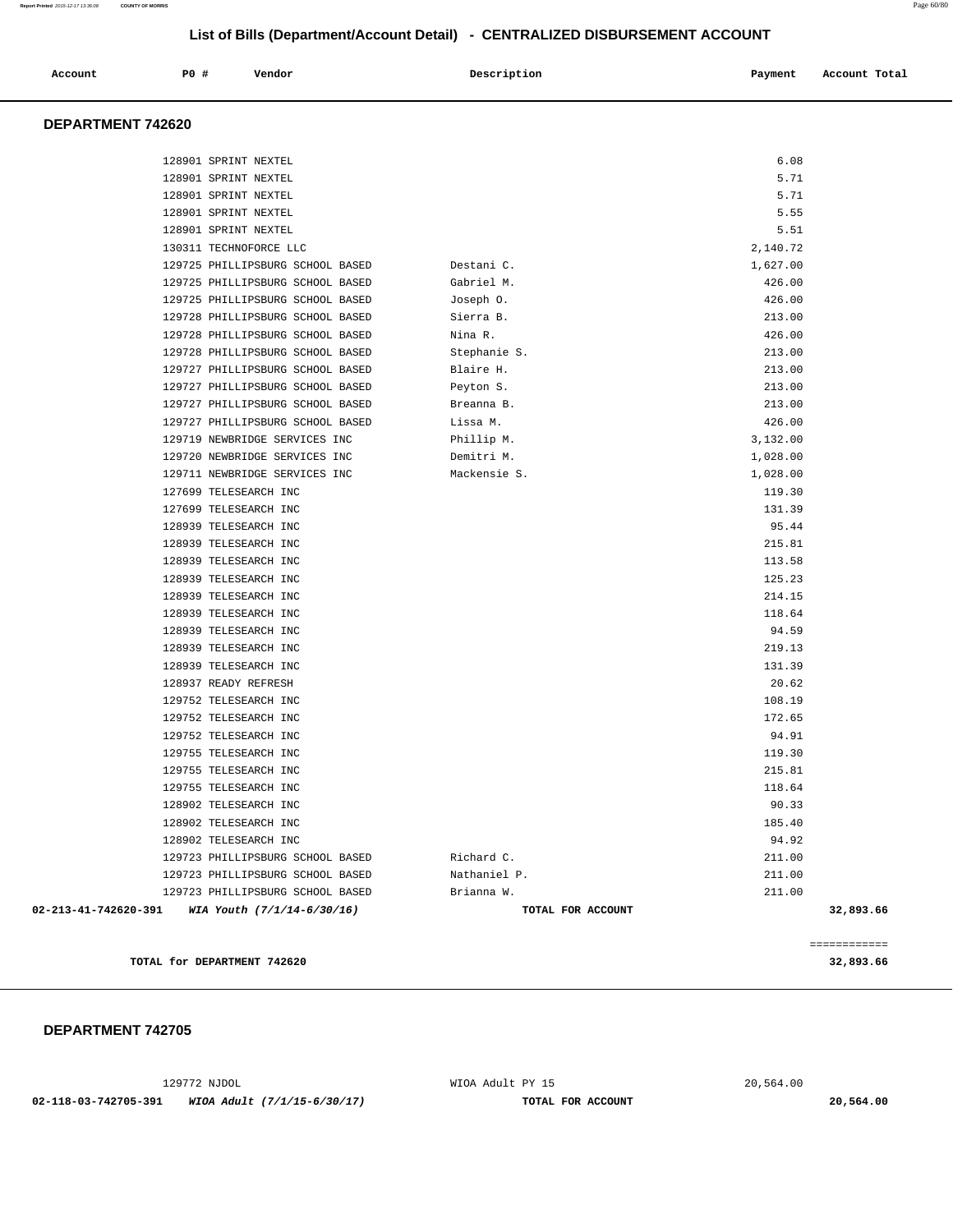**Report Printed** 2015-12-17 13:36:08 **COUNTY OF MORRIS** Page 61/80

# **List of Bills (Department/Account Detail) - CENTRALIZED DISBURSEMENT ACCOUNT**

| Account                  | P0 #                        | Vendor                                                                | Description           | Account Total<br>Payment  |
|--------------------------|-----------------------------|-----------------------------------------------------------------------|-----------------------|---------------------------|
| <b>DEPARTMENT 742705</b> |                             |                                                                       |                       |                           |
|                          |                             | 130297 WARREN COUNTY COMMUNITY COLL.<br>129733 JERSEY TRACTOR TRAILER | Marice V.<br>Henry S. | 1,540.00<br>2,133.60      |
| 02-213-41-742705-391     |                             | WIOA Adult (7/1/15-6/30/17)                                           | TOTAL FOR ACCOUNT     | 5,213.60                  |
|                          | TOTAL for DEPARTMENT 742705 |                                                                       |                       | ============<br>25,777.60 |

### **DEPARTMENT 742710**

| 129772 NJDOL                                                     | WIOA Dislocated Worker; PY 15 | 54,134.00    |
|------------------------------------------------------------------|-------------------------------|--------------|
| 02-118-03-742710-391 WIOA Dislocated Worker (7/1/15-6/30/17)     | TOTAL FOR ACCOUNT             | 54,134.00    |
| 129033 RUTGERS CENTER FOR CONTINUING                             | Kimberly S.                   | 2,156.00     |
|                                                                  |                               |              |
| 129481 WARREN COUNTY TECHNICAL SCHOOL                            | Amy K.                        | 583.94       |
| 129709 AVTECH INSTITUTE                                          | Lori C.                       | 1,040.00     |
| 129731 JERSEY TRACTOR TRAILER                                    | David M.                      | 3,200.00     |
| 129712 RUTGERS, THE STATE UNIVERSITY                             | Robert A.                     | 3,200.00     |
| 130288 ROBOTECH CAD SOLUTIONS                                    | James E.                      | 1,600.00     |
| 130306 RUTGERS CENTER FOR CONTINUING                             | Kerstin S.                    | 1,819.00     |
| 130289 WARREN COUNTY COMMUNITY COLL.                             | Jadeja J.                     | 1,540.00     |
| 130290 WARREN COUNTY COMMUNITY COLL.                             | Hilda A.                      | 1,540.00     |
| 130291 WARREN COUNTY COMMUNITY COLL.                             | Raquel P.                     | 1,540.00     |
| 130294 WARREN COUNTY COMMUNITY COLL.                             | Carmen J.                     | 1,540.00     |
| 130295 WARREN COUNTY COMMUNITY COLL.                             | Norma F.                      | 1,540.00     |
| 130296 WARREN COUNTY COMMUNITY COLL. Rigoberto P.                |                               | 1,540.00     |
| 129473 JERSEY TRACTOR TRAILER                                    | David P.                      | 3,200.00     |
| 129664 RUTGERS, THE STATE UNIVERSITY                             | Sara N.                       | 3,200.00     |
| 129703 AVTECH INSTITUTE                                          | Michael R.                    | 1,280.00     |
| 130298 WARREN COUNTY COMMUNITY COLL.                             | Mariana T.                    | 1,540.00     |
| 130299 WARREN COUNTY COMMUNITY COLL.                             | Alba G.                       | 1,540.00     |
| 129666 JERSEY TRACTOR TRAILER                                    | Robert W.                     | 3,200.00     |
| 129706 AVTECH INSTITUTE                                          | Darlene R.                    | 1,280.00     |
| 129665 RUTGERS, THE STATE UNIVERSITY Sathapana K.                |                               | 3,200.00     |
| 129705 AVTECH INSTITUTE                                          | Mary D.                       | 1,272.00     |
| 129707 AVTECH INSTITUTE                                          | Maria G.                      | 1,448.00     |
| 02-213-41-742710-391     WIOA Dislocated Worker (7/1/15-6/30/17) | TOTAL FOR ACCOUNT             | 43,998.94    |
|                                                                  |                               |              |
|                                                                  |                               | ============ |
| TOTAL for DEPARTMENT 742710                                      |                               | 98,132.94    |

| 129772 NJDOL                                        | WIOA Youth PY 15         | 20,241.00 |
|-----------------------------------------------------|--------------------------|-----------|
| 02-118-03-742720-391<br>WIOA Youth (7/1/15-6/30/17) | TOTAL FOR ACCOUNT        | 20,241.00 |
| 129716 NEWBRIDGE SERVICES INC                       | Meal purchases (8) youth | 164.00    |
| 130304 PHILLIPSBURG SCHOOL BASED                    | Emily B.                 | 3,319.00  |
| 130304 PHILLIPSBURG SCHOOL BASED                    | Michael C.               | 2,719.00  |
| 130304 PHILLIPSBURG SCHOOL BASED                    | Kelsey M.                | 1,813.00  |
| 129729 FORTIS INSTITUTE                             | Crystal. S.              | 849.20    |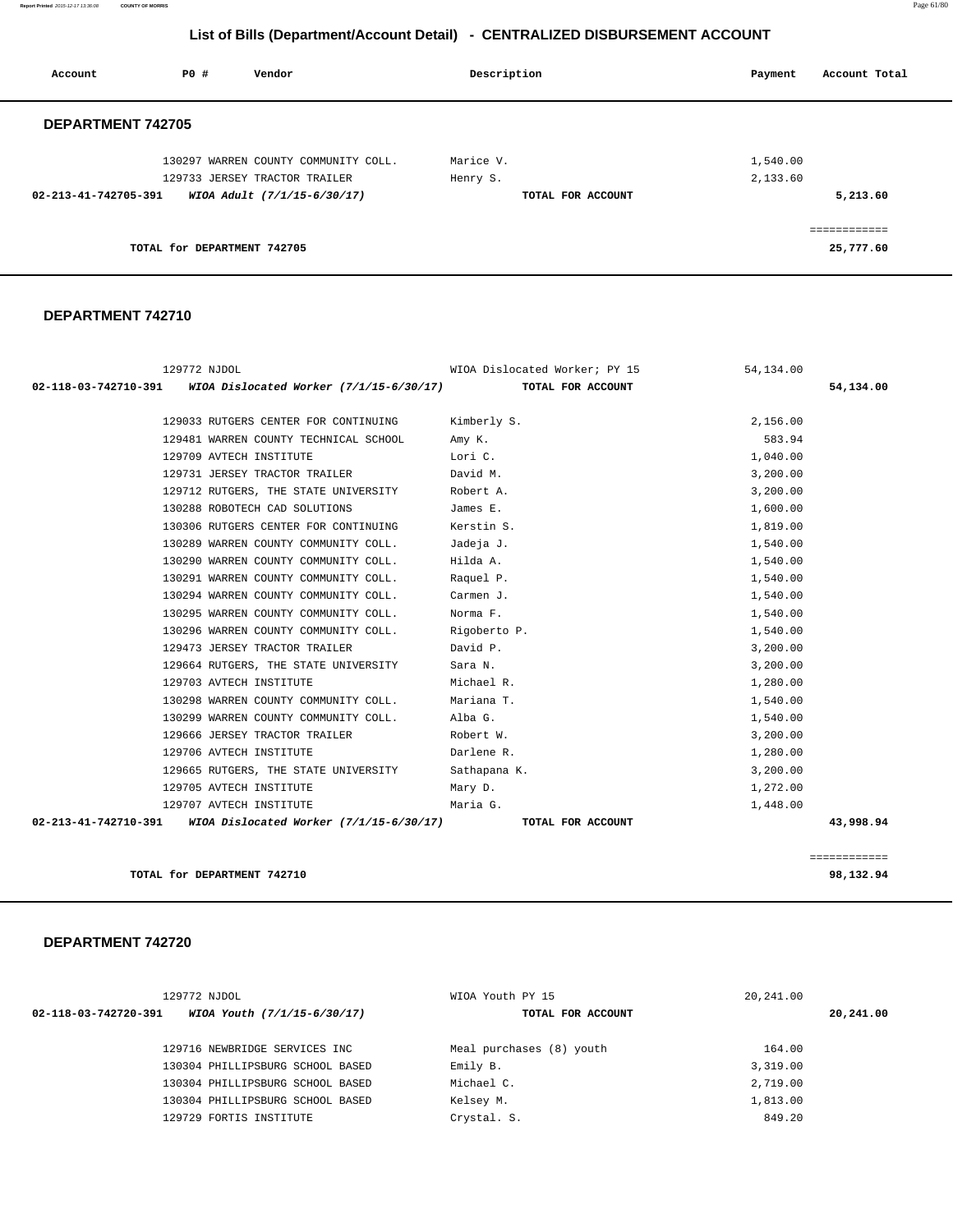**Report Printed** 2015-12-17 13:36:08 **COUNTY OF MORRIS** Page 62/80

# **List of Bills (Department/Account Detail) - CENTRALIZED DISBURSEMENT ACCOUNT**

| Account              | <b>PO #</b>                 | Vendor                        | Description                              | Payment  | Account Total |
|----------------------|-----------------------------|-------------------------------|------------------------------------------|----------|---------------|
| DEPARTMENT 742720    |                             |                               |                                          |          |               |
|                      |                             | 130301 NEWBRIDGE SERVICES INC | Michael D.-intake, HSE prep, life skills | 3,505.00 |               |
|                      |                             | 129717 NEWBRIDGE SERVICES INC | Brittany B.                              | 3,650.00 |               |
|                      |                             | 129718 NEWBRIDGE SERVICES INC | Tatiana P.                               | 3,650.00 |               |
|                      |                             | 129726 NEWBRIDGE SERVICES INC | Okir R.                                  | 3,650.00 |               |
| 02-213-41-742720-391 |                             | WIOA Youth (7/1/15-6/30/17)   | TOTAL FOR ACCOUNT                        |          | 23,979.20     |
|                      |                             |                               |                                          |          | ---------     |
|                      | TOTAL for DEPARTMENT 742720 |                               |                                          |          | 44,220.20     |
|                      |                             |                               |                                          |          |               |
|                      |                             |                               |                                          |          |               |
|                      |                             |                               |                                          |          |               |

# **Reach Program**

| 129771 COUNTY OF MORRIS                            |                   | 17,797.90 |
|----------------------------------------------------|-------------------|-----------|
| 02-213-41-751605-392<br>REACH Prog(7/1/15-6/30/16) | TOTAL FOR ACCOUNT | 17,797.90 |
|                                                    |                   |           |
|                                                    |                   |           |
| TOTAL for Reach Program                            |                   | 17,797.90 |
|                                                    |                   |           |

### **DEPARTMENT 752525**

| 129346 KEAN UNIVERSITY |                                              | 2015 Juvenile Firesetter Intervention Co | 100.00 |        |
|------------------------|----------------------------------------------|------------------------------------------|--------|--------|
|                        | 130221 LONGFELLOWS SANDWICH DELI             | July Funding ReviewLunch service for 10  | 102.50 |        |
|                        | 130221 LONGFELLOWS SANDWICH DELI             | July YsacCoffee services for 10 people   | 32.50  |        |
|                        | 130221 LONGFELLOWS SANDWICH DELI             | September YsacCoffee service for 10 peop | 32.50  |        |
|                        | 130221 LONGFELLOWS SANDWICH DELI             | October YsacCoffee Service for 10 people | 32.50  |        |
| 02-213-41-752525-392   | $SCP-Program$ Management $(1/1/15-12/31/15)$ | TOTAL FOR ACCOUNT                        |        | 300.00 |
|                        |                                              |                                          |        |        |
|                        |                                              |                                          |        |        |

**TOTAL for DEPARTMENT 752525 300.00**

 **Chapter 51** 

|                      | 129421 NEW HOPE FOUNDATION INC.     | Client bed days - September       | 2,448.00    |
|----------------------|-------------------------------------|-----------------------------------|-------------|
|                      | 129421 NEW HOPE FOUNDATION INC.     | Client bed days - October         | 2,244.00    |
|                      | 130351 CORNERSTONE FAMILY PROGRAMS  | Program sessions                  | 7,700.00    |
|                      | 130353 MORRISTOWN MEMORIAL HOSPITAL | Psych evaluations                 | 525.00      |
|                      | 130353 MORRISTOWN MEMORIAL HOSPITAL | TOP sessions                      | 7,830.00    |
|                      | 130353 MORRISTOWN MEMORIAL HOSPITAL | Adjustment for amount left in CAF | $-60.00$    |
| 02-213-41-757505-392 | Chapter 51 (1/1/15-12/31/15)        | TOTAL FOR ACCOUNT                 | 20,687.00   |
|                      |                                     |                                   |             |
|                      |                                     |                                   | =========== |
|                      | TOTAL for Chapter 51                |                                   | 20,687.00   |
|                      |                                     |                                   |             |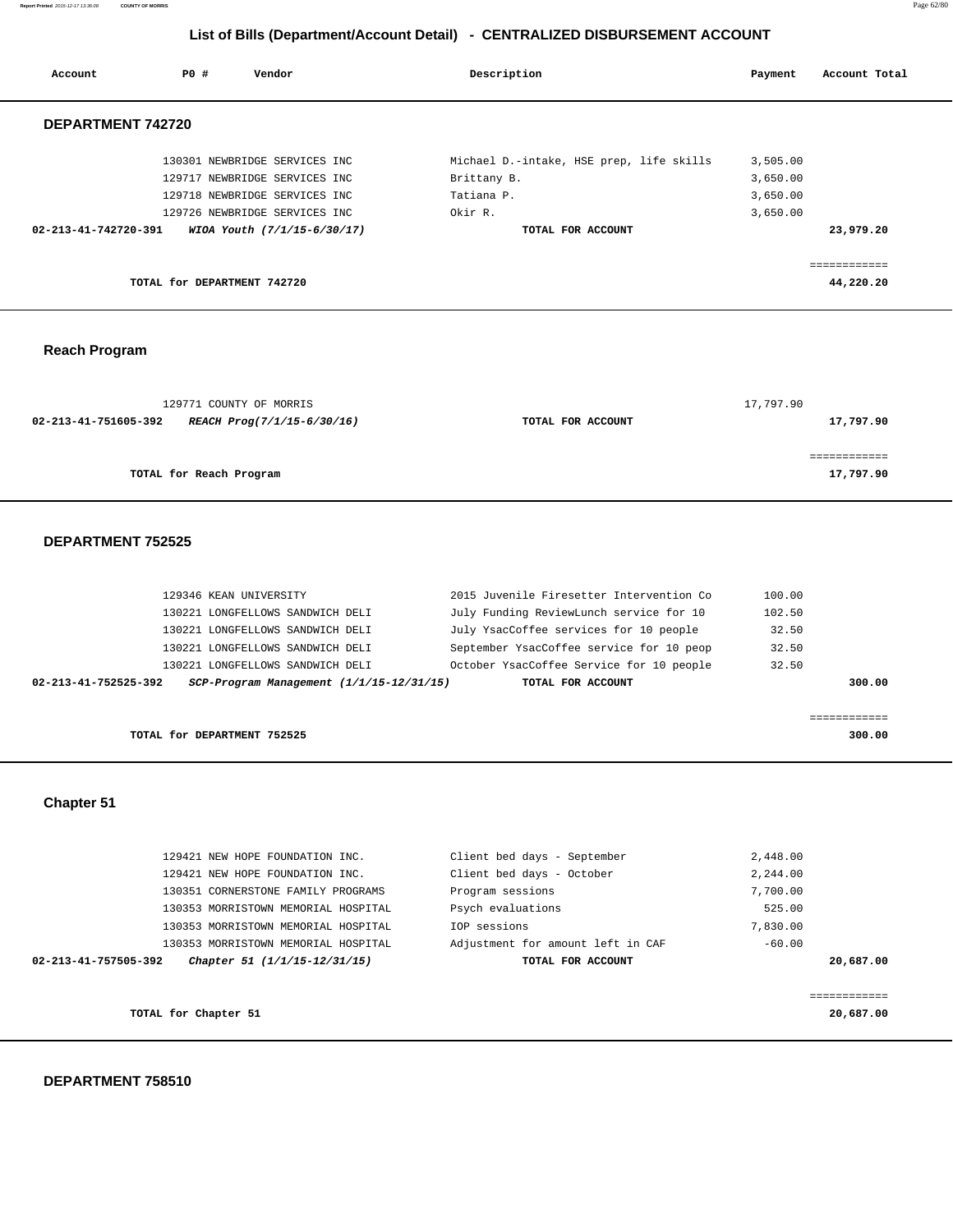**Report Printed** 2015-12-17 13:36:08 **COUNTY OF MORRIS** Page 63/80

# **List of Bills (Department/Account Detail) - CENTRALIZED DISBURSEMENT ACCOUNT**

| Account              | PO#                         | Vendor                                 | Description                              | Payment  | Account Total |
|----------------------|-----------------------------|----------------------------------------|------------------------------------------|----------|---------------|
| DEPARTMENT 758510    |                             |                                        |                                          |          |               |
| 02-213-41-758510-392 |                             | Municipal Alliance (7/1/14-6/30/15)    | TOTAL FOR ACCOUNT                        |          | 29,908.27     |
|                      | 129534 DAVID SHEFF          |                                        | 2015 Countywide Unencumbered/Supplementa | 4,508.75 |               |
| 02-213-41-758510-394 |                             | Municipal Alliance $(1/1/15-12/31/15)$ | TOTAL FOR ACCOUNT                        |          | 4,508.75      |
|                      |                             |                                        |                                          |          | ------------  |
|                      | TOTAL for DEPARTMENT 758510 |                                        |                                          |          | 34,417.02     |
|                      |                             |                                        |                                          |          |               |

### **DEPARTMENT 758610**

| 129648 KINNELON MUNICIPAL ALLIANCE                            | FY 2016 Kinnelon Municipal Alliance O1 E | 3,348.80 |
|---------------------------------------------------------------|------------------------------------------|----------|
| 129534 DAVID SHEFF                                            | FY 2016 Countywide Training - Prevention | 2,491.25 |
| Municipal Alliance $(7/1/15-6/30/16)$<br>02-213-41-758610-392 | TOTAL FOR ACCOUNT                        | 5,840.05 |
|                                                               |                                          |          |
|                                                               |                                          |          |
| TOTAL for DEPARTMENT 758610                                   |                                          | 5,840.05 |

#### **DEPARTMENT 774610**

| 02-213-41-774610-391 | County DWI Grant (10/1/15-9/30/16) | TOTAL FOR ACCOUNT                       | 2,250.00 |
|----------------------|------------------------------------|-----------------------------------------|----------|
|                      | 128665 ROXBURY TWP POLICE DEPT     | PO Ponomarev                            | 250.00   |
|                      | 128665 ROXBURY TWP POLICE DEPT     | PO Barbera                              | 250.00   |
|                      | 128665 ROXBURY TWP POLICE DEPT     | PO Fournier                             | 250.00   |
|                      | 128665 ROXBURY TWP POLICE DEPT     | Sqt. Murray                             | 250.00   |
|                      | 128665 ROXBURY TWP POLICE DEPT     | ** DWI GRANT OVERTIME REIMBURSEMENT FOR | 250.00   |
|                      | 128270 RANDOLPH TWP. POLICE DEPT.  | PO O'Hern                               | 250.00   |
|                      | 128270 RANDOLPH TWP. POLICE DEPT.  | PO Pritchard                            | 250.00   |
|                      | 128270 RANDOLPH TWP. POLICE DEPT.  | Lt. Gomez                               | 250.00   |
|                      | 128270 RANDOLPH TWP. POLICE DEPT.  | Lt Harzula DWI Checkpoint (10/24-25)    | 250.00   |

**TOTAL for DEPARTMENT 774610 2,250.00**

## **DEPARTMENT 777510**

| 02-213-41-777510-392    | Victim Wit Adv Supp(10/1/14-9/30/15)1231 | TOTAL FOR ACCOUNT                         |          | 11,391.00 |
|-------------------------|------------------------------------------|-------------------------------------------|----------|-----------|
|                         | 128391 HEWLETT-PACKARD COMPANY           | HP Officejet Pro X Series 500 sheet pape  | 199.00   |           |
|                         | 128391 HEWLETT-PACKARD COMPANY           | Ouote #10712552 --HP Officejet ProX476dn  | 324.00   |           |
| 130044 PATRICIA STEWART |                                          | Purchase of Walmart Gift Cards (10/\$100) | 1,000.00 |           |
| 130017 COUNTY OF MORRIS |                                          | FIRST CLASS MAIL**** POSTAGE REIMBURSEME  | 6.195.00 |           |
| 128387 MINUTEMAN PRESS  |                                          | 10,000 Full Color Brochures Victim Witne  | 3,673.00 |           |

**TOTAL for DEPARTMENT 777510** 11,391.00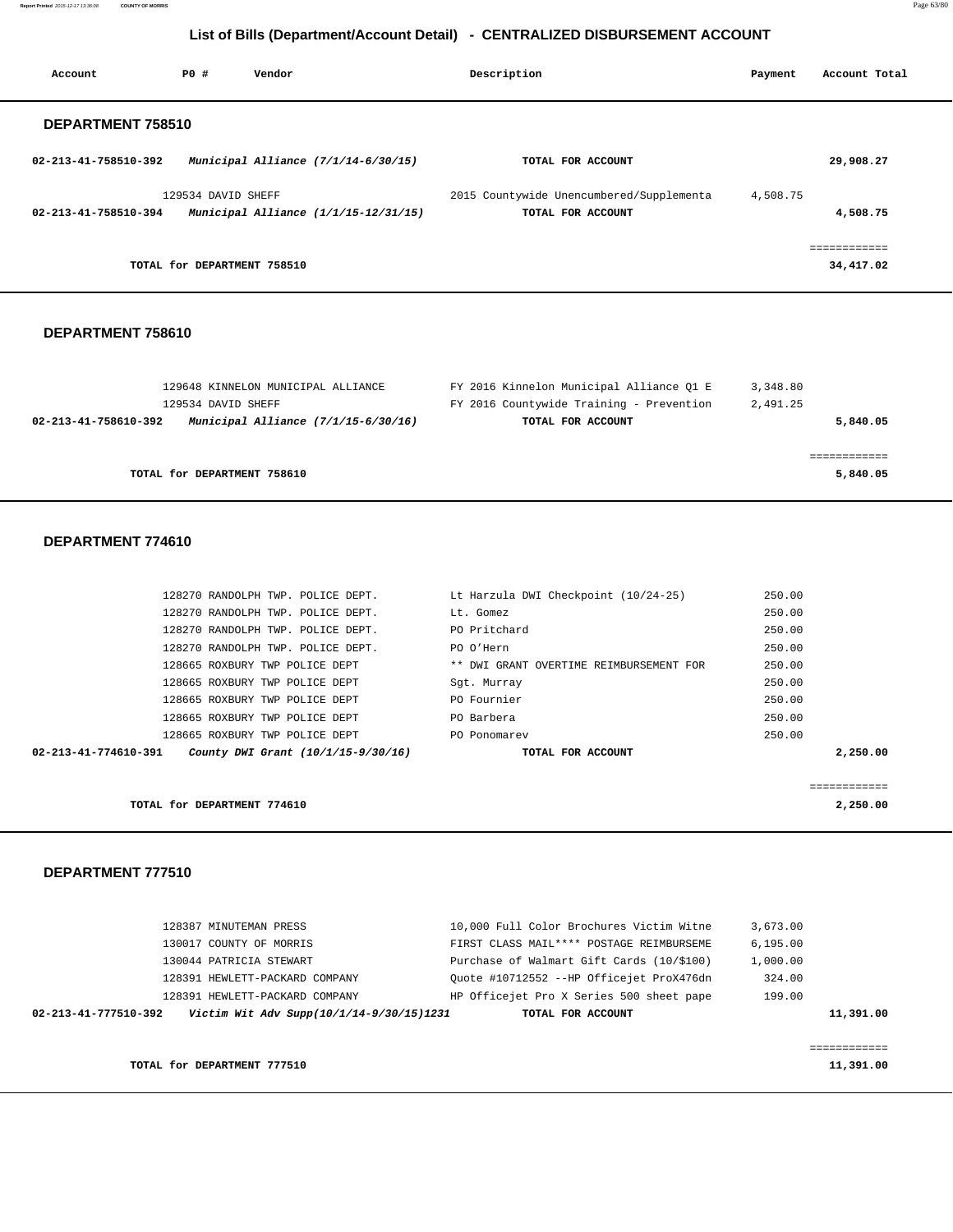| Account              | PO# | Vendor                         |                                          | Description                                | Payment  | Account Total |
|----------------------|-----|--------------------------------|------------------------------------------|--------------------------------------------|----------|---------------|
|                      |     |                                |                                          |                                            |          |               |
|                      |     |                                |                                          |                                            |          |               |
|                      |     | 125124 HEWLETT-PACKARD COMPANY |                                          | IDS CTO-HP EliteBook Revolve 810 G3 w/in   | 6,065.76 |               |
|                      |     | 125124 HEWLETT-PACKARD COMPANY |                                          | UL786E                                     | 990.40   |               |
|                      |     | 125124 HEWLETT-PACKARD COMPANY |                                          | $US467E - 4 yr$ one time primary battery r | 190.40   |               |
|                      |     | 125124 HEWLETT-PACKARD COMPANY |                                          | Base                                       | 398.00   |               |
|                      |     | 125124 HEWLETT-PACKARD COMPANY |                                          | #HPUSB 2.0 A-B Printer Cable ***********   | 29.98    |               |
| 02-213-41-783510-391 |     |                                | SART/SANE Program 10/1/14-9/30/15Ex10/15 | TOTAL FOR ACCOUNT                          |          | 7,674.54      |
|                      |     |                                |                                          |                                            |          |               |
|                      |     |                                |                                          |                                            |          |               |
|                      |     | TOTAL for DEPARTMENT 783510    |                                          |                                            |          | 7,674.54      |

## **Urban Areas Security Initiativ**

| 128162 TOSHIBA BUSINESS SOLUTIONS USA               | Service per attached invoice             | 93.75      |            |
|-----------------------------------------------------|------------------------------------------|------------|------------|
| 128162 TOSHIBA BUSINESS SOLUTIONS USA               | Split - 2014 UASI 10/15-8/16             | 2,200.00   |            |
| 125456 BEST ENTERPRISES, LLC                        | MPS System Enhancements per attached Quo | 226,615.80 |            |
| 128319 DIVISION OF STATE POLICE                     | Ouote Dated 10/29/15 UASI Fire           | 920.00     |            |
| 128319 DIVISION OF STATE POLICE                     | Quote Dated 10/29/15 Multiple Calibratio | 470.00     |            |
| FFY14 UASI (9/1/14-8/31/16)<br>02-213-41-784630-391 | TOTAL FOR ACCOUNT                        |            | 230,299.55 |
|                                                     |                                          |            |            |
|                                                     |                                          |            |            |
| TOTAL for Urban Areas Security Initiativ            |                                          |            | 230,299.55 |

### **DEPARTMENT 784820**

| 128162 TOSHIBA BUSINESS SOLUTIONS USA               | Split - 2015 UASI 9/16                   | 200.00    |
|-----------------------------------------------------|------------------------------------------|-----------|
| 128318 Vigilant Solutions                           | Proprietary software / license service p | 90,000.00 |
| 129133 R & J CONTROL, INC.                          | Per approved 2015 UASI Grant Workplan    | 619.82    |
| 02-213-41-784820-391<br>FFY15 UASI (9/1/15-8/31/18) | TOTAL FOR ACCOUNT                        | 90,819.82 |
|                                                     |                                          |           |
|                                                     |                                          |           |
| TOTAL for DEPARTMENT 784820                         |                                          | 90,819.82 |

## **MAPS**

| 130453 NATIONAL FUEL OIL INC.                  | FUEL CHARGES, 11/15 | 4,392.99 |
|------------------------------------------------|---------------------|----------|
| 02-213-41-786505-392<br>MAPS (1/1/15-12/31/15) | TOTAL FOR ACCOUNT   | 4,392.99 |
|                                                |                     |          |
|                                                |                     |          |
| TOTAL for MAPS                                 |                     | 4,392.99 |

# **NYS&W Bicycle/Pedestrian Path**

|                      | 130369 THE RBA GROUP INC. |                                          | Prof Svcs for the New York, Susquehanna | 46,638.21 |           |
|----------------------|---------------------------|------------------------------------------|-----------------------------------------|-----------|-----------|
| 02-213-41-790015-391 |                           | NYS&W Bicycle/Ped Path 9/16/09-xt4/30/16 | TOTAL FOR ACCOUNT                       |           | 46,638.21 |
|                      |                           |                                          |                                         |           |           |
|                      |                           |                                          |                                         |           |           |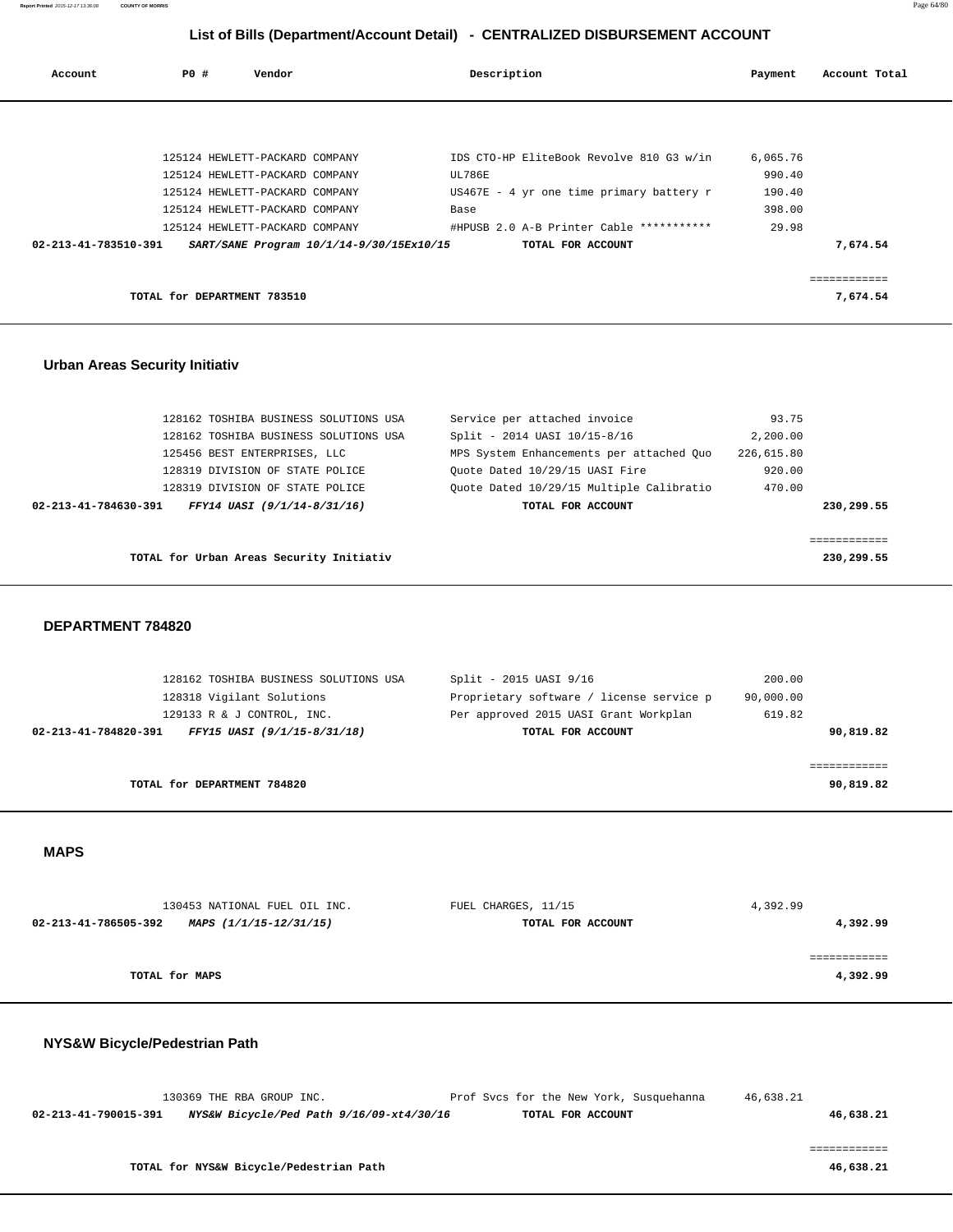**Report Printed** 2015-12-17 13:36:08 **COUNTY OF MORRIS** Page 65/80

# **List of Bills (Department/Account Detail) - CENTRALIZED DISBURSEMENT ACCOUNT**

| P0 #<br>Vendor<br>Description<br>Account                                                                                                                                | Payment   | Account Total             |
|-------------------------------------------------------------------------------------------------------------------------------------------------------------------------|-----------|---------------------------|
| <b>Body Armor Replace - Sheriff</b>                                                                                                                                     |           |                           |
| 128831 ATLANTIC TACTICAL OF NJ, INC.<br>(1)SecondChance Summit SM 02 II Male, Sh<br>Body Armor-Sheriff (11/27/13-11/26/18)<br>02-213-41-801310-392<br>TOTAL FOR ACCOUNT | 0.16      | 0.16                      |
| TOTAL for Body Armor Replace - Sheriff                                                                                                                                  |           | ============<br>0.16      |
| <b>Body Armor Relpace-Sheriff</b>                                                                                                                                       |           |                           |
| 128831 ATLANTIC TACTICAL OF NJ, INC.<br>All Included in the Above Order<br>Body Armor-Sheriff (10/17/14-10/16/19)<br>02-213-41-801410-392<br>TOTAL FOR ACCOUNT          | 837.47    | 837.47                    |
| TOTAL for Body Armor Relpace-Sheriff                                                                                                                                    |           | ============<br>837.47    |
| <b>Body Armor-Sheriff</b>                                                                                                                                               |           |                           |
| 128831 ATLANTIC TACTICAL OF NJ, INC.<br>All Included in the Above Order<br>02-213-41-801510-392<br>Body Armor-Sheriff(10/22/15-10/21/20)<br>TOTAL FOR ACCOUNT           | 29.67     | 29.67                     |
| TOTAL for Body Armor-Sheriff                                                                                                                                            |           | ============<br>29.67     |
| <b>General Operating Support</b>                                                                                                                                        |           |                           |
| 112196 LINDA J. BARTH<br>Reviewer Fee<br>General Operating Spprt (7/1/14-6/30/15)<br>02-213-41-860505-392<br>TOTAL FOR ACCOUNT                                          | 400.00    | 400.00                    |
| TOTAL for General Operating Support                                                                                                                                     |           | ============<br>400.00    |
| DEPARTMENT 864303                                                                                                                                                       |           |                           |
| 129520 KONKUS CORPORATION<br>Replacement od Ridgedale Avenue Bridge N<br>02-213-41-864303-392<br>Rdgdl AveBrg1400-121(12/14/12ext6/14/14)<br>TOTAL FOR ACCOUNT          | 98,503.32 | 98,503.32                 |
| TOTAL for DEPARTMENT 864303                                                                                                                                             |           | ============<br>98,503.32 |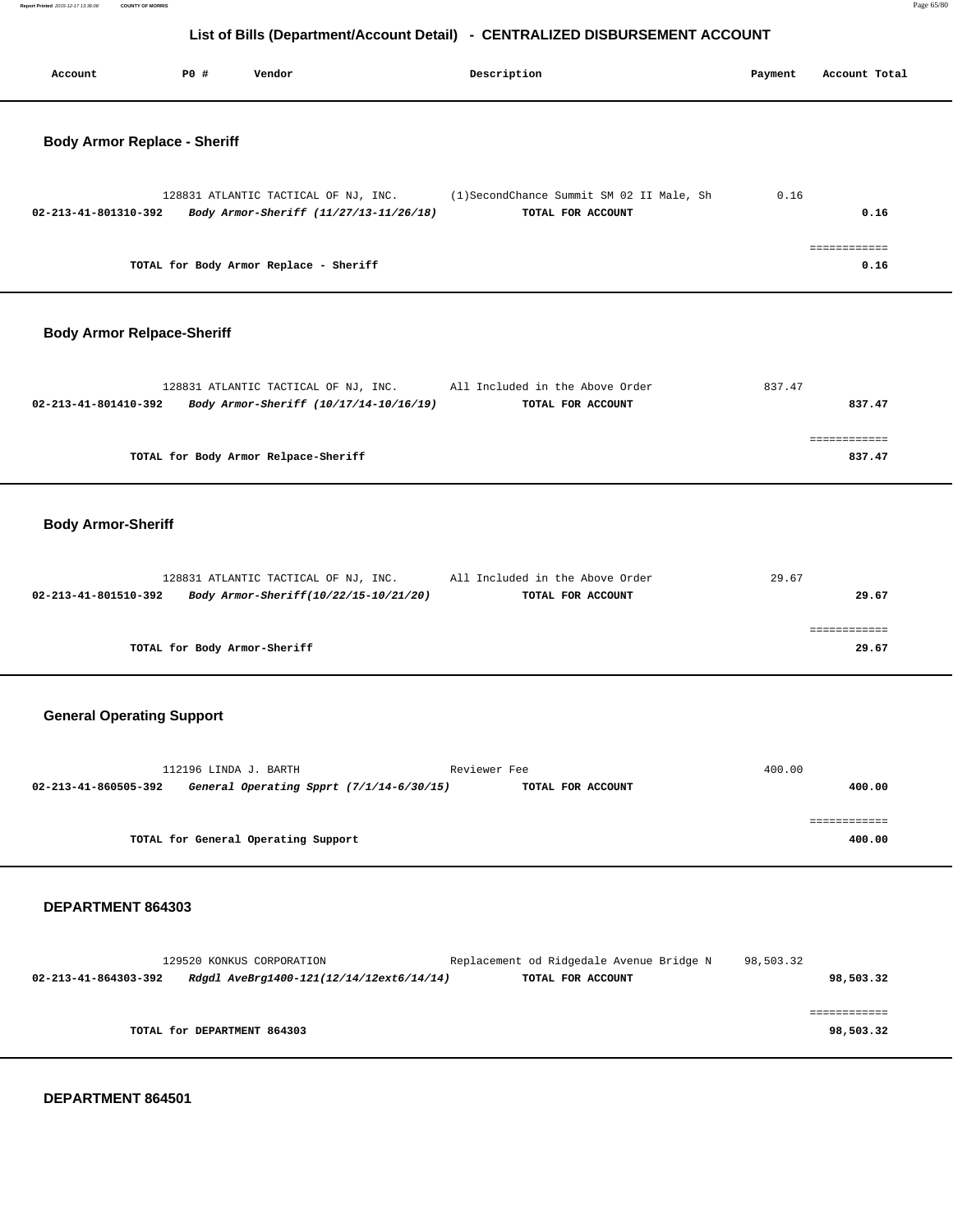**Report Printed** 2015-12-17 13:36:08 **COUNTY OF MORRIS** Page 66/80

# **List of Bills (Department/Account Detail) - CENTRALIZED DISBURSEMENT ACCOUNT**

| Account              | PO#                         | Vendor                                 | Description<br>Payment |  | Account Total             |
|----------------------|-----------------------------|----------------------------------------|------------------------|--|---------------------------|
| DEPARTMENT 864501    |                             |                                        |                        |  |                           |
| 02-213-41-864501-392 |                             | Melanie Lane Bridge (12/23/13-6/23/15) | TOTAL FOR ACCOUNT      |  | 89,141.20                 |
|                      | TOTAL for DEPARTMENT 864501 |                                        |                        |  | :===========<br>89,141.20 |

## **DEPARTMENT 864607**

| 129521 CONCRETE CONSTRUCTION CORP.                               | Sussex Turnpike Intersection Improvement | 88,764.54  |
|------------------------------------------------------------------|------------------------------------------|------------|
| 129108 CONCRETE CONSTRUCTION CORP.                               | Sussex Turnpike Intersection Improvement | 292,623.87 |
| 02-213-41-864607-391<br>Sussex(CR617)STP-0350(107)(9/8/14-9/8/16 | TOTAL FOR ACCOUNT                        | 381,388.41 |
|                                                                  |                                          |            |
|                                                                  |                                          |            |
| TOTAL for DEPARTMENT 864607                                      |                                          | 381,388.41 |
|                                                                  |                                          |            |

|                      | 129334 TRANSYSTEMS CORPORATION           | Preliminary Design Services for Replacem | 21,344.69 |
|----------------------|------------------------------------------|------------------------------------------|-----------|
| 02-213-41-864690-391 | Openaki Br STP-C00S(690) (9/9/14-9/9/16) | TOTAL FOR ACCOUNT                        | 21,344.69 |
|                      |                                          |                                          |           |
|                      |                                          |                                          |           |
|                      | TOTAL for DEPARTMENT 864690              |                                          | 21,344.69 |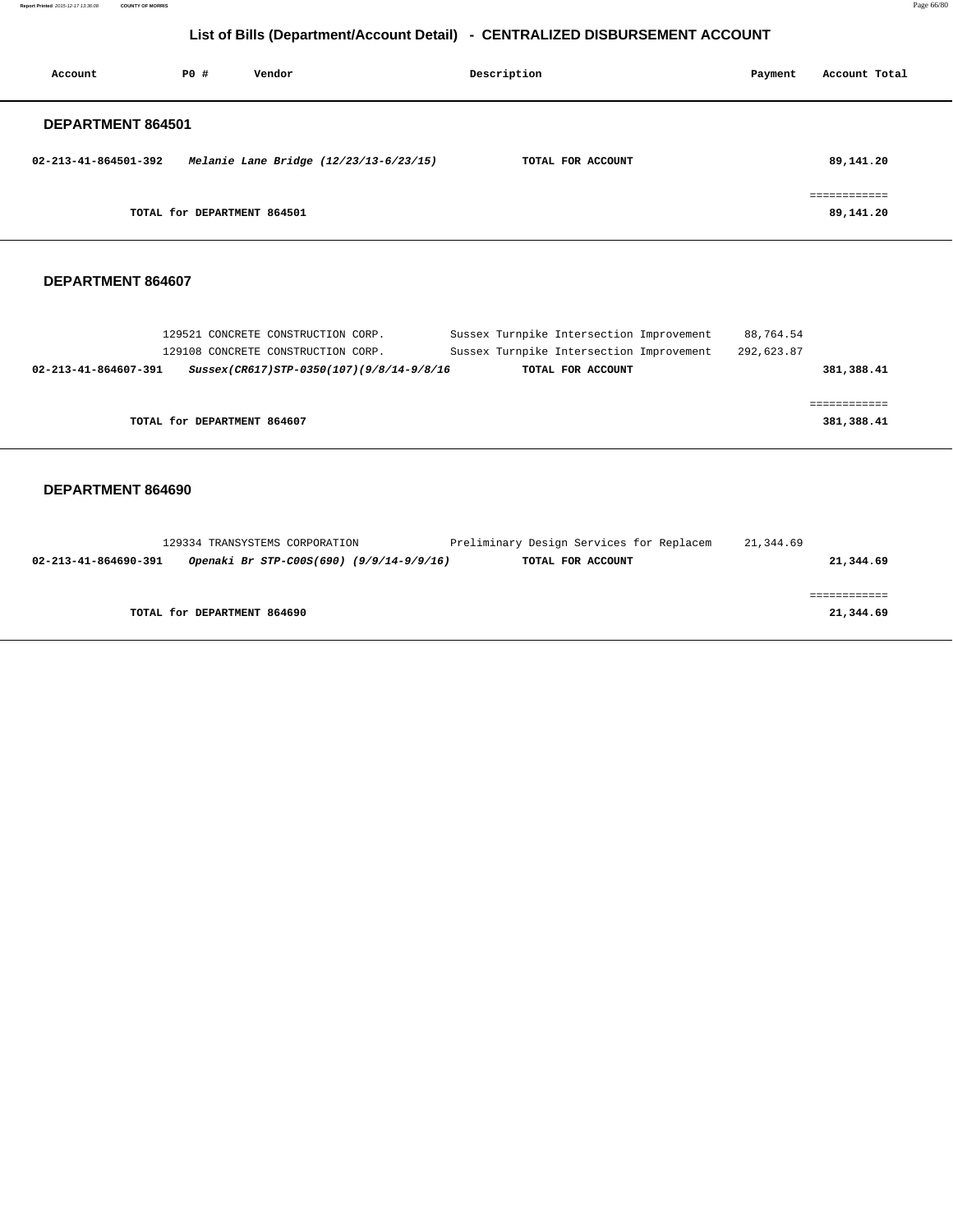| List of Bills (Department/Account Detail) - CENTRALIZED DISBURSEMENT ACCOUNT |                                                        |                                                                                                                                                                                         |                                                                                                                            |                                  |                                      |  |  |  |
|------------------------------------------------------------------------------|--------------------------------------------------------|-----------------------------------------------------------------------------------------------------------------------------------------------------------------------------------------|----------------------------------------------------------------------------------------------------------------------------|----------------------------------|--------------------------------------|--|--|--|
| Account                                                                      | <b>PO #</b>                                            | Vendor                                                                                                                                                                                  | Description                                                                                                                | Payment                          | Account Total                        |  |  |  |
|                                                                              | <b>County Capital</b><br>Acq of prop in Twp of Washgtn |                                                                                                                                                                                         |                                                                                                                            |                                  |                                      |  |  |  |
| 04-216-55-953029-909                                                         |                                                        | 130324 WATERS, MCPHERSON, MCNEILL, P.C.<br>129360 WATERS, MCPHERSON, MCNEILL, P.C.<br>130227 HARRY L. SCHWARZ & CO.<br>Miscellaneous - Other<br>TOTAL for Acq of prop in Twp of Washgtn | Legal services re: acquisition of r-o-w<br>legal services<br>Appraisal of 70 Schooley's Mountain Road<br>TOTAL FOR ACCOUNT | 1,081.46<br>2,407.20<br>3,150.00 | 6,638.66<br>============<br>6,638.66 |  |  |  |
|                                                                              | Abatmnt/demol-Fac on Greystone                         |                                                                                                                                                                                         |                                                                                                                            |                                  |                                      |  |  |  |
| 04-216-55-953087-909                                                         |                                                        | 129358 DECOTIIS, FITZPATRICK &<br>130400 DECOTIIS, FITZPATRICK &<br>Miscellaneous - Other                                                                                               | legal services<br>November legal svcs.<br>TOTAL FOR ACCOUNT                                                                | 990.20<br>1,242.00               | 2,232.20                             |  |  |  |
|                                                                              |                                                        | TOTAL for Abatmnt/demol-Fac on Greystone                                                                                                                                                |                                                                                                                            |                                  | ============<br>2,232.20             |  |  |  |
|                                                                              | Analy dam condition, rehab dams                        |                                                                                                                                                                                         |                                                                                                                            |                                  |                                      |  |  |  |
| 04-216-55-953113-951                                                         |                                                        | 122810 RON-JON CONSTRUCTION CORP.<br>122810 RON-JON CONSTRUCTION CORP.<br>Building & Improvements                                                                                       | Dam Rehabilitation<br>Dam Rehabilitation<br>TOTAL FOR ACCOUNT                                                              | 23,750.00<br>$-23,750.00$        |                                      |  |  |  |
|                                                                              |                                                        | TOTAL for Analy dam condition, rehab dams                                                                                                                                               |                                                                                                                            |                                  | ============                         |  |  |  |
|                                                                              | <b>Renov CentralAveBldg Greystone</b>                  |                                                                                                                                                                                         |                                                                                                                            |                                  |                                      |  |  |  |
| 04-216-55-953146-909                                                         |                                                        | 129339 THE MUSIAL GROUP PA<br>Miscellaneous - Other                                                                                                                                     | Central Avenue Complex Building Area Six<br>TOTAL FOR ACCOUNT                                                              | 2,750.00                         | 2,750.00                             |  |  |  |
|                                                                              |                                                        | TOTAL for Renov CentralAveBldg Greystone                                                                                                                                                |                                                                                                                            |                                  | ============<br>2,750.00             |  |  |  |
|                                                                              | <b>Analysis/Rehab Dam Conditions</b>                   |                                                                                                                                                                                         |                                                                                                                            |                                  |                                      |  |  |  |
| 04-216-55-953158-951                                                         |                                                        | 122810 RON-JON CONSTRUCTION CORP.<br>Building & Improvements                                                                                                                            | Dam Rehabilitation<br>TOTAL FOR ACCOUNT                                                                                    | 23,750.00                        | 23,750.00                            |  |  |  |

 ============ **TOTAL for Analysis/Rehab Dam Conditions 23,750.00**

**Report Printed** 2015-12-17 13:36:08 **COUNTY OF MORRIS** Page 67/80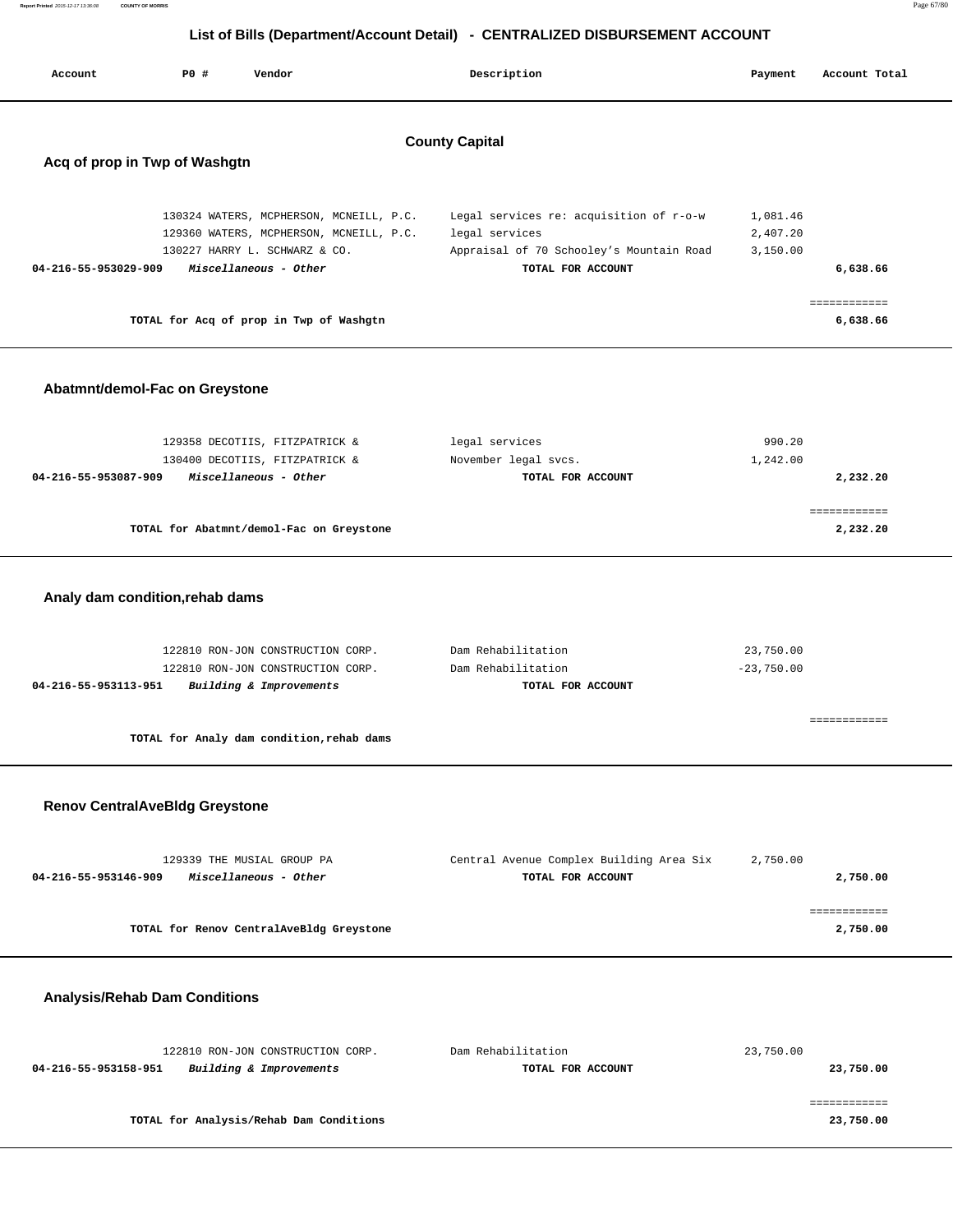| Report Printed 2015-12-17 13:36:08<br><b>COUNTY OF MORRIS</b>                                                                                                                                                                                                                                                                                                                                                                                                                                                                                                                                                                                                                                                                                                                                                                                                                                                                                                                                                                                                                                                                                                                                                                                                                                                                                                                                                                                                                                                                                    |                             |                   |         | Page 68/80                |  |  |  |
|--------------------------------------------------------------------------------------------------------------------------------------------------------------------------------------------------------------------------------------------------------------------------------------------------------------------------------------------------------------------------------------------------------------------------------------------------------------------------------------------------------------------------------------------------------------------------------------------------------------------------------------------------------------------------------------------------------------------------------------------------------------------------------------------------------------------------------------------------------------------------------------------------------------------------------------------------------------------------------------------------------------------------------------------------------------------------------------------------------------------------------------------------------------------------------------------------------------------------------------------------------------------------------------------------------------------------------------------------------------------------------------------------------------------------------------------------------------------------------------------------------------------------------------------------|-----------------------------|-------------------|---------|---------------------------|--|--|--|
|                                                                                                                                                                                                                                                                                                                                                                                                                                                                                                                                                                                                                                                                                                                                                                                                                                                                                                                                                                                                                                                                                                                                                                                                                                                                                                                                                                                                                                                                                                                                                  |                             |                   |         |                           |  |  |  |
|                                                                                                                                                                                                                                                                                                                                                                                                                                                                                                                                                                                                                                                                                                                                                                                                                                                                                                                                                                                                                                                                                                                                                                                                                                                                                                                                                                                                                                                                                                                                                  |                             |                   |         |                           |  |  |  |
| Account                                                                                                                                                                                                                                                                                                                                                                                                                                                                                                                                                                                                                                                                                                                                                                                                                                                                                                                                                                                                                                                                                                                                                                                                                                                                                                                                                                                                                                                                                                                                          | P0 #<br>Vendor              | Description       | Payment | Account Total             |  |  |  |
|                                                                                                                                                                                                                                                                                                                                                                                                                                                                                                                                                                                                                                                                                                                                                                                                                                                                                                                                                                                                                                                                                                                                                                                                                                                                                                                                                                                                                                                                                                                                                  |                             |                   |         |                           |  |  |  |
|                                                                                                                                                                                                                                                                                                                                                                                                                                                                                                                                                                                                                                                                                                                                                                                                                                                                                                                                                                                                                                                                                                                                                                                                                                                                                                                                                                                                                                                                                                                                                  |                             |                   |         |                           |  |  |  |
|                                                                                                                                                                                                                                                                                                                                                                                                                                                                                                                                                                                                                                                                                                                                                                                                                                                                                                                                                                                                                                                                                                                                                                                                                                                                                                                                                                                                                                                                                                                                                  |                             |                   |         |                           |  |  |  |
| 04-216-55-953165-909                                                                                                                                                                                                                                                                                                                                                                                                                                                                                                                                                                                                                                                                                                                                                                                                                                                                                                                                                                                                                                                                                                                                                                                                                                                                                                                                                                                                                                                                                                                             | Miscellaneous - Other       | TOTAL FOR ACCOUNT |         | 19,800.00                 |  |  |  |
|                                                                                                                                                                                                                                                                                                                                                                                                                                                                                                                                                                                                                                                                                                                                                                                                                                                                                                                                                                                                                                                                                                                                                                                                                                                                                                                                                                                                                                                                                                                                                  |                             |                   |         | ============              |  |  |  |
| List of Bills (Department/Account Detail) - CENTRALIZED DISBURSEMENT ACCOUNT<br><b>Road Design/Construction</b><br>129522 THE RBA GROUP INC.<br>Route 202 & Changebridge Road (CR621) in 19,800.00<br>TOTAL for Road Design/Construction<br>DEPARTMENT 953202<br>130263 WATERS, MCPHERSON, MCNEILL, P.C. legal services<br>72.00<br>Road Resurfacing/Construction/Imprvments<br>04-216-55-953202-909<br>TOTAL FOR ACCOUNT<br>129108 CONCRETE CONSTRUCTION CORP.<br>Sussex Turnpike Intersection Improvement<br>24,012.49<br>Road Resurfacing/Construction/Imprvments<br>TOTAL FOR ACCOUNT<br>04-216-55-953202-951<br>TOTAL for DEPARTMENT 953202<br>DEPARTMENT 953217<br>159.78<br>128749 COOPER ELECTRIC SUPPLY CO.<br>WO76355/ RE:SEU/ 10-29-15<br>128749 COOPER ELECTRIC SUPPLY CO.<br>WO76355/ RE: SEU/ 10-21-15<br>3,953.95<br>128749 COOPER ELECTRIC SUPPLY CO.<br>WO76392/ RE: MV PARKING LOT/ 11-05-15<br>2,320.44<br>128439 COOPER ELECTRIC SUPPLY CO.<br>WO76169/ RE: PSTA - LED LIGHTS/ 10-13-15<br>1,933.70<br>543.07<br>128439 COOPER ELECTRIC SUPPLY CO.<br>WO76355/ RE: SEU - LED LIGHTS/ 10-26-15<br>04-216-55-953217-951<br>Replace Lights/CeilingTiles-BldgsGrounds<br>TOTAL FOR ACCOUNT<br>TOTAL for DEPARTMENT 953217<br><b>DEPARTMENT 953225</b><br>Prof. Engr Svcs. for MC-105 Bridge Nav L<br>129336 BOSWELL ENGINEERING INC<br>3,034.00<br>129340 MALICK AND SCHERER PC<br>Prof. Engr Svcs. per AgreementDated: Aug<br>1,510.44<br>TOTAL FOR ACCOUNT<br>04-216-55-953225-909<br>Bridge Design, Renov, Construc - Var Loc |                             | 19,800.00         |         |                           |  |  |  |
|                                                                                                                                                                                                                                                                                                                                                                                                                                                                                                                                                                                                                                                                                                                                                                                                                                                                                                                                                                                                                                                                                                                                                                                                                                                                                                                                                                                                                                                                                                                                                  |                             |                   |         |                           |  |  |  |
|                                                                                                                                                                                                                                                                                                                                                                                                                                                                                                                                                                                                                                                                                                                                                                                                                                                                                                                                                                                                                                                                                                                                                                                                                                                                                                                                                                                                                                                                                                                                                  |                             |                   |         |                           |  |  |  |
|                                                                                                                                                                                                                                                                                                                                                                                                                                                                                                                                                                                                                                                                                                                                                                                                                                                                                                                                                                                                                                                                                                                                                                                                                                                                                                                                                                                                                                                                                                                                                  |                             |                   |         |                           |  |  |  |
|                                                                                                                                                                                                                                                                                                                                                                                                                                                                                                                                                                                                                                                                                                                                                                                                                                                                                                                                                                                                                                                                                                                                                                                                                                                                                                                                                                                                                                                                                                                                                  |                             |                   |         | 72.00                     |  |  |  |
|                                                                                                                                                                                                                                                                                                                                                                                                                                                                                                                                                                                                                                                                                                                                                                                                                                                                                                                                                                                                                                                                                                                                                                                                                                                                                                                                                                                                                                                                                                                                                  |                             |                   |         |                           |  |  |  |
|                                                                                                                                                                                                                                                                                                                                                                                                                                                                                                                                                                                                                                                                                                                                                                                                                                                                                                                                                                                                                                                                                                                                                                                                                                                                                                                                                                                                                                                                                                                                                  |                             |                   |         | 24,012.49                 |  |  |  |
|                                                                                                                                                                                                                                                                                                                                                                                                                                                                                                                                                                                                                                                                                                                                                                                                                                                                                                                                                                                                                                                                                                                                                                                                                                                                                                                                                                                                                                                                                                                                                  |                             |                   |         |                           |  |  |  |
|                                                                                                                                                                                                                                                                                                                                                                                                                                                                                                                                                                                                                                                                                                                                                                                                                                                                                                                                                                                                                                                                                                                                                                                                                                                                                                                                                                                                                                                                                                                                                  |                             |                   |         | ============<br>24,084.49 |  |  |  |
|                                                                                                                                                                                                                                                                                                                                                                                                                                                                                                                                                                                                                                                                                                                                                                                                                                                                                                                                                                                                                                                                                                                                                                                                                                                                                                                                                                                                                                                                                                                                                  |                             |                   |         |                           |  |  |  |
|                                                                                                                                                                                                                                                                                                                                                                                                                                                                                                                                                                                                                                                                                                                                                                                                                                                                                                                                                                                                                                                                                                                                                                                                                                                                                                                                                                                                                                                                                                                                                  |                             |                   |         |                           |  |  |  |
|                                                                                                                                                                                                                                                                                                                                                                                                                                                                                                                                                                                                                                                                                                                                                                                                                                                                                                                                                                                                                                                                                                                                                                                                                                                                                                                                                                                                                                                                                                                                                  |                             |                   |         |                           |  |  |  |
|                                                                                                                                                                                                                                                                                                                                                                                                                                                                                                                                                                                                                                                                                                                                                                                                                                                                                                                                                                                                                                                                                                                                                                                                                                                                                                                                                                                                                                                                                                                                                  |                             |                   |         |                           |  |  |  |
|                                                                                                                                                                                                                                                                                                                                                                                                                                                                                                                                                                                                                                                                                                                                                                                                                                                                                                                                                                                                                                                                                                                                                                                                                                                                                                                                                                                                                                                                                                                                                  |                             |                   |         |                           |  |  |  |
|                                                                                                                                                                                                                                                                                                                                                                                                                                                                                                                                                                                                                                                                                                                                                                                                                                                                                                                                                                                                                                                                                                                                                                                                                                                                                                                                                                                                                                                                                                                                                  |                             |                   |         |                           |  |  |  |
|                                                                                                                                                                                                                                                                                                                                                                                                                                                                                                                                                                                                                                                                                                                                                                                                                                                                                                                                                                                                                                                                                                                                                                                                                                                                                                                                                                                                                                                                                                                                                  |                             |                   |         |                           |  |  |  |
|                                                                                                                                                                                                                                                                                                                                                                                                                                                                                                                                                                                                                                                                                                                                                                                                                                                                                                                                                                                                                                                                                                                                                                                                                                                                                                                                                                                                                                                                                                                                                  |                             |                   |         |                           |  |  |  |
|                                                                                                                                                                                                                                                                                                                                                                                                                                                                                                                                                                                                                                                                                                                                                                                                                                                                                                                                                                                                                                                                                                                                                                                                                                                                                                                                                                                                                                                                                                                                                  |                             |                   |         | 8,910.94                  |  |  |  |
|                                                                                                                                                                                                                                                                                                                                                                                                                                                                                                                                                                                                                                                                                                                                                                                                                                                                                                                                                                                                                                                                                                                                                                                                                                                                                                                                                                                                                                                                                                                                                  |                             |                   |         | ============              |  |  |  |
|                                                                                                                                                                                                                                                                                                                                                                                                                                                                                                                                                                                                                                                                                                                                                                                                                                                                                                                                                                                                                                                                                                                                                                                                                                                                                                                                                                                                                                                                                                                                                  |                             |                   |         | 8,910.94                  |  |  |  |
|                                                                                                                                                                                                                                                                                                                                                                                                                                                                                                                                                                                                                                                                                                                                                                                                                                                                                                                                                                                                                                                                                                                                                                                                                                                                                                                                                                                                                                                                                                                                                  |                             |                   |         |                           |  |  |  |
|                                                                                                                                                                                                                                                                                                                                                                                                                                                                                                                                                                                                                                                                                                                                                                                                                                                                                                                                                                                                                                                                                                                                                                                                                                                                                                                                                                                                                                                                                                                                                  |                             |                   |         |                           |  |  |  |
|                                                                                                                                                                                                                                                                                                                                                                                                                                                                                                                                                                                                                                                                                                                                                                                                                                                                                                                                                                                                                                                                                                                                                                                                                                                                                                                                                                                                                                                                                                                                                  |                             |                   |         |                           |  |  |  |
|                                                                                                                                                                                                                                                                                                                                                                                                                                                                                                                                                                                                                                                                                                                                                                                                                                                                                                                                                                                                                                                                                                                                                                                                                                                                                                                                                                                                                                                                                                                                                  |                             |                   |         |                           |  |  |  |
|                                                                                                                                                                                                                                                                                                                                                                                                                                                                                                                                                                                                                                                                                                                                                                                                                                                                                                                                                                                                                                                                                                                                                                                                                                                                                                                                                                                                                                                                                                                                                  |                             |                   |         |                           |  |  |  |
|                                                                                                                                                                                                                                                                                                                                                                                                                                                                                                                                                                                                                                                                                                                                                                                                                                                                                                                                                                                                                                                                                                                                                                                                                                                                                                                                                                                                                                                                                                                                                  |                             |                   |         | 4,544.44                  |  |  |  |
|                                                                                                                                                                                                                                                                                                                                                                                                                                                                                                                                                                                                                                                                                                                                                                                                                                                                                                                                                                                                                                                                                                                                                                                                                                                                                                                                                                                                                                                                                                                                                  |                             |                   |         | ============              |  |  |  |
|                                                                                                                                                                                                                                                                                                                                                                                                                                                                                                                                                                                                                                                                                                                                                                                                                                                                                                                                                                                                                                                                                                                                                                                                                                                                                                                                                                                                                                                                                                                                                  | TOTAL for DEPARTMENT 953225 |                   |         | 4,544.44                  |  |  |  |
|                                                                                                                                                                                                                                                                                                                                                                                                                                                                                                                                                                                                                                                                                                                                                                                                                                                                                                                                                                                                                                                                                                                                                                                                                                                                                                                                                                                                                                                                                                                                                  |                             |                   |         |                           |  |  |  |

## **DEPARTMENT 953259**

 130385 FINE WALL CORPORATION Central Avenue Phase 3,Rehabilitation of 65,978.50  **04-216-55-953259-951 RenovCentrlAveComplx-StClare/NonprofMall TOTAL FOR ACCOUNT 65,978.50** ============ **TOTAL for DEPARTMENT 953259 65,978.50**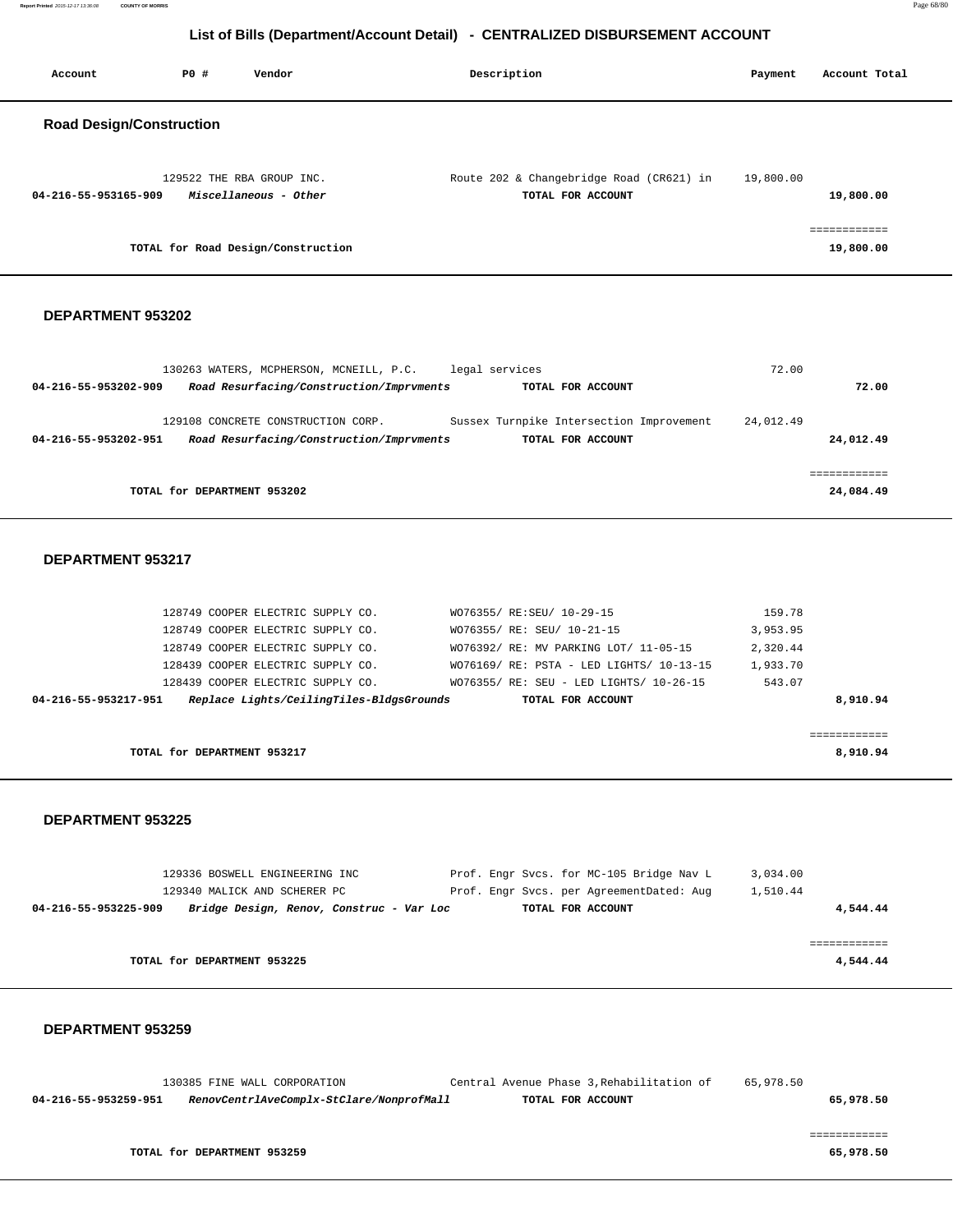**Report Printed** 2015-12-17 13:36:08 **COUNTY OF MORRIS** Page 69/80

# **List of Bills (Department/Account Detail) - CENTRALIZED DISBURSEMENT ACCOUNT**

| Account              | PO#                         | Vendor                               | Description                                      | Payment    | Account Total |
|----------------------|-----------------------------|--------------------------------------|--------------------------------------------------|------------|---------------|
| DEPARTMENT 953269    |                             |                                      |                                                  |            |               |
|                      |                             | 129341 K S ENGINEERS PC              | Prof. Engineering Svcs. performed in the         | 11,424.00  |               |
|                      |                             | 129542 CHERRY WEBER & ASSOC. PC      | Engineering Design Services for Erosion 4,133.70 |            |               |
|                      |                             | 129337 KELLER & KIRKPATRICK          | Construction Inspection - Clerk of the W         | 19,857.50  |               |
| 04-216-55-953269-909 |                             | Bridge Design/Constr - var locations | TOTAL FOR ACCOUNT                                |            | 35,415.20     |
|                      |                             | 129519 KONKUS CORPORATION            | Replacement of Main Street Bridge over H         | 54,768.45  |               |
|                      |                             | 129876 TOWNSHIP OF EAST HANOVER      |                                                  | 105,000.00 |               |
| 04-216-55-953269-951 |                             | Bridge Design/Constr - var locations | TOTAL FOR ACCOUNT                                |            | 159,768.45    |
|                      |                             |                                      |                                                  |            |               |
|                      | TOTAL for DEPARTMENT 953269 |                                      |                                                  |            | 195,183.65    |
|                      |                             |                                      |                                                  |            |               |

## **DEPARTMENT 953270**

| 130322 WATERS, MCPHERSON, MCNEILL, P.C.                      | Randolph Town Center Associates          | 1,149.42  |  |
|--------------------------------------------------------------|------------------------------------------|-----------|--|
| 130322 WATERS, MCPHERSON, MCNEILL, P.C.                      | Charles W. Winter                        | 1,956.00  |  |
| 130322 WATERS, MCPHERSON, MCNEILL, P.C.                      | 1200 Sussex LLC                          | 2,359.20  |  |
| 130322 WATERS, MCPHERSON, MCNEILL, P.C.                      | Evangelos Pappas                         | 1,765.37  |  |
| 129524 KELLER & KIRKPATRICK                                  | Realignment of Powerville Road/Boonton A | 512.00    |  |
| 129426 IZENBERG APPRAISAL ASSOCIATES                         | 1174 Sussex Ave., Randolph               | 360.00    |  |
| 129359 WATERS, MCPHERSON, MCNEILL, P.C.                      | Randolph Town Associates                 | 924.00    |  |
| 129359 WATERS, MCPHERSON, MCNEILL, P.C.                      | Evangelos Pappas                         | 1,291.40  |  |
| 129361 WATERS, MCPHERSON, MCNEILL, P.C.                      | legal services                           | 1,312.20  |  |
| 130226 HARRY L. SCHWARZ & CO.                                | Appraisal services                       | 3,680.00  |  |
| 130323 WATERS, MCPHERSON, MCNEILL, P.C.                      | Freedom Group                            | 597.85    |  |
| Road Design/Construc - var locations<br>04-216-55-953270-909 | TOTAL FOR ACCOUNT                        | 15,907.44 |  |
|                                                              |                                          |           |  |
|                                                              |                                          |           |  |

**TOTAL for DEPARTMENT 953270** 15,907.44

## **DEPARTMENT 953291**

|                      |                             | 129342 D.R. JOHNSON & ASSOCIATES, LLC    |  | General Engineering Services for the Per |  | 1,396.84 |          |
|----------------------|-----------------------------|------------------------------------------|--|------------------------------------------|--|----------|----------|
| 04-216-55-953291-909 |                             | Var Roadway Drainage Proj - Public Works |  | TOTAL FOR ACCOUNT                        |  |          | 1,396.84 |
|                      |                             |                                          |  |                                          |  |          |          |
|                      |                             |                                          |  |                                          |  |          |          |
|                      | TOTAL for DEPARTMENT 953291 |                                          |  |                                          |  |          | 1,396.84 |
|                      |                             |                                          |  |                                          |  |          |          |

|                      | 129611 GRAINGER                     | WO76450/ RE: PSTA/ 11-06-15 | 602.65 |
|----------------------|-------------------------------------|-----------------------------|--------|
| 04-216-55-953311-951 | Rplc Motors/Pumps/Fans - BldgsGrnds | TOTAL FOR ACCOUNT           | 602.65 |
|                      |                                     |                             |        |
|                      |                                     |                             |        |
|                      | TOTAL for DEPARTMENT 953311         |                             | 602.65 |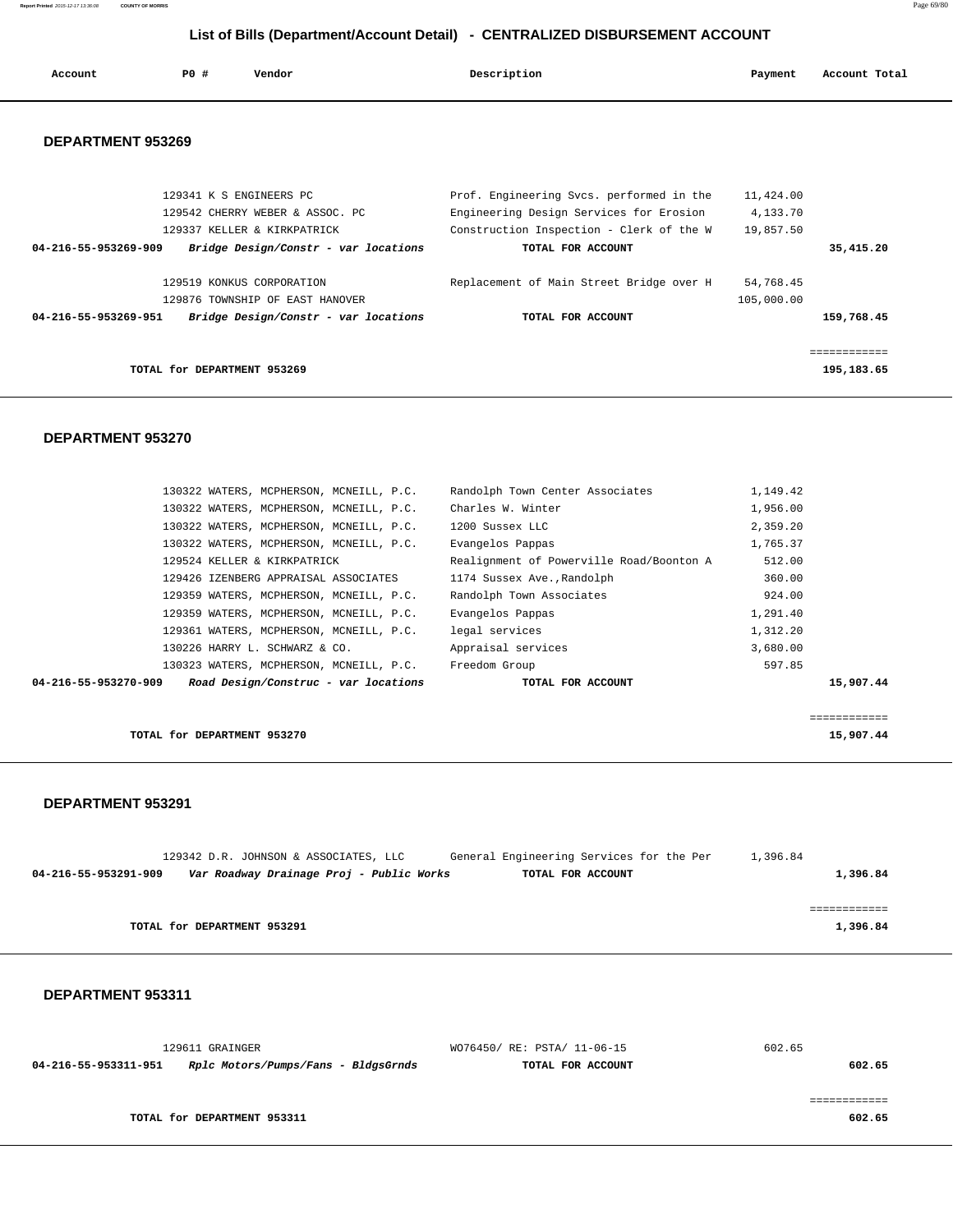**Report Printed** 2015-12-17 13:36:08 **COUNTY OF MORRIS** Page 70/80

# **List of Bills (Department/Account Detail) - CENTRALIZED DISBURSEMENT ACCOUNT**

|                      |                             |                                        |                                          | <u> VIII III IIIII II IIVI VIIVIIII II II VUUVUUTI I</u>     |          |                         |
|----------------------|-----------------------------|----------------------------------------|------------------------------------------|--------------------------------------------------------------|----------|-------------------------|
| Account              | <b>PO #</b>                 | Vendor                                 |                                          | Description                                                  | Payment  | Account Total           |
| DEPARTMENT 953314    |                             |                                        |                                          |                                                              |          |                         |
| 04-216-55-953314-909 |                             | 129603 LS ENGINEERING ASSOCIATES CORP. | Repair/Rplcment/Upgrd VarEquip-BldgGrnds | MORRIS COUNTY RUTH DAVIS DRIVE RESIDING<br>TOTAL FOR ACCOUNT | 1,000.00 | 1,000.00                |
|                      |                             | 129192 R.D. SALES DOOR & HARDWARE LLC  |                                          | RE: COUNTY LIBRARY/ 10-08-15                                 | 300.00   |                         |
|                      |                             | 129192 R.D. SALES DOOR & HARDWARE LLC  |                                          | RE: INTERFAITY FOOD PANTRY/ 10-30-15                         | 470.00   |                         |
|                      |                             | 129188 SPEEDWELL ELECTRIC MOTORS       |                                          | WO76533/ RE: A&R - PARTS/ 11-19-15                           | 441.00   |                         |
| 04-216-55-953314-951 |                             |                                        | Repair/Rplcment/Upgrd VarEquip-BldgGrnds | TOTAL FOR ACCOUNT                                            |          | 1,211.00                |
|                      |                             |                                        |                                          |                                                              |          |                         |
|                      |                             |                                        |                                          |                                                              |          | , = = = = = = = = = = = |
|                      | TOTAL for DEPARTMENT 953314 |                                        |                                          |                                                              |          | 2,211.00                |

 **DEPARTMENT 953341** 

| 129611 GRAINGER                                        | WO76450/ RE: PSTA/ 11-06-15 | 636.63 |
|--------------------------------------------------------|-----------------------------|--------|
| 04-216-55-953341-956<br>Replace Motors, Fans and Pumps | TOTAL FOR ACCOUNT           | 636.63 |
|                                                        |                             |        |
|                                                        |                             |        |
| TOTAL for DEPARTMENT 953341                            |                             | 636.63 |
|                                                        |                             |        |

 **DEPARTMENT 953347** 

|                      | 128463 BINSKY SERVICE LLC            | RE: A&R - P1/11-05-15 | 3,800.00 |
|----------------------|--------------------------------------|-----------------------|----------|
| 04-216-55-953347-951 | HVAC-Replace or Repair Various Bldgs | TOTAL FOR ACCOUNT     | 3,800.00 |
|                      |                                      |                       |          |
|                      |                                      |                       |          |
|                      | TOTAL for DEPARTMENT 953347          |                       | 3,800.00 |
|                      |                                      |                       |          |

### **DEPARTMENT 953348**

|           | 300.00    | PROFESSIONAL SERVICES IN CONNECTION WITH | 130404 MCMANIMON, SCOTLAND & BAUMANN LLC |                      |
|-----------|-----------|------------------------------------------|------------------------------------------|----------------------|
|           | 14,200.00 | RE: ROOF REPLACEMENT LIBRARY/ JOB NO. 15 | 129623 VOLKER CRANE LLC                  |                      |
| 14,500.00 |           | TOTAL FOR ACCOUNT                        | Various Roof Replace - County Wide       | 04-216-55-953348-909 |
|           |           |                                          |                                          |                      |
|           |           |                                          |                                          |                      |
| 14,500.00 |           |                                          | TOTAL for DEPARTMENT 953348              |                      |
|           |           |                                          |                                          |                      |

|                      | 129605 LS ENGINEERING ASSOCIATES CORP. | MORRIS COUNTY HANDICAP LIFT REPLACEMENT | 2,250.00 |
|----------------------|----------------------------------------|-----------------------------------------|----------|
| 04-216-55-953351-909 | Elevator Upgrades Various Cty Bldgs    | TOTAL FOR ACCOUNT                       | 2,250.00 |
|                      |                                        |                                         |          |
|                      |                                        |                                         |          |
|                      | TOTAL for DEPARTMENT 953351            |                                         | 2,250.00 |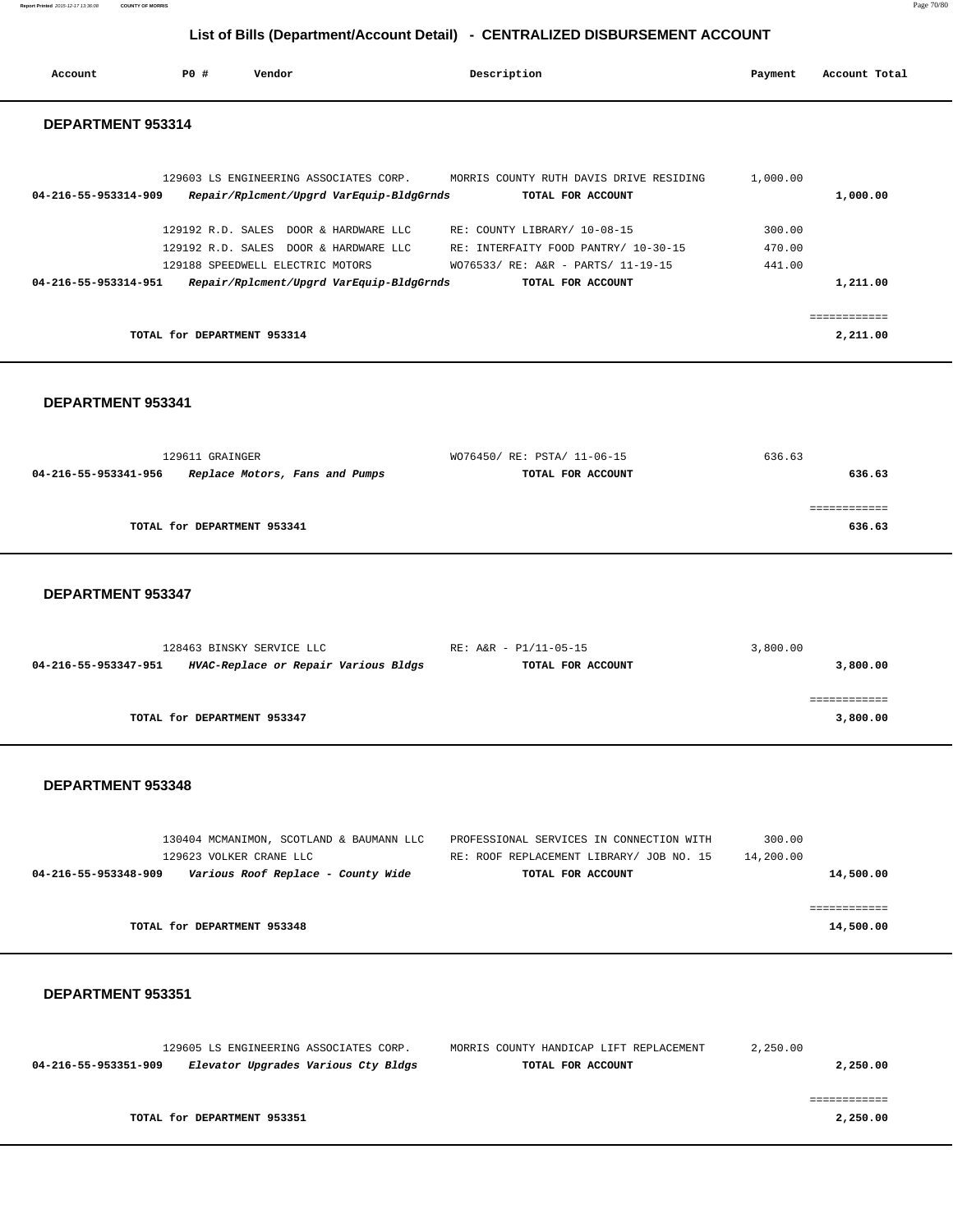| Account              | PO#                         | Vendor                                     | Description                              | Payment  | Account Total |
|----------------------|-----------------------------|--------------------------------------------|------------------------------------------|----------|---------------|
| DEPARTMENT 953352    |                             |                                            |                                          |          |               |
|                      |                             |                                            |                                          |          |               |
|                      |                             | 129202 RFS COMMERCIAL, INC.                | WO76420/ RE: RISK MGMT/ 11-13-15         | 7,895.00 |               |
|                      |                             | 130176 RFS COMMERCIAL, INC.                | WO76294/ RE: PROSECUTOR/ 11-25-15        | 1,895.00 |               |
|                      |                             | 130176 RFS COMMERCIAL, INC.                | WO76294/ RE: PROSECUTOR/ 11-25-15        | 3,295.00 |               |
|                      |                             | 130176 RFS COMMERCIAL, INC.                | WO76294/ RE: PROSECUTOR/ 11-25-15        | 2,949.00 |               |
|                      |                             | 130176 RFS COMMERCIAL, INC.                | WO76554/ RE: CTY COUNSEL/ 11-25-15       | 1,349.00 |               |
|                      |                             | 124816 THE GUNLOCKE COMPANY LLC            | OTY 2/ SPL KENNS. 2.0 TABLE DESK, 30 X 5 | 3,410.88 |               |
|                      |                             | 124816 THE GUNLOCKE COMPANY LLC            | OTY 2/ BANK OF ENGLAND SIDE CHAIR .511 D | 2,234.40 |               |
| 04-216-55-953352-951 |                             | Replace-Carpet, Flooring, etc Various Bldg | TOTAL FOR ACCOUNT                        |          | 23,028.28     |
|                      |                             |                                            |                                          |          |               |
|                      |                             |                                            |                                          |          | ------------  |
|                      | TOTAL for DEPARTMENT 953352 |                                            |                                          |          | 23,028.28     |

 **DEPARTMENT 953353** 

| 130217 VOLKER CRANE LLC                                    | RE: EGRESS STUDY, COURTHOUSE 7/6/2015 | 5,000.00 |
|------------------------------------------------------------|---------------------------------------|----------|
| 04-216-55-953353-909<br>Various Improvements at Courthouse | TOTAL FOR ACCOUNT                     | 5,000.00 |
|                                                            |                                       |          |
|                                                            |                                       |          |
| TOTAL for DEPARTMENT 953353                                |                                       | 5,000.00 |
|                                                            |                                       |          |

### **DEPARTMENT 953356**

| 129338 BOSWELL ENGINEERING INC                              | MC-104/Reconstruction of RR Crossing Pro | 5,556.40  |            |
|-------------------------------------------------------------|------------------------------------------|-----------|------------|
| Various Road-Designs & Construction<br>04-216-55-953356-909 | TOTAL FOR ACCOUNT                        |           | 5,556.40   |
| 129526 AJM CONTRACTORS INC                                  | Milling and resurfacing of Church Street | 16,723.01 |            |
| 129523 TIFFANY ELECTRIC INC                                 | Installation of Traffic Signal at Ridged | 72,150.98 |            |
| 128436 RIVERVIEW PAVING, INC.                               | Schooley's Mountain Road HMA Milling, Wa | 15,322.00 |            |
| 129331 WILD HEART BULK LANDSCAPE                            | Wharton Demolition170 North Main Street  | 24,730.00 |            |
| 130371 WILD HEART BULK LANDSCAPE                            | Wharton Demolition 170 North Main Street | 27,985.00 |            |
| Various Road-Designs & Construction<br>04-216-55-953356-940 | TOTAL FOR ACCOUNT                        |           | 156,910.99 |
|                                                             |                                          |           |            |
|                                                             |                                          |           |            |
| TOTAL for DEPARTMENT 953356                                 |                                          |           | 162,467.39 |

| 127041 CDW GOVERNMENT LLC   |                                         | 3 BLACKBOX SS DT PRO II USB PS/2 SWITCH, | 824.88    |           |
|-----------------------------|-----------------------------------------|------------------------------------------|-----------|-----------|
| 127041 CDW GOVERNMENT LLC   |                                         | 3 BLACK BOX KVM SWITCH 4P USB, MFG# KV00 | 2,091.45  |           |
|                             | 128465 COMPLETE SECURITY SYSTEMS, INC.  | 5006 - CCTV MONITORS FOR COURTHOUSE SECU | 45,980.00 |           |
| 04-216-55-953362-951        | Security Improvement AR Bldg/Courthouse | TOTAL FOR ACCOUNT                        |           | 48,896.33 |
|                             |                                         |                                          |           |           |
|                             |                                         |                                          |           |           |
| TOTAL for DEPARTMENT 953362 |                                         |                                          |           | 48,896.33 |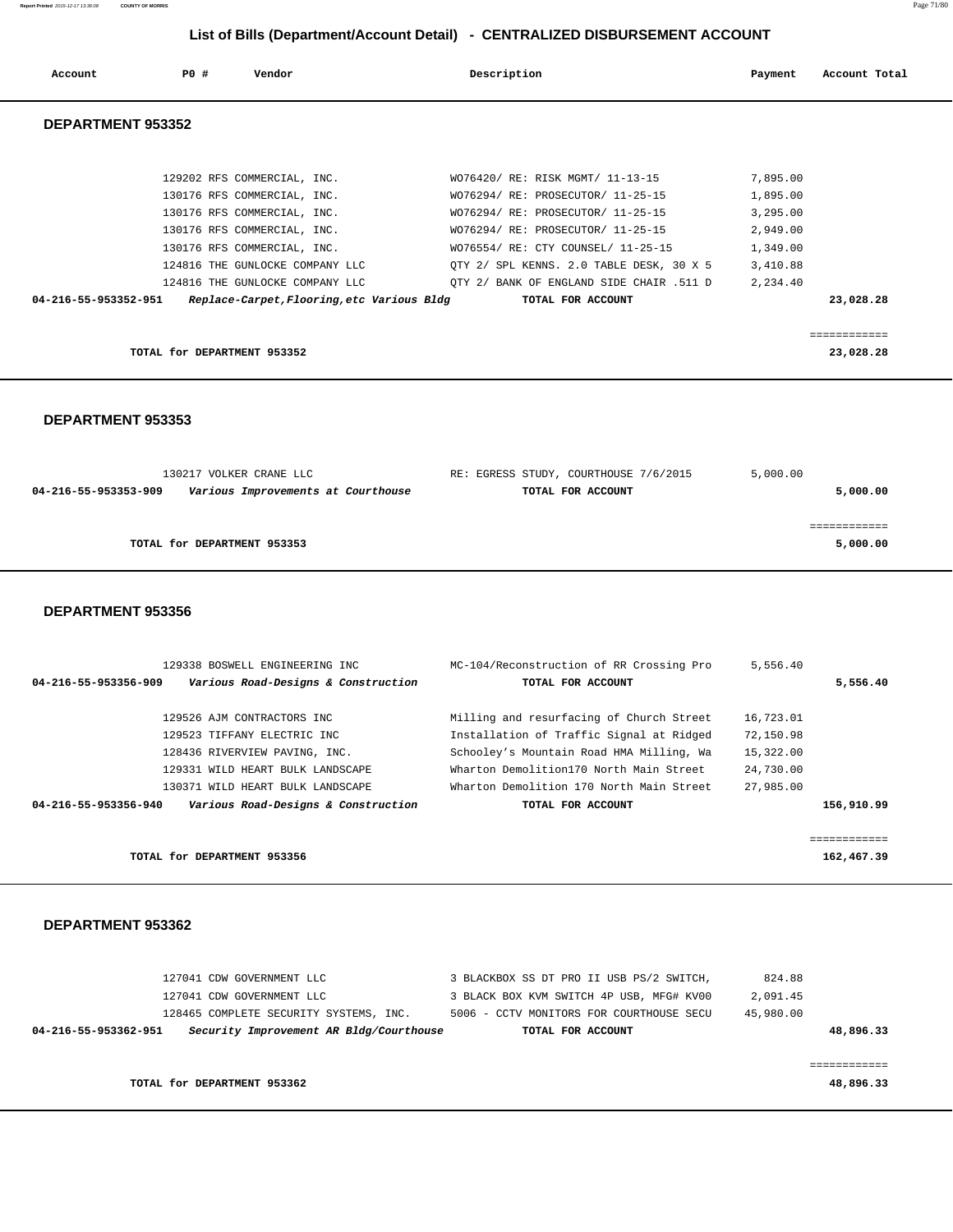**Report Printed** 2015-12-17 13:36:08 **COUNTY OF MORRIS** Page 72/80

# **List of Bills (Department/Account Detail) - CENTRALIZED DISBURSEMENT ACCOUNT**

| Account              | PO#<br>Vendor                                                                                                                                                                                                           | Description                                                                                                                                         | Payment                                                         | Account Total              |
|----------------------|-------------------------------------------------------------------------------------------------------------------------------------------------------------------------------------------------------------------------|-----------------------------------------------------------------------------------------------------------------------------------------------------|-----------------------------------------------------------------|----------------------------|
| 04-216-55-953363-940 | 129526 AJM CONTRACTORS INC<br>Paving & Resurfacing Various Roads                                                                                                                                                        | Milling and resurfacing of Church Street<br>TOTAL FOR ACCOUNT                                                                                       | 102,248.39                                                      | 102,248.39                 |
|                      | TOTAL for DEPARTMENT 953363                                                                                                                                                                                             |                                                                                                                                                     |                                                                 | ============<br>102,248.39 |
| DEPARTMENT 953382    |                                                                                                                                                                                                                         |                                                                                                                                                     |                                                                 |                            |
| 04-216-55-953382-940 | 129495 DELLA PELLO CONTRACTING CO INC<br>129526 AJM CONTRACTORS INC<br>128110 TILCON NEW YORK INC.<br>130367 TOP LINE CONSTRUCTION CORP<br>130366 TOP LINE CONSTRUCTION CORP<br>Road Resurfacing, MV arking lot, Railrd | Milling and Resurfacing of Changebridge<br>Milling and resurfacing of Church Street<br>Morris View Paving From 9/25 - 10/2/201<br>TOTAL FOR ACCOUNT | 340,608.88<br>16,588.67<br>60,101.52<br>29, 275.88<br>21,252.00 | 467,826.95                 |
|                      | TOTAL for DEPARTMENT 953382                                                                                                                                                                                             |                                                                                                                                                     |                                                                 | ============<br>467,826.95 |
| DEPARTMENT 953383    |                                                                                                                                                                                                                         |                                                                                                                                                     |                                                                 |                            |
|                      | 129199 RFS COMMERCIAL, INC.<br>129877 RFS COMMERCIAL, INC.<br>129597 RFS COMMERCIAL, INC.                                                                                                                               | WO76012/ RE: CH - HALLWAYS/ 11-17-15<br>WO76012/ RE: CH HALL & LOBBIES/ 11-25-15<br>WO76012/ RE: CH HALL & LOBBIES/ 11-20-15                        | 131,549.88<br>7,900.00<br>20,931.40                             |                            |

| 04-216-55-953383-940 | B&G Interior Building Improvements | TOTAL FOR ACCOUNT | 160,381.28 |
|----------------------|------------------------------------|-------------------|------------|
|                      |                                    |                   |            |
|                      |                                    |                   |            |
|                      | TOTAL for DEPARTMENT 953383        |                   | 160,381.28 |

## **DEPARTMENT 953385**

|                      | 130361 BINSKY SERVICE LLC              | HVAC UPGRADES AT THE ADMIN & RECORDS BUI | 278,029.22 |
|----------------------|----------------------------------------|------------------------------------------|------------|
| 04-216-55-953385-940 | Replace Repair Upgrade HVAC Var. Build | TOTAL FOR ACCOUNT                        | 278,029.22 |
|                      |                                        |                                          |            |
|                      |                                        |                                          |            |
|                      | TOTAL for DEPARTMENT 953385            |                                          | 278,029.22 |

|                      | 126488 PTS DATA CENTER SOLUTIONS INC |                                          | HEALTH MANAGEMENT - CENTRALIZED UPS AND | 29,618.04 |           |
|----------------------|--------------------------------------|------------------------------------------|-----------------------------------------|-----------|-----------|
|                      | 126488 PTS DATA CENTER SOLUTIONS INC |                                          |                                         | 29,618.04 |           |
| 04-216-55-953399-952 |                                      | Relocate Back-up 911 Comm Equip-Plan P&W | TOTAL FOR ACCOUNT                       |           | 59,236.08 |
|                      |                                      |                                          |                                         |           |           |
|                      |                                      |                                          |                                         |           |           |
|                      | TOTAL for DEPARTMENT 953399          |                                          |                                         |           | 59,236.08 |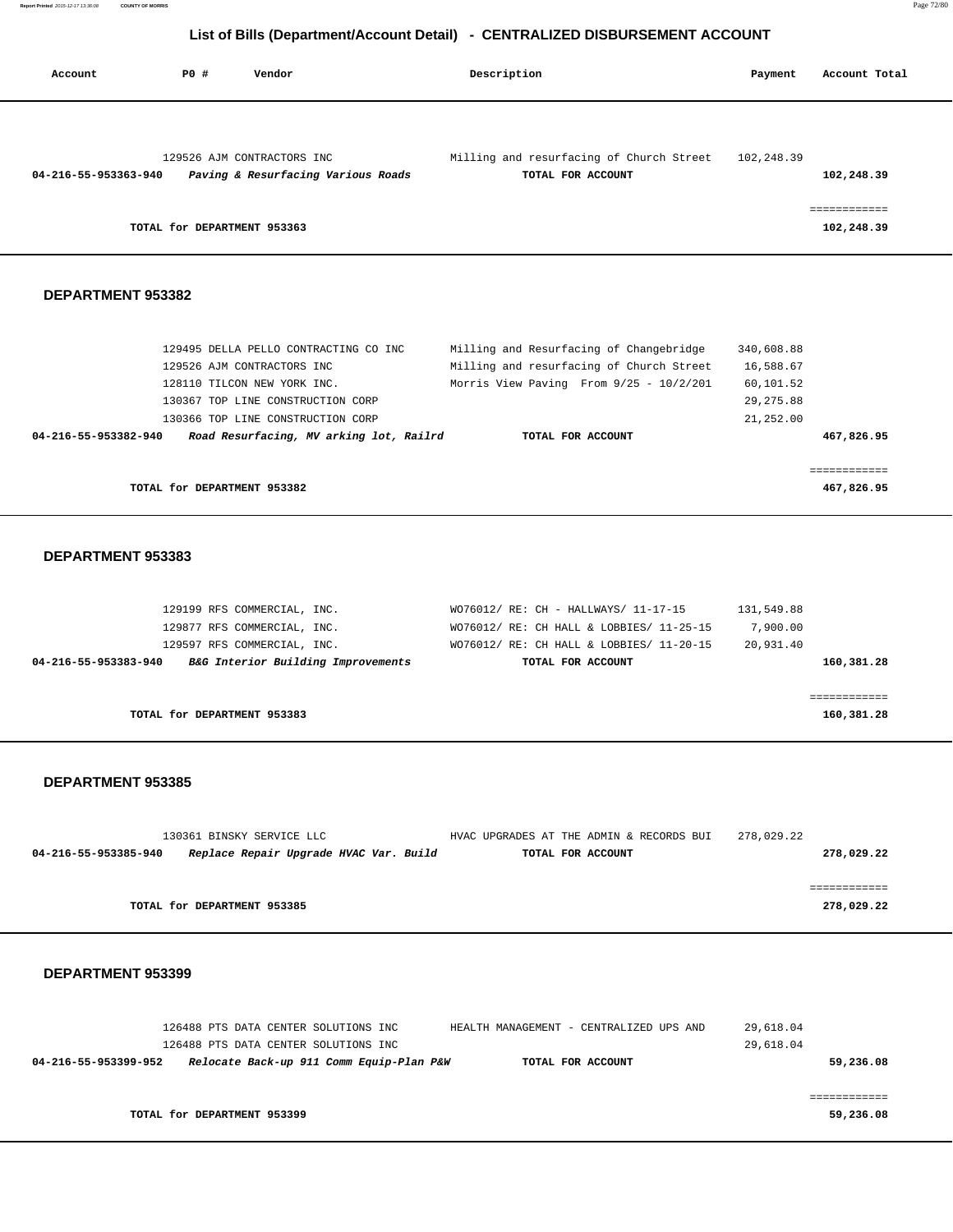**Report Printed** 2015-12-17 13:36:08 **COUNTY OF MORRIS** Page 73/80

# **List of Bills (Department/Account Detail) - CENTRALIZED DISBURSEMENT ACCOUNT**

| LIST OF DIIIS (Department/Account Detail) - CENTRALIZED DISBURSEMENT ACCOUNT |                             |                                                                                                                                                    |                                                                                                                                                      |                                       |                            |  |  |  |  |  |
|------------------------------------------------------------------------------|-----------------------------|----------------------------------------------------------------------------------------------------------------------------------------------------|------------------------------------------------------------------------------------------------------------------------------------------------------|---------------------------------------|----------------------------|--|--|--|--|--|
| Account                                                                      | <b>PO #</b>                 | Vendor                                                                                                                                             | Description                                                                                                                                          | Payment                               | Account Total              |  |  |  |  |  |
| 04-216-55-953409-957                                                         | 123519 BEYER FORD           | Purchase of a Truck for DPW                                                                                                                        | 2016 FORD F-450 2WD REG CAB 141" WB 60"<br>TOTAL FOR ACCOUNT                                                                                         | 35,828.60                             | 35,828.60                  |  |  |  |  |  |
|                                                                              | TOTAL for DEPARTMENT 953409 |                                                                                                                                                    |                                                                                                                                                      |                                       | ============<br>35,828.60  |  |  |  |  |  |
| DEPARTMENT 953410                                                            |                             |                                                                                                                                                    |                                                                                                                                                      |                                       |                            |  |  |  |  |  |
| 04-216-55-953410-951                                                         |                             | 129495 DELLA PELLO CONTRACTING CO INC<br>130367 TOP LINE CONSTRUCTION CORP<br>130366 TOP LINE CONSTRUCTION CORP<br>Public Works - Road Resurfacing | Milling and Resurfacing of Changebridge<br>Milling & Resurfacing of Mount Hope Aven<br>Milling & Resurfacing of Dover Chester R<br>TOTAL FOR ACCOUNT | 678,611.43<br>25,044.01<br>39, 301.45 | 742,956.89                 |  |  |  |  |  |
|                                                                              | TOTAL for DEPARTMENT 953410 |                                                                                                                                                    |                                                                                                                                                      |                                       | ============<br>742,956.89 |  |  |  |  |  |
| <b>Cty Bridge Design&amp;Construction</b>                                    |                             |                                                                                                                                                    |                                                                                                                                                      |                                       |                            |  |  |  |  |  |
| 04-216-55-953908-909                                                         |                             | 129335 CHERRY WEBER & ASSOC. PC<br>Miscellaneous - Other                                                                                           | Engineering Svcs. for the Replacement of<br>TOTAL FOR ACCOUNT                                                                                        | 4,834.75                              | 4,834.75                   |  |  |  |  |  |
|                                                                              |                             | TOTAL for Cty Bridge Design&Construction                                                                                                           |                                                                                                                                                      |                                       | ============<br>4,834.75   |  |  |  |  |  |
| <b>Road Resurfacing Reconstructio</b>                                        |                             |                                                                                                                                                    |                                                                                                                                                      |                                       |                            |  |  |  |  |  |
| 04-216-55-953942-940                                                         | Hard Costs                  | 129523 TIFFANY ELECTRIC INC                                                                                                                        | Installation of Traffic Signal at Ridged<br>TOTAL FOR ACCOUNT                                                                                        | 27,799.18                             | 27,799.18                  |  |  |  |  |  |
|                                                                              |                             | TOTAL for Road Resurfacing Reconstructio                                                                                                           |                                                                                                                                                      |                                       | ============<br>27,799.18  |  |  |  |  |  |
| <b>DEPARTMENT 954379</b>                                                     |                             |                                                                                                                                                    |                                                                                                                                                      |                                       |                            |  |  |  |  |  |
| 04-216-55-954379-956                                                         | 124752 MORPHOTRAK INC       | Purchase Automated Fingerprint ID System                                                                                                           | Automated Fingerprint ID system dated 7.<br>TOTAL FOR ACCOUNT                                                                                        | 39,702.03                             | 39,702.03                  |  |  |  |  |  |
|                                                                              | TOTAL for DEPARTMENT 954379 |                                                                                                                                                    |                                                                                                                                                      |                                       | ============<br>39,702.03  |  |  |  |  |  |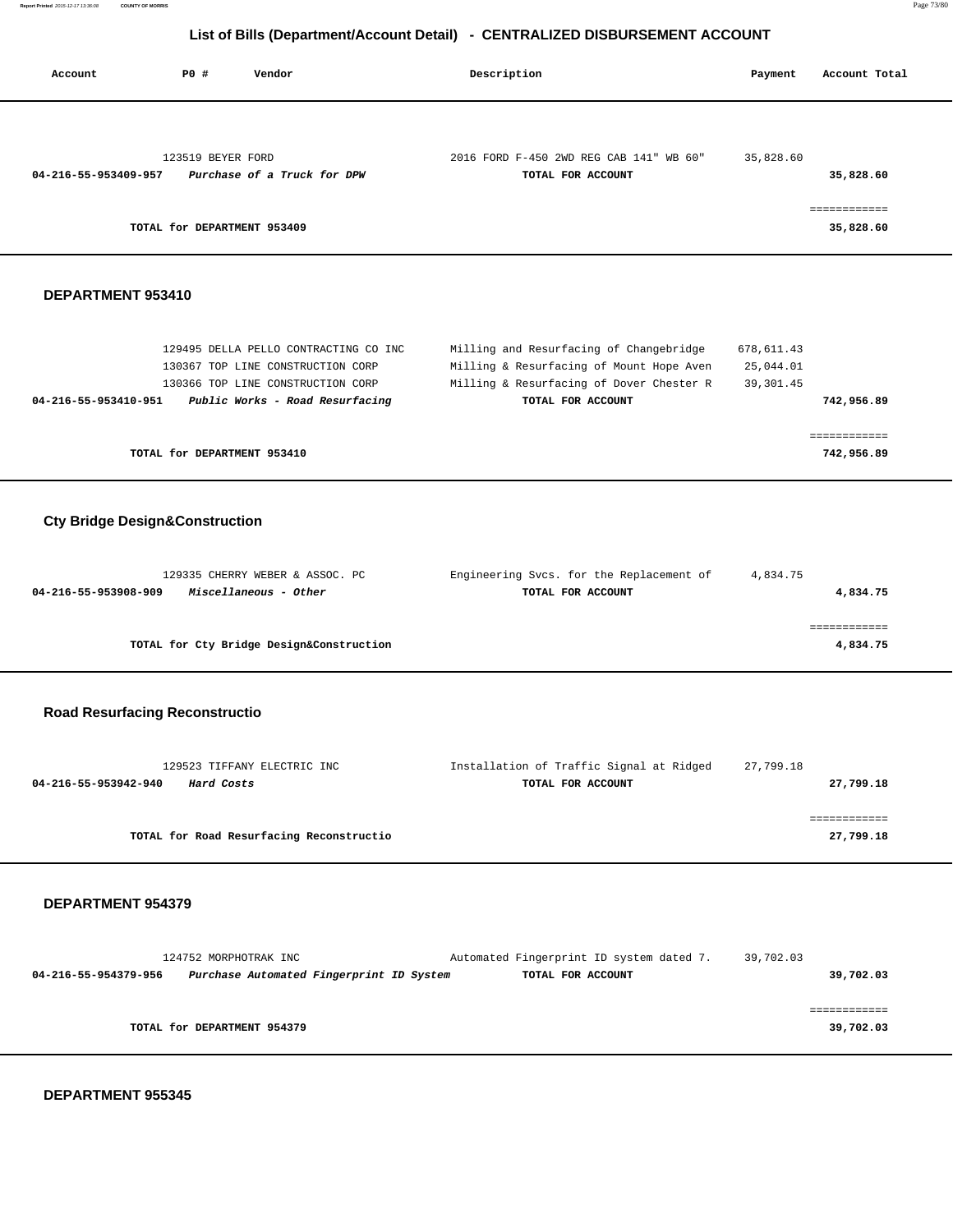**Report Printed** 2015-12-17 13:36:08 **COUNTY OF MORRIS** Page 74/80

# **List of Bills (Department/Account Detail) - CENTRALIZED DISBURSEMENT ACCOUNT**

| Account                  | PO#                         | Vendor                         | Description       | Payment | Account Total            |
|--------------------------|-----------------------------|--------------------------------|-------------------|---------|--------------------------|
| <b>DEPARTMENT 955345</b> |                             |                                |                   |         |                          |
| 04-216-55-955345-909     |                             | Various Projects - Morris View | TOTAL FOR ACCOUNT |         | 2,780.00                 |
|                          | TOTAL for DEPARTMENT 955345 |                                |                   |         | essessessess<br>2,780.00 |

## **DEPARTMENT 962398**

| 127220 SHI INTERNATIONAL CORP                           | Checkpoint Equipmnet and Software as per | 60,287.81   |
|---------------------------------------------------------|------------------------------------------|-------------|
| 125168 DELL MARKETING L.P.                              | Latitude 14 Rugged                       | 7,891.40    |
| 127192 DELL MARKETING L.P.                              | Dell Latitude E5550                      | 66,902.04   |
| 127192 DELL MARKETING L.P.                              | DEll P2414H Monitor                      | 16,847.28   |
| 126615 DELL MARKETING L.P.                              | Dell Latitude E7250                      | 1,941.13    |
| 126615 DELL MARKETING L.P.                              | CREDIT MEMO                              | $-1,817.95$ |
| 126615 DELL MARKETING L.P.                              |                                          | 1,817.95    |
| 126801 DELL MARKETING L.P.                              | DEll Latitude E5550                      | 2,417.39    |
| 04-216-55-962398-955<br>ITD-Computer & Newtork Upgrades | TOTAL FOR ACCOUNT                        | 156,287.05  |
|                                                         |                                          |             |
|                                                         |                                          |             |
| TOTAL for DEPARTMENT 962398                             |                                          | 156,287.05  |

### **DEPARTMENT 963248**

|                      | 126239 MOTOROLA SOLUTIONS INC.          |  | Dispatch Console Upgrade/Integration, Ou | 55,129.90 |           |
|----------------------|-----------------------------------------|--|------------------------------------------|-----------|-----------|
| 04-216-55-963248-909 | Replace Trunked Radio Sys-Law&PubSaftey |  | TOTAL FOR ACCOUNT                        |           | 55,129.90 |
|                      | 126239 MOTOROLA SOLUTIONS INC           |  | Dispatch Console Upgrade/Integration, Ou | 28,951.44 |           |
| 04-216-55-963248-952 | Replace Trunked Radio Sys-Law&PubSaftey |  | TOTAL FOR ACCOUNT                        |           | 28,951.44 |
|                      |                                         |  |                                          |           |           |
|                      | TOTAL for DEPARTMENT 963248             |  |                                          |           | 84,081.34 |
|                      |                                         |  |                                          |           |           |

### **DEPARTMENT 963255**

|                      | 126239 MOTOROLA SOLUTIONS INC.                                           | Dispatch Console Upgrade/Integration, Ou                      | 7,361.16  |                |
|----------------------|--------------------------------------------------------------------------|---------------------------------------------------------------|-----------|----------------|
| 04-216-55-963255-909 | Acq Motorola MGEG Equip-LawPublicSafety                                  | TOTAL FOR ACCOUNT                                             |           | 7,361.16       |
| 04-216-55-963255-956 | 126239 MOTOROLA SOLUTIONS INC<br>Acq Motorola MGEG Equip-LawPublicSafety | Dispatch Console Upgrade/Integration, Ou<br>TOTAL FOR ACCOUNT | 69,665.77 | 69,665.77      |
|                      | TOTAL for DEPARTMENT 963255                                              |                                                               |           | .<br>77,026.93 |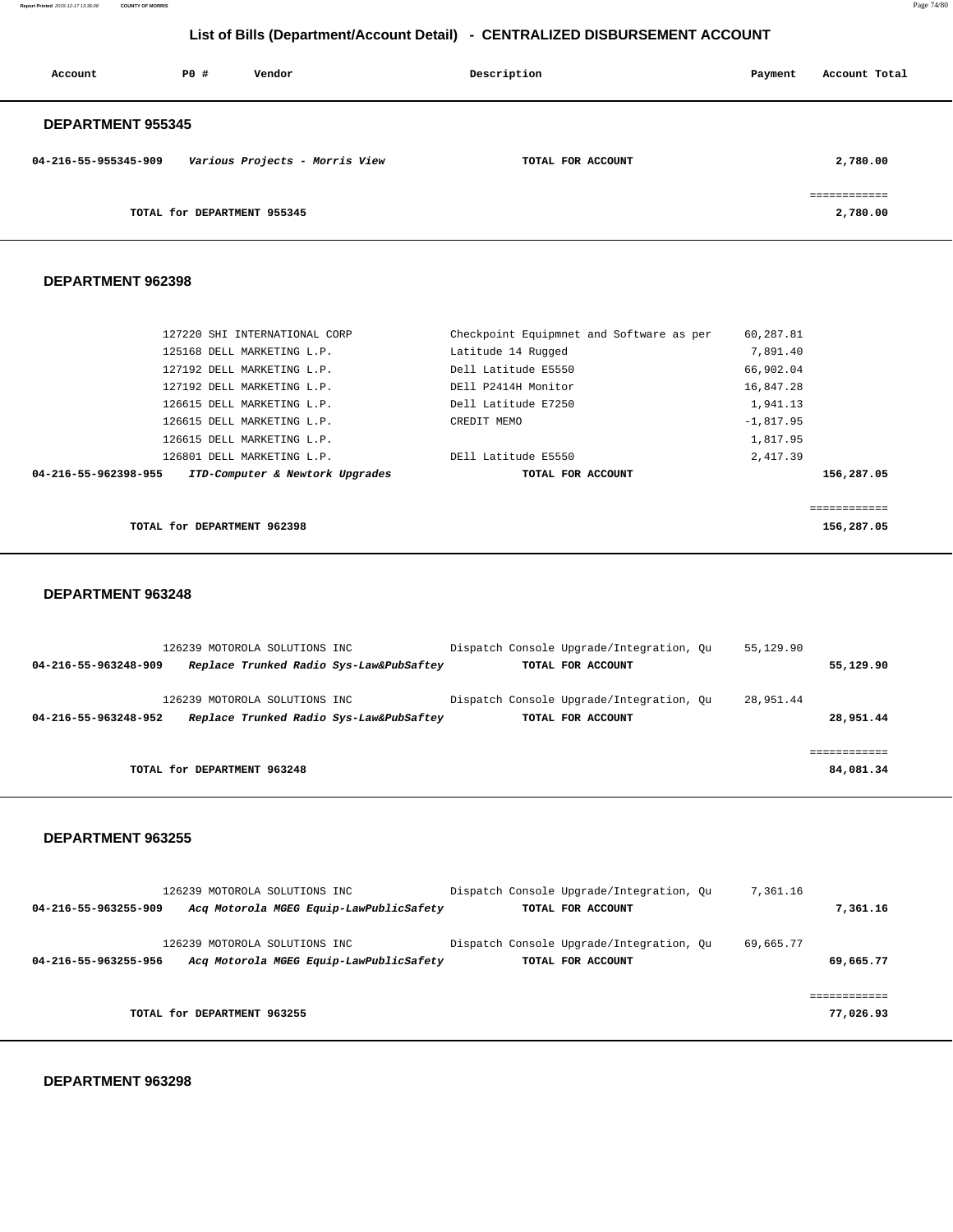**Report Printed** 2015-12-17 13:36:08 **COUNTY OF MORRIS** Page 75/80

# **List of Bills (Department/Account Detail) - CENTRALIZED DISBURSEMENT ACCOUNT**

| Account              | PO#                         | Vendor                                | Description       | Payment | Account Total              |
|----------------------|-----------------------------|---------------------------------------|-------------------|---------|----------------------------|
| DEPARTMENT 963298    |                             |                                       |                   |         |                            |
| 04-216-55-963298-952 |                             | County-Wide Radio Sys - Public Safety | TOTAL FOR ACCOUNT |         | 585,842.03                 |
|                      | TOTAL for DEPARTMENT 963298 |                                       |                   |         | ============<br>585,842.03 |

## **DEPARTMENT 963327**

|                      | 128972 MAJOR AUTOMOTIVE INSTALLATIONS    | Item MO-PMNN4403B - Batteries for radio | 776.00 |
|----------------------|------------------------------------------|-----------------------------------------|--------|
| 04-216-55-963327-952 | Acq of Radios & Accesor-Law&PublicSafety | TOTAL FOR ACCOUNT                       | 776.00 |
|                      |                                          |                                         |        |
|                      |                                          |                                         |        |
|                      | TOTAL for DEPARTMENT 963327              |                                         | 776.00 |
|                      |                                          |                                         |        |

## **DEPARTMENT 964364**

| 125733 OFS/FOF SALES CORP                                      | BFI Ouote #0000230807 - Office Upgrade**  | 3,849.21  |
|----------------------------------------------------------------|-------------------------------------------|-----------|
| 125738 BFT                                                     | BFI Ouote #0000229206 - Fishbowl -Major   | 7,206.96  |
| 125730 BFT                                                     | BFI Ouote #0000229218 - Fild Cabinets/St  | 1,818.72  |
| 125732 BFT                                                     | BFI Ouote #0000231454 - PSU Squad Room    | 9,864.84  |
| 125731 EXEMPLIS CORPORATION                                    | BFI Ouote #0000229207**Focus, Midback, Me | 5,817.60  |
| Purchase Office Furniture Prosecutor's<br>04-216-55-964364-953 | TOTAL FOR ACCOUNT                         | 28,557.33 |
|                                                                |                                           |           |
|                                                                |                                           | ========= |
| TOTAL for DEPARTMENT 964364                                    |                                           | 28,557.33 |

### **DEPARTMENT 964375**

|                      | 128754 COMPLETE SECURITY SYSTEMS, INC.  |  |  | CCTV System at Library |                   | 49,960.00 |           |
|----------------------|-----------------------------------------|--|--|------------------------|-------------------|-----------|-----------|
| 04-216-55-964375-956 | Surveillance Cameras for County Library |  |  |                        | TOTAL FOR ACCOUNT |           | 49,960.00 |
|                      |                                         |  |  |                        |                   |           |           |
|                      |                                         |  |  |                        |                   |           |           |
|                      | TOTAL for DEPARTMENT 964375             |  |  |                        |                   |           | 49,960.00 |
|                      |                                         |  |  |                        |                   |           |           |

| 130415 MC VOCATIONAL SCHOOL DISTRICT | Maser Consulting (Fox Hill Rd)   | 4,157.50 |
|--------------------------------------|----------------------------------|----------|
| 130415 MC VOCATIONAL SCHOOL DISTRICT | Maser Consulting (Fox Hill Rd)   | 2,820.00 |
| 130415 MC VOCATIONAL SCHOOL DISTRICT | Maser Consulting (Fox Hill Rd)   | 5,476.40 |
| 130415 MC VOCATIONAL SCHOOL DISTRICT | Schwartz Simon (Bldg 2/6 Stucco) | 412.50   |
| 130415 MC VOCATIONAL SCHOOL DISTRICT | Schwartz Simon (Bldg 2/6 Stucco) | 96.00    |
| 130415 MC VOCATIONAL SCHOOL DISTRICT | Schwartz Simon (Bldg 2/6 Stucco) | 2,606.66 |
| 130415 MC VOCATIONAL SCHOOL DISTRICT | Schwartz Simon (Bldg 4 Steel)    | 40.00    |
| 130415 MC VOCATIONAL SCHOOL DISTRICT | Schwartz Simon (Bldg 4 Steel)    | 880.00   |
| 130415 MC VOCATIONAL SCHOOL DISTRICT | Schwartz Simon (HVAC)            | 686.67   |
|                                      |                                  |          |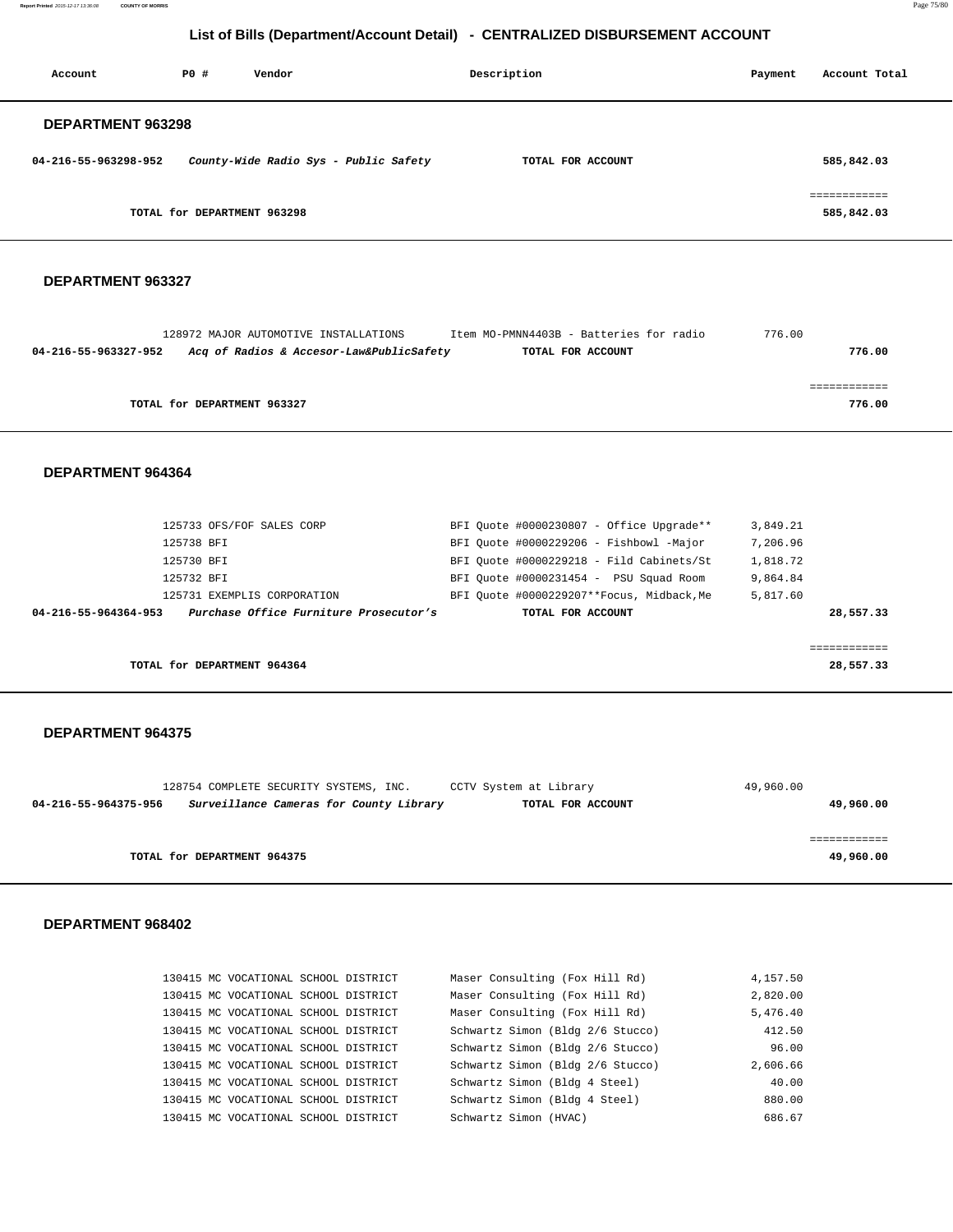### **TOTAL for DEPARTMENT 968402** 1,034,608.41

| 04-216-55-968402-951 | VoTech Building Upgrades                                                     |                               | TOTAL FOR ACCOUNT             |                    | 931,844.45 |
|----------------------|------------------------------------------------------------------------------|-------------------------------|-------------------------------|--------------------|------------|
|                      | 130415 MC VOCATIONAL SCHOOL DISTRICT                                         | Teo (HVAC)                    |                               | 83,866.00          |            |
|                      | 130415 MC VOCATIONAL SCHOOL DISTRICT                                         | Teo (HVAC)                    |                               | 175,465.00         |            |
|                      | 130415 MC VOCATIONAL SCHOOL DISTRICT                                         | Teo (HVAC)                    |                               | 11,609.00          |            |
|                      | 130415 MC VOCATIONAL SCHOOL DISTRICT                                         | Sunnyfield (Water Main)       |                               | 2,700.00           |            |
|                      | 130415 MC VOCATIONAL SCHOOL DISTRICT                                         | Sunnyfield (Water Main)       |                               | 4,750.00           |            |
|                      | 130415 MC VOCATIONAL SCHOOL DISTRICT                                         | Sunnyfield (Water Main)       |                               | 38,057.00          |            |
|                      | 130415 MC VOCATIONAL SCHOOL DISTRICT                                         | Sunnyfield (Water Main)       |                               | 8,493.00           |            |
|                      | 130415 MC VOCATIONAL SCHOOL DISTRICT                                         | Spartan (Bldg 4 Steel)        |                               | 18,125.00          |            |
|                      | 130415 MC VOCATIONAL SCHOOL DISTRICT                                         | Spartan (Bldg 4 Steel)        |                               | 94,525.00          |            |
|                      | 130415 MC VOCATIONAL SCHOOL DISTRICT                                         | Spartan (Bldg 4 Steel)        |                               | 47,500.00          |            |
|                      | 130415 MC VOCATIONAL SCHOOL DISTRICT                                         | Spartan (Bldg 4 Steel)        |                               | 12,350.00          |            |
|                      | 130415 MC VOCATIONAL SCHOOL DISTRICT                                         | NEIE (Bldg 2/6 Stucco)        |                               | 36, 218.75         |            |
|                      | 130415 MC VOCATIONAL SCHOOL DISTRICT                                         | NEIE (Bldg 2/6 Stucco)        |                               | 114,304.00         |            |
|                      | 130415 MC VOCATIONAL SCHOOL DISTRICT                                         | NEIE (Bldg 2/6 Stucco)        |                               | 32,437.75          |            |
|                      | 130415 MC VOCATIONAL SCHOOL DISTRICT                                         | Hobart (Flooring)             |                               | 23,500.00          |            |
|                      | 130415 MC VOCATIONAL SCHOOL DISTRICT                                         | Gillespie (Flooring)          |                               | 68,294.44          |            |
|                      | 130415 MC VOCATIONAL SCHOOL DISTRICT                                         | Gillespie (Flooring)          |                               | 7,410.71           |            |
|                      | 130415 MC VOCATIONAL SCHOOL DISTRICT                                         | Gillespie (Flooring)          |                               | 3,730.00           |            |
|                      | 130415 MC VOCATIONAL SCHOOL DISTRICT                                         | Gillespie (Flooring)          |                               | 88,548.90          |            |
|                      | 130415 MC VOCATIONAL SCHOOL DISTRICT                                         | Gillespie (Flooring)          |                               | 396.00             |            |
|                      | 130415 MC VOCATIONAL SCHOOL DISTRICT                                         | Gillespie (Flooring)          |                               | 2,864.40           |            |
|                      | 130415 MC VOCATIONAL SCHOOL DISTRICT                                         | Gillespie (Flooring)          |                               | 55,897.00          |            |
|                      | 130415 MC VOCATIONAL SCHOOL DISTRICT                                         | Gillespie (Flooring)          |                               | 802.50             |            |
|                      |                                                                              |                               |                               |                    |            |
| 04-216-55-968402-909 | VoTech Building Upgrades                                                     |                               | TOTAL FOR ACCOUNT             |                    | 102,763.96 |
|                      | 130415 MC VOCATIONAL SCHOOL DISTRICT                                         | USA Architects (Water Main)   |                               | 895.75             |            |
|                      | 130415 MC VOCATIONAL SCHOOL DISTRICT                                         | USA Architects (Water Main)   |                               | 289.55             |            |
|                      | 130415 MC VOCATIONAL SCHOOL DISTRICT                                         | USA Architects (Water Main)   |                               | 2,962.50           |            |
|                      | 130415 MC VOCATIONAL SCHOOL DISTRICT                                         | USA Architects (Water Main)   |                               | 5,000.00           |            |
|                      | 130415 MC VOCATIONAL SCHOOL DISTRICT                                         | USA Architects (Water Main)   |                               | 875.00             |            |
|                      | 130415 MC VOCATIONAL SCHOOL DISTRICT                                         | USA Architects (Water Main)   |                               | 875.00             |            |
|                      | 130415 MC VOCATIONAL SCHOOL DISTRICT                                         | USA Architects (Water Main)   |                               | 700.00             |            |
|                      | 130415 MC VOCATIONAL SCHOOL DISTRICT                                         |                               | USA Architects (Water Main)   | 710.31             |            |
|                      | 130415 MC VOCATIONAL SCHOOL DISTRICT                                         | USA Architects (HVAC)         |                               | 1,910.00           |            |
|                      | 130415 MC VOCATIONAL SCHOOL DISTRICT                                         | USA Architects (HVAC)         |                               | 1,432.50           |            |
|                      | 130415 MC VOCATIONAL SCHOOL DISTRICT                                         | USA Architects (HVAC)         |                               | 1,517.96           |            |
|                      | 130415 MC VOCATIONAL SCHOOL DISTRICT                                         | USA Architects (HVAC)         |                               | 12,662.50          |            |
|                      | 130415 MC VOCATIONAL SCHOOL DISTRICT                                         | USA Architects (HVAC)         |                               | 10,750.00          |            |
|                      | 130415 MC VOCATIONAL SCHOOL DISTRICT                                         | USA Architects (HVAC)         |                               | 7,162.50           |            |
|                      | 130415 MC VOCATIONAL SCHOOL DISTRICT                                         | USA Architects (HVAC)         |                               | 2,387.50           |            |
|                      | 130415 MC VOCATIONAL SCHOOL DISTRICT                                         | USA Architects (HVAC)         |                               | 1,910.00           |            |
|                      | 130415 MC VOCATIONAL SCHOOL DISTRICT                                         | USA Architects (HVAC)         |                               | 1,920.31           |            |
|                      | 130415 MC VOCATIONAL SCHOOL DISTRICT<br>130415 MC VOCATIONAL SCHOOL DISTRICT | USA Architects (FLooring)     | USA Architects (Flooring)     | 300.00             |            |
|                      | 130415 MC VOCATIONAL SCHOOL DISTRICT                                         |                               | USA Architects (Bldg 4 Steel) | 1,010.31<br>150.00 |            |
|                      | 130415 MC VOCATIONAL SCHOOL DISTRICT                                         |                               | USA Architects (Bldg 4 Steel) | 11,138.14          |            |
|                      | 130415 MC VOCATIONAL SCHOOL DISTRICT                                         |                               | USA Architects (Bldg 4 Steel) | 1,250.00           |            |
|                      | 130415 MC VOCATIONAL SCHOOL DISTRICT                                         |                               | USA Architects (Bldg 4 Steel) | 6,576.52           |            |
|                      | 130415 MC VOCATIONAL SCHOOL DISTRICT                                         |                               | USA Architects (Bldg 4 Steel) | 1,635.33           |            |
|                      | 130415 MC VOCATIONAL SCHOOL DISTRICT                                         |                               | USA Architects (Bldg 4 Steel) | 2,510.41           |            |
|                      | 130415 MC VOCATIONAL SCHOOL DISTRICT                                         | USA Architects (Bldg 4 Steel) |                               | 1,250.00           |            |

## **DEPARTMENT 968402**

 130415 MC VOCATIONAL SCHOOL DISTRICT USA Architects (Bldg 2/6 Stucco) 574.31 130415 MC VOCATIONAL SCHOOL DISTRICT USA Architects (Bldg 2/6 Stucco) 3,535.16

 **Account P0 # Vendor Description Payment Account Total**

130415 MC VOCATIONAL SCHOOL DISTRICT USA Architects (Bldg 2/6 Stucco) 846.00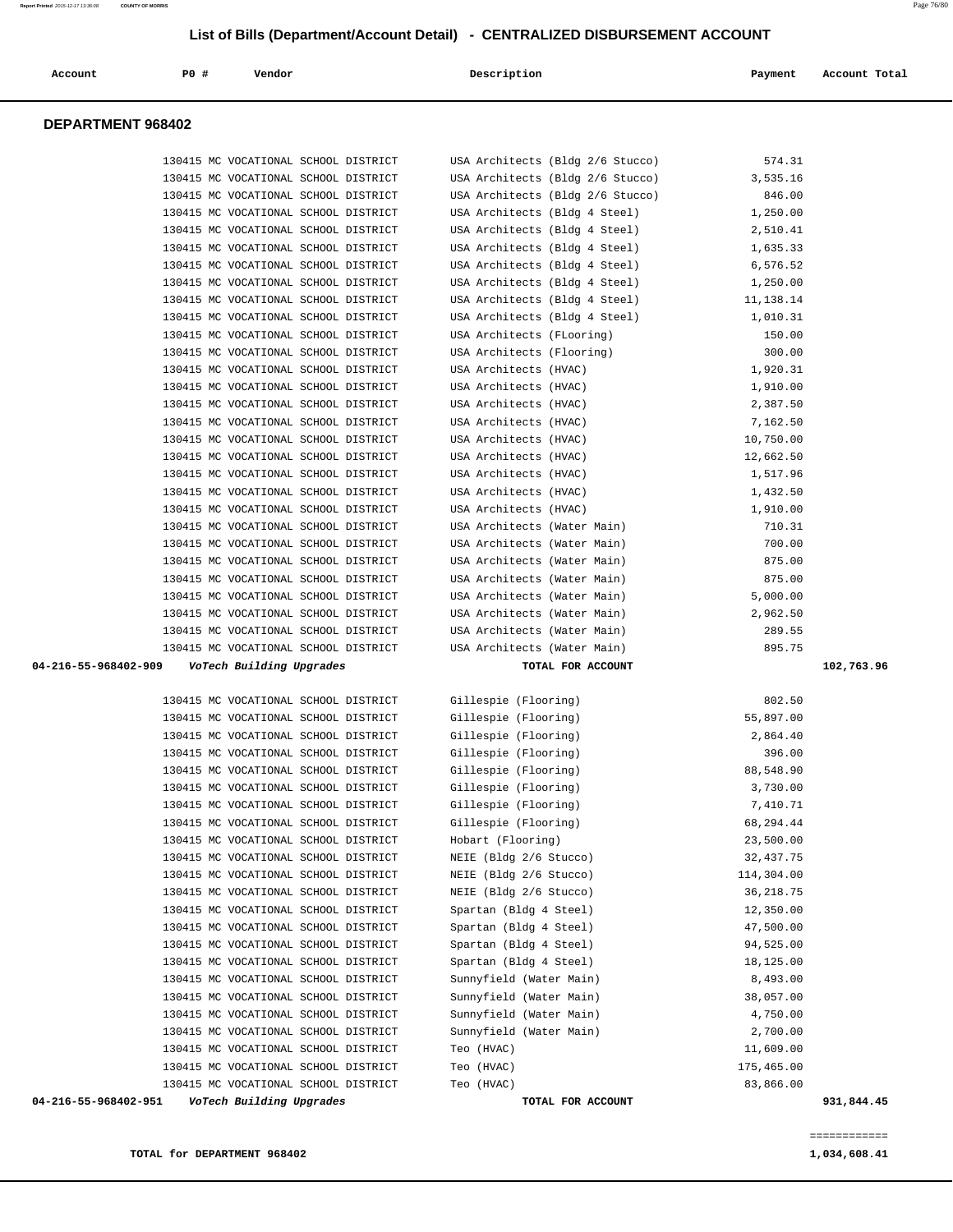**Report Printed** 2015-12-17 13:36:08 **COUNTY OF MORRIS** Page 77/80

# **List of Bills (Department/Account Detail) - CENTRALIZED DISBURSEMENT ACCOUNT**

| Account           | PO# | Vendor | Description | Payment | Account Total |
|-------------------|-----|--------|-------------|---------|---------------|
| DEPARTMENT 969393 |     |        |             |         |               |

| 130205 COUNTY COLLEGE OF MORRIS                 | Zayo Group, LLC         | 15,986.25    |
|-------------------------------------------------|-------------------------|--------------|
| Various Projects at CCM<br>04-216-55-969393-909 | TOTAL FOR ACCOUNT       | 15,986.25    |
| 130205 COUNTY COLLEGE OF MORRIS                 | Cross River Fiber       | 2,500.00     |
| 130205 COUNTY COLLEGE OF MORRIS                 | Rock Solid Construction | 29,047.50    |
| Various Projects at CCM<br>04-216-55-969393-940 | TOTAL FOR ACCOUNT       | 31,547.50    |
|                                                 |                         | ------------ |
| TOTAL for DEPARTMENT 969393                     |                         | 47,533.75    |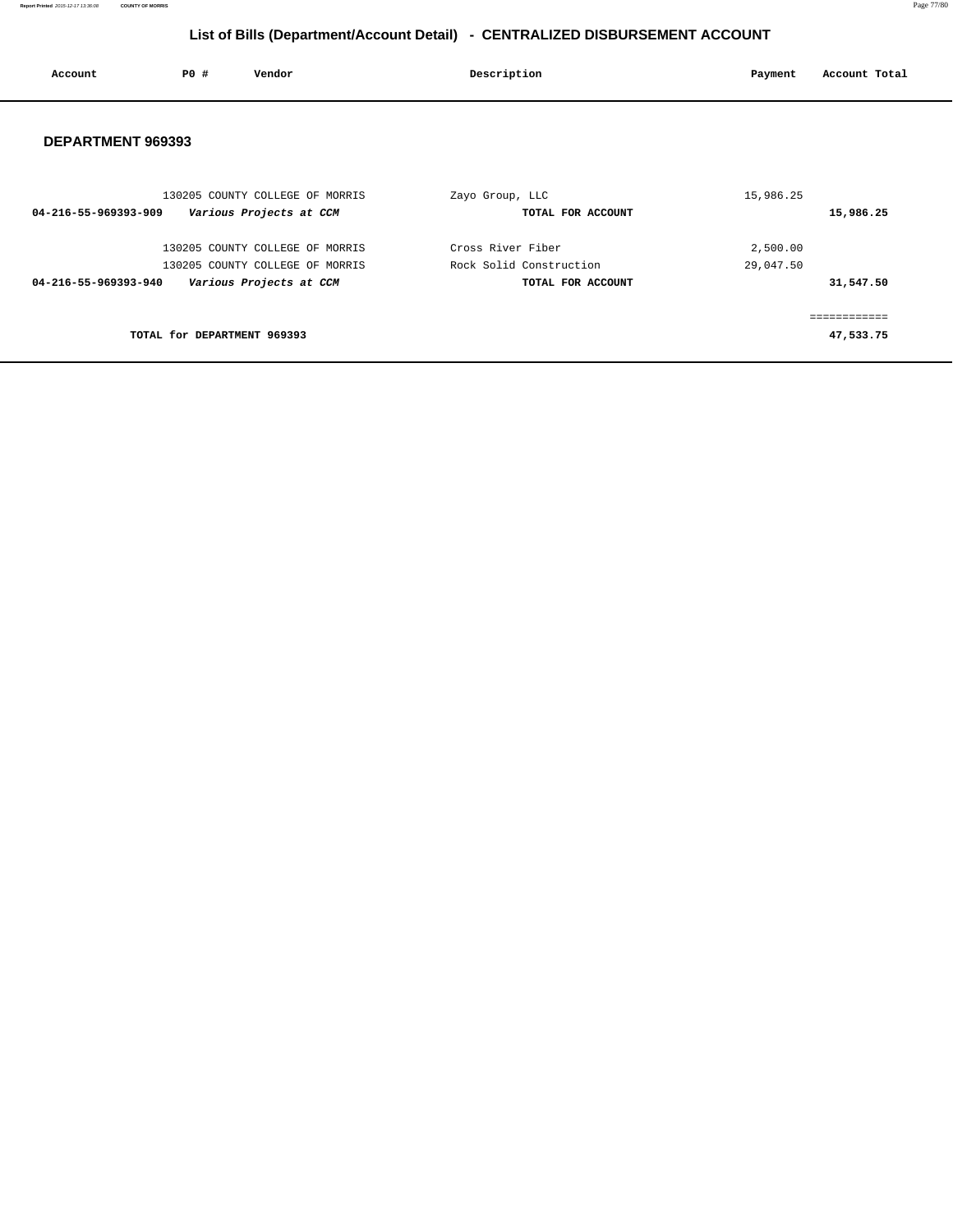# **List of Bills (Department/Account Detail) - CENTRALIZED DISBURSEMENT ACCOUNT**

| Account                                              | P0 # | Vendor                                                                              | Description                                                                                               | Payment              | Account Total              |
|------------------------------------------------------|------|-------------------------------------------------------------------------------------|-----------------------------------------------------------------------------------------------------------|----------------------|----------------------------|
| <b>Dedicated Trust</b><br><b>Motor Vehicle Fines</b> |      |                                                                                     |                                                                                                           |                      |                            |
| 13-290-56-575701-888                                 |      | 128840 DENVILLE LINE PAINTING INC<br>130421 COUNTY OF MORRIS<br>Motor Vehicle Fines | Sept. 17, 2015 Main Street Striping Cont<br>TRANSFER FUNDS FOR DEDICATED MOTOR VEHIC<br>TOTAL FOR ACCOUNT | 681.97<br>245,985.13 | 246,667.10                 |
|                                                      |      | TOTAL for Motor Vehicle Fines                                                       |                                                                                                           |                      | ------------<br>246,667.10 |

## **Weights & Measures**

| 130420 COUNTY OF MORRIS                               | TRANSFER FUNDS FOR DEDICATED WEIGHTS & M | 74,395.38 |
|-------------------------------------------------------|------------------------------------------|-----------|
| 13-290-56-575801-888<br><i>Weights &amp; Measures</i> | TOTAL FOR ACCOUNT                        | 74,395.38 |
|                                                       |                                          |           |
|                                                       |                                          |           |
| TOTAL for Weights & Measures                          |                                          | 74,395.38 |
|                                                       |                                          |           |

## **Tax Board**

|                         | 129670 PATRICIA MARSH  |
|-------------------------|------------------------|
|                         | 129670 PATRICIA MARSH  |
|                         | 129670 PATRICIA MARSH  |
|                         | 129670 PATRICIA MARSH  |
|                         | 129670 PATRICIA MARSH  |
|                         | 129669 KIM ROGGENKAMP  |
|                         | 129669 KIM ROGGENKAMP  |
|                         | 129669 KIM ROGGENKAMP  |
|                         | 129669 KIM ROGGENKAMP  |
|                         | 129669 KIM ROGGENKAMP  |
|                         | 129669 KIM ROGGENKAMP  |
|                         | 129669 KIM ROGGENKAMP  |
|                         | 129669 KIM ROGGENKAMP  |
|                         | 129672 MICHAEL DIFAZIO |
|                         | 129672 MICHAEL DIFAZIO |
|                         | 129672 MICHAEL DIFAZIO |
|                         | 129672 MICHAEL DIFAZIO |
|                         | 129672 MICHAEL DIFAZIO |
|                         | 129671 WILLIAM KERSEY  |
|                         | 129671 WILLIAM KERSEY  |
|                         | 129671 WILLIAM KERSEY  |
|                         | 129671 WILLIAM KERSEY  |
|                         | 129671 WILLIAM KERSEY  |
|                         | 129671 WILLIAM KERSEY  |
|                         | 129671 WILLIAM KERSEY  |
|                         | 129671 WILLIAM KERSEY  |
|                         | 129671 WILLIAM KERSEY  |
|                         | 129671 WILLIAM KERSEY  |
|                         | 129671 WILLIAM KERSEY  |
|                         | 129671 WILLIAM KERSEY  |
| $000$ $\pi$ ax $B$ aama |                        |

| 13-290-56-577101-888 | Tax Board                                      | TOTAL FOR ACCOUNT                        | 3,265.14 |
|----------------------|------------------------------------------------|------------------------------------------|----------|
|                      | 129671 WILLIAM KERSEY                          | Breakfast, Lunch 11/20/15                | 28.60    |
|                      | 129671 WILLIAM KERSEY                          | Dinner 11/19/15                          | 20.00    |
|                      | 129671 WILLIAM KERSEY                          | Dinner 11/18/15                          | 20.00    |
|                      | 129671 WILLIAM KERSEY                          | Dinner 11/17/15                          | 20.00    |
|                      | 129671 WILLIAM KERSEY                          | Dinner 11/16/15                          | 20.00    |
|                      | 129671 WILLIAM KERSEY                          | Taxis 11/17 & 11/19                      | 29.00    |
|                      | 129671 WILLIAM KERSEY                          | Parking 11/18 & 11/19                    | 20.00    |
|                      | 129671 WILLIAM KERSEY                          | Valet, Bellman tips                      | 10.00    |
|                      | 129671 WILLIAM KERSEY                          | Houskeeping tips                         | 12.00    |
|                      | 129671 WILLIAM KERSEY                          | Tolls                                    | 7.50     |
|                      | 129671 WILLIAM KERSEY                          | Sheraton Atlantic City 11/16-11/20/2015  | 510.52   |
|                      | 129671 WILLIAM KERSEY                          | Mileage                                  | 99.05    |
|                      | 129672 MICHAEL DIFAZIO                         | Tolls                                    | 7.50     |
|                      | 129672 MICHAEL DIFAZIO                         | Valet, Bellman                           | 10.00    |
|                      | 129672 MICHAEL DIFAZIO                         | Housekeeping tip                         | 12.00    |
|                      | 129672 MICHAEL DIFAZIO                         | Borgata Hotel 11/26-11/19/15             | 752.58   |
|                      | 129672 MICHAEL DIFAZIO                         | Mileage                                  | 89.60    |
|                      | 129669 KIM ROGGENKAMP                          | Lunch 11/16, 11/17, 11/19/2015           | 60.00    |
|                      | 129669 KIM ROGGENKAMP                          | Taxis                                    | 29.00    |
|                      | 129669 KIM ROGGENKAMP                          | Parking                                  | 10.00    |
|                      | 129669 KIM ROGGENKAMP                          | Bally's Atlantic City 11/16-11/20        | 621.92   |
|                      | 129669 KIM ROGGENKAMP                          | Bellman, Valet                           | 10.00    |
|                      | 129669 KIM ROGGENKAMP                          | Housekeeping Tips                        | 12.00    |
|                      | 129669 KIM ROGGENKAMP                          | Tolls                                    | 7.50     |
|                      | 129669 KIM ROGGENKAMP                          | Mileage to Atlantic City                 | 96.95    |
|                      | 129670 PATRICIA MARSH                          | Meals 11/16, 11/17, 11/19                | 67.50    |
|                      | 129670 PATRICIA MARSH                          | Taxis                                    | 38.00    |
|                      | 129670 PATRICIA MARSH<br>129670 PATRICIA MARSH | Housekeeping tips<br>Tips bellman, valet | 10.00    |
|                      |                                                |                                          | 12.00    |
|                      | 129670 PATRICIA MARSH                          | Bally's Atlantic City 11/16-11/20/15     | 621.92   |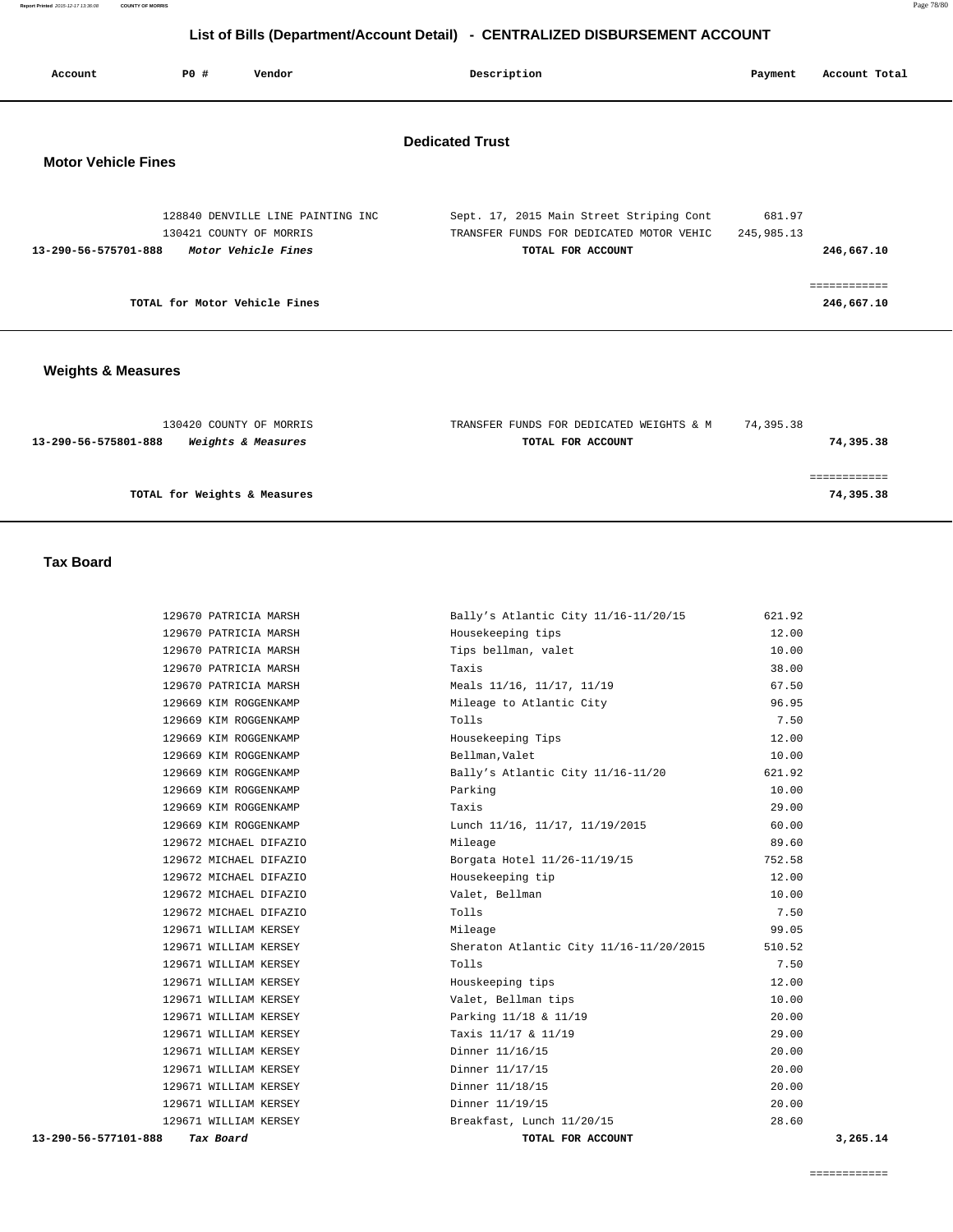# **List of Bills (Department/Account Detail) - CENTRALIZED DISBURSEMENT ACCOUNT**

| Account          | P0 #                | Vendor | Description | Payment | Account Total |
|------------------|---------------------|--------|-------------|---------|---------------|
| <b>Tax Board</b> |                     |        |             |         |               |
|                  | TOTAL for Tax Board |        |             |         | 3,265.14      |

## **County Sheriff- \$2 Fund**

| 126516 INTELLIGENT SOLUTIONS                     | OUARTERMASTER Inventory Management Syste | 4, 314, 33 |
|--------------------------------------------------|------------------------------------------|------------|
| County Sheriff- \$2 Fund<br>13-290-56-578801-888 | TOTAL FOR ACCOUNT                        | 4,314.33   |
|                                                  |                                          |            |
|                                                  |                                          |            |
| TOTAL for County Sheriff-\$2 Fund                |                                          | 4,314.33   |

## **Environ Quality & Enforcement**

| 130386 VERIZON WIRELESS                               | L&PS/ENVIROMENTAL SERVICES | 276.98 |
|-------------------------------------------------------|----------------------------|--------|
| Environ Quality & Enforcement<br>13-290-56-578901-888 | TOTAL FOR ACCOUNT          | 276.98 |
|                                                       |                            |        |
|                                                       |                            |        |
| TOTAL for Environ Quality & Enforcement               |                            | 276.98 |
|                                                       |                            |        |

## **DEPARTMENT 580555**

| 129437 MORRIS COUNTY MUNICIPAL           | Legal Costs for acquisition projects: Gi | 3,836.11 |
|------------------------------------------|------------------------------------------|----------|
| 13-290-56-580555-888<br>Open Space - MUA | TOTAL FOR ACCOUNT                        | 3,836.11 |
|                                          |                                          |          |
|                                          |                                          |          |
| TOTAL for DEPARTMENT 580555              |                                          | 3,836.11 |
|                                          |                                          |          |

### **DEPARTMENT 580558**

| TOTAL for DEPARTMENT 580558                    |                           |                                                    | 3,070.64 |
|------------------------------------------------|---------------------------|----------------------------------------------------|----------|
| 13-290-56-580558-888<br>Open Space - Ancillary |                           | TOTAL FOR ACCOUNT                                  | 3,070.64 |
| 129076 SODEXO INC & AFFILIATES                 |                           | 66.00<br>Food & refreshments provided for the Flo  |          |
| 129469 LONGFELLOWS SANDWICH DELI               |                           | 109.90<br>Assorted sandwiches and refreshments for |          |
| 129085 HARRY L. SCHWARZ & CO.                  |                           | General and administrative review and pr<br>405.00 |          |
| 130319 CLEARY GIACOBBE ALFIERI &               | Open Space legal services | 310.84                                             |          |
| 130051 CHRISTINE MARION                        |                           | 8.90<br>Supplies of the Open Space Trust Fund Pr   |          |
| 129395 CLEARY GIACOBBE ALFIERI &               | Open Space                | 2,170.00                                           |          |
|                                                |                           |                                                    |          |